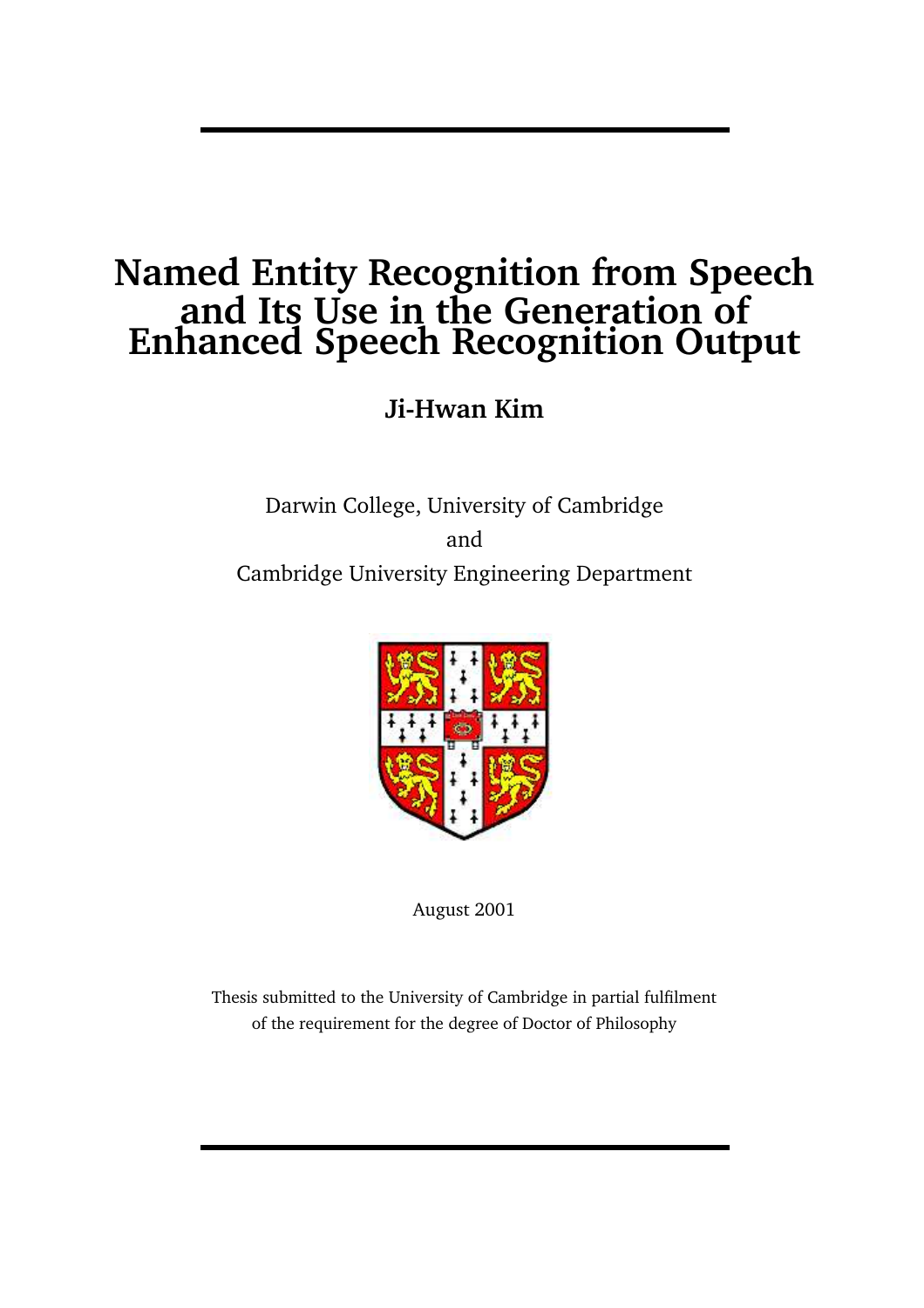# **Abstract**

The work in this thesis concerns Named Entity (NE) recognition from speech and its use in the generation of enhanced speech recognition output with automatic punctuation and automatic capitalisation. A method for the automatic generation of rules is proposed for NE recognition. Punctuation marks are generated using context and prosody information. Capitalisation is produced based on the results of NE recognition and punctuation generation.

Previous work regarding the NE task is mainly categorised by hand crafted rule-based systems and stochastic systems. By contrast, in this thesis, an automatic rule generating method, which uses the Brill rule inference approach, is proposed. The performance of the rule-based NE recogniser is compared with that of the BBN's commercial implementation called IdentiFinder. When only the sequences of words are available, both systems show almost equal performance as is also the case with additional information such as punctuation, capitalisation and name lists. In cases where input texts are corrupted by speech recognition errors, the performances of both systems are degraded by almost the same level. Although the rule-based approach is different from the widely used stochastic method, these results show that automatic rule inference is a viable alternative to the stochastic approach to NE recognition, while retaining the advantages of a rule-based approach.

A punctuation generation system which incorporates prosodic information along with acoustic and language model information is presented. Experiments are conducted for both the reference transcriptions and speech recogniser outputs. For reference transcription, prosodic information is shown to be more useful than language model information. A few straightforward modifications of a conventional speech recogniser allow the system to produce punctuation and speech recognition hypotheses simultaneously. The multiple hypotheses are produced by the automatic speech recogniser and are re-scored by prosodic information. When prosodic information is incorporated, the F-measure can be improved and small reductions in word error rate are obtained at the same time. An alternative approach for generating punctuation marks from the 1-best speech recogniser output which does not have any punctuation marks is also proposed. Its results are compared with those from the combined punctuation generation and speech recognition system.

Two different systems are proposed for the task of capitalisation generation. The first system is a slightly modified speech recogniser. In this system, every word in its vocabulary is duplicated: it is given once in a decapitalised form and again in a capitalised form. In addition, the language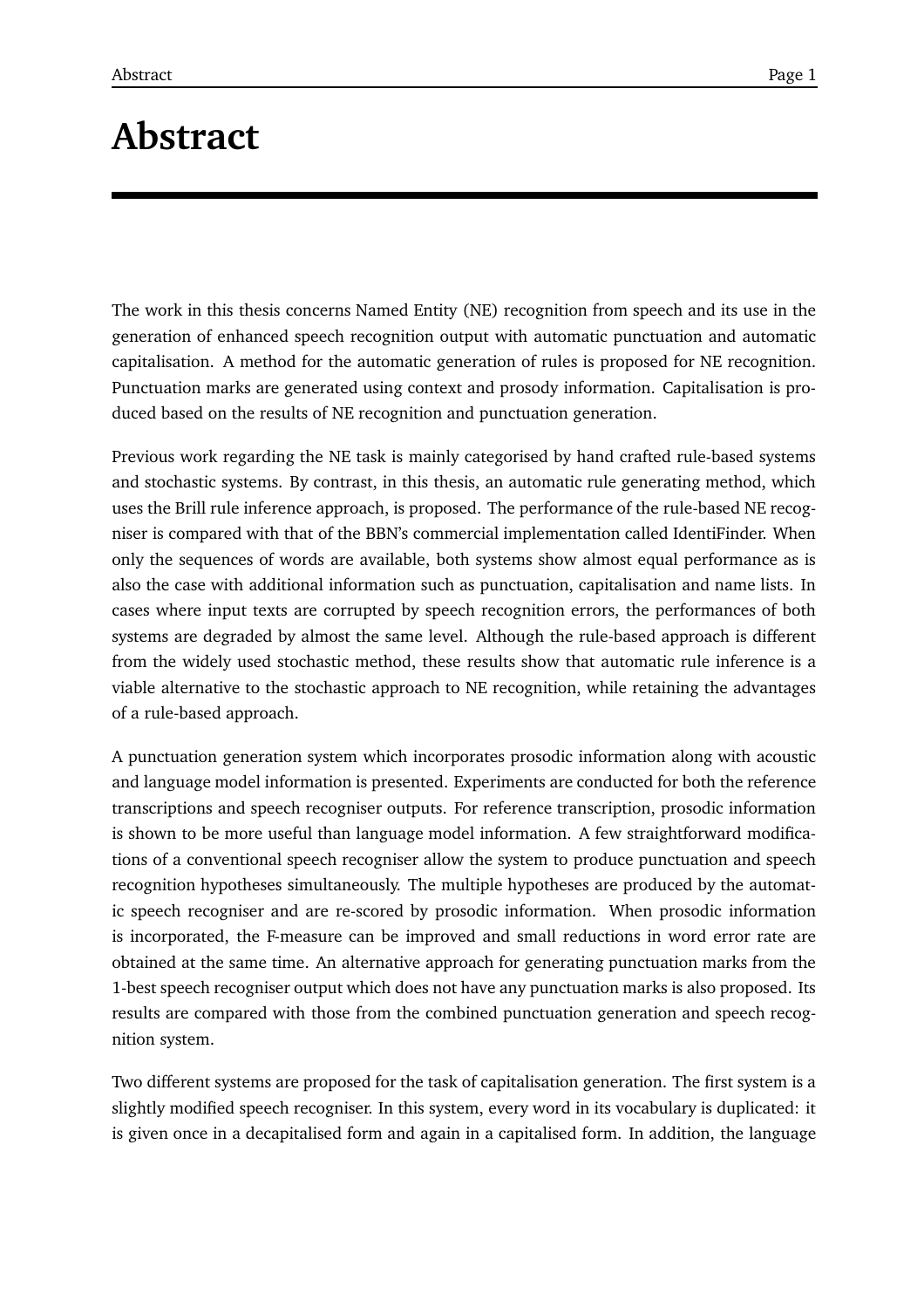model is re-trained on mixed case texts. The other system is based on NE recognition and punctuation generation, since most capitalised words are first words in sentences or NE words. Both systems are compared first on the condition that every procedure is fully automated. The system based on NE recognition and punctuation generation shows better results in word error rate, in F-measure and in SER than the system modified from the speech recogniser. This is because the latter system has distortion of the LM, a sparser LM, and loss of half scores. The performance of the system based on NE recognition and punctuation generation is investigated by including one or more of the following: reference word sequences, reference NE classes and reference punctuation marks. The results show that this system is robust to NE recognition errors. Although most punctuation generation errors cause errors in this capitalisation generation system, the number of errors caused in capitalisation generation does not exceed the number of errors in punctuation generation. In addition, the results demonstrate that the effect of NE recognition errors is independent of the effect of punctuation generation errors for capitalisation generation.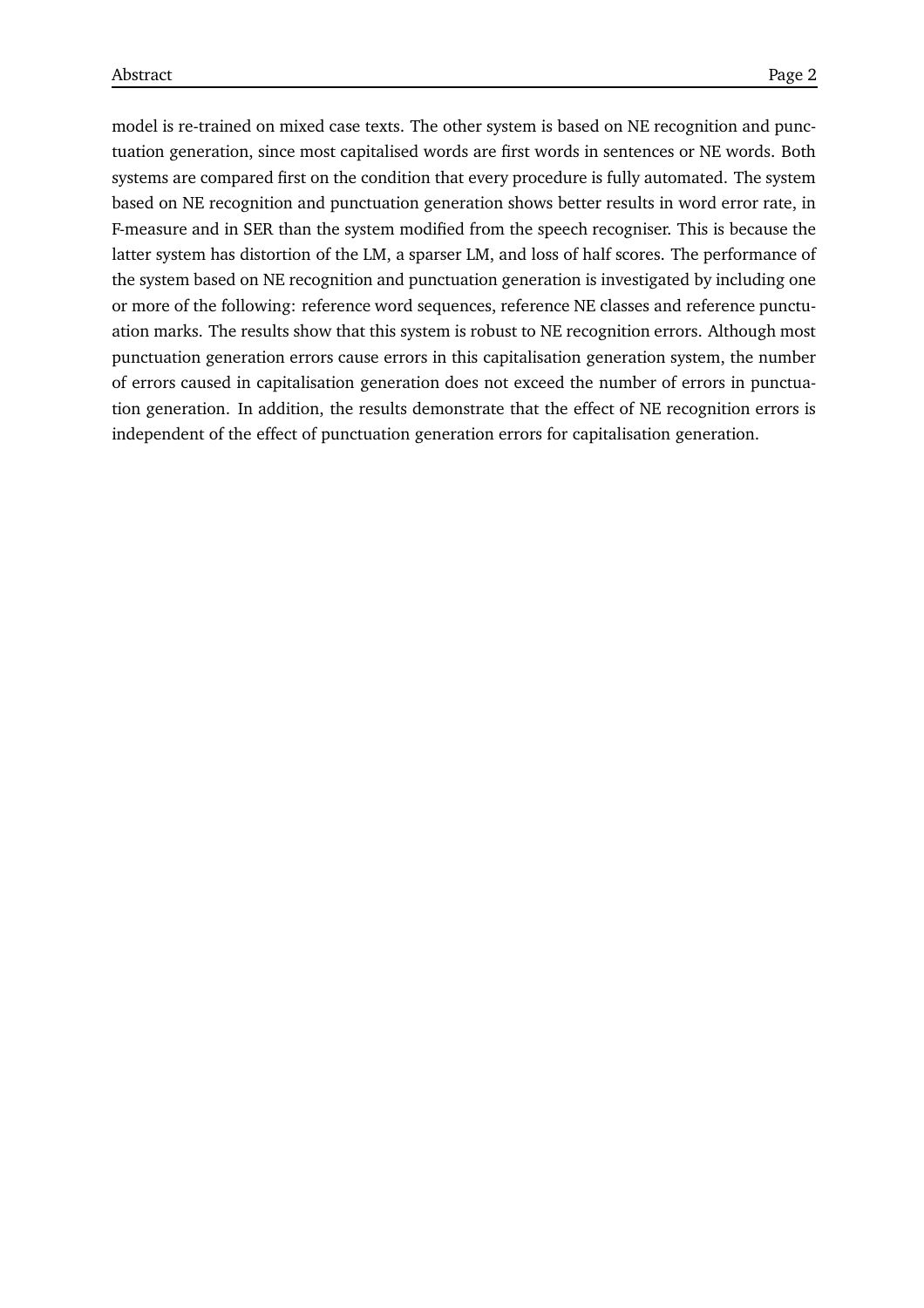# **Declaration**

This thesis is the result of my own work, and where it draws on the work of others, this is acknowledged at the appropriate points in the text. Some of the work has already been, or will shortly be, published in conference proceedings [55, 57] or a technical report [56]. The length of this dissertation, including appendices and footnotes, is approximately 43,000 words.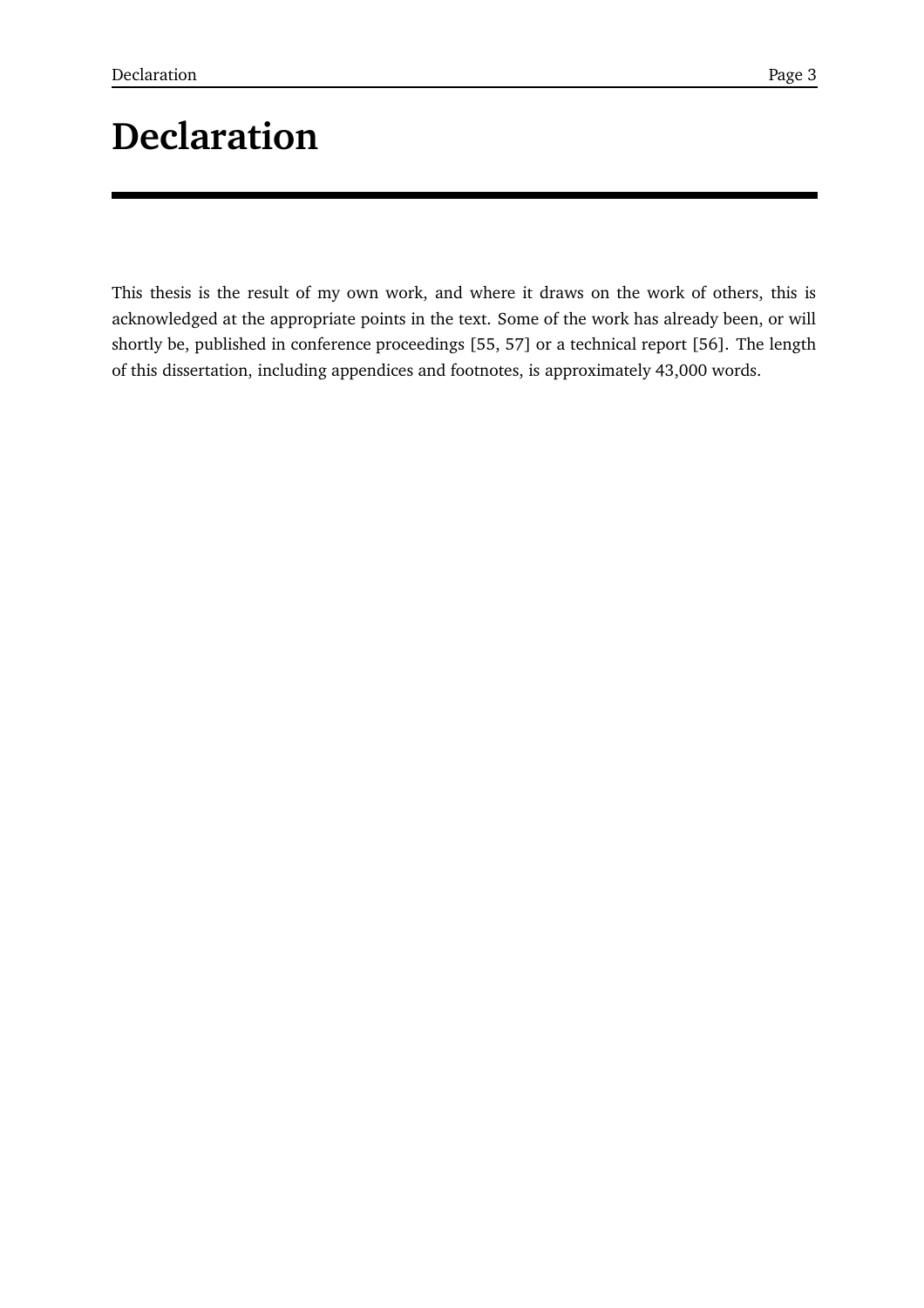# **Acknowledgements**

I wish to express my gratitude to my supervisor, Phil Woodland, for his sincere leadership and encouragement. His experienced advice has guided this research and given me great inspiration.

I am also very grateful to Gavin Smith. Gavin started his Ph.D. course at the same time as me and gave me some insight into English language, culture and politics together with his brother, Nathan. I am also grateful to K. K. Chin and Matt Stuttle for creating a comfortable atmosphere. I thank other colleagues in the lab for their encouragement and discussion. In particular, Andy Tuerk and Gareth Moore helped me with parts of experimental set-ups and Sue Johnson (now Sue Tranter) gave me a brilliant introduction to the lab when I first arrived. Thanks to Patrick Gosling, who provided the superb computing environment.

The research would not have been possible without the financial support from LG company, the British Council, the Cambridge University Overseas Trust and GCHQ. Additional funding from Cambridge University Engineering Department and Darwin College enabled me to attend several international conferences. The support from all of these organisations is gratefully acknowledged.

I would like to express my thanks to my friends, who have encouraged me since I was in Seoul Science High School and KAIST. I also would like to thank Cathy Taylor, who conscientiously revised my English in this thesis.

However, above all, I appreciate my family's endless love and my parents' sacrifice. Also, I thank my maternal grandmother, who took care of me when I was a child. I am grateful too for the endless concern of two elder brothers and my cousin, Yoon-Young. I would like to recompense their favours with this thesis.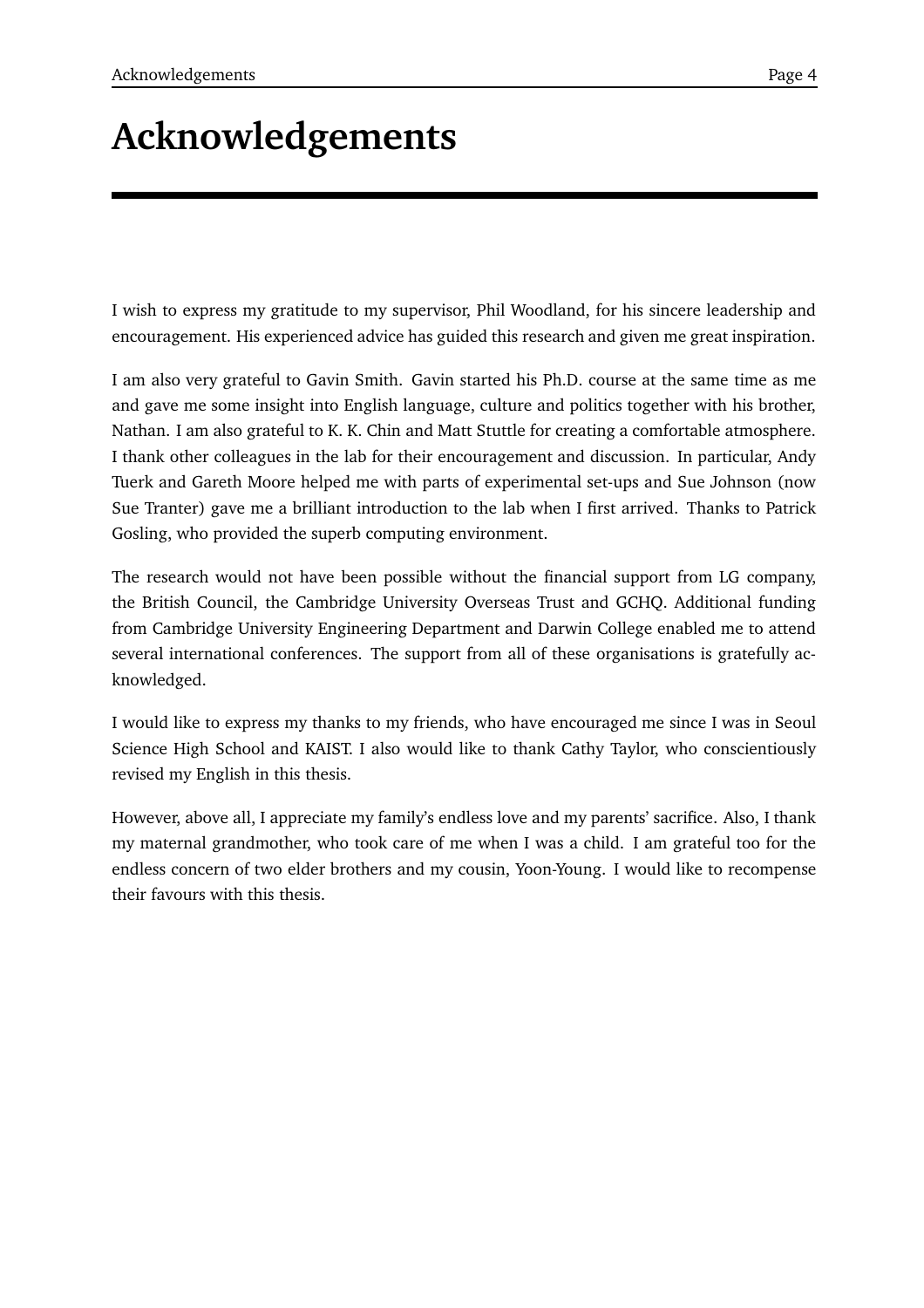# **Notation**

- A word
- $W$  A word sequence
- $\boldsymbol{f}$ The word feature of a word
- $c$  The capitalisation type of a word
- $t$  The Named Entity (NE) class of a word
- $b$  The NE boundary information of a word If the word is combined with its previous word into a single NE word,  $b = 1$  and if not,  $b = 0$
- The part-of-speech (POS) tag of a word
- $y$  A punctuation mark
- $Y$  A punctuation mark sequence
- $r$  The prosody feature set for a word
- $R$  A prosody feature set sequence
- $\alpha$  ). The scale factor for a prosodic feature model when combined with a language model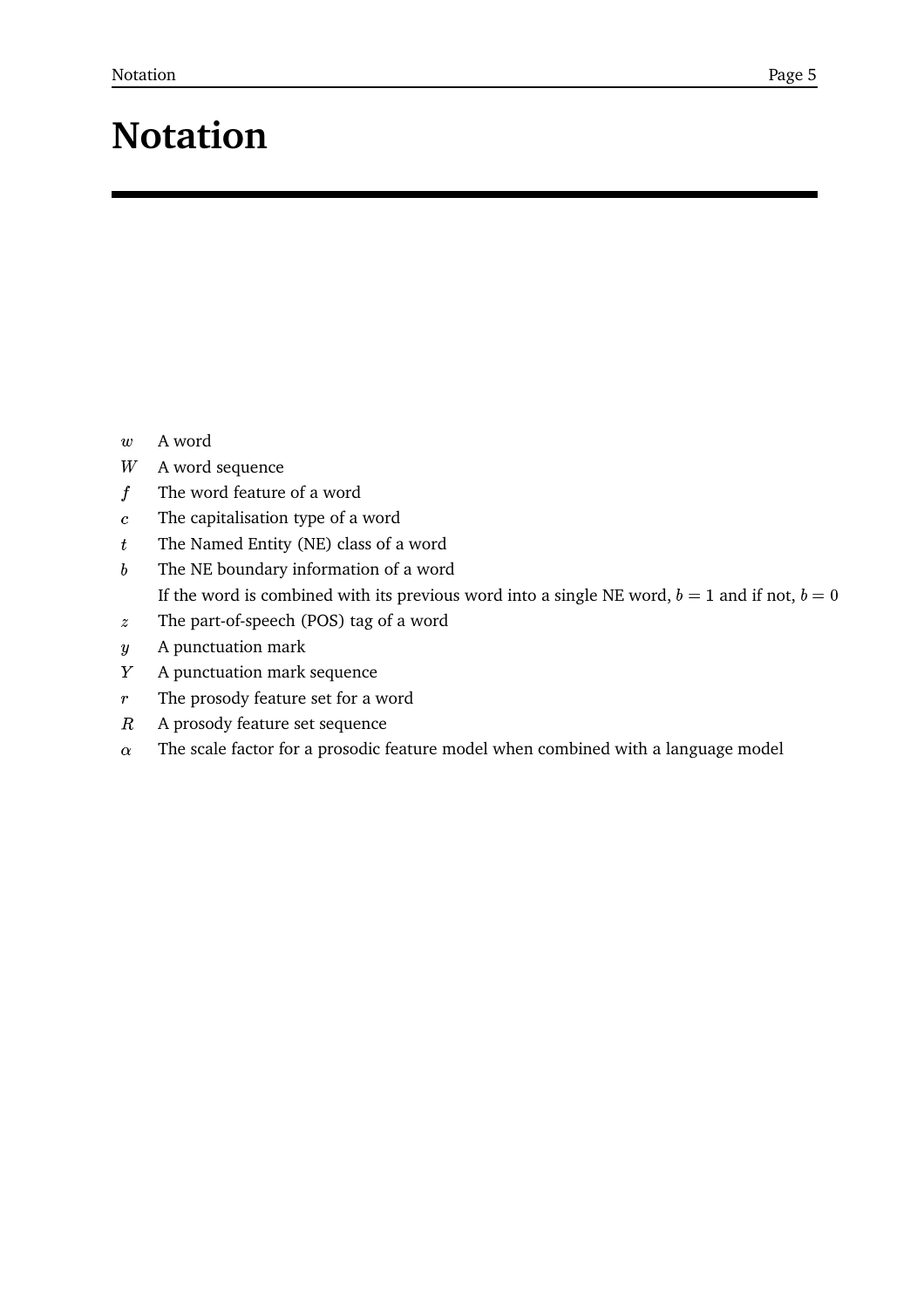# **Table of contents**

| $\mathbf{1}$ | Introduction                               |                                                                                   |    |
|--------------|--------------------------------------------|-----------------------------------------------------------------------------------|----|
|              | 1.1                                        | Named Entity recognition and speech recognition output enhancement                | 10 |
|              | 1.2                                        | Key issues of the tasks                                                           | 11 |
|              |                                            | 1.2.1 Difficulties when using speech input                                        | 12 |
|              | 1.3                                        | Scope of the thesis                                                               | 14 |
|              |                                            | Named Entity (NE) recognition<br>1.3.1                                            | 14 |
|              |                                            | 1.3.2 Generation of punctuation                                                   | 14 |
|              |                                            | Generation of capitalisation<br>1.3.3                                             | 15 |
|              |                                            | 1.4 Organisation of the thesis                                                    | 16 |
| $\bf{2}$     |                                            | Previous work                                                                     | 17 |
|              | 2.1                                        | Named Entity (NE) recognition                                                     | 17 |
|              |                                            | Stochastic system<br>2.1.1                                                        | 19 |
|              |                                            | 2.1.2 Rule-based system                                                           | 22 |
|              | 2.2                                        | Speech recognition output enhancement                                             | 26 |
|              |                                            | 2.2.1 Automatic punctuation generation                                            | 26 |
|              |                                            | 2.2.2 Automatic capitalisation generation                                         | 29 |
|              | 2.3                                        | Summary                                                                           | 31 |
| 3            |                                            | Corpora and evaluation measures                                                   | 32 |
|              | 3.1                                        | Experimental data preparation                                                     | 32 |
|              |                                            | 3.1.1 Data preparation for the development of NE recognition system               | 35 |
|              |                                            | 3.1.2 Data preparation for the development of LM                                  | 36 |
|              |                                            | 3.1.3 Data preparation for the development of prosodic feature model              | 37 |
|              |                                            | Data preparation for the development of capitalisation generation system<br>3.1.4 | 38 |
|              | 3.2                                        | <b>Evaluation measures</b>                                                        | 40 |
|              |                                            | 3.2.1<br>Scoring program                                                          | 42 |
|              | 3.3                                        | Summary                                                                           | 43 |
|              | 4 Rule-based Named Entity (NE) recognition |                                                                                   |    |
|              | 4.1                                        | Transformation-based rule inference approach                                      |    |
|              | 4.2                                        | Transformation-based automatic NE rule generation                                 | 47 |
|              |                                            | Preprocessing<br>4.2.1                                                            | 47 |
|              |                                            | Rule-generation and testing<br>4.2.2                                              | 51 |
|              | 4.3                                        | Experiments                                                                       | 55 |
|              |                                            | 4.3.1 Experimental results                                                        | 55 |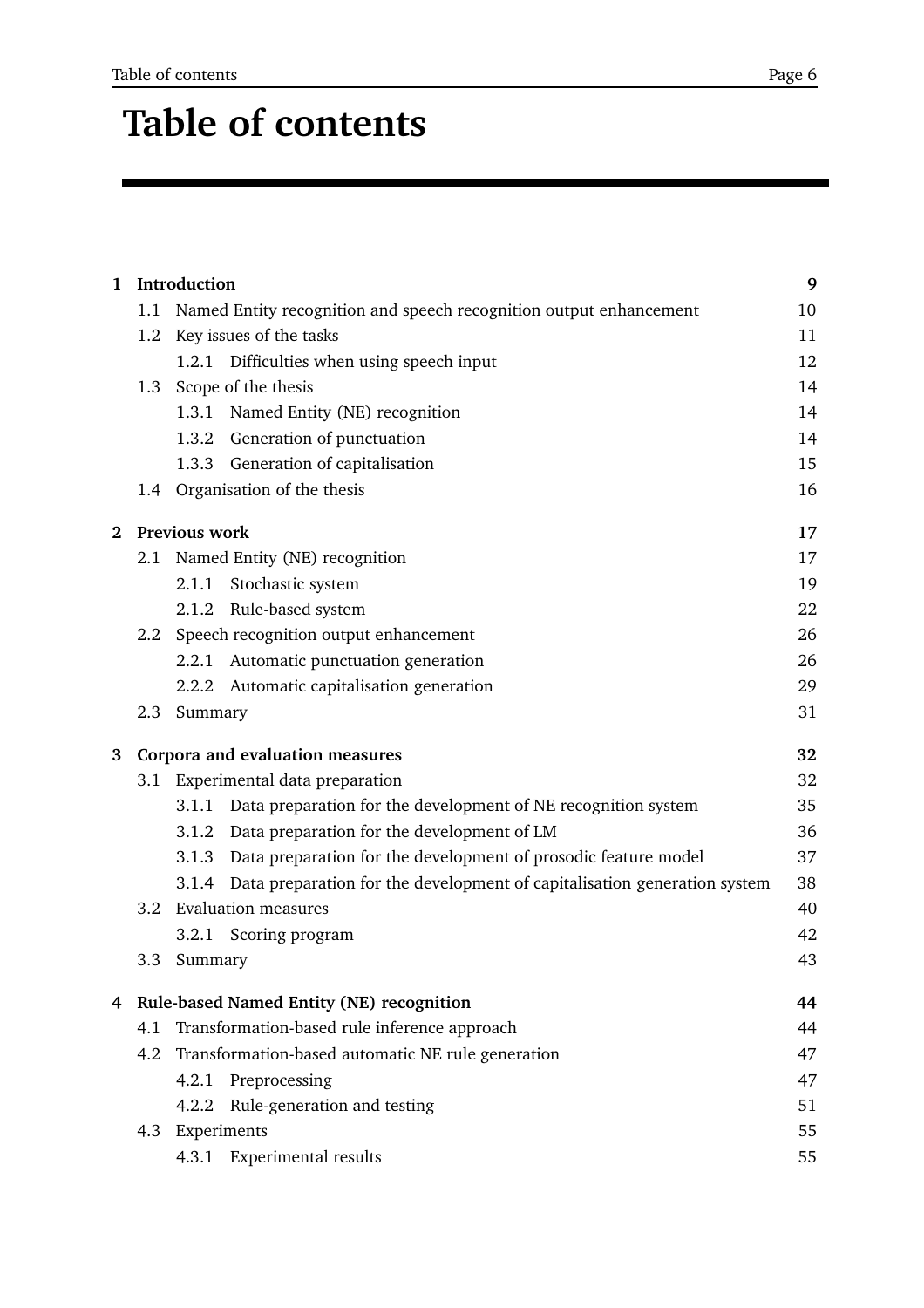|   |     | 4.3.2       | Effects of punctuation and capitalisation                                     | 56  |
|---|-----|-------------|-------------------------------------------------------------------------------|-----|
|   |     | 4.3.3       | Effects of name lists                                                         | 56  |
|   |     |             | 4.3.4 Effects of speech recognition errors                                    | 58  |
|   | 4.4 | Summary     |                                                                               | 61  |
| 5 |     |             | Automatic punctuation generation                                              | 62  |
|   | 5.1 |             | Punctuation generation                                                        | 62  |
|   |     | 5.1.1       | Automatic punctuation generation for reference transcriptions                 | 63  |
|   |     |             | 5.1.2 Automatic punctuation generation combined with speech recognition       | 65  |
|   | 5.2 | Experiments |                                                                               | 67  |
|   |     |             | 5.2.1 Classification tree setup                                               | 67  |
|   |     | 5.2.2       | Results: Automatic punctuation generation for reference transcriptions        | 72  |
|   |     | 5.2.3       | Results: Automatic punctuation generation combined with speech recog-         |     |
|   |     |             | nition                                                                        | 75  |
|   | 5.3 |             | Error analysis                                                                | 80  |
|   |     | 5.3.1       | The effectiveness of the assumption for punctuation mark pronunciation        | 81  |
|   |     | 5.3.2       | The effectiveness of the prosodic feature model                               | 81  |
|   |     | 5.3.3       | Estimation: Result of the punctuation generation system with speech recog-    |     |
|   |     |             | nition                                                                        | 82  |
|   |     |             | 5.3.4 Comparison with the system which does not use the assumption for the    |     |
|   |     |             | pronunciation of punctuation marks                                            | 86  |
|   |     | 5.3.5       | The variations of punctuation marks between annotators                        | 87  |
|   | 5.4 | Summary     |                                                                               | 89  |
| 6 |     |             | Automatic capitalisation generation                                           | 90  |
|   | 6.1 |             | Capitalisation generation                                                     | 90  |
|   |     | 6.1.1       | Automatic capitalisation generation by modifications of speech recogniser     | 92  |
|   |     |             | 6.1.2 Automatic capitalisation generation based on NE recognition and punctu- |     |
|   |     |             | ation generation                                                              | 94  |
|   | 6.2 |             | Experiments                                                                   | 97  |
|   |     |             | 6.2.1 Results: The system modified from a speech recogniser                   | 98  |
|   |     |             | 6.2.2 Results: System based on NE recognition and punctuation generation      | 99  |
|   | 6.3 |             | Analysis of performance of the system based on NE recognition and punctuation |     |
|   |     | generation  |                                                                               | 101 |
|   |     | 6.3.1       | The contribution of each experimental step                                    | 101 |
|   |     | 6.3.2       | The effect of NE recognition errors                                           | 104 |
|   |     | 6.3.3       | The effect of punctuation generation errors                                   | 105 |
|   |     | 6.3.4       | The correlation between the effects of NE recognition errors and the ef-      |     |
|   |     |             | fects of punctuation generation errors                                        | 106 |
|   |     | 6.3.5       | Comparison with Microsoft Word 2000                                           | 107 |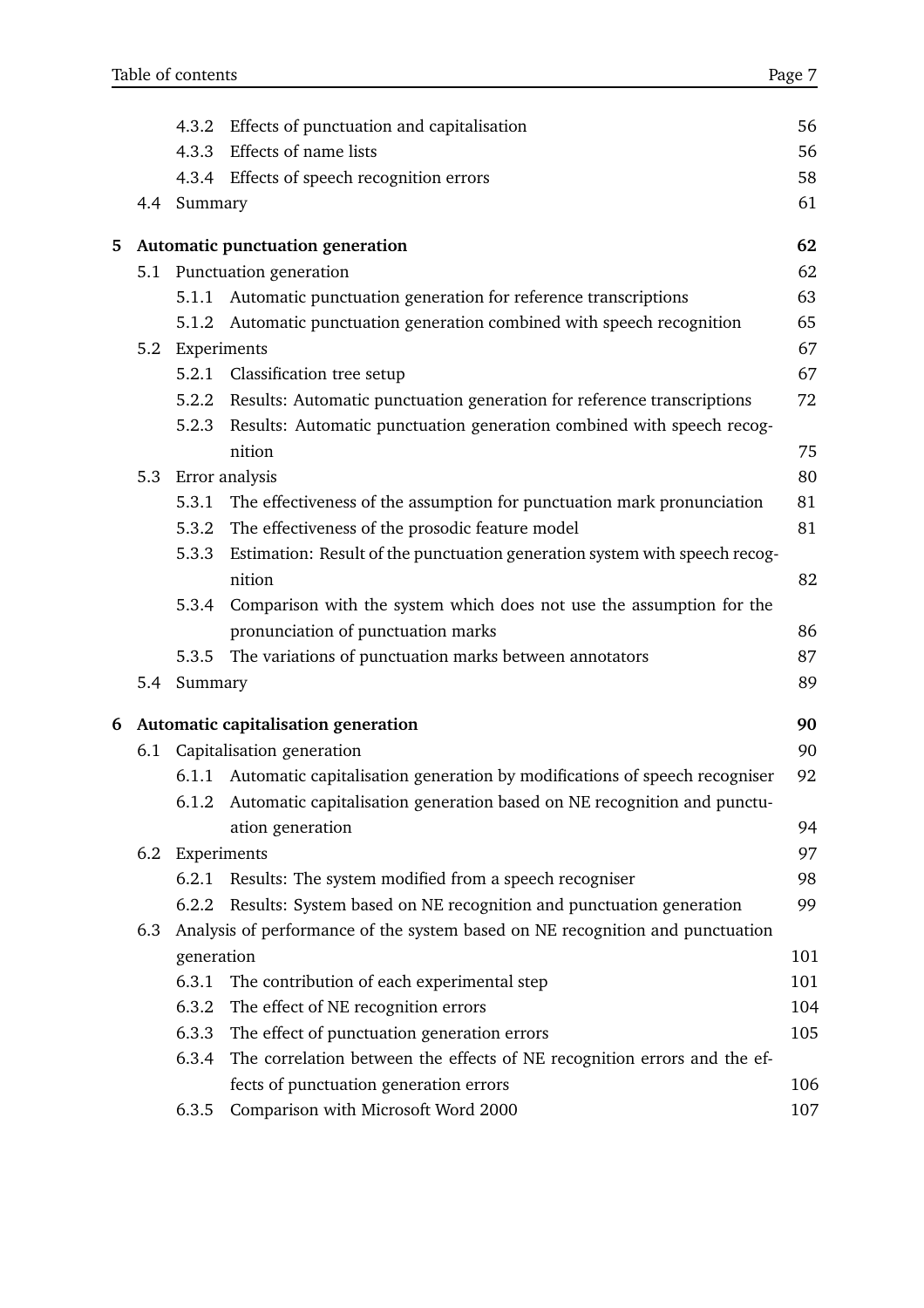|   |     |                   | 6.3.6 Estimation: Results of the system based on NE recognition and punctua- |     |
|---|-----|-------------------|------------------------------------------------------------------------------|-----|
|   |     |                   | tion generation when every procedure is fully automated                      | 107 |
|   | 6.4 | Summary           |                                                                              | 109 |
| 7 |     |                   | Conclusions and further work                                                 | 110 |
|   | 7.1 |                   | Review of the contributions of this thesis                                   | 110 |
|   |     |                   | 7.1.1 Rule-based Named Entity (NE) recognition                               | 110 |
|   |     |                   | 7.1.2 Automatic punctuation generation                                       | 111 |
|   |     |                   | 7.1.3 Automatic capitalisation generation                                    | 111 |
|   |     |                   | 7.2 Suggested further work                                                   | 112 |
|   |     |                   | 7.2.1 The use of syntactic information                                       | 112 |
|   |     | 7.2.2             | More precise definition of pronunciation for punctuation marks               | 113 |
|   |     | 7.2.3             | New NE task definition                                                       | 113 |
|   |     | Appendix          |                                                                              | 114 |
|   |     | <b>References</b> |                                                                              | 120 |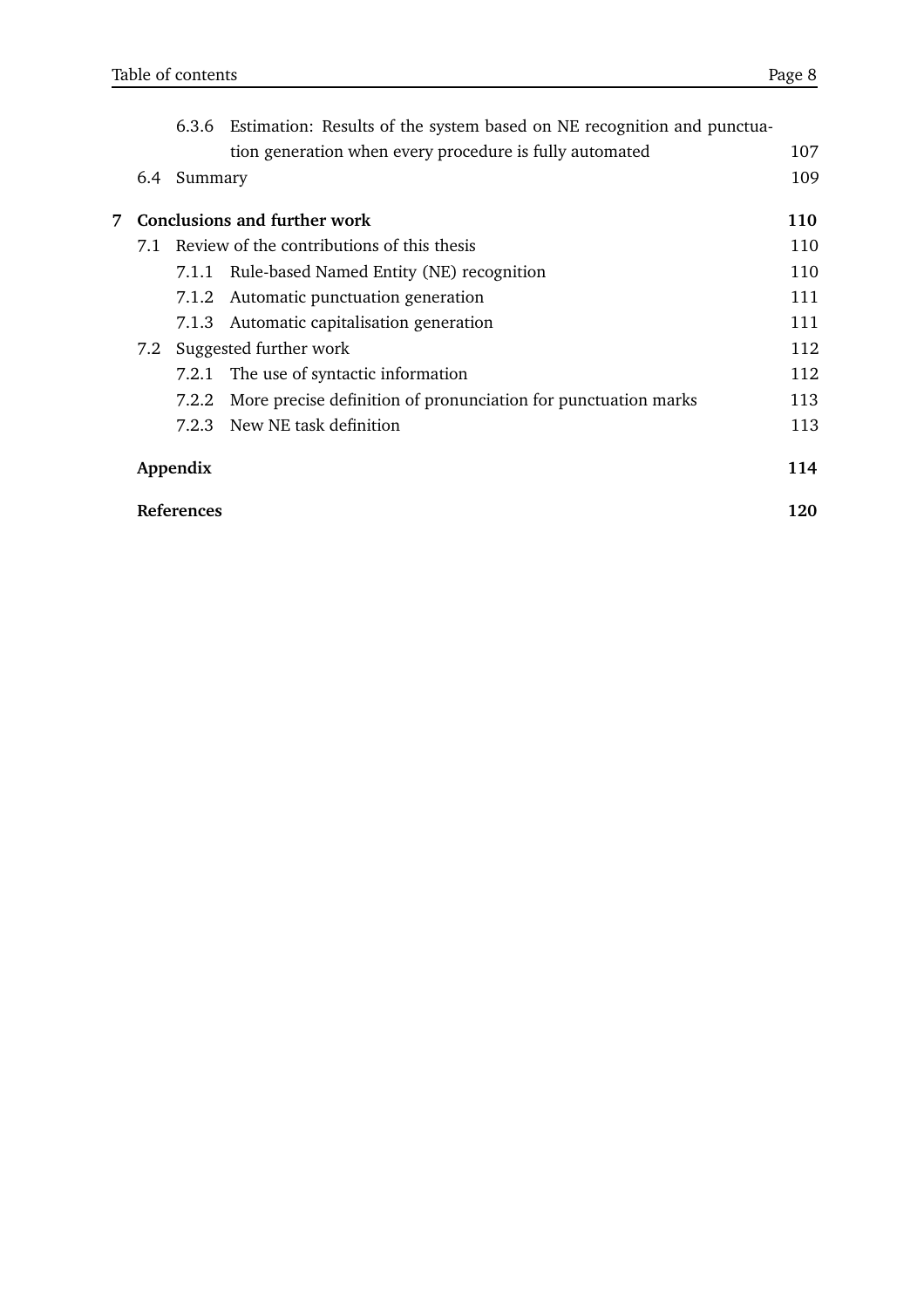# *Chapter 1* **Introduction**

Considerable progress has been made in speech recognition technology over the last few decades. Recently, interest in speech recognition research has shifted from read speech data to speech data found in the real world such as broadcast news and conversational speech over the telephone. This shift opens up many applications such as information extraction systems.

Information extraction systems analyse unrestricted text in order to extract specific types of information. When searching for information of specific interest in non-textual data, such as video or audio recordings, it would be extremely useful to devise some method of automatically deriving some textual tokens from the non-textual data which would then be used to represent the content, especially when the collection is relatively large, or new items are added frequently.

These reasons have motivated the speech and computational linguistics communities to attempt to perform shallow understanding of speech beyond simply its transcription. This requires a range of techniques, including the ability to identify Named Entities (NE) - the who, where, when and how much in a sentence.

The current state-of-art technologies of speech recognition focus on producing the exact sequence of pronounced words. The readability of speech recognition output would be greatly enhanced by generating proper punctuation and capitalisation, because standard transcriptions of speech lack most capitalisation and punctuation. In addition, the generated punctuation and capitalisation give further clues for the NE recognition.

The work in this thesis concerns Named Entity (NE) recognition from speech and its application to the generation of enhanced speech recognition output including automatic punctuation and automatic capitalisation. In this introduction, first, the task of Named Entity recognition is defined, and the need for the enhancement of speech recognition output described. Then, the key issues of the tasks - especially when input comes from speech - are explained. The final section outlines the scope of the remainder of this thesis.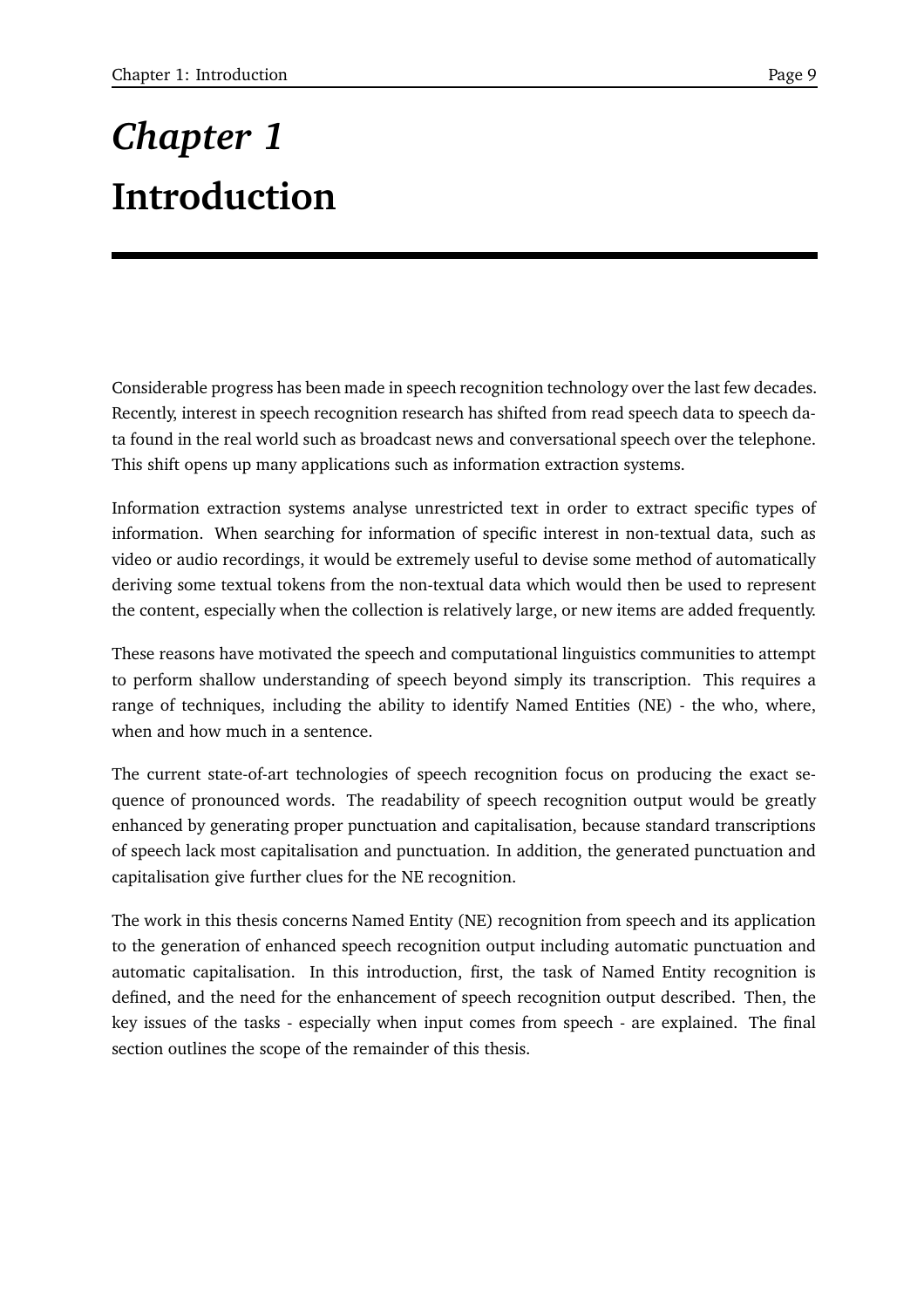## **1.1 Named Entity recognition and speech recognition output enhancement**

The NE task requires the recognition of named entities (names of locations, persons and organisations), temporal expressions (dates and times) and numerical expressions (monetary amounts and percentages) [10]. The task is to identify all instances of the three types of expression in each text in the test set, to sub-categorise the expressions, and to produce a single, unambiguous output for any relevant string in the text. An example is given in Figure  $1.1^1$ .

> Mr <ENAMEX TYPE="PERSON"> Mandelson </ENAMEX> had made clear for the first time that all the new institutions, including the various crossborder bodies created <TIMEX TYPE="DATE"> vesterday </TIMEX> under the <ENAMEX TYPE="ORGANIZATION"> North South Ministerial Coun $cil$   $\langle$ /ENAMEX $\rangle$ , would all be wound up unless devolution was matched by <ENAMEX TYPE="ORGANIZATION"> IRA </ENAMEX> decommissioning.

Figure 1.1 Example of NE recognition output file

When speech dictation is performed, the dictation system can rely on the speakers to say "capitalise the current word" or "full stop" whenever they are necessary in the dictated text. However, when speakers are not aware that their speech is being automatically transcribed as in speech data found in real world (i.e. broadcast news and conversational speech over the telephone), verbalised punctuation and capitalisation are not present. Automatic punctuation and capitalisation generation will greatly enhance the readability of transcriptions, because standard transcriptions of speech lack most capitalisation and punctuation.

> Mixed case+punctuation marks+figures: One new security assessment listed the IRA as possessing at least 1,000 rifles, 500 handguns, 50 heavy machine guns and 2,600 kgs of Semtex high explosive.

> SNOR: ONE NEW SECURITY ASSESSMENT LISTED THE IRA AS POSSESS-ING AT LEAST ONE THOUSAND RIFLES FIVE HUNDRED HANDGUNS FIFTY HEAVY MACHINE GUNS AND TWO THOUSAND AND SIX HUNDRED KILO GRAMS OF SEMTEX HIGH EXPLOSIVE

Figure 1.2 Lack of capitalisation and punctuation in speech recogniser output. Speech recogniser output is conventionally written in the format of SNOR (Standard Normalised Orthographical Representation)

 ${}^{1}$ Each NE is surrounded by its appropriate tags. 8 possible NE classes and their starting and end tags are listed in Table 3.4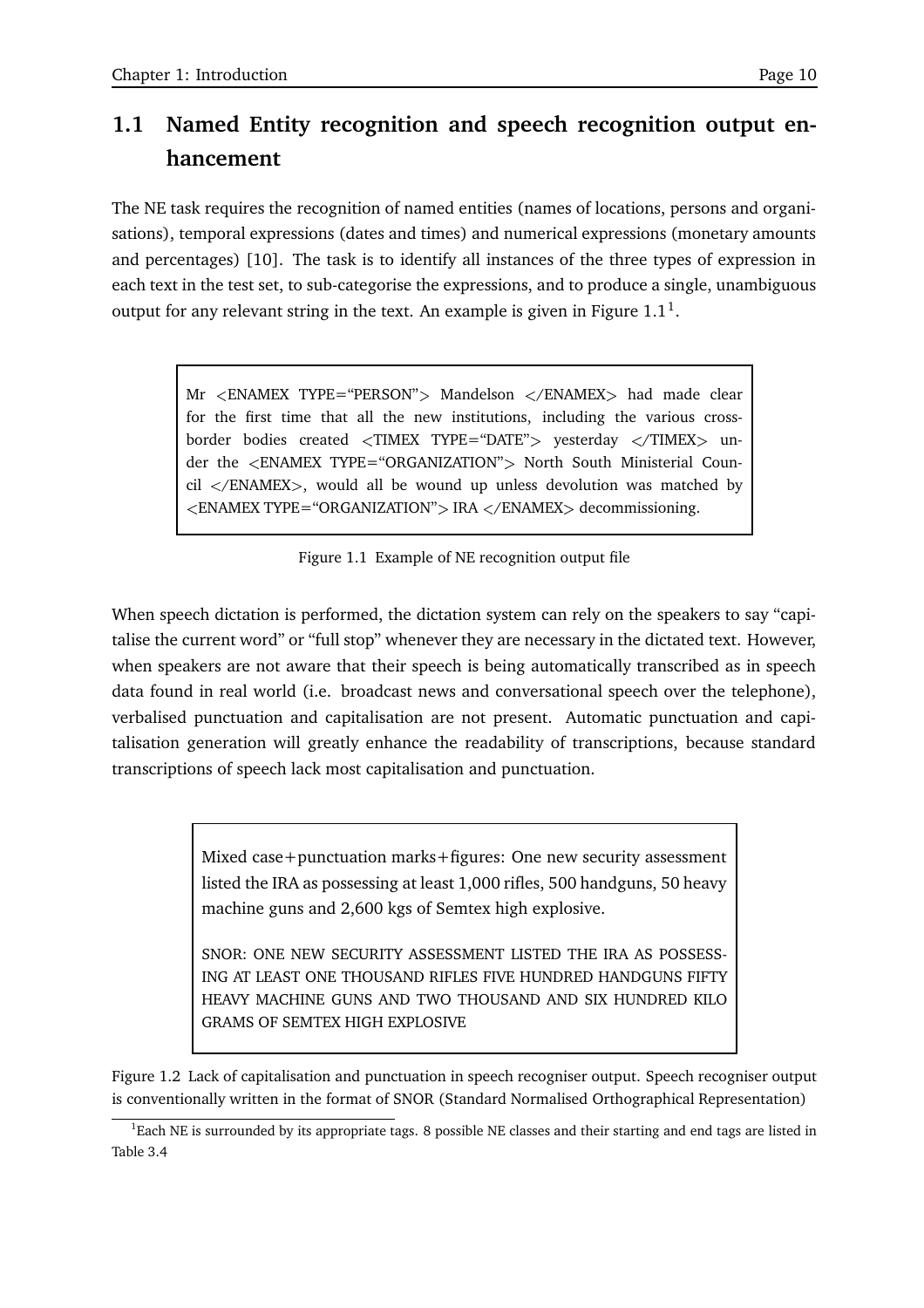As illustrated in Figure 1.2, even with no speech recognition errors, automatically transcribed speech is much harder to read due to the lack of punctuation, capitalisation and number formatting. The format of standard recogniser output, as shown in the lower part of Table 1.2, is known as Standard Normalised Orthographical Representation (SNOR) [1] and consists of only upper-case letters without punctuation marks or numbers.

The tasks of NE recognition and of enhanced speech recognition output generation are substantially related to each other, because most capitalised words apart from first words in sentences are NEs. NE recognition experiments, which compare the effects of the input condition of between mixed cases and SNOR, showed that the performance deteriorates when the capitalisation and punctuation information are missing [58]. This missing information makes certain decisions regarding proper names more difficult.

## **1.2 Key issues of the tasks**

Although these tasks seem clear, the correct answer is not apparent in some cases due to the ambiguity in natural language. For NE recognition, ambiguous examples are discussed in [58] as follows:

- When is the Wall Street Journal an artifact, and when is it an organisation?
- When is the White House an organisation, and when is it a location?
- Are branch offices of a bank an organisation?
- Should yesterday and last Tuesday be labelled dates?
- Is mid-morning a time?

The system must produce a single, unambiguous output for any relevant string in the text. In order to encourage consistency and reduce ambiguity regarding NE recognition, guidelines have been defined in [31].

For punctuation generation, word sequences provide information about the possible locations and types of punctuation marks, but this are not sufficient. The following example, mentioned in [29], shows how different the meaning can be according to the punctuation even if the word sequence apart from punctuation is the same:

- Woman! Without her, man is nothing.
- Woman without her man, is nothing.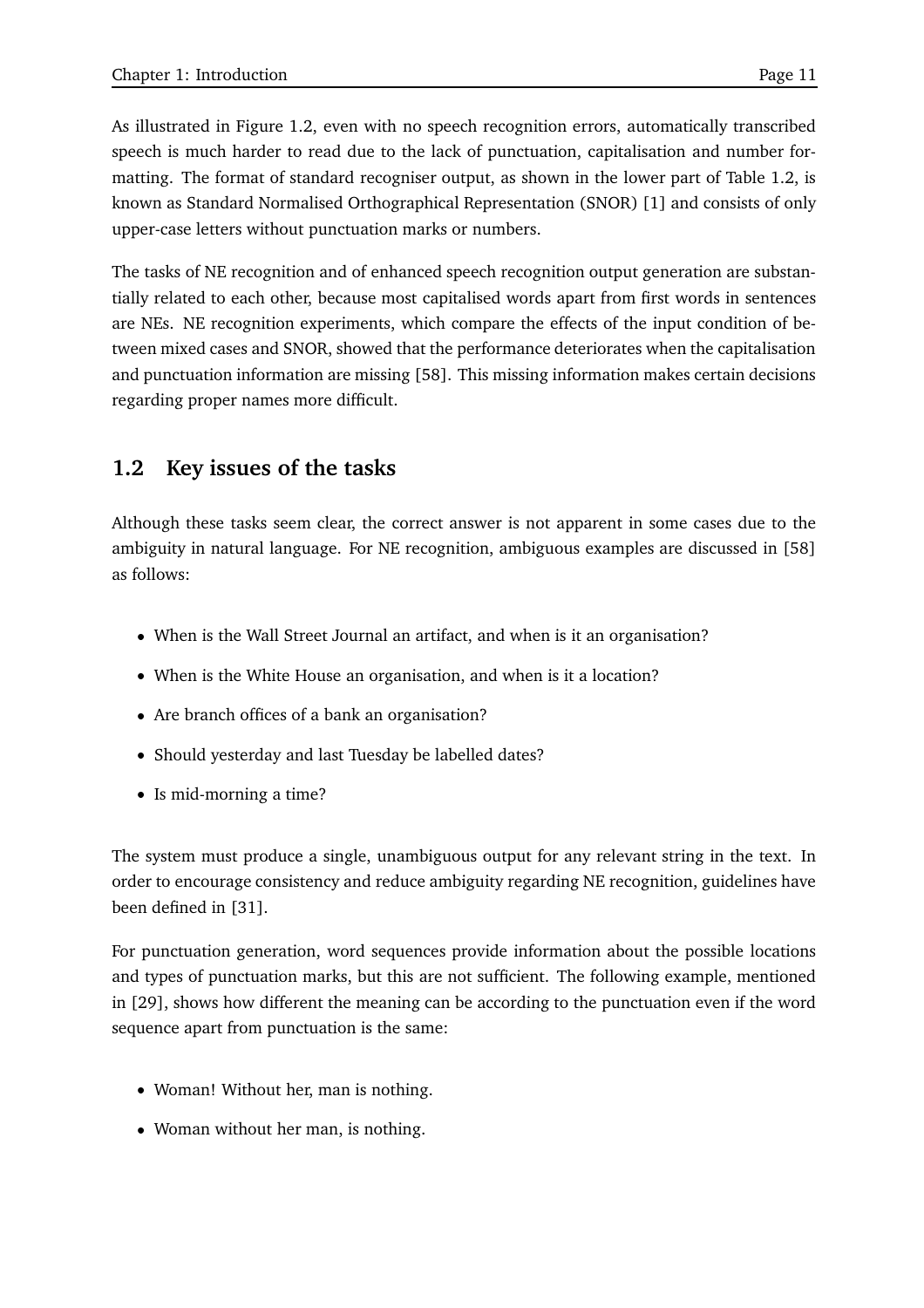Many commercial implementations of automatic capitalisation generation are provided with word processors. In these implementations, grammar and spelling checkers of word processors generate suggestions about capitalisation. A typical example is one of the most popular word processors, Microsoft Word. A simple experiment was conducted using Microsoft Word 2000 for an ambiguous word, 'bill' (which can be used as a person's name as well as a statement of account). The phrase "President Bill Clinton says" was typed in de-capitalised form into Microsoft Word 2000, and only suggestions regarding capitalisations were accepted. The result was "President bill Clinton says". This example shows that capitalisation generation requires a process of dis-ambiguation of ambiguous words.

When the input text comes from speech, the NE and the speech recognition output enhancement tasks become more difficult because of corruptions in input text caused by speech recognition errors. Details are given in the following section.

#### **1.2.1 Difficulties when using speech input**

Training patterns for NE recognition, punctuation generation and capitalisation generation are designed to account for the variety of syntactic and semantic structures. Thus, patterns with several required elements are quite sensitive to errors in the input text. If any of the required elements are missing in the input, or if an extra token intervenes between the elements in the input, then the input will no longer match the pattern. An example text corrupted by speech recognition errors is shown in Figure 1.3. The example speech recognition output is taken from the output of the SRI's speech recognition system for the test data of 1998 NIST Hub-4 broadcast news benchmark test [1].

THE GUARDIANS OF THE ELECTRONIC STOCK MARKET THE NASDAQ WHO'VE BEEN BURNED BY PAST ETHICS QUESTIONS ARE MOVING TO HEAD OFF THE MARKET FRAUD BY TOUGHENING THE RULES FOR COMPANIES BUT ONE OF THE LISTED ON THE EXCHANGE MARKET PLACE IS FULL BORE OFFER FOR ITS PART OF THE PROPOSALS PENNY STOCK ALL THE ELIMINATE THE STAFF

which is a transcription of

THE GUARDIANS OF THE ELECTRONIC STOCK MARKET NASDAQ WHO'VE BEEN BURNED BY PAST ETHICS QUESTIONS ARE MOVING TO HEAD OFF MARKET FRAUD BY TOUGHEN-ING THE RULES FOR COMPANIES THAT WANT TO BE LISTED ON THE EXCHANGE MARKET-PLACE'S PHILIP BOROFF REPORTS AS PART OF THE PROPOSALS PENNY STOCKS WILL BE ELIMINATED FROM NASDAQ

Figure 1.3 Corruption in input text caused by speech recognition error. The speech recognition output is produced by the SRI system of [1].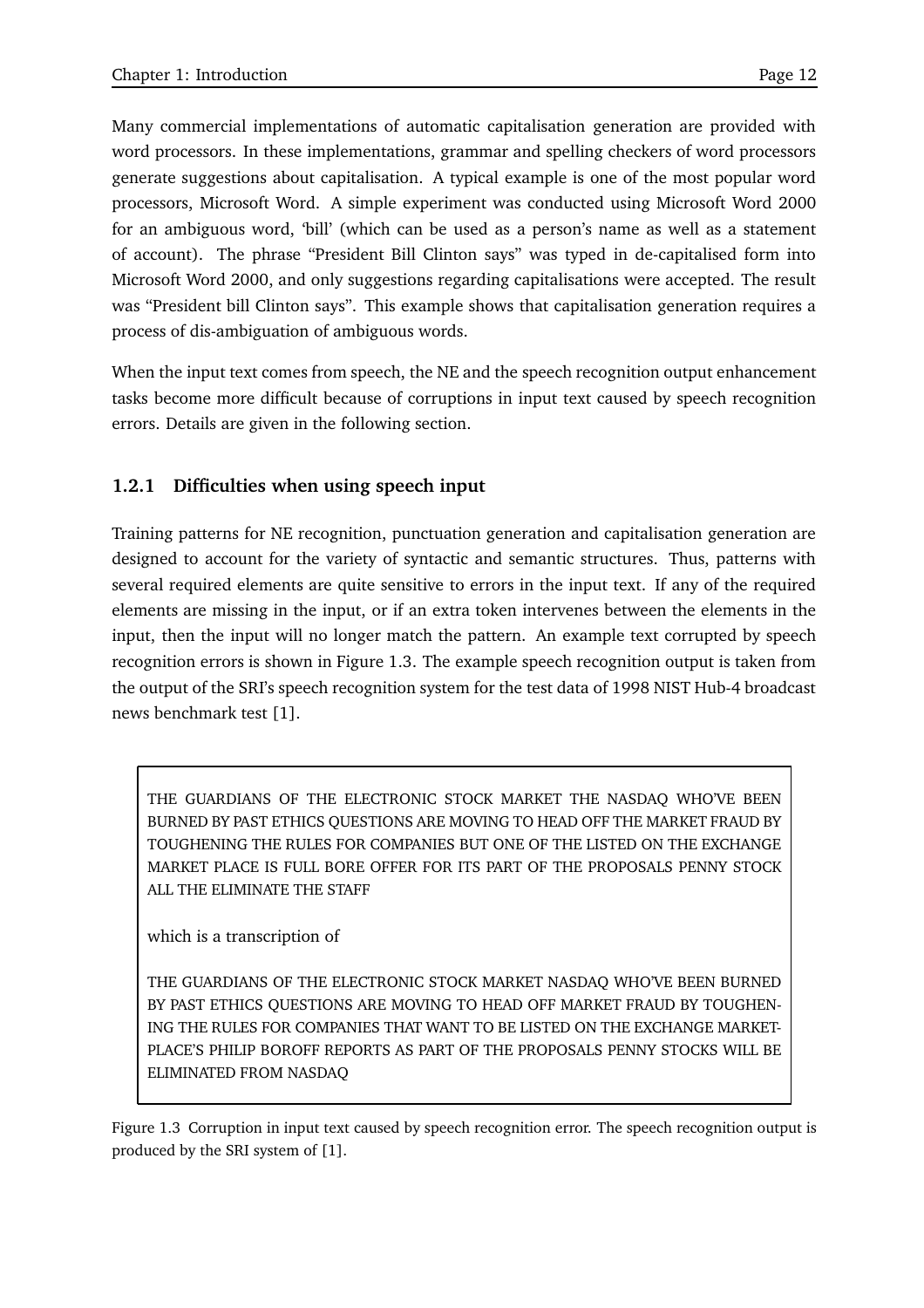An experiment regarding the effect of corruption caused by speech recognition errors was conducted for NE recognition in [58]. According to this experiment, NE recognition performance is sensitive to speech recognition performance, and the performance degrades linearly with increasing word error rate. An analysis of the errors made with speech recognition input showed that the dominant error was with missing names; the second most prominent error was with spurious names.

Speech disfluencies such as filled pauses and repetitions are prevalent in spontaneous speech. They are the characteristics which distinguish spontaneous speech from planned or read speech. Unlike the corruption of input which is mentioned in the previous section, these kinds of error do not come from speech recogniser errors but from the disfluencies themselves. In these cases of disfluency, any missing elements or extra intervening tokens can cause mismatches between trained patterns and input speech. Speech disfluencies can be classified based on how the actual utterance must be modified to obtain the intended fluent utterance. The classes can be characterised by the type of editing required. Their classifications are as follows, where errors are marked by an asterisk following the disfluency.

Filled pauses

e.g. CAMBRIDGE UH \* UNIVERSITY

- Repetitions JOHNSON \* JOHNSON WAS HERE
- Repairs JOHNSON \* JACKSON LIKED IT

In the filled pause case, instead of recognising "CAMBRIDGE UNIVERSITY" as an organisation, "CAMBRIDGE" will be tagged as a location. In the second example, there is confusion as to whether the organisation "JOHNSON & JOHNSON" is intended, or whether the speaker accidentally repeats the name. A similar problem occurs with the third example.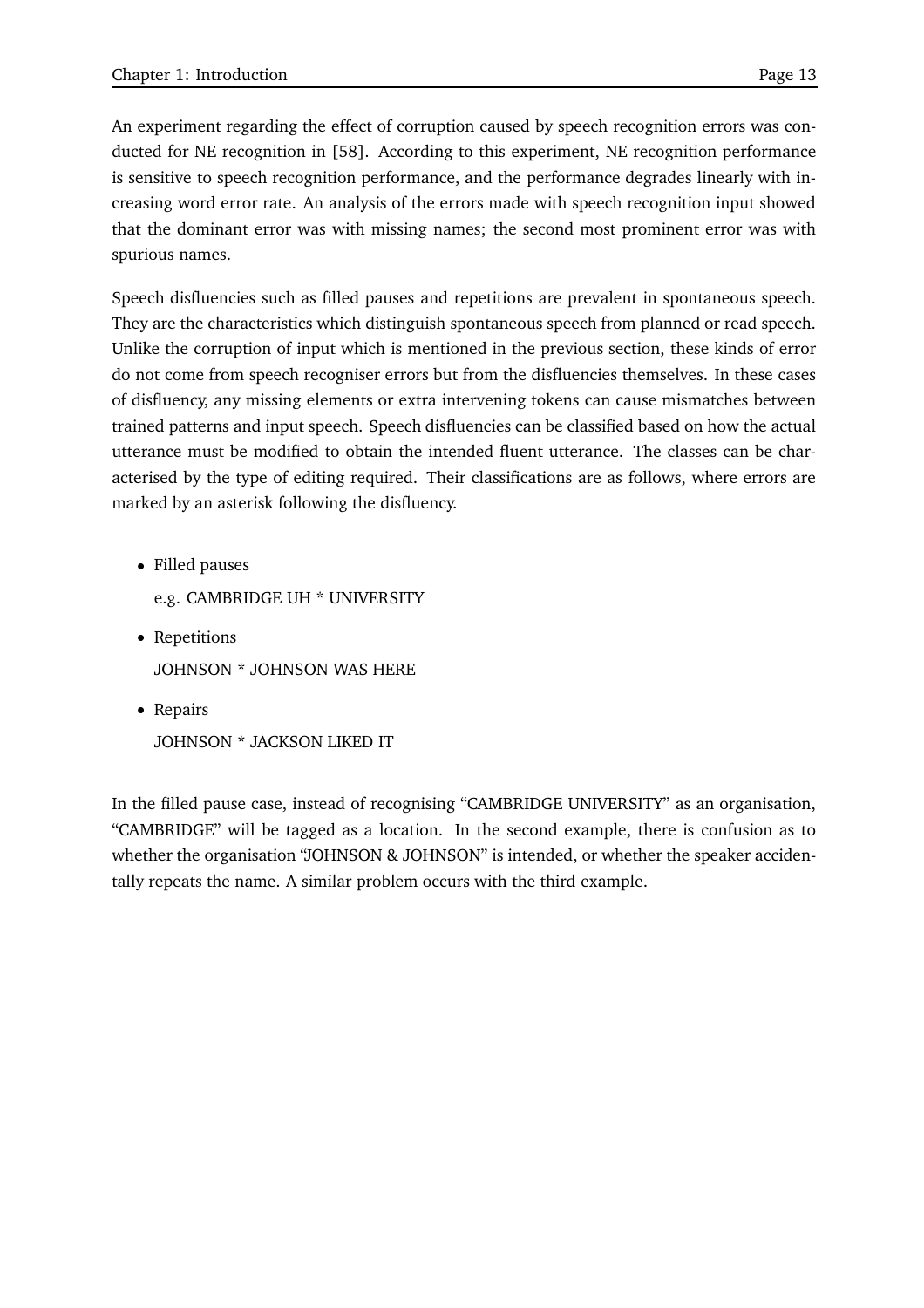### **1.3 Scope of the thesis**

The work in this thesis concerns NE recognition from speech and its use in the generation of enhanced speech recognition output with automatic punctuation and automatic capitalisation. An automatic rule generating method is proposed for NE recognition. Punctuation marks are generated using context and prosody information. Capitalisation is produced based on the results of NE recognition and punctuation generation.

#### **1.3.1 Named Entity (NE) recognition**

In this thesis, NE recognition uses the Hub-4 IE-NE Task Definition Version 4.8 [33] as defined for the 1998 NIST Hub-4 Information Extraction (Named Entity) Broadcast News Benchmark Test Evaluation [1]. According to this definition, the NE task requires the recognition of the following NE classes:

- Named Entity: PERSON, ORGANIZATION, LOCATION
- Time expressions: DATE, TIME
- Numerical expressions: MONEY, PERCENT

Previous work regarding the NE task are mainly categorised by hand crafted rule-based systems and stochastic systems. In Chapter 4, an automatic rule generating method, which uses the Brill rule inference approach, is proposed. The performance of the rule-based Named Entity recogniser is compared with that of BBN's commercial implementation called IdentiFinder.

When only the sequences of words are available, both systems show almost equal performance as is also the case with additional information such as punctuation, capitalisation and name lists. In cases where input texts are corrupted by speech recognition errors, the performance of both systems are degraded by almost the same level. Although the rule-based approach is different from the widely used stochastic method, these results show that automatic rule inference is a viable alternative to the stochastic approach to NE recognition, while retaining the advantages of a rule-based approach.

#### **1.3.2 Generation of punctuation**

Among the many kinds of punctuation marks, this thesis is restricted to the examination of full stops, commas and question marks only. This is because there is sufficient occurrence of these punctuation marks in training corpora to obtain reliable patterns and parameters.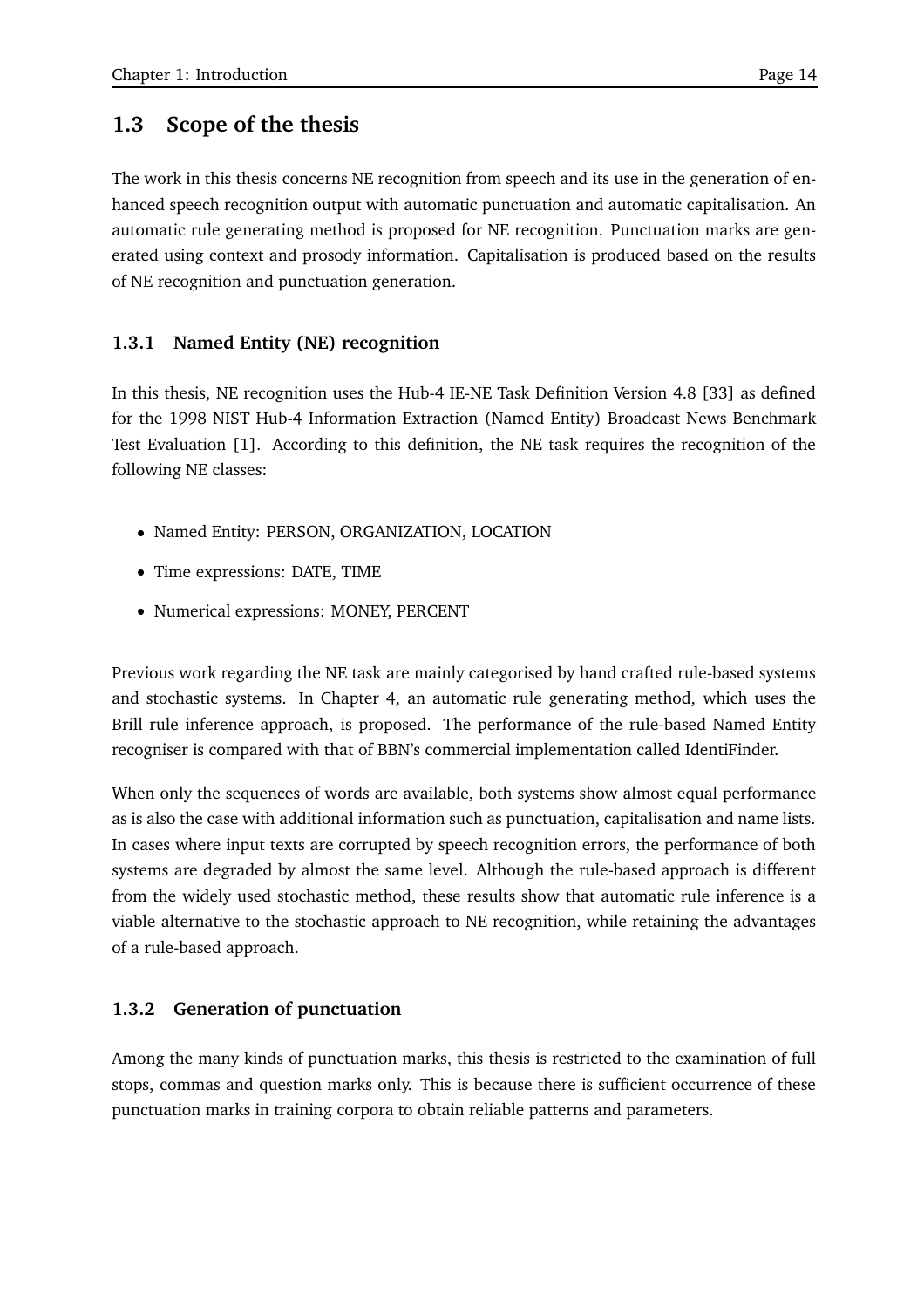A punctuation generator which incorporates prosodic information along with acoustic and language model information is presented in Chapter 5. Experiments are conducted for both the reference transcriptions and speech recogniser outputs. For the reference transcriptions, prosodic information is shown to be more useful than language model information.

A few straightforward modifications of a conventional speech recogniser allow the system to produce punctuation and speech recognition hypotheses simultaneously. The multiple hypotheses are produced by the automatic speech recogniser and are re-scored by prosodic information. When prosodic information is incorporated, the F-measure can be improved and small reductions in word error rate are obtained at the same time. An alternative approach for generating punctuation marks from the 1-best speech recogniser output which does not have any punctuation mark is proposed. Its results are compared with those from the combined punctuation generation and speech recognition system.

#### **1.3.3 Generation of capitalisation**

In this thesis, capitalisation types of words are classified into three categories as shown in Table 1.1. Although there are some exceptions which do not fall into one of these three categories (e.g. McWethy, O'Brien, LeBowe), most of these exceptional words are surnames, and can be classified as Fst Cap in Table 1.1. The details of the data preparation for capitalisation experiments are described in Chapter 3.

| Capitalisation type | Description                                   |
|---------------------|-----------------------------------------------|
| No_Cap              | Every character of a word is de-capitalised   |
| All_Cap             | All characters of a word are capitalised      |
| Fst_Cap             | Only first character of a word is capitalised |

Table 1.1 Categories of capitalisation types of words

An automatic means of capitalisation is presented that uses the results of speech recognition, punctuation generation and NE recognition in Chapter 6. Experiments are conducted for both the reference transcriptions and speech recogniser outputs. Experimental results using reference transcriptions show that this automatic capitalisation method is robust to NE recognition errors and punctuation generation errors. In addition, automatic capitalisation results for speech recognition output show that this automatic capitalisation method is also robust to speech recognition errors.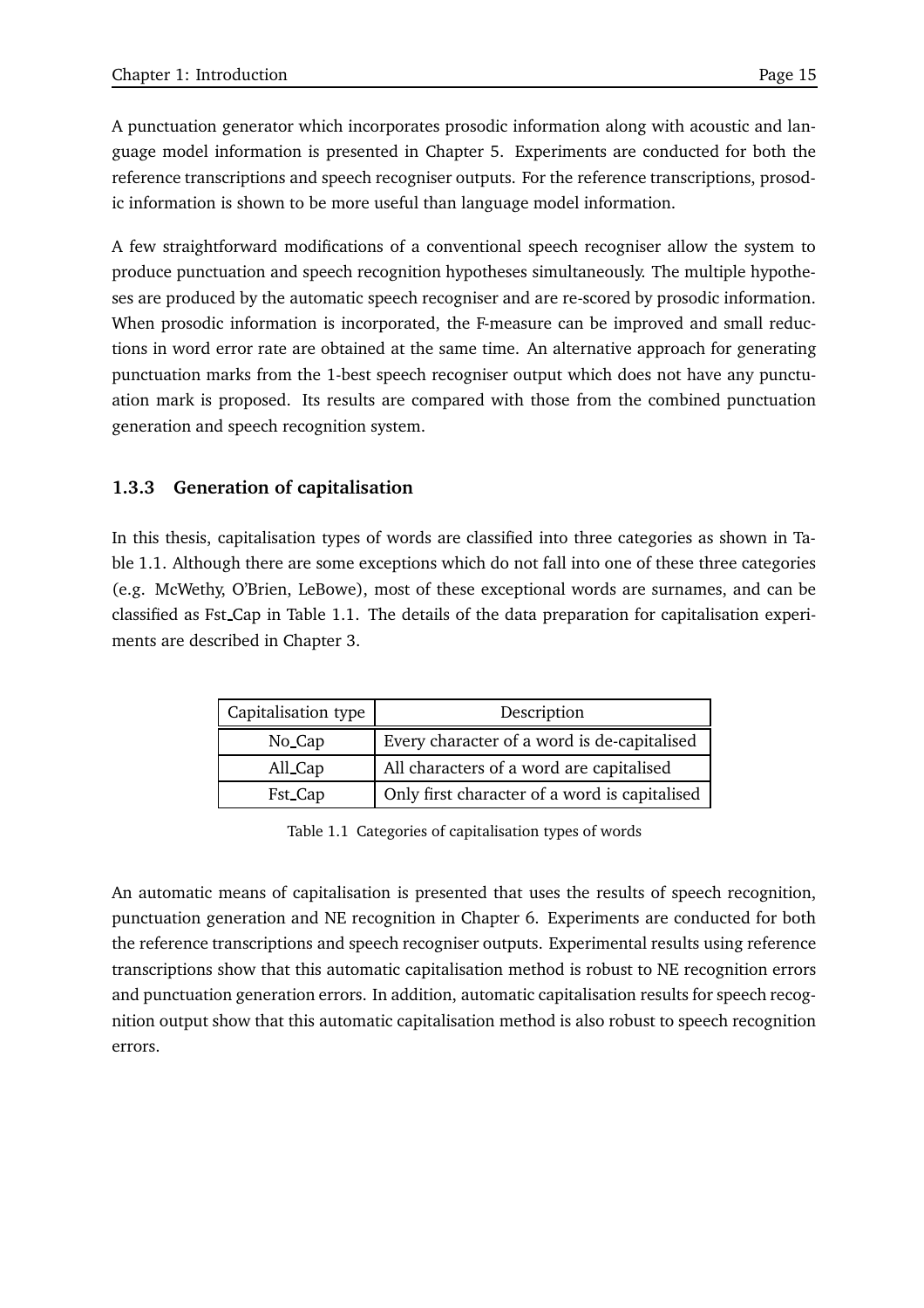## **1.4 Organisation of the thesis**

The objective of this thesis is to devise automatic methods of NE recognition, punctuation generation and capitalisation generation from speech input. This thesis consists of seven chapters. Chapter 2 introduces previous work in this area. Chapter 3 describes the corpora used in the experiments and explains pre-processing steps used for these corpora. Also, this chapter discusses evaluation measures for the systems. Chapter 4 describes a rule-based NE recogniser. Chapter 5 presents a combined system using prosody for punctuation generation and speech recognition. Chapter 6 examines an automatic means of generating capitalisation using the NE recogniser and the punctuation generator. Finally, Chapter 7 concludes this thesis and proposes future work.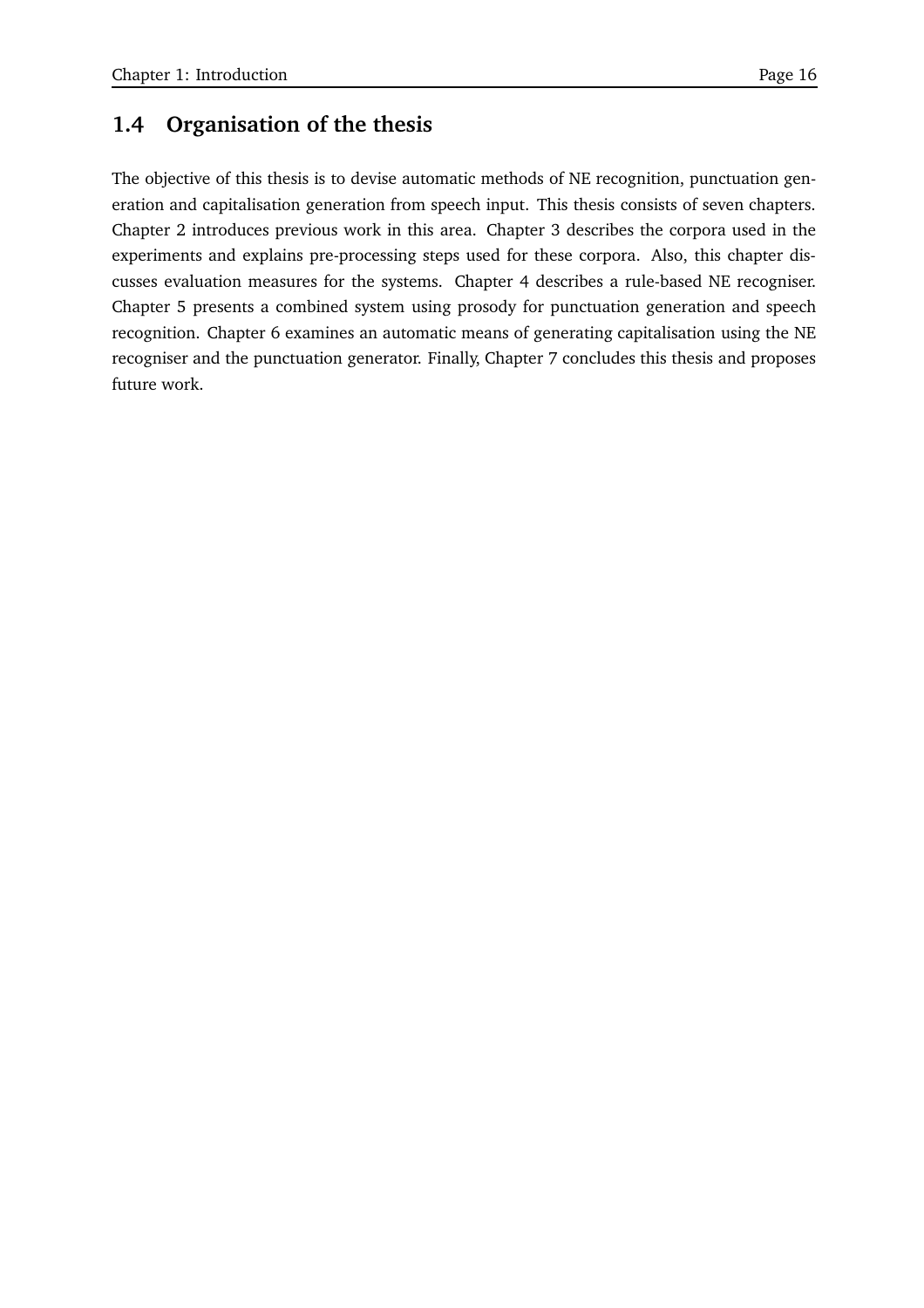# *Chapter 2* **Previous work**

In this chapter, previous work related to NE recognition from spoken data and speech recognition output enhancement is described. Since both are relatively new areas, there are no books or journals devoted to them at this time. In Section 2.1, previous work on NE recognition is described and categorised. In Section 2.2, previous studies related to speech recognition output enhancement, mainly automatic punctuation and automatic capitalisation, are examined.

## **2.1 Named Entity (NE) recognition**

The best source of information relating to NE recognition system descriptions is the Message Understanding Conference (MUC) Proceedings [32, 83] and the 1999 DARPA Broadcast News Workshop Proceedings [73]. These Proceedings contain the results of the performance evaluations as well as system descriptions for each participating system in the evaluation. The evaluations of MUC used domain specific text data. For MUC systems, since the domain is limited and capitalisation information helpful for detecting NEs is available, many participating systems of MUC were based on hand crafted rules. Some rule-based NE recognition systems developed for MUC-7 are described in [24, 30, 44, 90]. As the 1998 NIST Hub-4 evaluation used broadcast news data, each participant in this evaluation was required to handle various domains in broadcast news and to cope with input which does not have capitalisation information. Focusing on the 1999 DARPA Broadcast News Workshop proceedings, which contain the results of the most recent evaluation i.e. the 1998 NIST Hub-4 Information Extraction (Named Entity) Broadcast News Benchmark Test Evaluation, the general procedures used are described and previous studies are categorised. Then, each of these categories is explained.

NE recognition systems are generally categorised according to whether they are stochastic (typically HMM-based) or rule-based [56]. In the stochastic method, linguistic information is captured indirectly through large tables of statistics. However, in many instances, a stochastic system encounters difficulties in estimating probabilities from sparse training data. In contrast to the stochastic method, the rule-based method encodes linguistic information directly in a set of simple rules.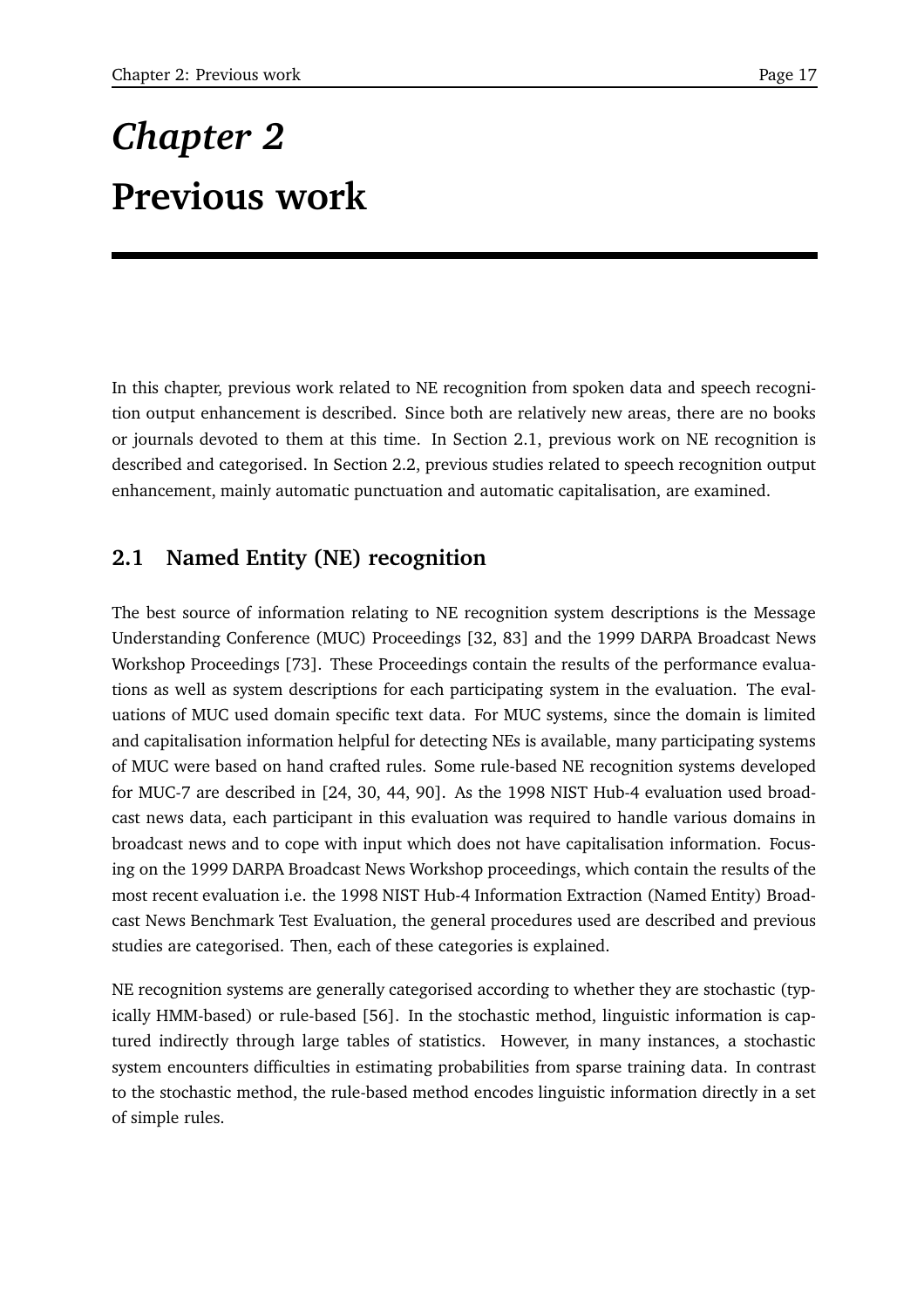The advantages of the rule-based method over the stochastic method include its smaller storage requirements, absence of need for less-descriptive models as in *back-off* [54], and its easy extension using expert linguistic knowledge due to its conceptually reasonable rules. However, a disadvantage of previous rule-based systems is that rules need to be manually constructed [56].

Manually constructed rule-based systems show reasonable performance for normal texts because many NEs have helpful capitalisation information. However, if the input is derived from speech, capitalisation information is no longer available and it is much harder to obtain the necessary linguistic information using manually constructed rules.

In the 1998 NIST Hub-4 Information Extraction (Named Entity) Broadcast News Benchmark Test Evaluation, four sites (BBN, MITRE, SPRACH and SRI) participated and submitted their results (SPRACH implemented two systems) [1]. In this evaluation, the test data were annotated according to the Hub-4 IE-NE Task Definition Version 4.8 [33]. Table 2.1 shows the types of system as well as their performance.

| Site         | <b>Type</b> | F-measure | $SER(\% )$ |
|--------------|-------------|-----------|------------|
| <b>BBN</b>   | Stochastic  | 0.91      | 15.7       |
| <b>MITRE</b> | Stochastic  | 0.88      | 20.3       |
| SPRACH-R     | Rule-based  | 0.71      | 46.1       |
| SPRACH-S     | Stochastic  | 0.83      | 29.1       |
| SRI          | Rule-based  | 0.90      | 16.3       |

Table 2.1 1998 Hub-4 NE evaluation results [1]

The BBN system is a HMM-based system known as IdentiFinder [66]. Details of stochastic NE recognition systems are described in Section 2.1.1, focusing on IdentiFinder, one of the most successful stochastic NE recognition systems. The MITRE system is another stochastic model which is similar to BBN's IdentiFinder [71]. More complete and recent descriptions of the MITRE system are given in [72]. The MITRE system uses a state topology designed for explicit modelling of variable-length phrases and class-based statistical language model smoothing. SPRACH submitted two systems: SPRACH-S [46, 78] and SPRACH-R [78]. SPRACH-S is a HMM-based system, whereas SPRACH-R is a rule based system. A standard  $n$ -gram based formulation is used in SPRACH-S. SPRACH-R uses a modified version of the NE recognition component of the Sheffield LaSIE-II system [45, 52]. Its basic approach relies on finite state matching against words stored in lists, part-of-speech tagging and phrasal grammar for the NE classes. Lastly, SRI employed TextPro which is based on the technology of the SRI FASTUS system [21]. The general processes performed by previous rule-based systems are described in Section 2.1.2. Details of finite-state cascade rule-based systems are described in Section 2.1.2.1, focusing on the FASTUS system.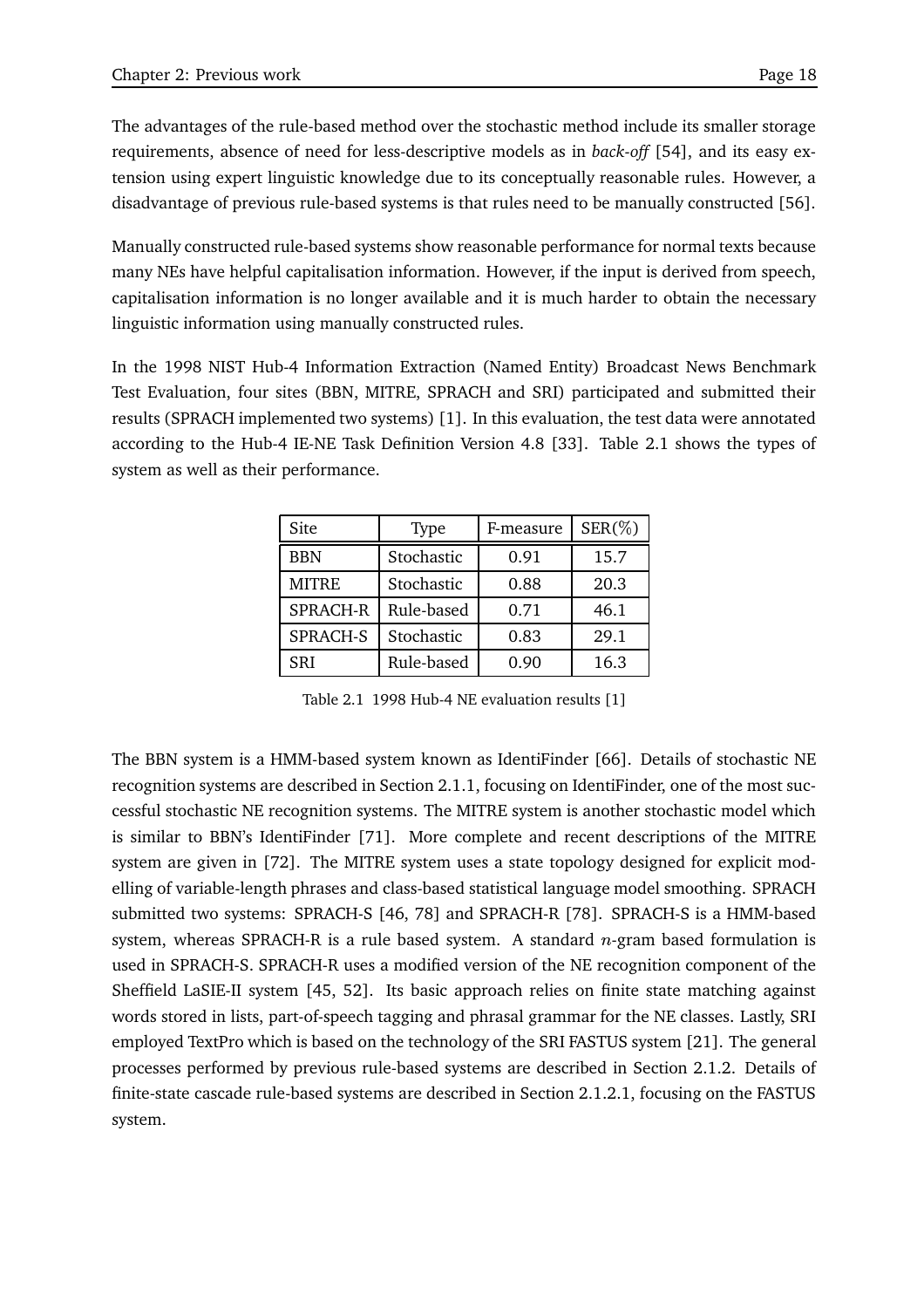#### **2.1.1 Stochastic system**

Hidden Markov models (HMMs) for NE recognition were adopted due to the success in speech recognition and have also been applied to parsing and part-of-speech tagging [34, 40]. HMMs are discussed in a number of books and tutorial papers [74, 75, 91]. In this section, details of stochastic NE recognition systems are described, focusing on IdentiFinder [23, 58, 67].

These methods regard the states of the HMM as classes of NEs. Transition probabilities are probabilities of an NE class given the previous NE class, and emission probabilities are probabilities of a word given an NE class. The probability of a particular NE class sequence given a sentence is a product of the transition and emission probabilities involved. Just as the stochastic approach to speech recognition attempts to maximise the probability of a sequence of words given a certain speech signal, the NE recogniser attempts to find the most likely sequence of NE classes given a sequence of words. Figure 2.1 shows a pictorial representation of an HMM in NE recognition.



Figure 2.1 Pictorial representation of stochastic NE recogniser

Formally, we must find the most likely sequence of NE classes  $t_1,...,t_n$  given a sequence of words  $w_1, ..., w_n$ :

$$
\max P(t_1, ..., t_n | w_1, ..., w_n)
$$
\n(2.1)

Applying Bayes' rule, this can be written as:

$$
\max \frac{P(t_1, ..., t_n) \times P(w_1, ..., w_n | t_1, ..., t_n)}{P(w_1, ..., w_n)}\tag{2.2}
$$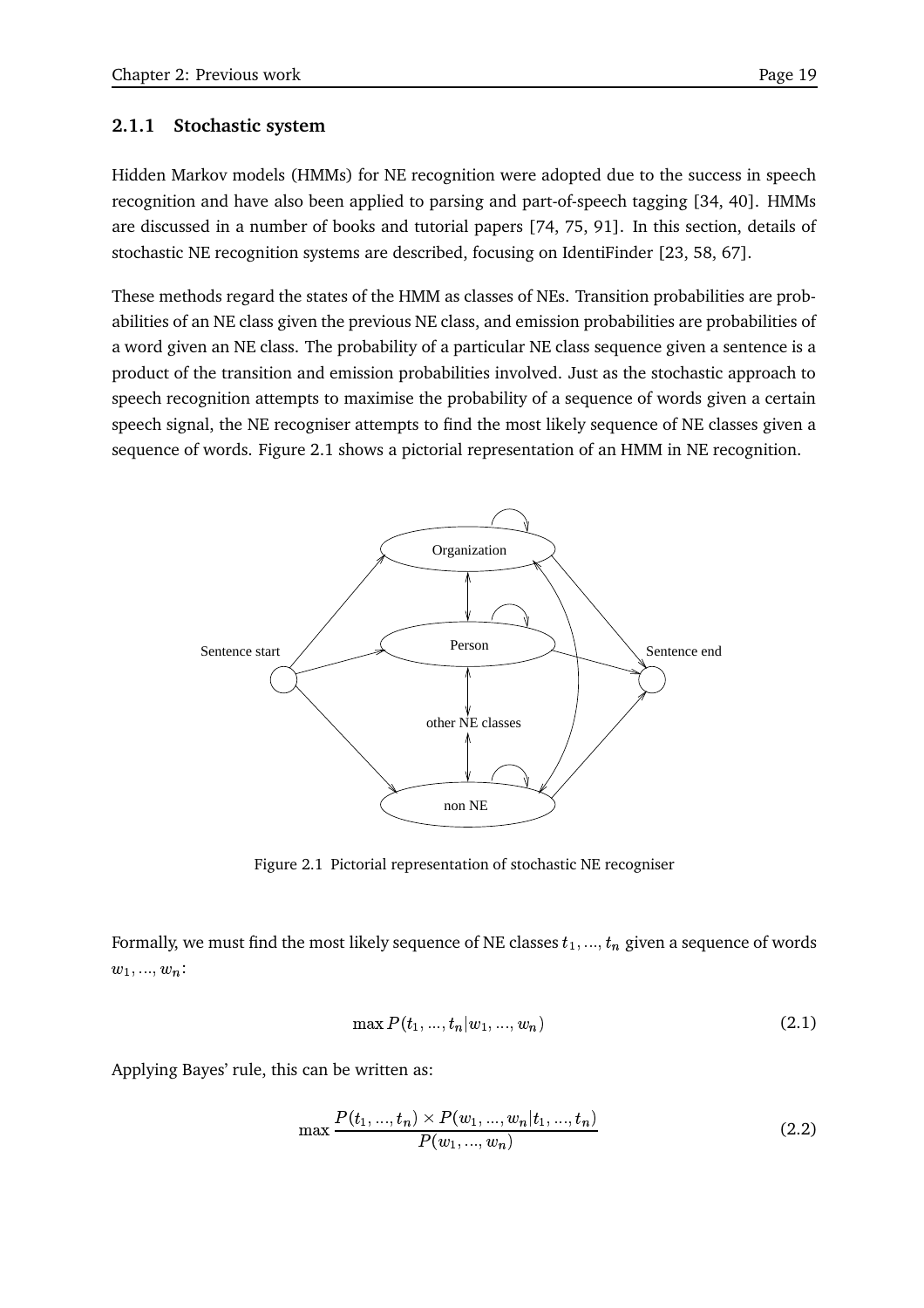The *a priori* probability of the word sequence, the denominator in equation 2.2, is constant for any given sentence. Since we are interested in finding the  $t_1, ..., t_n$  that gives the maximum value in equation 2.2, the denominator in all these cases does not affect the answer. Thus, the problem reduces to finding the sequence  $t_1, ..., t_n$  which maximises the following expression,

$$
\max P(t_1, ..., t_n) \times P(w_1, ..., w_n | t_1, ..., t_n) = \max P(w_1, ..., w_n, t_1, ..., t_n)
$$
\n(2.3)

There are still no effective methods for calculating the probability of these long sequences accurately, as it would require far too much data. But the probabilities can be approximated by probabilities that are simpler to collect, by making some independence assumptions. The probability of the sequence of NE classes can be approximated by a series of probabilities based on a limited number of previous NE classes. The most common assumptions use either one or two previous NE classes. The bigram model, using only one previous NE class, looks at pairs of NE classes and uses the conditional probability that an NE class  $t_i$  will follow an NE class  $t_{i-1}$ , written as  $P(t_i|t_{i-1})$ . The trigram model uses the conditional probability of one NE class given two preceding NE classes, that is,  $P(t_i|t_{i-2},t_{i-1}).$ 

The second probability in equation 2.3,  $P(w_1, ..., w_n | t_1, ..., t_n)$ , can be approximated by assuming that a word appears in an NE class independent of the words in the preceding or succeeding NE classes. It is approximated by the product of the probability that each word occurs in its indicated NE class.

$$
P(w_1, ..., w_n | t_1, ..., t_n) \approx \prod_{i=1,n} P(w_i | t_i)
$$
\n(2.4)

If we assume the use of bigrams, the problem changes into one of finding the sequence  $t_1,...,t_n$ which maximises the value as follows:

$$
\max \prod_{i=1,n} P(w_i|t_i) \times P(t_i|t_{i-1}) \tag{2.5}
$$

Using trigrams, the problem changes into

$$
\max \prod_{i=1,n} P(w_i|t_i) \times P(t_i|t_{i-2}t_{i-1})
$$
\n(2.6)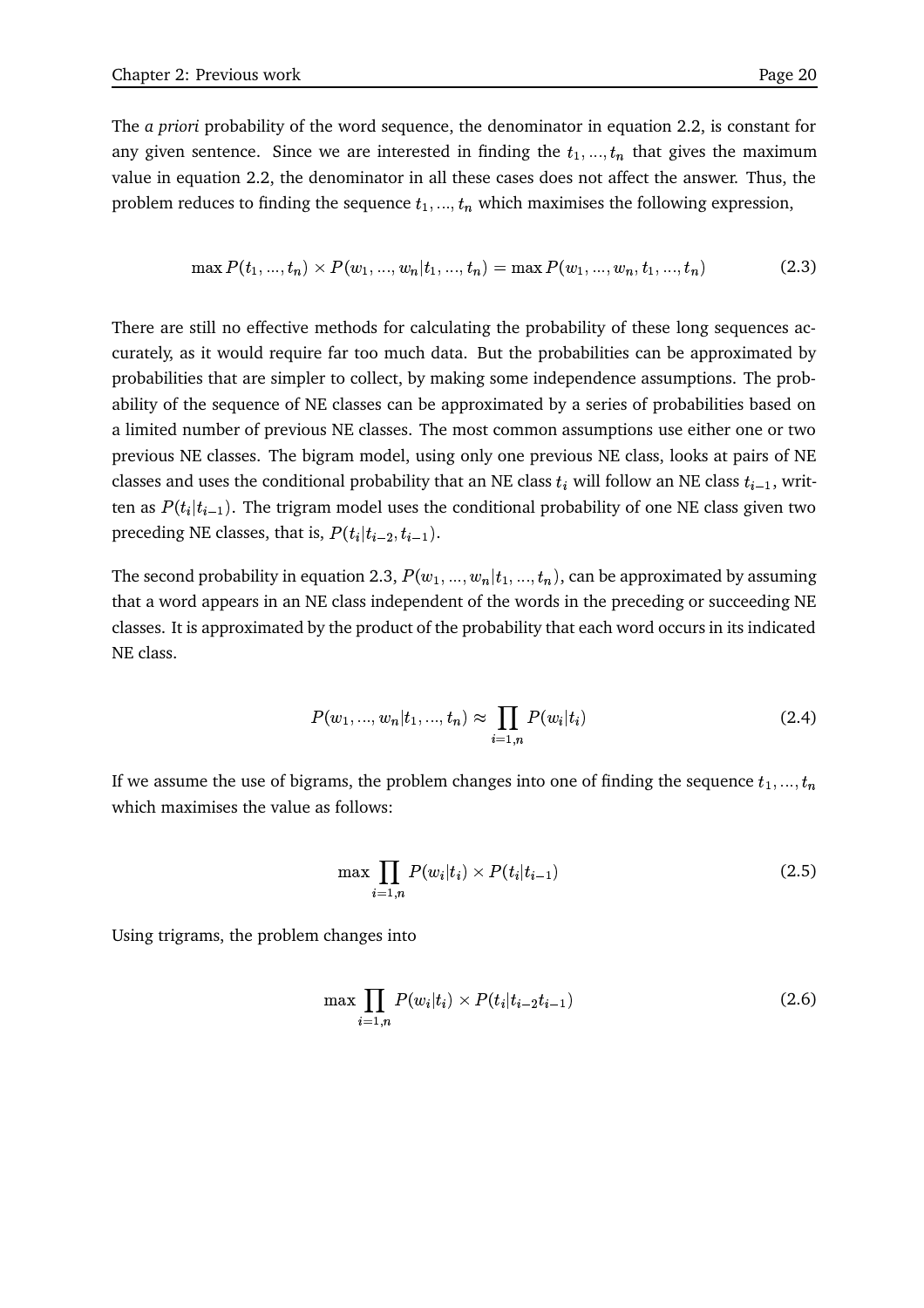Next, the most likely sequence of NE classes for a sequence of words has to be assigned. The key insight is that because of the Markov assumption, there is no need to process all the possible sequences: the assignment can be done using the Viterbi algorithm.

Due to the limited amount of training data, many of the possible bigrams will not be observed, and therefore these probabilities must be estimated using a less powerful back-off model with a suitable smoothing mechanism [18].

In many instances, a language model encounters difficulties in the estimation of probabilities from sparse training data. In the absence of further information, it seems reasonable to assume that all unseen events have equal probabilities i.e. that they are uniformly distributed. However, in language modelling, further information is often available in less-descriptive language models. For example, when using trigrams, bigrams can also be considered. This procedure of re-estimating the unseen probability using a less-descriptive model is called back-off [54].

When applying stochastic methods to NE recognition, particular importance must be given to the effect of the words which are encountered in the test data but have not been seen in the training data. For example, when using bigrams, there are three ways unknown words can appear: as current words, as previous words, or as both. One method of improvement is to build a separate unknown word model which contains statistics of unknown words. Usually, part of the training data is held out for estimating the unknown word model. For the training data which is not held out, a vocabulary list is developed. Held-out data is then analysed with the vocabulary list. Then, statistics for the occurrence of unknown words are obtained by considering the words which appear in held-out training data but not in the vocabulary list.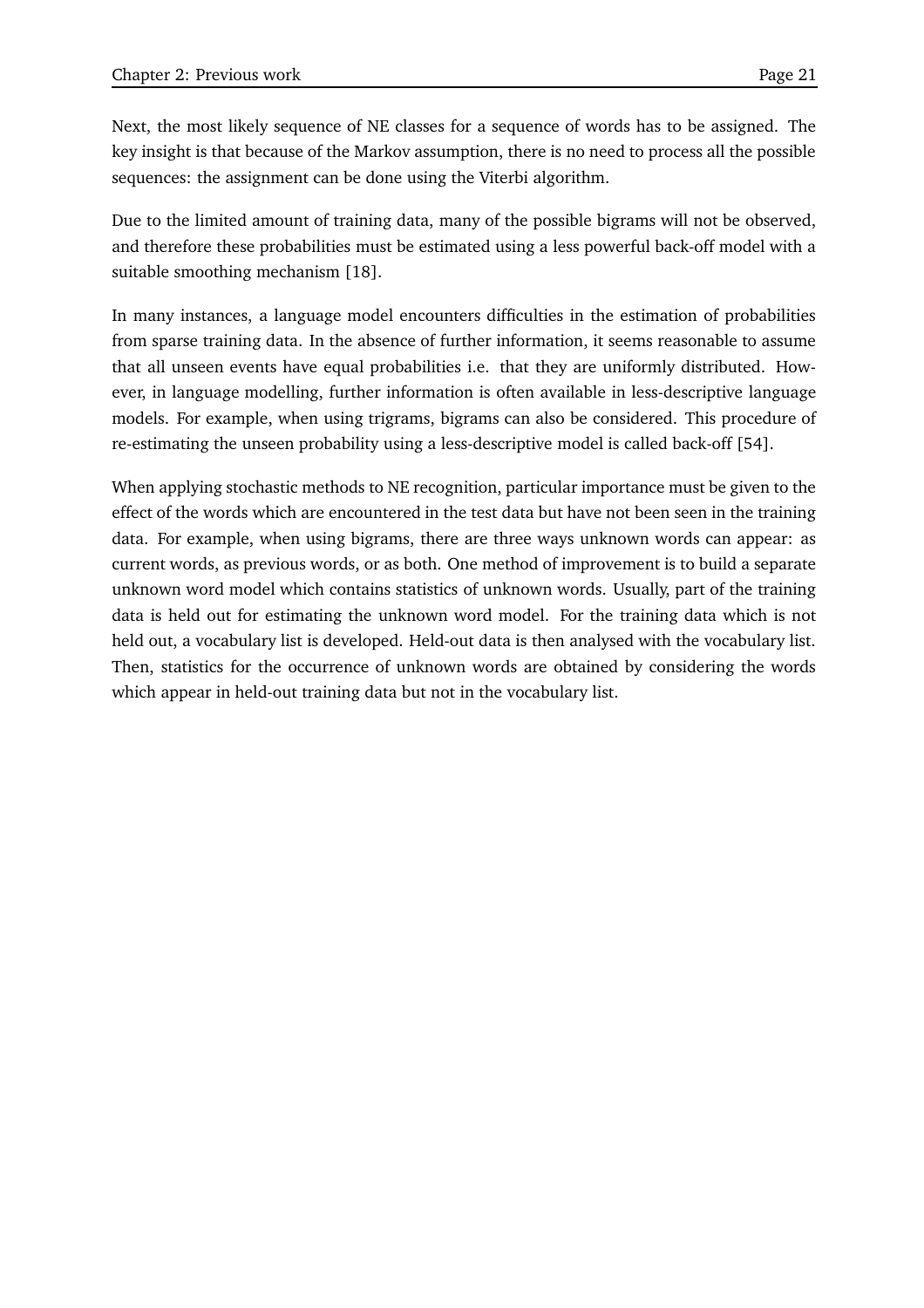#### **2.1.2 Rule-based system**

In stochastic methods for NE recognition, linguistic information is only captured indirectly through large tables of statistics. Therefore, the stochastic methods need a large amount of training data in order to capture linguistic information. In the rule-based methods, linguistic information is encoded directly in a set of simple rules, in contrast to the many thousands of probabilities learned by the stochastic method. Therefore, an advantage of the rule-based system over the stochastic system is that significantly less storage is needed for pattern action rules than for an HMM-based system's probability matrix. Generally, compactness is an advantage for the rule-based system. Another general advantage is speed. Unlike stochastic systems, most rule-based systems are deterministic [92].

In NE recognition, the temporal and numeric expressions have a fairly structured appearance which can be captured by means of grammatical rules. However, person's names, organisation names and location names are more complex and more context dependent.

Rule-based NE recognition systems presented in [7, 8, 11, 12], in general, perform initial phrasing and apply hand-crafted phrase-finding rules. In this section, the general processes performed by previous rule-based systems are described with examples. Finite cascade rule-based systems are explained in the following sub-section, focusing on the FASTUS system.

In preprocessing, a set of initial phrasing functions is applied to all of the sentences to be analysed. This process is driven by word lists and part-of-speech information. Initial phrasing produces a number of phrase structures, many of which have the initial null labelling (none), while some have been assigned an initial label (e.g. number). This is done both by matching the input against pre-stored lists of proper names, date forms, currency names, etc. and by matching against lists of common nouns that act as reliable indicators or signalling words for classes of NE. An example of a set of initial phrasing functions is:

- Organisation names
- Person names
- Location names: names of major cities in the world as well as province/state and country names.
- Time expressions: phrases like 'first quarter of'
- Signalling words
	- **–** Titles: e.g. 'President', 'Mr.'
	- **–** Company Designator: e.g. 'Co.', 'Ltd', 'PLC'
	- **–** Currency units: e.g. 'dollars', 'pounds'
	- **–** Location: e.g. 'Gulf', 'Mountain'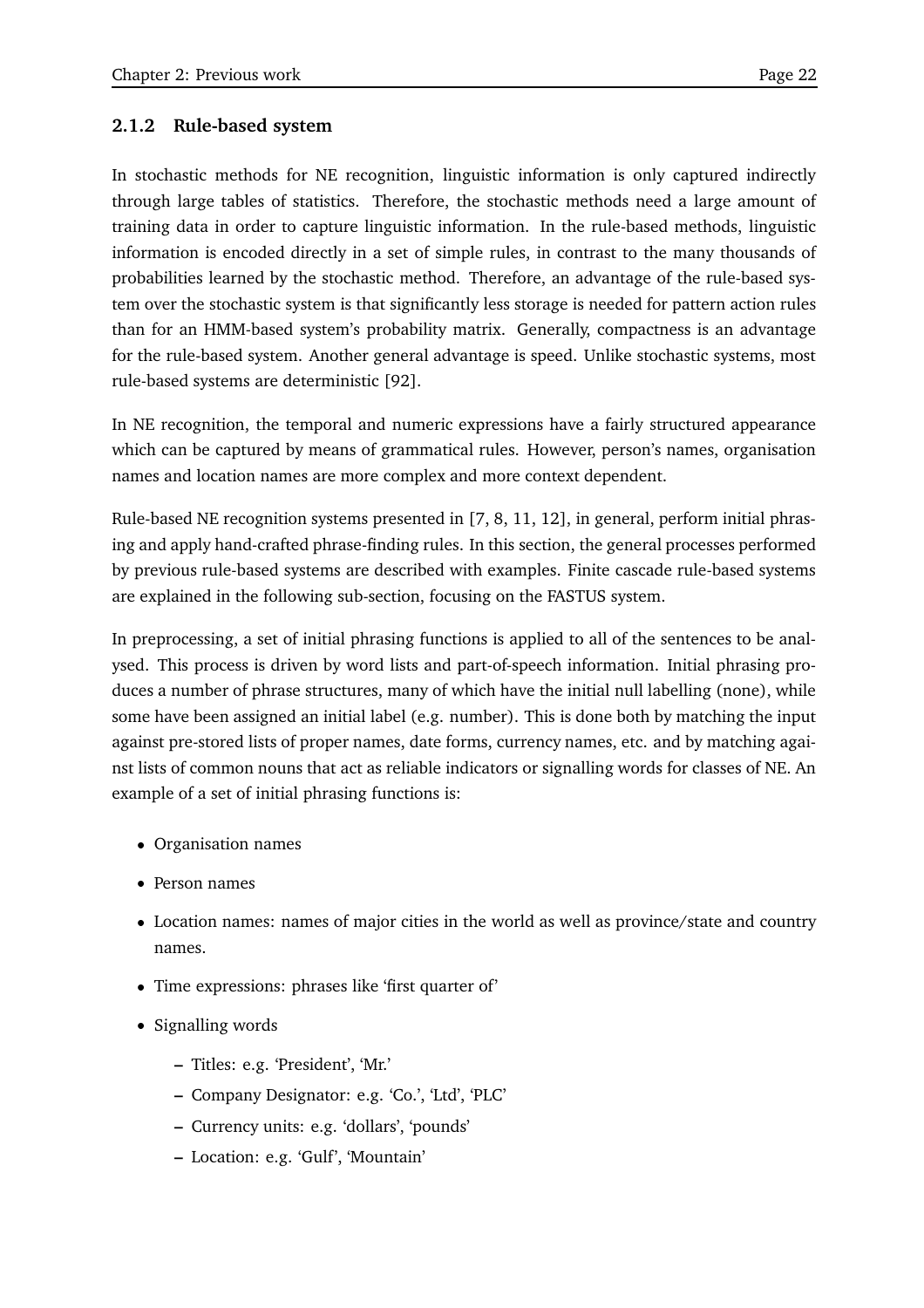**–** Organisation: e.g. 'Agency', 'Ministry' for governmental institution, 'Airline', 'Association' for companies.

Once the preprocessing has taken place, proper phrase identification proceeds. This is driven by a sequence of phrase-finding rules. Each rule in the sequence is applied in turn against all of the phrases in all of the sentences under analysis. The action can either change the label of the satisfying phrase, expand its boundaries, or create new phrases. After the  $n$ th rule has been applied in this way against every phrase in all of the sentences, the  $n+1$ th rule is then applied in the same way, until all the rules have been applied. Here are some examples of the named organisation grammar rule:

(Organisation Name)  $\rightarrow$  (Organisation Name) (Organisation signalling word)

e.g. HMV headquarters

```
(Organisation Name) \rightarrow (Country Name) (Content word)* (Organisation signalling word)
```
e.g. U.S. embassy

```
(Organisation Name) \rightarrow (Person Name) (Content word)* (Organisation signalling word)
e.g. Lee's foundation
```

```
(Organisation Name) \rightarrow (Location Name) (Content word)* (Organisation signalling word)
```
e.g. U.S. Defence Department

The rule (Organisation Name)  $\rightarrow$  (Names) & (Names) means that if a proper name (Names) is followed by '&' and another proper name, then it is an organisation name. An example of this is "Ammirati & Puris", which matches this pattern and is therefore classified as an organisation. Rules for monetary and time expressions have been collected by analysing actual expressions in the training texts such as:

(Money expression)  $\rightarrow$  (Country name)\* (Number) (Money unit) e.g. U.S. five dollars (Money expression)  $\rightarrow$  (Number) (Word)\* (Country name) (Money unit) e.g. five new Taiwan dollars, three thousand Korean Won

Rule-based systems, trained on a corpus, were developed for the MITRE system in MUC-6 [15] and for the LTG system in MUC-7 [64]. In [15], the MITRE system for MUC-6 used Brill's rule inference approach [26], but the details of how this approach were applied to the NE recognition task were not given. The LTG system for MUC-7 used probabilistic partial matching, in addition to grammars and name list look-up [64, 65]. An unsupervised algorithm using parsing results for NE recognition was described in [38], in which NE rules are generated using a parser and 7 simple seed rules.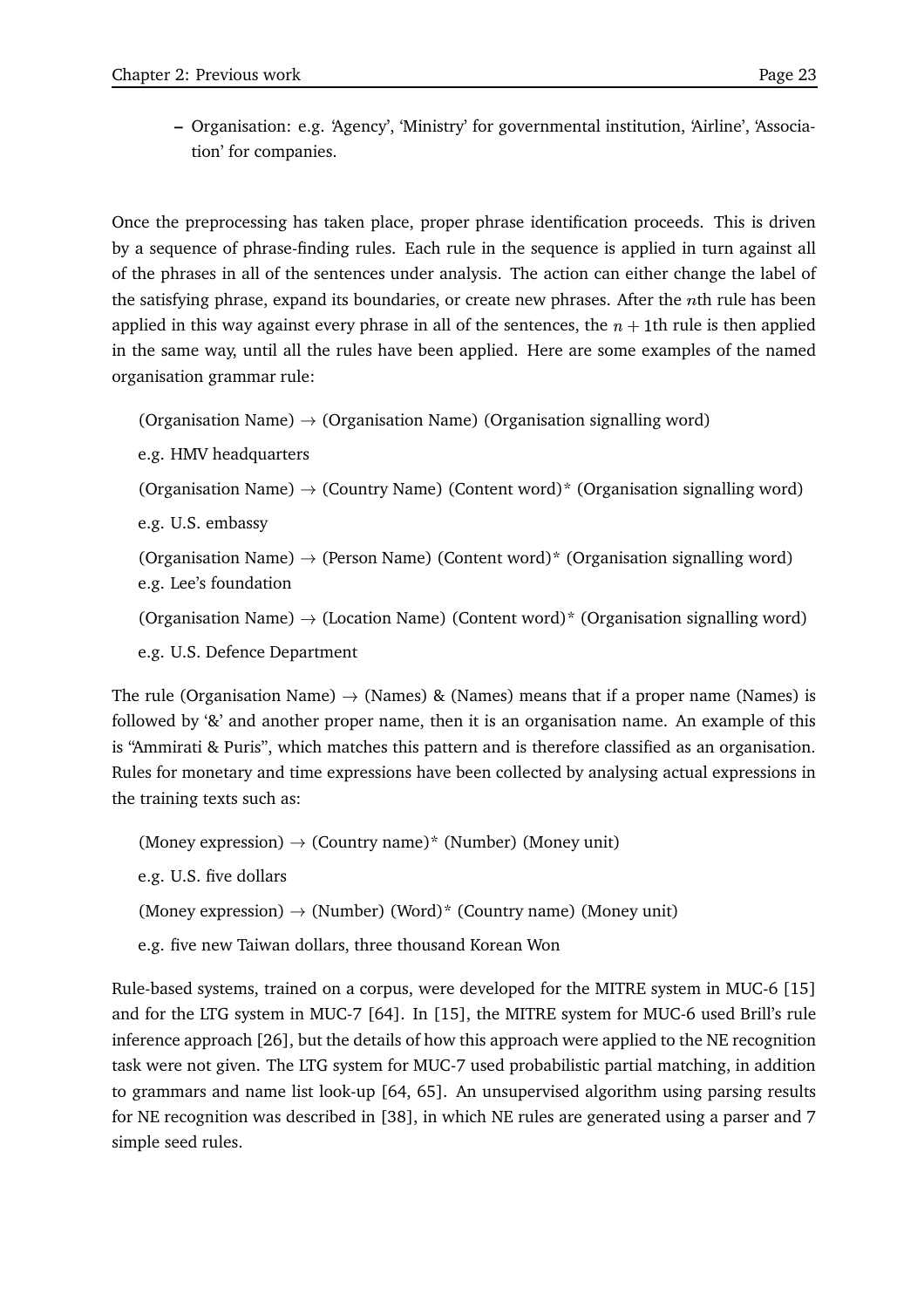#### **2.1.2.1 Finite-state cascade based system**

The idea of using cascaded finite state machines was pursued for POS tagging and partial parsing in [17, 42]. A finite state cascade consists of a sequence of strata, each stratum being defined by a set of regular expression patterns for recognising phrases.

Consider that a stratum has the patterns A  $\rightarrow$  ab\*, B  $\rightarrow$  ac\*. Patterns are translated by standard techniques into finite state automata. The union of all automata at a given stratum yields a single automaton. This can be done by adding arcs that output A and B, leading to new final states that have no outgoing arcs.

Adding  $\epsilon$ -transitions from the new final states back to the initial state, we can make an automaton that can recognise patterns A and B repeatedly. Figure 2.2 shows such an automaton. Using  $\epsilon$ -Closure, this model can be changed into a nondeterministic finite automaton [92].



Figure 2.2 Finite state automaton accepting  $A \rightarrow ab^*$ ,  $B \rightarrow ac^*$  repeatedly

For example, running this automaton against the input *abbac* produces (as one alternative) the state sequence and output shown in Figure 2.3. Multiple strata can be cascaded by using the output of a stratum as the input of the next stratum. Figure 2.4 shows the results from the two strata after adding a second stratum with pattern  $C\rightarrow AB.$ 

> State (Stratum 1)  $q_0 q_1 q_2 q_2 q_2 q_0 q_1 q_3 q_3 q_0$ B Output(Stratum 1) Input a b b a c A Figure 2.3 Results at stratum 1 State (Stratum 1)  $q_0$   $q_1$   $q_2$   $q_2$   $q_2$   $q_0$   $q_1$   $q_3$   $q_3$   $q_0$ State (Stratum 2)  $q_0$   $q_0$   $q_0$   $q_0$   $q_0$   $q_1$   $q_1$   $q_1$   $q_2$  $\mathcal{C}$ Output(Stratum 1) Input a b b a c A B Output(Stratum 2)

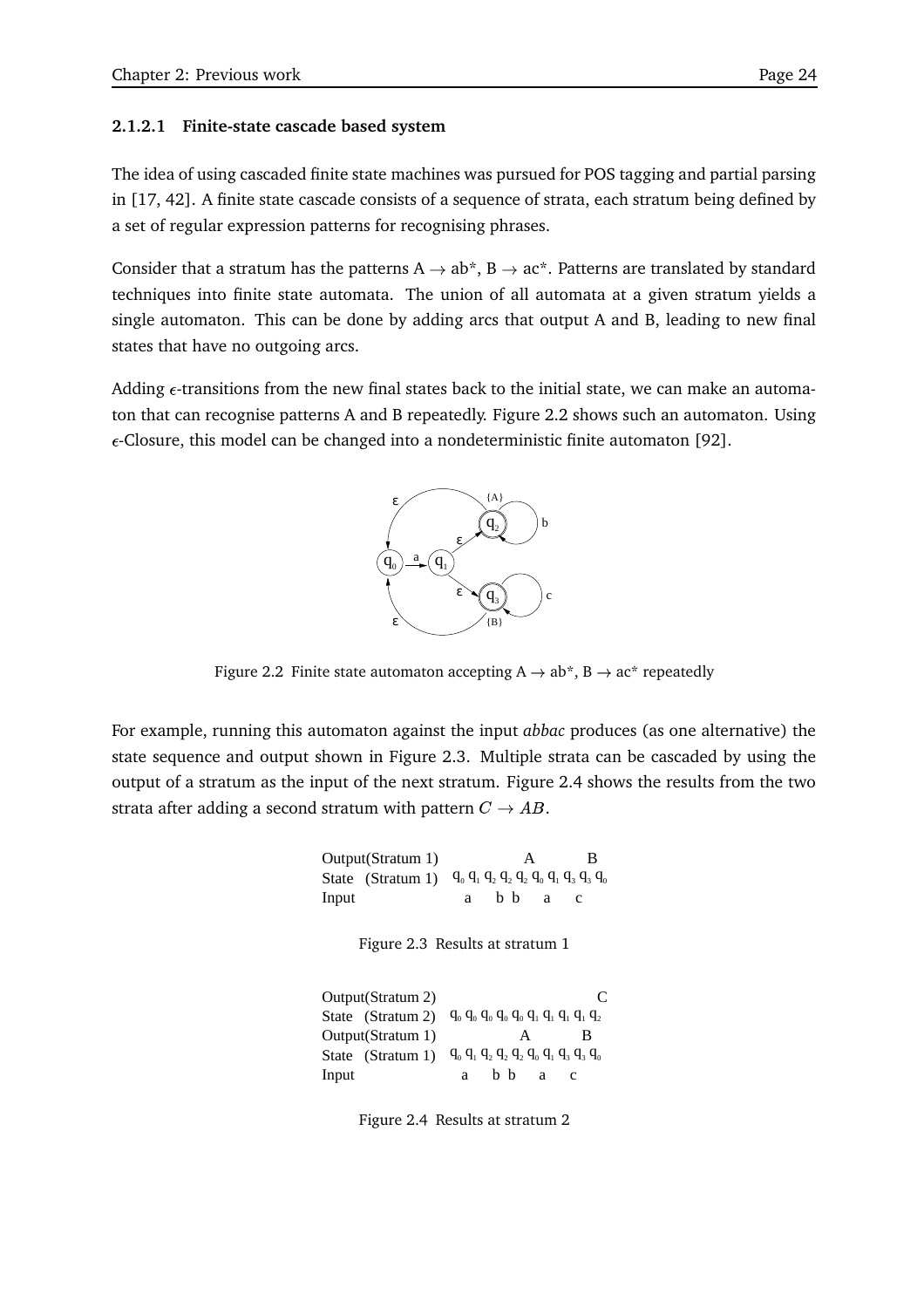FASTUS (Finite State Automaton Text Understanding System) is a system for information extraction [19, 20]. In FASTUS, sentences are processed by a cascaded, nondeterministic finite-state automaton. The output of each stratum becomes the input to the next stratum. Each stratum produces some new linguistic structure, and discards some information that is irrelevant to the information extraction task. Since the automaton is nondeterministic and may produce more than one alternative, these alternatives should be compared and the best analysis selected for processing at the subsequent higher level.

FASTUS consists of five levels; preprocessor, phrase parser, phrase combiner, domain pattern recogniser and merger. The first to the third levels (the preprocessor, the phrase parser and the phrase combiner) are relevant to the NE task. The two remaining levels (the domain pattern recogniser and merger), however, produce higher level natural language processing structures, and so are not mentioned in this section. The following describes the processing stage for NE recognition in FASTUS.

#### 1. Preprocessor:

Names and other fixed form expressions are recognised in this stage. Complex words are recognised such as multi-words (e.g. New Taiwan Dollars) and some company names (e.g. Bridge Sports Co.). The names of people and locations, dates, times, and other basic entities are also recognised at this level.

#### 2. Phrase parser:

In this stage, sentences are segmented into noun groups (the part of the noun phrase consisting of determiner, prenominal modifiers and head noun), verb groups (auxiliaries, intervening adverb, and main verb), and particles (single lexical items, including conjunctions, prepositions and relative pronouns).

#### 3. Phrase combiner:

In this stage, complex noun groups are recognised on the basis of syntactic information. Certain prepositional phrases are attached to their noun groups, and conjunctions of noun groups are combined. This includes the attachment of "of" and "for" prepositional phrases to their head noun groups. Also, in this stage, noun groups are combined with appositives, genitives, and prepositions to provide further information about the entity (e.g. John Smith, President and CEO of Foobarco). Furthermore, adjacent location noun groups are merged (e.g. Palo Alto, California).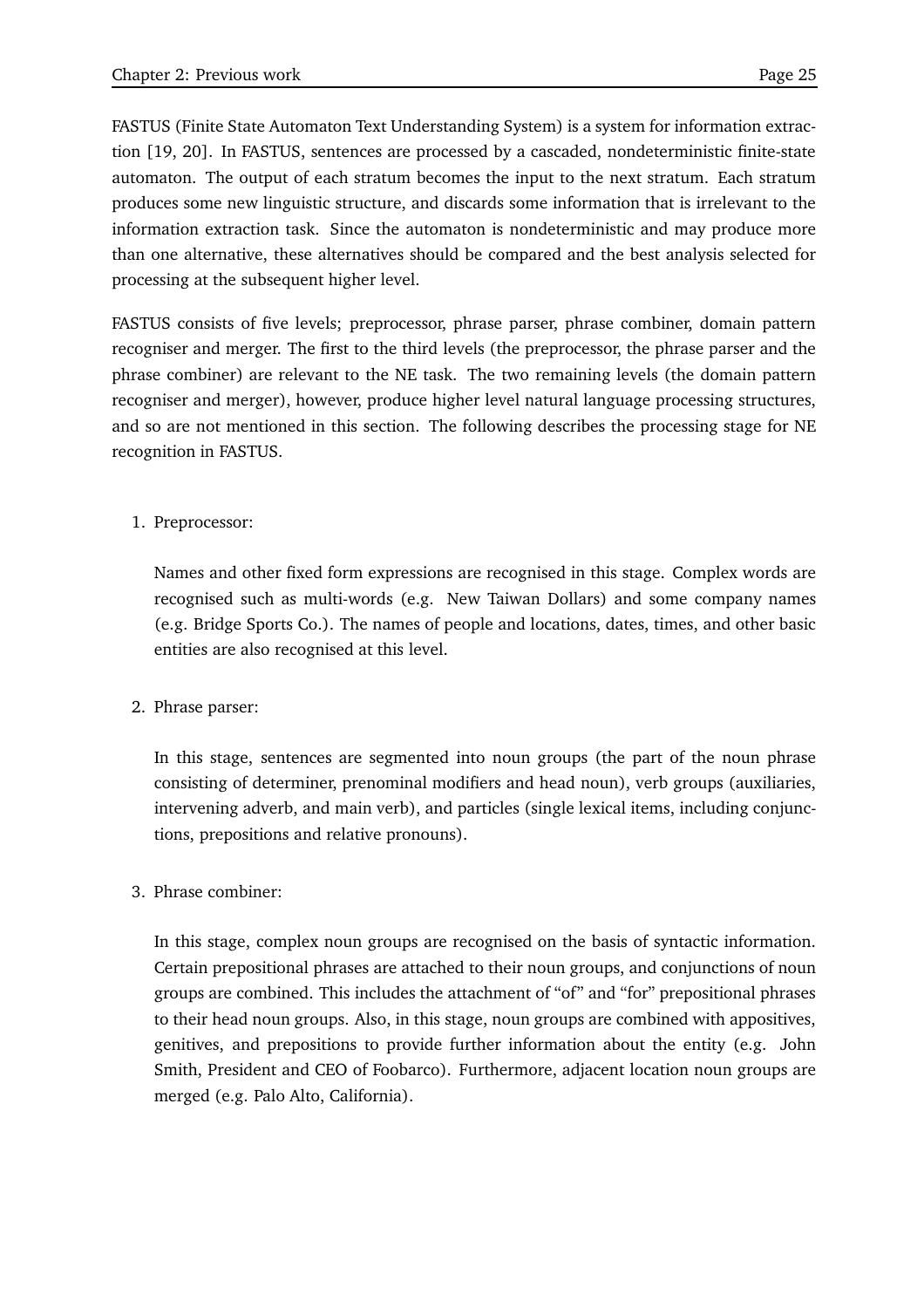### **2.2 Speech recognition output enhancement**

In this section, previous studies related to speech recognition output enhancement are examined. As standard transcriptions of speech lack most capitalisation and punctuation, the previous studies are described for the area of automatic punctuation generation and automatic capitalisation generation.

#### **2.2.1 Automatic punctuation generation**

Automatic punctuation from speech is a crucial step in making the transition from speech recognition to speech understanding. Also, automatic punctuation can greatly improve the readability of speech recognition output. The occurrences of each punctuation mark were counted in [22] for the 42 million token Wall Street Journal corpus. This study reported that about 10.5 of tokens are punctuation marks. More details are shown in Table 2.2.

| Punctuation mark | Relative occurrence |
|------------------|---------------------|
|                  | 4.658%              |
|                  | 4.174%              |
| (6, 22)          | 1.398%              |
|                  | 0.211%              |
|                  | 0.039%              |
|                  | 0.005%              |

Table 2.2 Statistics for punctuation marks in Wall Street Journal corpus [22]

#### **2.2.1.1 Punctuation generation system using only lexical information**

An automatic punctuation system, called Cyberpunc, which is based on only lexical information, was developed in [22]. Their system only produced commas, under the assumption that sentence boundaries are pre-determined. A post-processing step added commas to each punctuation-free sentence by applying an extended language model which accounts for punctuation. For a sentence which consists of  $n$  words, there are  $n-1$  possible positions of commas. Among  $2^{n-1}$  possible hypotheses containing words and commas, the best hypothesis was generated using Viterbi decoding. They claimed that this idea can be applied to the re-scoring of speech recognition lattices in general, but it was tested for a reference text (2317 reference sentences of the Penn Treebank corpus [61]) after the stripping of all punctuation marks. About 66 of commas in the reference were correctly restored, and about 76 of total generated commas in the hypothesis were correctly produced.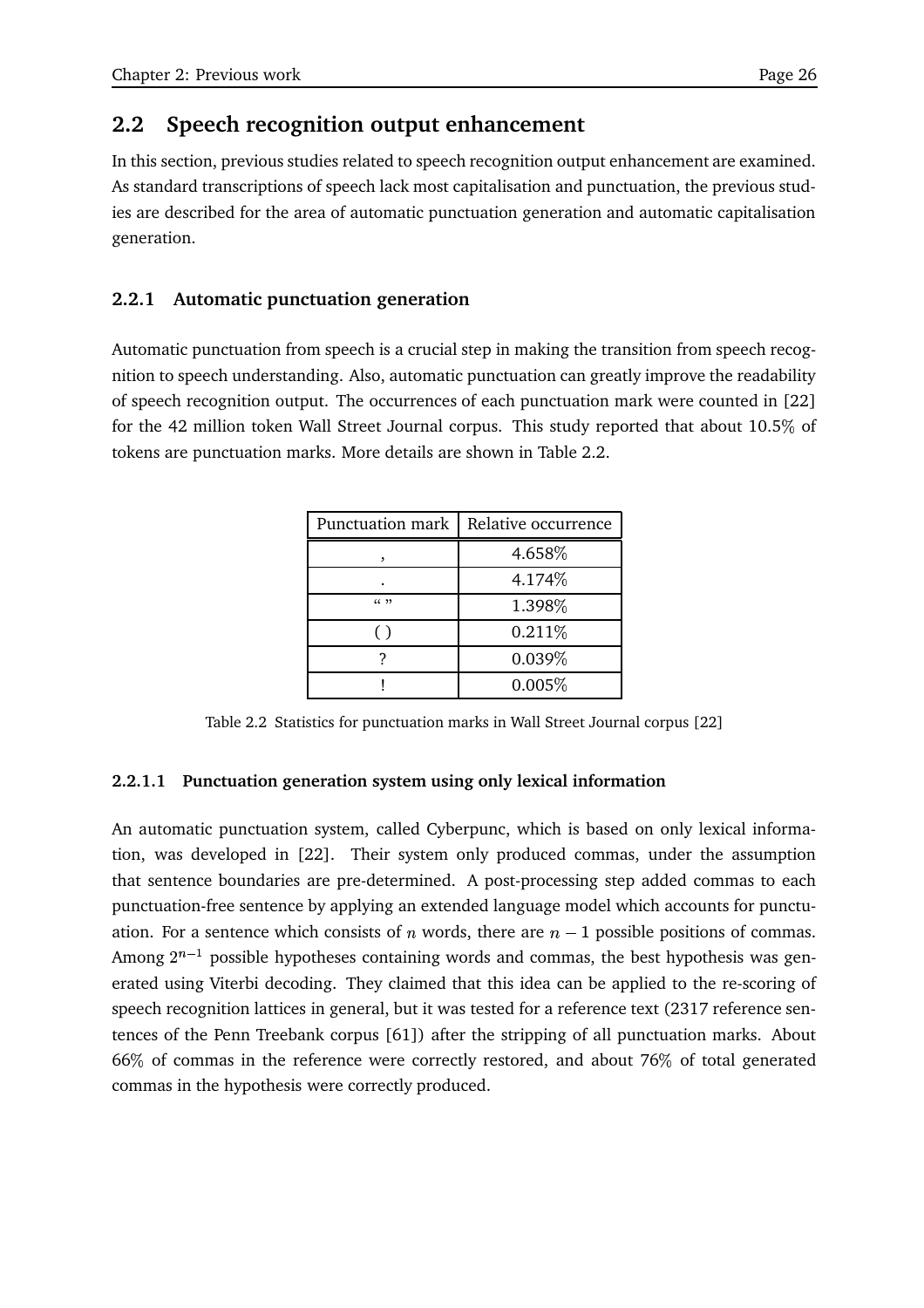#### **2.2.1.2 Punctuation generation system using acoustic and lexical information for read speech**

A method of speech recognition with punctuation generation based on acoustic and lexical information was proposed in [29]. When punctuation generation is performed simultaneously with speech recognition, it is important to assign acoustic pronunciations to each punctuation mark. Punctuation marks were treated as words, and acoustic baseforms of silence, breath, and other non-speech sounds were assigned to punctuation marks in the pronunciation dictionary. A preliminary experiment was conducted for read speech. This preliminary experiment showed that only 6.5% of punctuation marks are not related to pauses and 75.6% of pauses are related to punctuation marks. Based on this result that pauses are closely related to punctuation in read speech, a speech recognition and automatic punctuation experiment was performed for 330 word business letters. Each letter was read aloud by 3 speakers. This experiment was carried out to determine how well pauses match with punctuation marks (not for punctuation recognition), using an acoustic model trained on speech from 1,800 speakers and using a language model trained on 250 million words.

#### **2.2.1.3 Sentence boundary recogniser using lexical information and pause duration**

Since many full stops and question marks are located at the end of a sentence, it is very important in punctuation generation to recognise sentence boundaries correctly. A sentence boundary recogniser using lexical information and pause duration was developed in [47]. In their work, a sentence boundary class for a word was assigned according to whether a sentence break was attached to the end of a word. Therefore, each word was assigned to either a "last-word" class or a "not-last-word" class. A sentence boundary recognition test was then developed to find the sequence of sentence boundary classes of words in speech recognition output by combining probabilities from a language model and from a pause duration model. In this work, the language model estimates the joint probability of the current word and sentence boundary class conditioned on the previous words and classes. The pause duration model can be combined with the language model based on two assumptions: first, that the previous pause duration does not affect the current word, the current sentence boundary class or the current pause duration and secondly, that current pause duration is independent of previous words and sentence boundary classes. A sentence boundary recognition experiment was conducted for 16 hours of broadcast news data using acoustic and duration models trained on 300 hours of acoustic data and using a language model trained on a 9 million words. The Word Error Rate (WER) was measured as 26.3 for the test data. This study found that a pause duration model when used alone performs better than a language model, and that the result can be improved by combining these two information sources. About 62% of sentence boundaries in reference were restored correctly, and about 80% of total generated sentence boundaries in the hypothesis were correctly produced.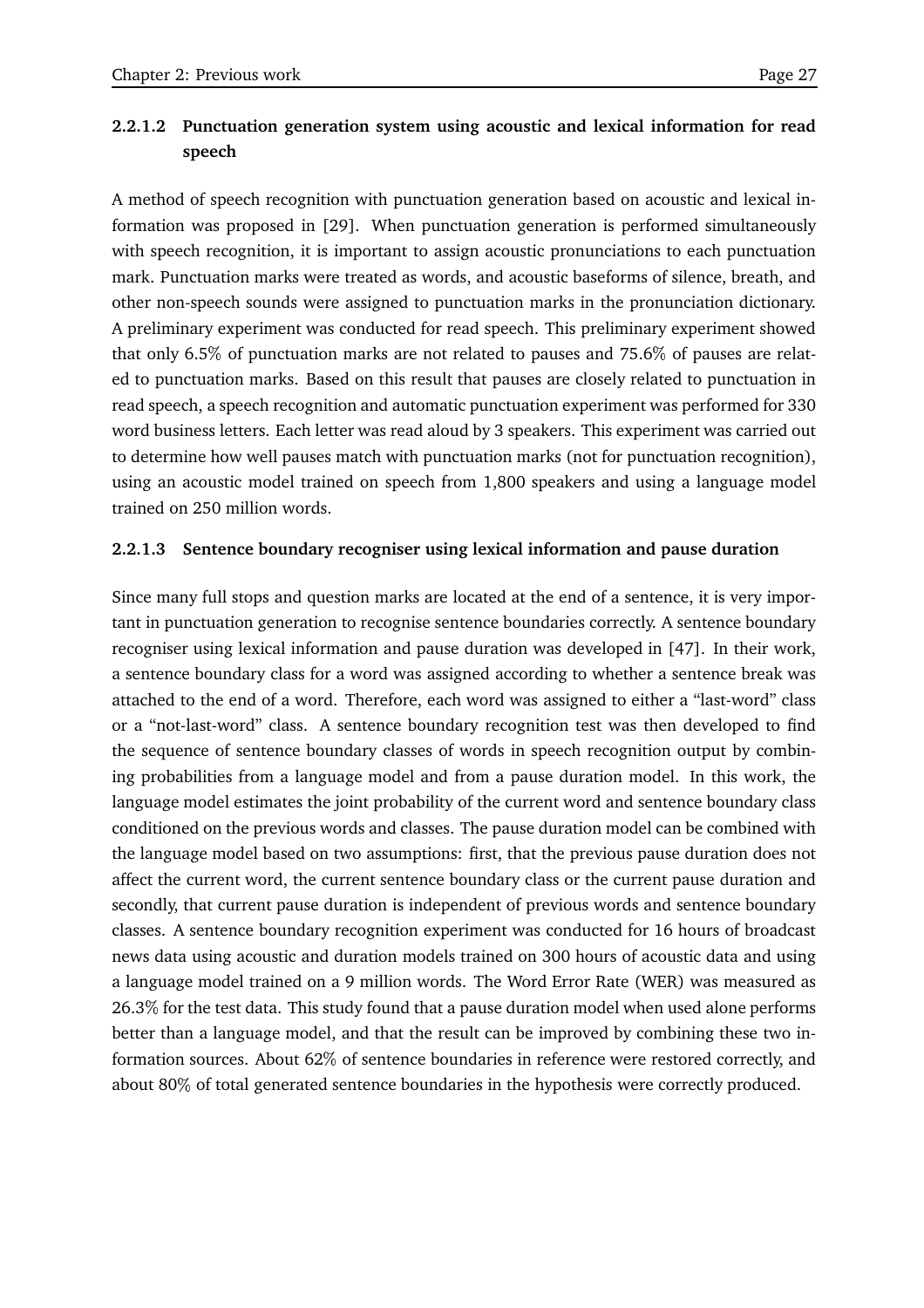#### **2.2.1.4 Combination methodology with a language model and a prosodic feature model**

It is known that there is a strong correspondence between discourse structure and prosodic information [80]. A comparison between syntactic and prosodic phrasing was presented in [43]. In his study, syntactic structures were generated by Abney's chunk parser [16] and prosodic structures were given by ToBI ([81]) label files. This work showed that at least 65 of syntactic boundaries are coded in the prosodic boundaries for read speech.

A combination methodology of intonation and dialogue context to reduce WER in speech recognition for spontaneous dialogue was described in [85]. In their research, a separate intonation model for each Dialogue Act (DA or classification whether an utterance is a statement, question, agreement and etc.) was applied to give a set of likelihoods for an utterance being one or another type of DA. Then a separate language model for each DA was applied to find the most likely DA sequence and the new speech recognition result.

In order to use prosodic information in discourse structure analysis including automatic punctuation, great attention has to be paid to how to obtain prosodic features computationally, how to build a prosodic feature model, and how to combine a prosodic feature model with models for other information sources.

A combination methodology with a language model and a prosodic feature model was discussed in [80]. In this work, the combination methodology was applied to the DA classification. For the prosodic feature model construction, 58 computable prosodic features were used. All of these features were related to duration, F0, pause, energy or speaking rate. A Classification And Regression Tree (CART) [25] was used to construct a prosodic feature model. In order to make the computation tractable, an assumption was introduced that the prosodic features were independent of the word once conditioned on the DA (a similar assumption was introduced in [85]). Experiments were performed for a 29,000 word length part of the Switchboard corpus. Experiments showed that performance was improved over that of the language model alone by integrating the prosodic model with the language model. The importance of each prosodic feature was measured by "feature usage", which is proportional to the number of times a feature was queried. According to this measure, features used higher in the tree had greater usage values than those lower in the tree. The measure "feature usage" was normalised to add up to 1.0 for each tree. In their study, duration related features were used in more than half of the queries for DA classification.

A prosodic feature model based on CART was also applied to topic segmentation in [51]. In that paper, the identification of intonational phrase boundaries using a set of acoustic features was performed using CART.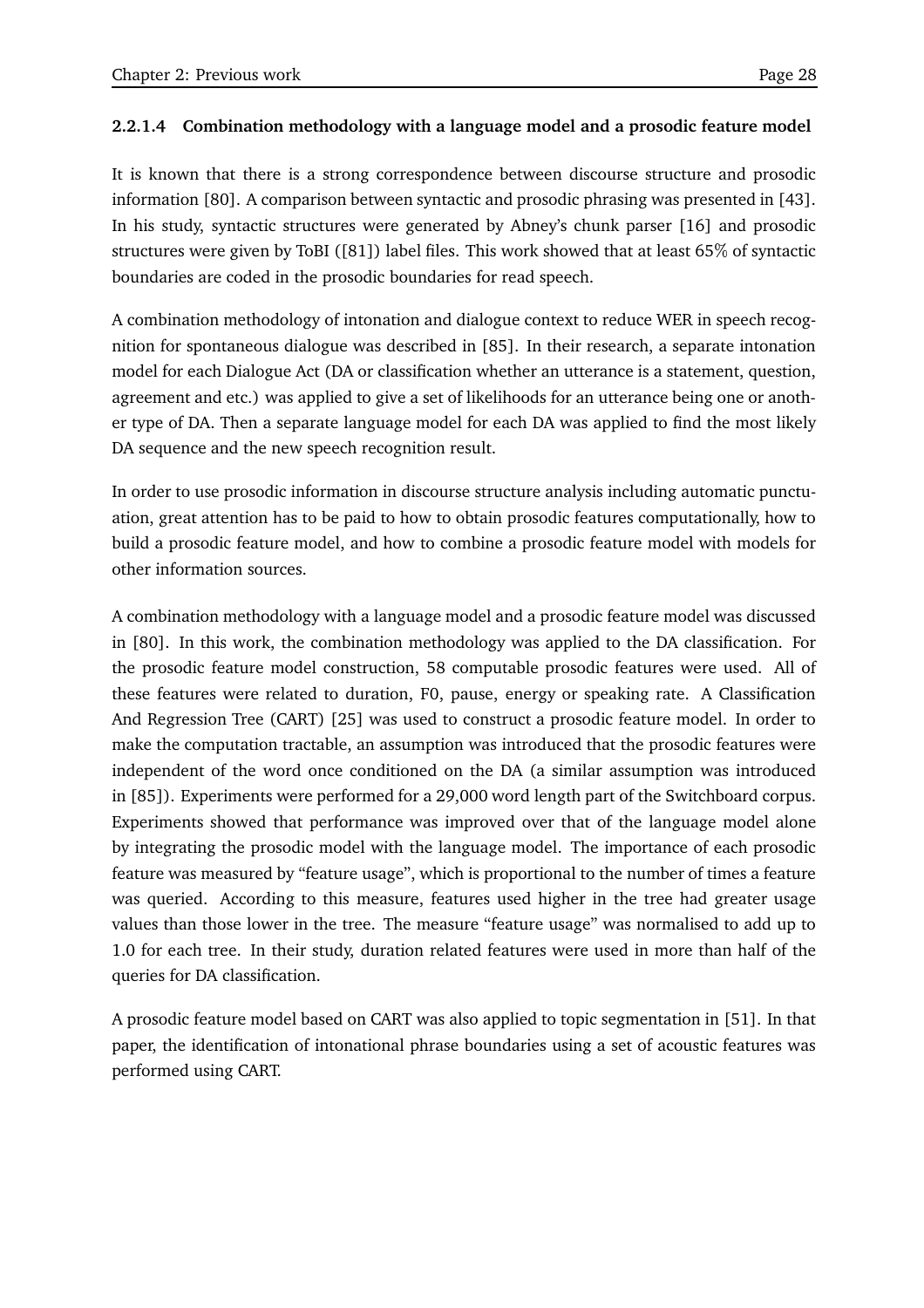#### **2.2.2 Automatic capitalisation generation**

Another important aspect of speech recognition output enhancement is automatic capitalisation because capitalisation information also does not exist in speech input. The importance of NE recognition in automatic capitalisation was mentioned in [48]. In that study of NE tagged language models, it was stated that automatic capitalisation can possibly be achieved by programming the speech recognition decoder to produce lowercase characters apart from the capitalisation of the detected NEs. However, this is not enough for automatic capitalisation because capitalised words can normally be categorised into two groups: first words in sentences and NE words. Furthermore, some NE words are not capitalised and some non NE words are capitalised. In addition, in some capitalised words, all characters are capitalised. Therefore, systems of automatic capitalisation have to rely on NE recognition, automatic punctuation, and the capitalisation look-up table.

An approach to the disambiguation of capitalised words was presented in [63]. The capitalised words which were located at positions where capitalisation was expected (e.g. the first word in a sentence) may be proper names or just capitalised forms of common words. The main strategy of this approach was to scan the whole of the document in order to find the unambiguous usages of words.

Table 2.3 shows the statistics of 3 hours of test data from the NIST 1998 Hub-4 broadcast news benchmark test. In this database, 15.26% of total words are capitalised. As the average number of words in a sentence is 16.87, 5.23 of total words are first words in sentences. 80.45 of NE words are capitalised. Among non NE words which are not first words in sentences, 2.32 of words are capitalised.

| <b>Type</b>                          | Number of occurrences |
|--------------------------------------|-----------------------|
| Words (any type)                     | 31,595                |
| Capitalised words                    | 4,822                 |
| NE words                             | 3,149                 |
| De-capitalised NE words              | 615                   |
| Capitalised non-NE words             | 606                   |
| (not first word in sentence)         |                       |
| Single letter initial words (NE)     | 543                   |
| Single letter initial words (non-NE) | 78                    |
| Sentences                            | 1.87.                 |

Table 2.3 Number of occurrences of different word capitalisations in the NIST 1998 Hub-4 broadcast news test data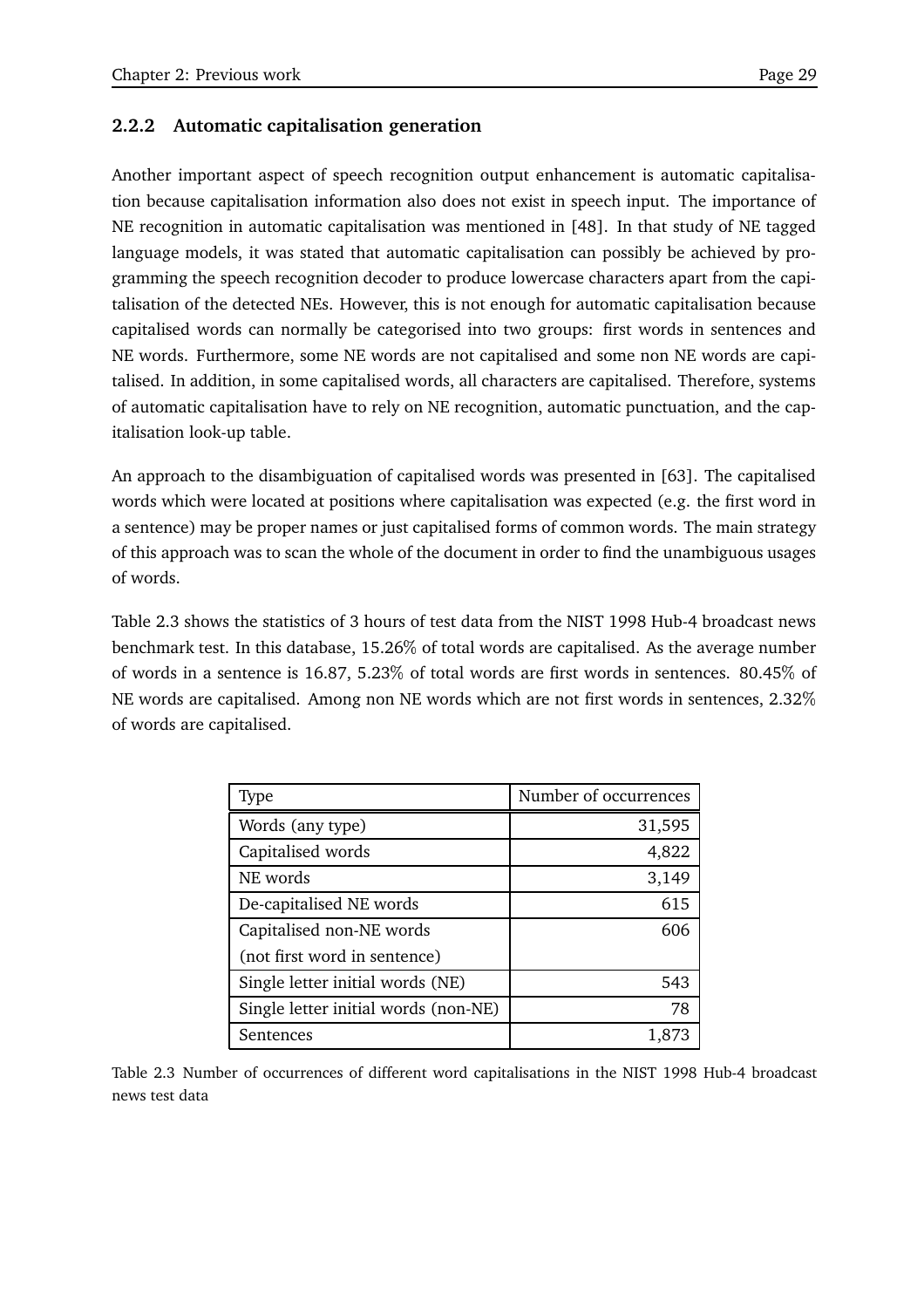#### **2.2.2.1 Grammar and spelling checker in Microsoft Word**

Many commercial implementations of automatic capitalisation are provided with word processors. In these implementations, the grammar and spelling checkers of word processors generate suggestions about capitalisation. A typical example is one of the most popular word processors, Microsoft Word. The details of its implementation was described in a U.S. patent [77]. In this implementation, whether the current word is at the start of a sentence was determined by a sentence capitalisation state machine. A word was defined as the text characters and any adjacent punctuation. The sentence capitalisation state machine used the characters of the current word for the transition between its possible states. For example, if it passes a sentence ending punctuation character, the capitalisation state machine changed its state to the end punctuation state. By passing the characters of words to the capitalisation state machine, the auto correct function could determine if a particular word is at the end of a sentence, and if so, the auto correct function could determine that the next word needs to begin with an upper case letter. The capitalisation of words which are not the first words in sentences could be found by dictionary look-up. When a word was entered in all lower case, the capitalisation was applied for the word to have the greatest consistency in matching the capitalisation.

When input comes from speech, automatic capitalisation becomes more difficult because sentence boundary information and capitalisation information are not available in natural speech. For example, a broadcast news transcription system cannot rely on the speakers to say "capitalise the current word" or "full stop" whenever they are necessary in the transcribed text. Reliable results for automatic capitalisation can be obtained for speech input by using the results of NE recognition in conjunction with automatic punctuation. As both NE recognition and automatic punctuation are relatively new areas, it is currently difficult to find papers related to automatic capitalisation for speech input.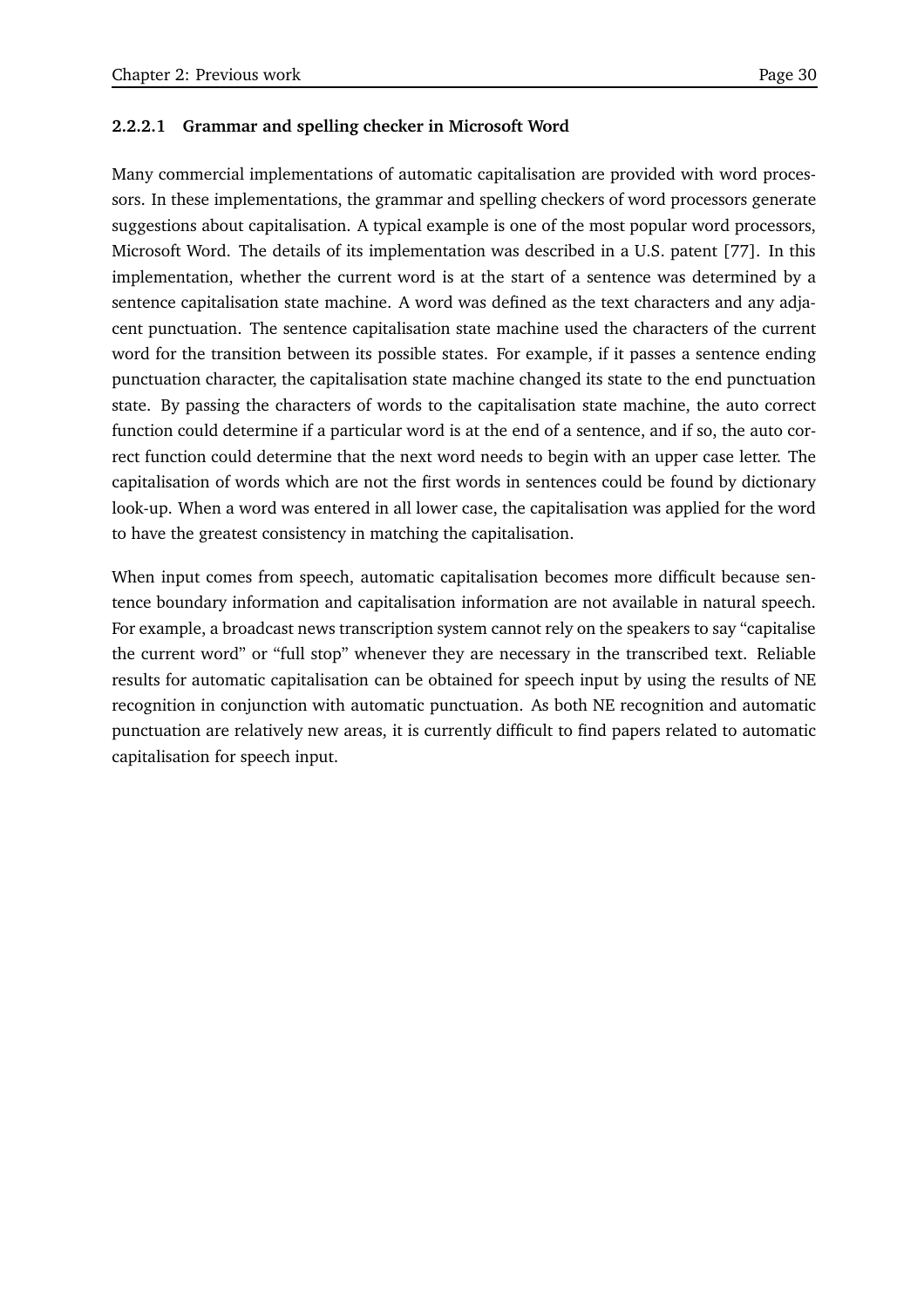## **2.3 Summary**

This chapter has described work in the field of NE recognition, automatic punctuation and automatic capitalisation. NE recognition systems are generally categorised according to whether they are stochastic or rule-based. The advantages of the rule-based NE recognition system over the stochastic method include the fact that there is no need for less-descriptive models as in back-off due to its conceptually reasonable rules. However, the rule-based system has disadvantages in portability if its rules are manually constructed.

Automatic punctuation is a relatively new research area. Previous work reported very promising results, but they are limited in the use of information sources, experimental assumptions and the domain of test data. Other related work highlights the possibility of performance improvements in automatic punctuation through the combination of prosodic features with other information sources.

Many commercial implementations of automatic capitalisation are provided with word processors. These implementations are based on sentence boundary detection and dictionary look-up. However, dictionary look-up is not enough for dis-ambiguation of words which can be used in both the de-capitalised and the capitalised forms. In addition, sentence boundary information does not exist if input comes from speech.

This survey suggests that reliable results of automatic capitalisation may be obtained for speech input by using the results of NE recognition in conjunction with automatic punctuation.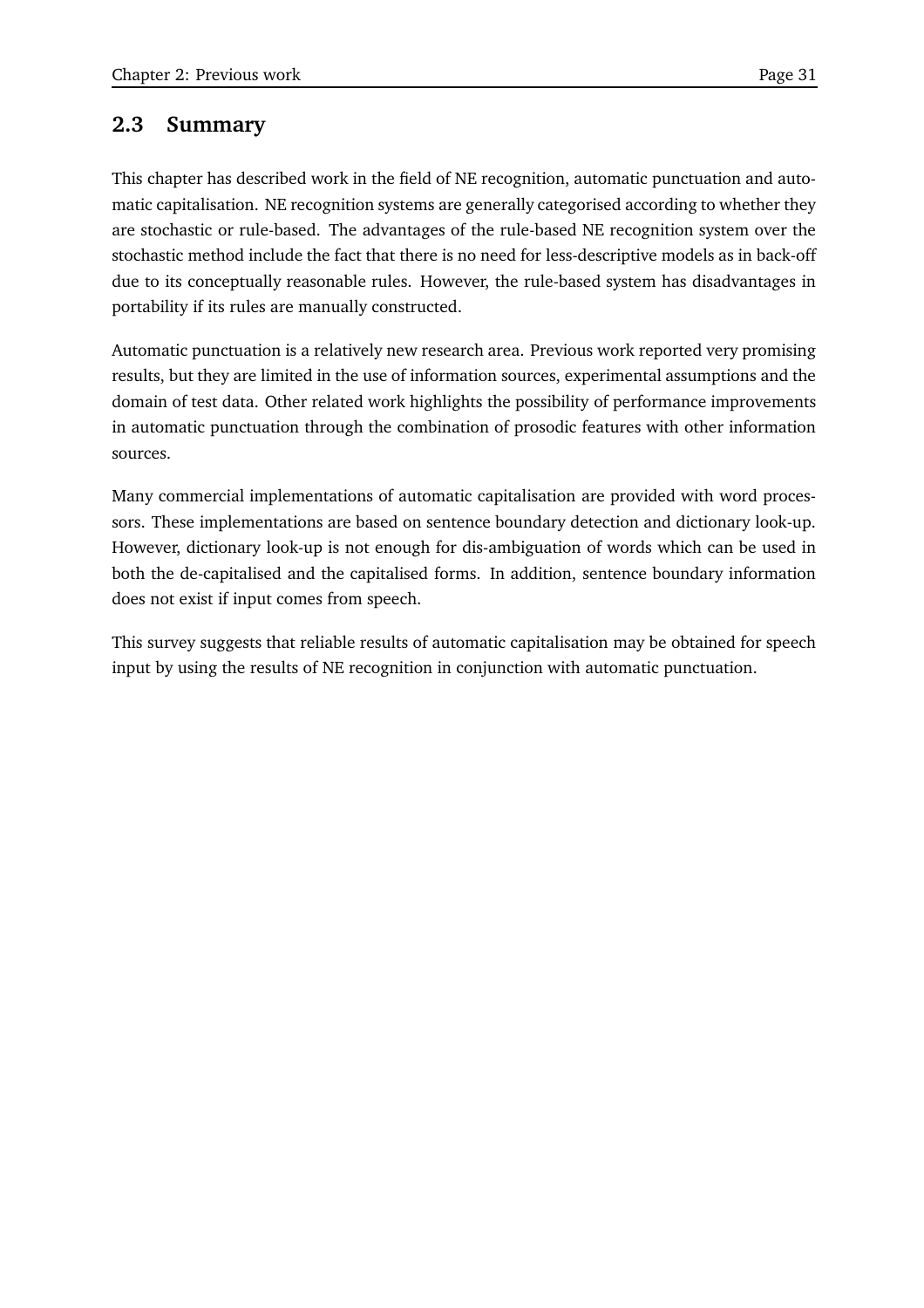# *Chapter 3* **Corpora and evaluation measures**

This chapter begins with descriptions of the use of corpora and preprocessing used in language model construction, Named Entity recognition, punctuation generation and capitalisation generation. It goes on to describe the scoring metrics and the scoring program used in this thesis.

## **3.1 Experimental data preparation**

Language models, NE recognisers, punctuation generation systems and capitalisation generation systems derive their parameters and patterns from a large text corpus and a large amount of acoustic training data. Two different sets of data, the Broadcast News (BN) text corpus and the 100-hour Hub-4 BN data set, are available as training data for the experiments conducted in this thesis. The BN text corpus (named BNtext92 97 in this thesis) comprises a 184 million word BN text over the period of 1992-1997 inclusive<sup>1</sup>. Another set of training data, the 100-hour BN acoustic training data set released for the 1998 Hub-4 evaluation (named DB98) consists of acoustic data and its detailed transcription.

Broadcast News provides a good test-bed for speech recognition, because it requires systems to handle a wide range of speakers, a large vocabulary, and various domains. Three hours of test data from the NIST 1998 Hub-4 broadcast news benchmark tests are used as test data for the evaluation of the proposed systems. This test data is named TDB98. TDB98 comprises 3 hours of acoustic data and the transcription. Table 3.1 summarises the training and test data.

| Name        | Description                  | #Words | Purpose                              | Acoustic data |
|-------------|------------------------------|--------|--------------------------------------|---------------|
| BNtext92_97 | 1992_97 BN texts             |        | 184M   Training data   Not available |               |
| DB98        | 100 hrs of Hub-4 data (1998) |        | 774K Training data                   | Available     |
| TDB98       | 1998 benchmark test data     | 32K    | Test data                            | Available     |

Table 3.1 Experimental data descriptions

<sup>&</sup>lt;sup>1</sup>The 1992-1996 part is provided by the LDC and the 1997 part is provided by the Primary Source Media.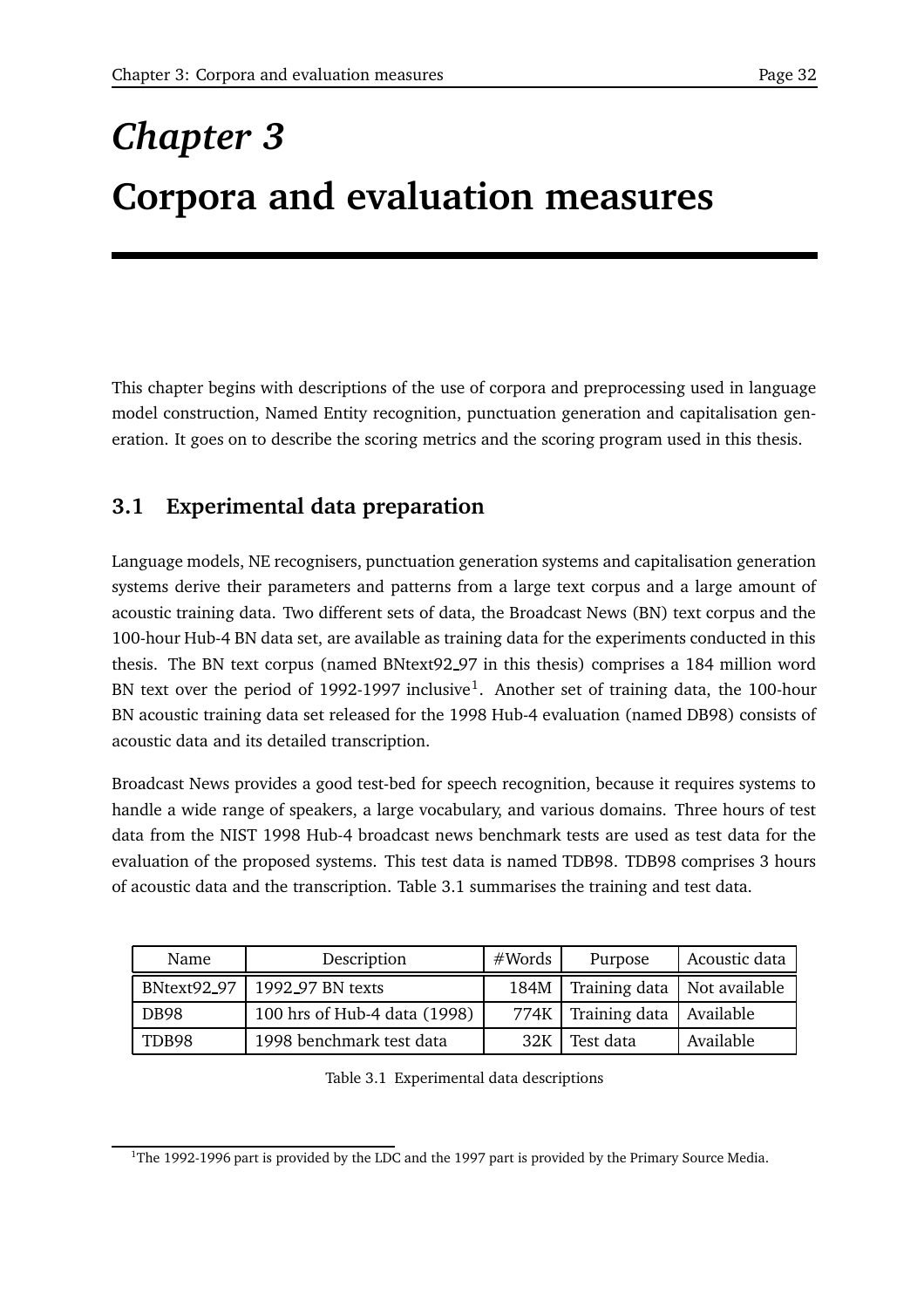The BN transcriptions are used to capture the sequence of spoken words. They may also include annotations which associate speaker, signal and recording conditions. In DB98 and TDB98, the sequence of words is enclosed by corresponding tags which identify the location of the speech within the speech signal using start and end time tags. Also, NE words are enclosed by NE tags in DB98 and TDB98. An example of the data is shown in Table 3.2.

```
Turn startTime="4052.108937" endTime="4064.492000" spkrtype="male" di-
alect= "native" speaker="Craig_Wintom" mode="planned" fidelity="high">
More snow is falling this morning in northern  enamex TYPE="LOCATION">
Ohio \leq e_enamex> and other parts of the \leq b_enamex TYPE="LOCATION"> Great
Lakes \lte enamex> region,
\timestime sec="4057.162187">
tens of thousands of homes remain without electricity. \timestime sec="4060.432187">
From member station <benamex TYPE="ORGANIZATION"> W C P N
<e_enamex> in <b_enamex TYPE="LOCATION"> Cleveland <e_enamex>,

\langleTurn\rangle
```
Table 3.2 Example data file

As different data source uses different tags, headings, and punctuation mark definition, preprocessing steps are necessary to ensure compatibility with other data. In addition, it is necessary to keep compatibility with the vocabulary of the speech recogniser, because NE recognition, punctuation generation and capitalisation generation will be carried out on speech recognition output. The following steps are applied to training and test data:

- Headings: Headings are removed from transcriptions, because in general they are not grammatically correct.
- Tags: Tags are discarded, but NE start tags and NE end tags are treated differently from other tags to keep NE information.
- Punctuation: Punctuation marks are written as special words (e.g. ,COMMA) in some parts of the data and they are attached to the previous word in the other part. As punctuation marks are used by language models, punctuation marks are separated from the previous word and are written as special words.
- Genitive: Genitive forms such as 's and ' are separated from their previous words by NE tags when the previous words are transcribed as NE words. For example, " $Mr. < b$  enamex  $TYPE="PERSON"$  > Clinton $\lt e$ \_enamex $>$ 's past". During an NE recognition, every genitive word is separated and dealt with as a separate word. After NE recognition finishes, these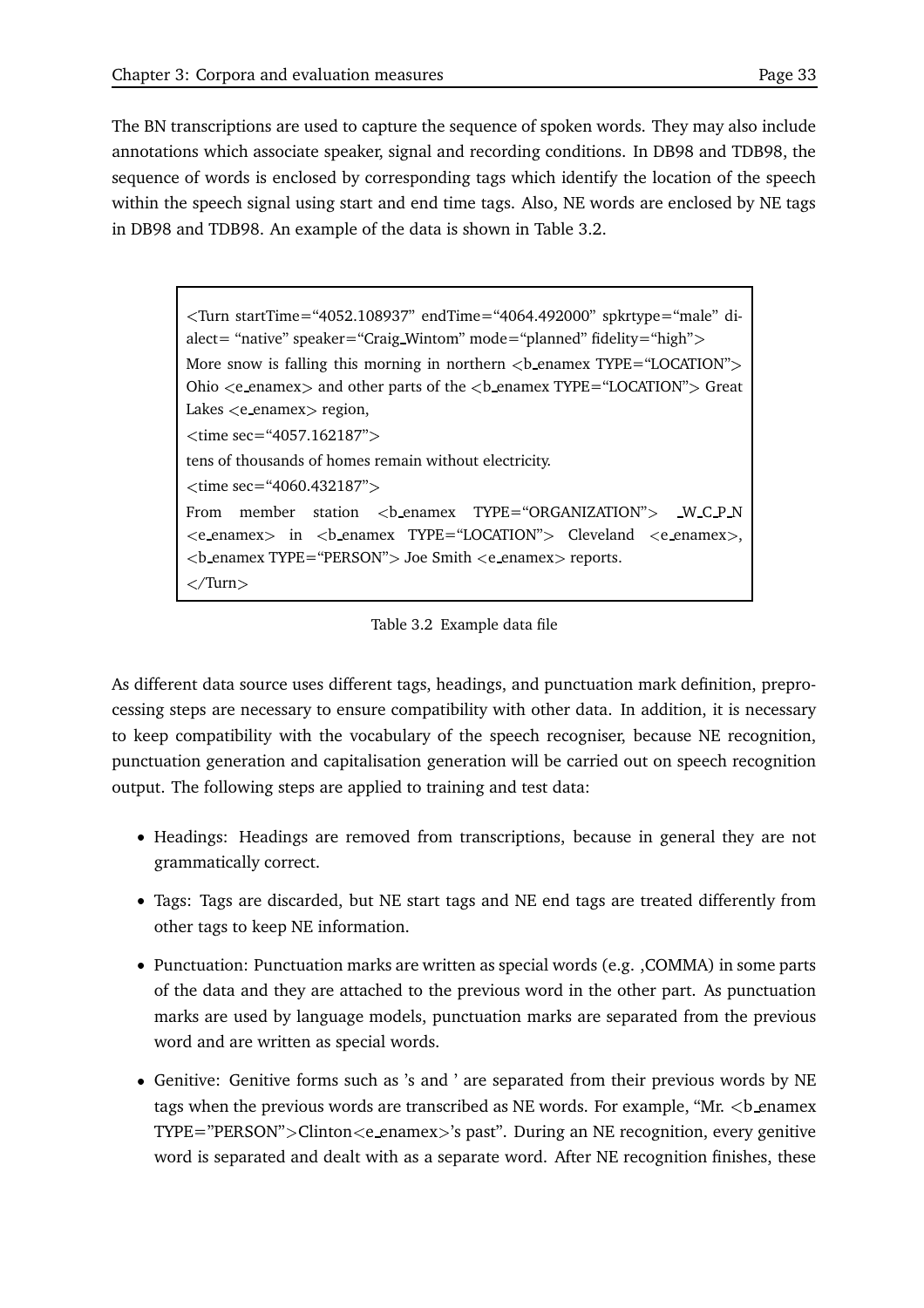genitive words are attached to their previous words and the NE class of the previous words are maintained.

- Abbreviation: A period is attached to its previous word in some parts of the data, but an underscore is attached instead (e.g.  $C_N$ N) in other parts of the data. In order to keep consistency with the vocabulary of the speech recogniser, underscores are replaced by periods and abbreviated words are separated.
- De-hyphenation: Hyphenated words are separated to reduce the Out-Of-Vocabulary (OOV) rate since many hyphenated pairs may not appear in the vocabulary of the speech recogniser while the constituent words do appear.
- Noises: Noise markers such as "{LAUGH", "{BREATH" and "{LIPSMACK" are removed.

Training data are used for three different tasks: NE recognition, automatic punctuation generation and automatic capitalisation generation. As described in Section 1.3, these three tasks require the development of an NE recogniser, a Language Model (LM) which includes punctuation marks, a prosodic feature model, and a capitalisation generator.

Each set of training data has different characteristics and information. In addition, acoustic data is not available for BNtext92 97 while it is available for DB98. Regarding the development of an NE recogniser, only the transcription of DB98 was used as training data because BNtext92 97 does not contain NE tags. Both BNtext92 97 and DB98 can be used for the LM development. As this LM is used within the speech recogniser, the transcriptions of BNtext92.97 and DB98 are converted into single-case retaining punctuation marks to produce LM probabilities for punctuation marks. However, only DB98 is used for the implementation of a prosodic feature model, because acoustic data are not available for BNtext92 97.

Although both BNtext92 97 and DB98 are case-sensitive, the consistency of capitalisation is poor in BNtext92 97. Sometimes, all characters of a sentence are capitalised in BNtext92 97, but it is impossible to remove these words in the preprocessing steps because they are not contained by tags. For this reason, only the transcription of DB98 is used as the training data for the capitalisation process.

| Developed system (or model) | BNtext92_97 | <b>DB98</b> |
|-----------------------------|-------------|-------------|
| NE recognition              | Not used    | Used        |
| LM (punctuation inclusive)  | Used        | Used        |
| Prosodic feature model      | Not used    | Used        |
| Capitalisation generation   | Not used    | Used        |

Table 3.3 Usage of training data for each system development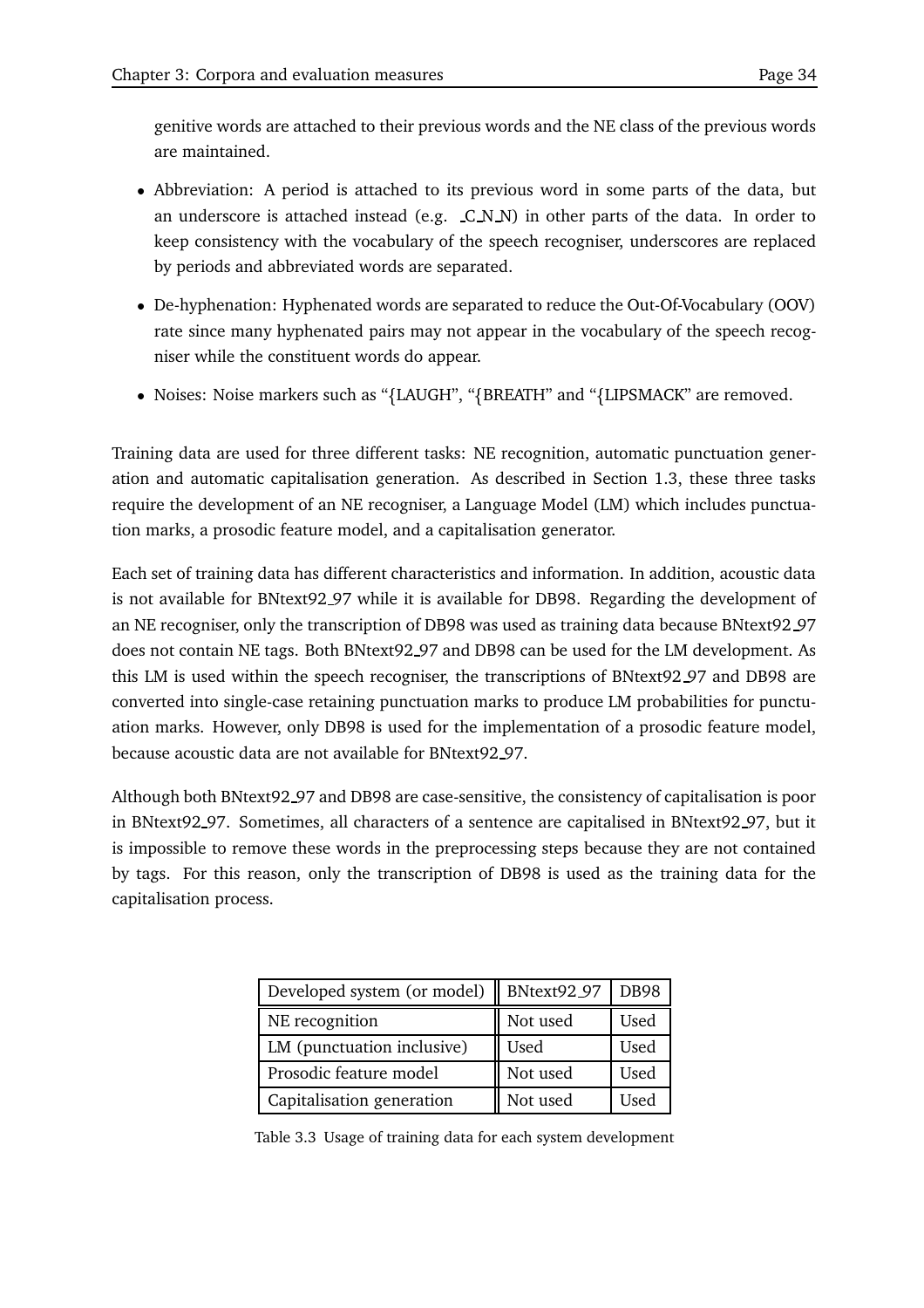Table 3.3 summarises the training data used for the system developments of NE recognition, LM, prosodic feature model, and capitalisation generation. The statistics of the data for each development, and the necessary preparations for them, will be presented in the following sections.

#### **3.1.1 Data preparation for the development of NE recognition system**

NE tags were annotated for DB98. This data is available from the LDC (LDC98E11 [3]). The DB98 is used as training data for the development of an NE recognition system in this thesis. The DB98 is provided in the Universal Transcription Format (UTF) format: documentation with more information on the annotation is available in [13]. Each NE in the training data and the output produced by NE recognition systems, should be surrounded by its appropriate tags. Table 3.4 lists the 8 possible NE classes used in this task and their starting and end tags.

| NE class            | Starting tag                          | End tag                      |
|---------------------|---------------------------------------|------------------------------|
| <b>ORGANIZATION</b> | $sub.$ enamex TYPE = "ORGANIZATION" > | $\langle e$ enamex $\rangle$ |
| <b>PERSON</b>       | $sub\_enames TYPE = "PERSON"$         | $\langle$ e_enamex $\rangle$ |
| <b>LOCATION</b>     | $ benamex TYPE = "LOCALION"$          | $\langle$ e_enamex $\rangle$ |
| <b>DATE</b>         | $sub_timex TYPE="DATE"$               | $\langle$ e_timex $\rangle$  |
| TIME                | $sub_timex TYPE="TIME"$               | $\langle$ e_timex $\rangle$  |
| <b>MONEY</b>        | $2$ -numex TYPE="MONEY"               | $\langle$ e_numex $\rangle$  |
| <b>PERCENT</b>      | $sub_number$ TYPE="PERCENT">          | $\leq$ e_numex $>$           |
| non-NE              | Nothing                               | Nothing                      |

Table 3.4 Possible NE classes and their surrounding tags

In the NIST 1998 Hub-4 broadcast news benchmark test, MITRE and SAIC provided 3 hours of test data. It contains 1,765 tagged entities. The ENAMEX tag is the dominant entity type and represents 88 of all tagged entities in the test data whereas both the TIMEX and the NUMEX entities represent only 6% of the entities in the test data [73]. Because the test data adopts the same annotation as DB98, and because it is easy to compare performance to other systems which participated in the NIST 1998 benchmark test, the 3 hour test data is used as test data for NE recognition experiments in this thesis. Tables 3.5 and 3.6 show the statistics of the training and test data for the development of the NE recognition system.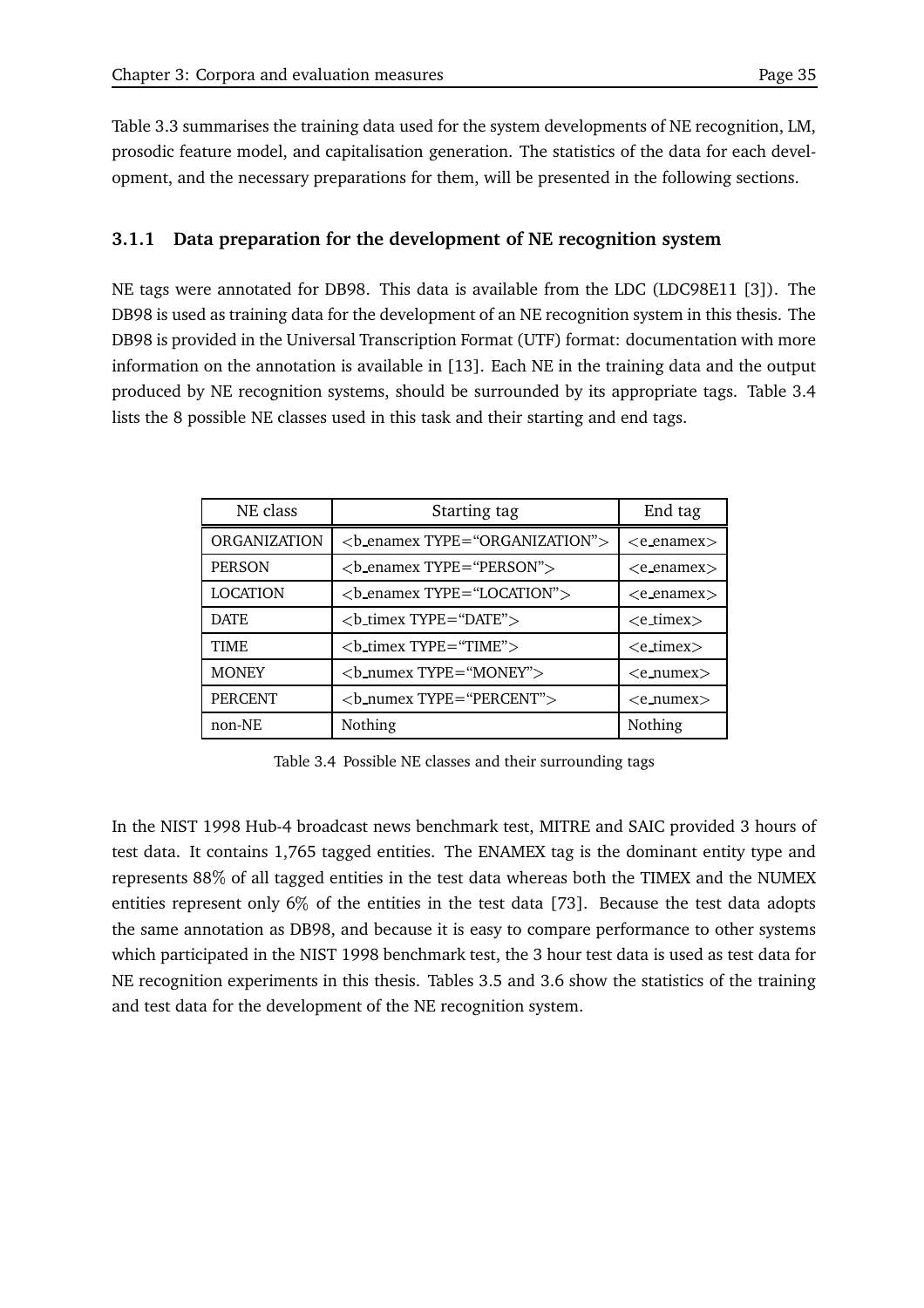| Name        | Usage           | Number of words   Vocabulary size |        |
|-------------|-----------------|-----------------------------------|--------|
| <b>DB98</b> | Training data   | 773,893                           | 28,344 |
|             | TDB98 Test data | 31,595                            | 5,429  |

Table 3.5 Statistics of data in the development of NE recognition system

|                     | Number of tagged entities |       |             | Number of tagged words |
|---------------------|---------------------------|-------|-------------|------------------------|
| NE class            | <b>DB98</b>               | TDB98 | <b>DB98</b> | TDB98                  |
| <b>ORGANIZATION</b> | 9,033                     | 415   | 21,215      | 953                    |
| <b>PERSON</b>       | 13,427                    | 436   | 20,833      | 717                    |
| <b>LOCATION</b>     | 12,139                    | 714   | 16,556      | 934                    |
| <b>MONEY</b>        | 1,162                     | 79    | 3,951       | 275                    |
| <b>PERCENT</b>      | 643                       | 25    | 1,666       | 89                     |
| <b>DATE</b>         | 2,766                     | 80    | 5,151       | 137                    |
| <b>TIME</b>         | 275                       | 16    | 858         | 44                     |
| Total               | 39,445                    | 1,765 | 70,230      | 3,149                  |

Table 3.6 Statistics of NE classes in the development of NE recognition system

#### **3.1.2 Data preparation for the development of LM**

An LM was developed to obtain the LM probabilities of hypothesis which includes punctuation marks. In this thesis, the HTK BN transcription system is used in the generation of punctuation marks. More details about the development of the HTK BN transcription system are given in [89].

Punctuation marks are retained in both BNtext92 97 and DB98. A trigram and a 4-gram LM were developed on these data to produce hypotheses which contain punctuation marks and to expand the generated hypotheses. As the HTK BN transcription system produces singlecase speech recognition outputs, the transcriptions of BNtext92 97 and DB98 are converted into single-case. Among the many kinds of punctuation marks, this thesis is restricted to the examination of full stops, commas, and questions marks, because there are sufficient occurrences of these punctuation marks in the training and test corpora.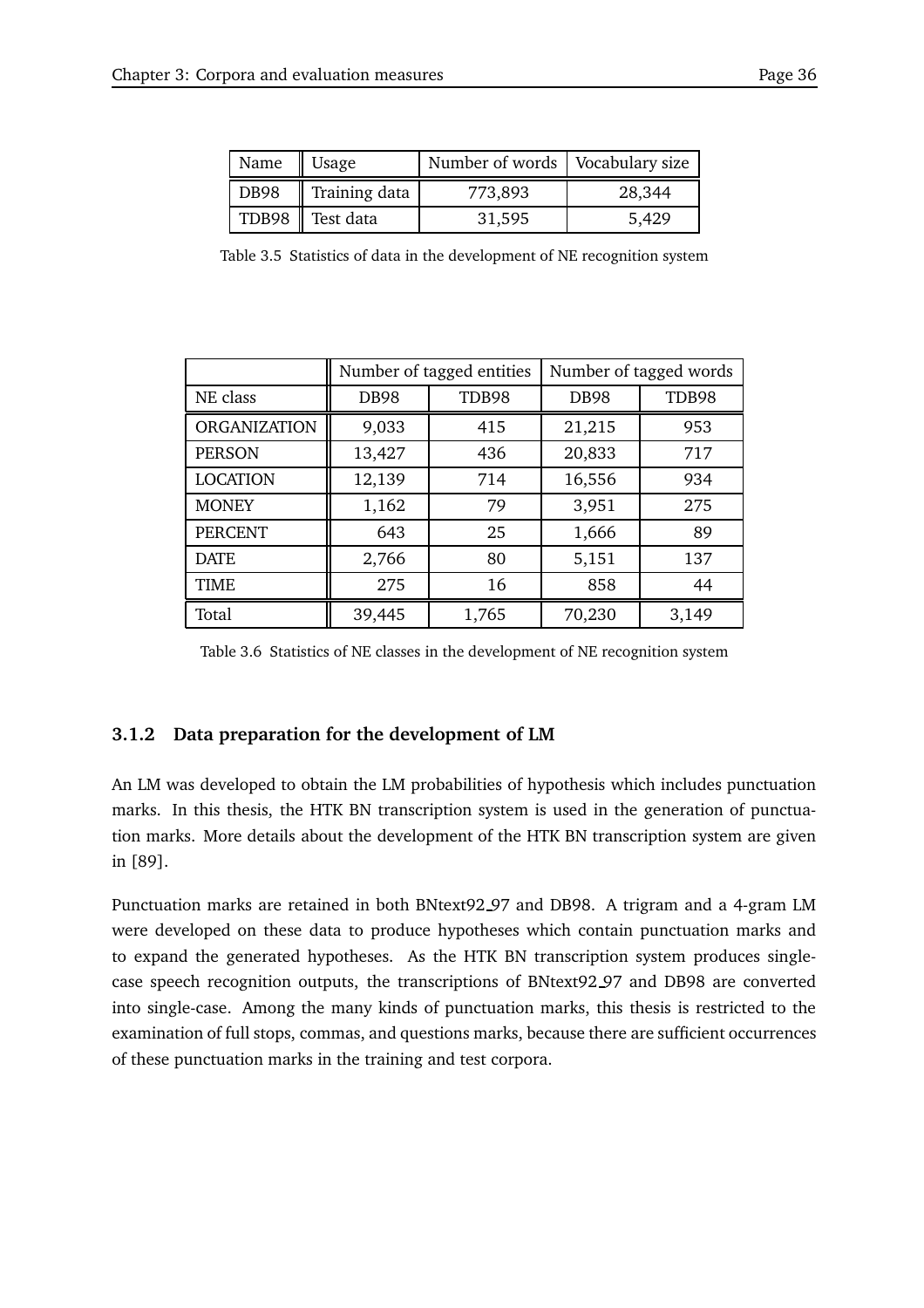When automatic punctuation is simultaneously performed with speech recognition, it is important to assign acoustic pronunciations to each punctuation mark. The correlation between punctuation and pauses was investigated in [29]. These experiments showed that pauses closely correspond to punctuation marks. The correlation between pause lengths and sentence boundary marks was studied for broadcast news data in [47]. In that study, it was observed that the longer the pause duration, the greater the chance of a sentence boundary existing. Although some instances of punctuation do not occur at pauses, it is convenient to assume that the acoustic pronunciation of punctuation is silence. Full stops, commas, and questions marks are included in the 108K size vocabulary of the HTK BN transcription system and their pronunciation is given as silence in the pronunciation dictionary. Table 3.7 shows the statistics of the training and test data for the development of LM.

|             |       |        | Number of occurrences |                |
|-------------|-------|--------|-----------------------|----------------|
| Name        | Words | Commas | Full stops            | Question marks |
| BNtext92_97 | 184M  | 11.7M  | 10.9M                 | 1.3M           |
| DB98        | 774K  | 30,063 | 42,609                | 2,470          |
| TDB98       | 32K   | 1,491  | 1,653                 | 101            |

Table 3.7 Statistics of data for the development of LM

#### **3.1.3 Data preparation for the development of prosodic feature model**

Many easily computable prosodic features were investigated for Dialog Act (DA) classification in [80]. In their study, 58 computable prosodic features were used for the prosodic feature model construction. All of these features were related to duration, F0, pause, energy or speaking rate. A Classification And Regression Tree (CART) [25] was used to construct a prosodic feature model.

In this thesis, a set of 10 prosodic features is investigated for punctuation generation through a consideration of the automatic punctuation task and the contribution of each prosodic feature for DA classification. The end of each word is a possible candidate for punctuation, and so all prosodic features are measured at the end of a word. The window length is set at 0.2 secs. The left window is the window to the left of the word end, and the right window to the right. Good F0 values are those greater than the minimum F0 (50Hz) and less than the maximum F0 (400Hz). Table 3.8 explains these features.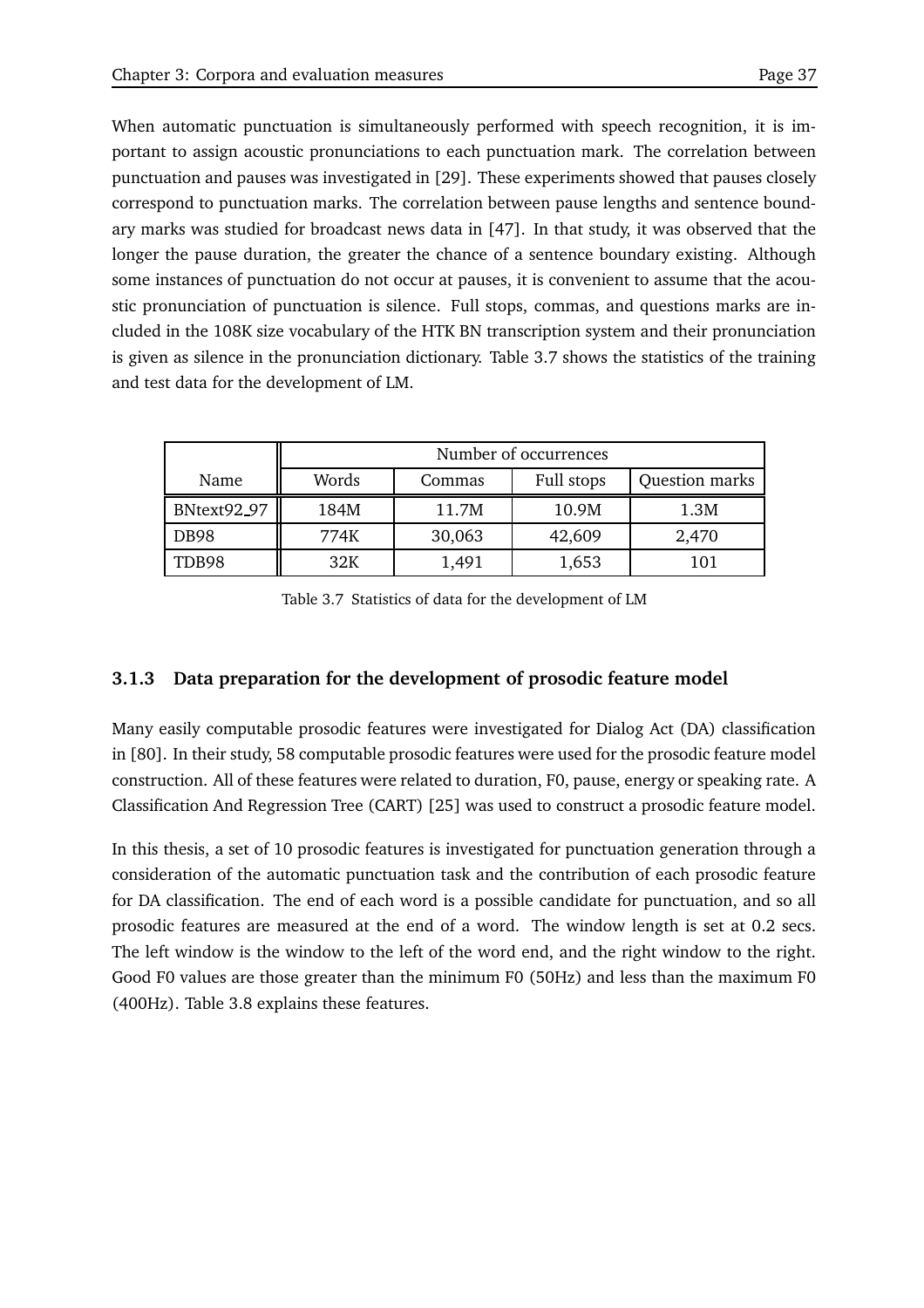| Name         | Description                       |
|--------------|-----------------------------------|
| Pau Len      | Pause length at the end of a word |
| Dur fr Pau   | Duration from the previous pause  |
| Avg_FO_L     | Mean of good F0s in left window   |
| $Avg_F0_R$   | Mean of good F0s in right window  |
| Avg F0 Ratio | Avg F0 R/Avg F0 L                 |
| Cnt_FO_L     | No. of good F0s in left window    |
| $Cnt_F0_R$   | No. of good F0s in right window   |
| $Eng\_L$     | RMS energy in left window         |
| $Eng_R$      | RMS energy in right window        |
| Eng_Ratio    | $Eng_R/Eng_L$                     |

Table 3.8 Description of the prosodic feature set used for the development of prosodic feature model (Window length =  $0.2$  sec,  $50$ Hz  $\le$  good F0  $\le$  400Hz)

As speech signals are available for DB98 and TDB98, a time-alignment process can be performed between the raw speech signals and transcriptions. After obtaining the alignment results, prosodic features are extracted at the end of each word.

#### **3.1.4 Data preparation for the development of capitalisation generation system**

Automatic capitalisation generation requires case-sensitive transcriptions as its training data. Both BNtext92 97 and DB98 are case-sensitive, but consistency in capitalisation is not maintained for the whole of BNtext92 97. Sometimes, all characters of a sentence are capitalised in BNtext92 97. However, it is impossible to remove these words in the preprocessing steps, since these words are not contained by tags. For this reason, only DB98 is used as the training data in this study for the development of the capitalisation generation system.

As DB98 and TDB98 were transcribed for the speech recognition task, there are many errors in the transcription of capitalisation information. In TDB98, 97 words which are the first words in sentences are not capitalised. In addition, 14 words after commas are capitalised. These errors were corrected manually. Consistency of capitalisation were not kept between the same words in similar contexts for 79 cases. These cases were also manually corrected. This manual adjustment process is carried out throughout TDB98. Fragments and backchannels (e.g. uhhuh) are adjusted, if adjustments were necessary. As the number of words in DB98 is more than 700,000, this manual adjustment is not performed for DB98.

Capitalisation types are categorised as to whether all of the characters in a word are capitalised or de-capitalised, or whether only the first character of a word is capitalised. Details of these categories are described in Table 3.9. Capitalised length-one words such as initials in B. B. C. are categorised as All Cap. In DB98 and TDB98, there are 437 (0.05 of total words in DB98) and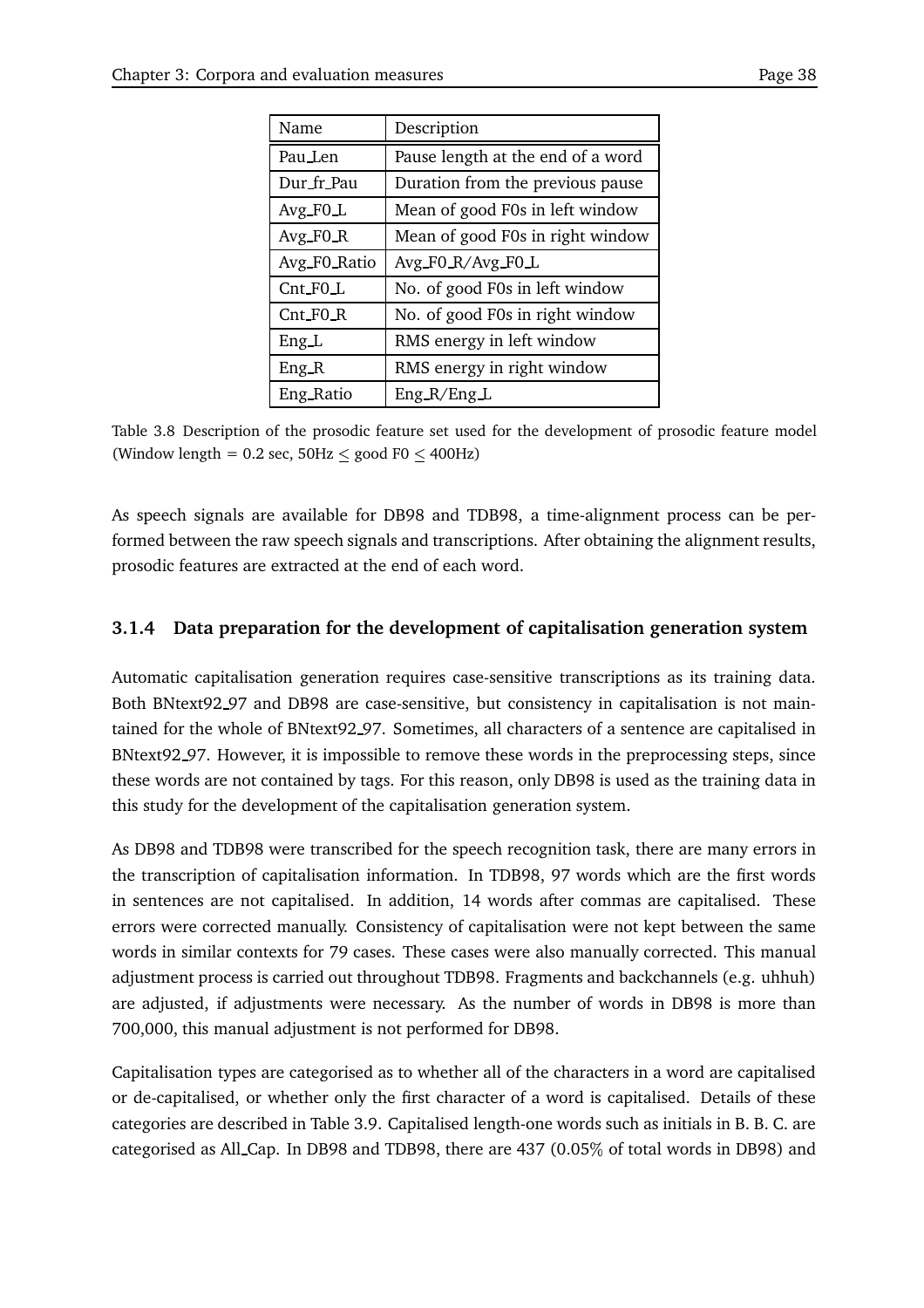| <b>Type</b> | Description                         |
|-------------|-------------------------------------|
| No Cap      | Every character is de-capitalised   |
| All_Cap     | All characters are capitalised      |
| Fst_Cap     | Only first character is capitalised |

Table 3.9 Possible capitalisation type

26 exceptional cases respectively which are not categorised as any of the categories in Table 3.9. Most of these are surnames. For example, McWethy, MacLaine, O'Brien, LeBowe and JonBenet. All of these exceptional cases were checked manually. From this investigation, it was concluded that there is no exceptional case which cannot be treated as Fst Cap. All of these exceptional cases were therefore classified as Fst Cap. Table 3.10 shows the number of occurrences for each type of word based on the position of words in a sentence. Table 3.11 shows the statistics of data for the development of the capitalisation generation system.

| Word type |                     | #FW         |       | $\#$ non FW |        |
|-----------|---------------------|-------------|-------|-------------|--------|
| NE class  | Capitalisation type | <b>DB98</b> | TDB98 | <b>DB98</b> | TDB98  |
| NE        | No_Cap              | 16          | 0     | 12,110      | 615    |
| <b>NE</b> | All_Cap             | 536         | 20    | 10,535      | 577    |
| NE        | Fst_Cap             | 3,529       | 143   | 43,459      | 1,790  |
| non NE    | No_Cap              | 1,587       | 24    | 638,477     | 26,134 |
| non NE    | All_Cap             | 2,842       | 83    | 6,887       | 141    |
| non NE    | Fst_Cap             | 37,659      | 1,603 | 16,256      | 465    |

Table 3.10 Number of occurrences of different types of capitalisation for each type of words (FW: a first word in a sentence, non FW: not a first word in a sentence)

|                                      |             | Number of occurrences |
|--------------------------------------|-------------|-----------------------|
| Type                                 | <b>DB98</b> | TDB98                 |
| Words (any type)                     | 773,893     | 31,595                |
| Capitalised words                    | 121,703     | 4,822                 |
| NE words                             | 70,230      | 3,149                 |
| Single letter initial words (NE)     | 10,200      | 543                   |
| Single letter initial words (non-NE) | 2,099       | 78                    |
| Sentences                            | 46,169      | 1,873                 |

Table 3.11 Statistics of data for the development of the capitalisation generation system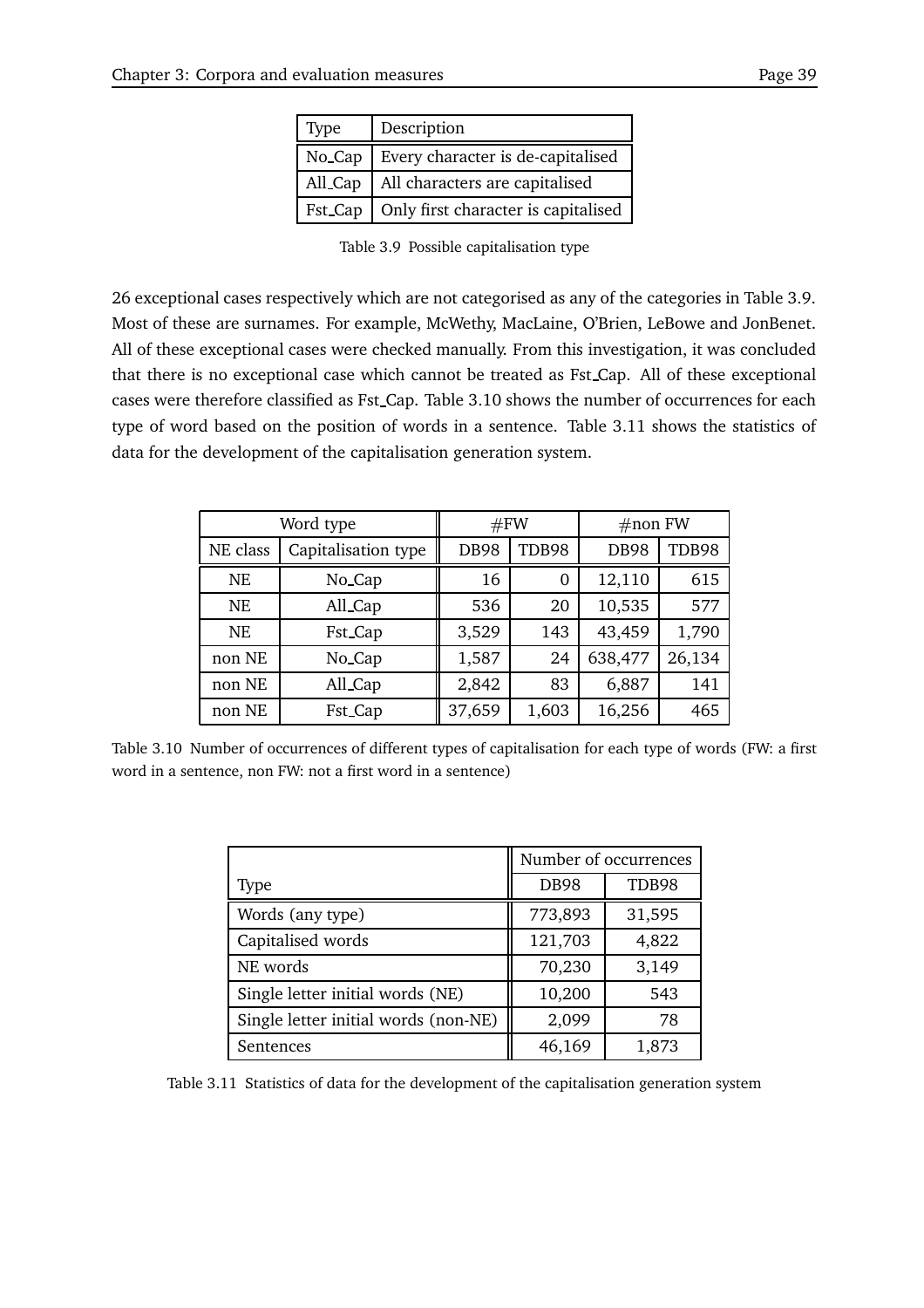## **3.2 Evaluation measures**

Evaluation of a system involves scoring the automatically annotated hypothesis text against a hand annotated reference text. Scoring of a text input is relatively simple because it compares expressions in the reference to those in the hypothesis text and counts the number of expressions which match in terms of type and boundary.

However, when the input comes from speech, because of recogniser deletion, insertion and substitution errors, a straightforward comparison is no longer possible [49]. Instead, the reference and hypothesis texts must first be automatically aligned. This is a complex process and involves attempting to determine which part of recogniser output corresponds to which part of the transcript.

Once the alignment is completed, correct/incorrect decisions for all the slots can be made. Define the following symbols:

> $C=$  number of correct slots  $S=$  number of substitution errors  $D =$  number of deletion errors  $I =$  number of insertion errors  $N =$  number of slots in reference  $M =$  number of slots in hypothesis

From the above definitions, it is clear that:

$$
N = C + S + D
$$

$$
M = C + S + I
$$

Two important metrics for assessing the performance of an information extraction system are *recall* and *precision*. These terms are borrowed from the information retrieval community. Recall  $(R)$  refers to how much of the information that should have been extracted was actually correctly extracted. Precision  $(P)$  refers to the reliability of the information extracted. These quantities are defined as:

$$
P = \frac{\text{number of correct slots}}{\text{number of slots in hypothesis}} = \frac{C}{M}
$$
 (3.1)

and

$$
R = \frac{\text{number of correct slots}}{\text{number of slots in reference}} = \frac{C}{N}
$$
 (3.2)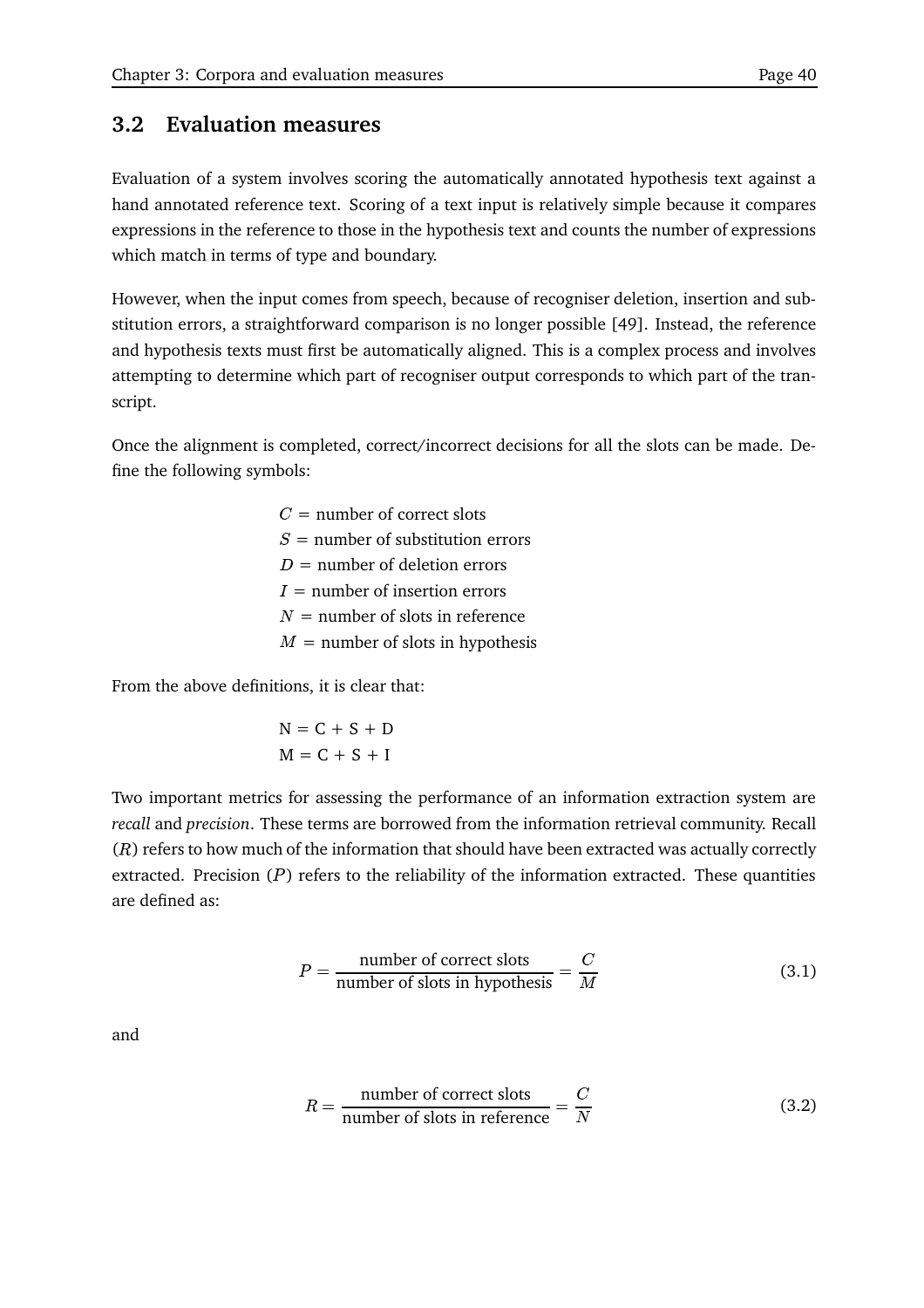Although theoretically independent, in practice recall and precision tend to operate in trade-off relationships. When you try to increase recall, you often lose precision. When you optimise precision, you do so at the cost of recall.

The F-measure [60] is the uniformly weighted harmonic mean of precision and recall:

$$
F = \frac{RP}{(R+P)/2} = \frac{2C}{N+M}
$$
\n(3.3)

Another evaluation metric called Slot Error Rate (SER) was defined in [60] as follows:

$$
SER = \frac{\text{number of slot errors}}{\text{number of slots in reference}} = \frac{S + D + I}{N}
$$
(3.4)

The difference between SER and  $(1 - F)$  is the weight given to each type of error.  $(1 - F)$  is calculated as:

$$
(1 - F) = \frac{N + M - 2C}{N + M} = \frac{S + (D + I)/2}{(N + M)/2}
$$
\n(3.5)

In  $(1 - F)$ , deletion and insertion errors are de-weighted. It was reported in [60] that the SER is about 50% higher than the  $(1 - F)$  for the best performing system in the MUC-6 test.

In NE recognition, a correct slot is one in which the NE class and both boundaries are correct. A slot is half correct if the NE class is correct and the string in the slot overlaps with the reference string. Alternatively, a slot is half correct if the type of the NE class (rather than the NE class) and both boundaries are correct. The types of NE classes are defined as follows:

- Entity: PERSON, ORGANIZATION, LOCATION
- Time expressions: DATE, TIME
- Numerical expressions: MONEY, PERCENT

The same ideas of precision, recall, F-measure and SER can also be applied to punctuation and capitalisation generation. In these cases, a slot is half correct if the position of the slot is correct, but the type of the slot is generated as another type.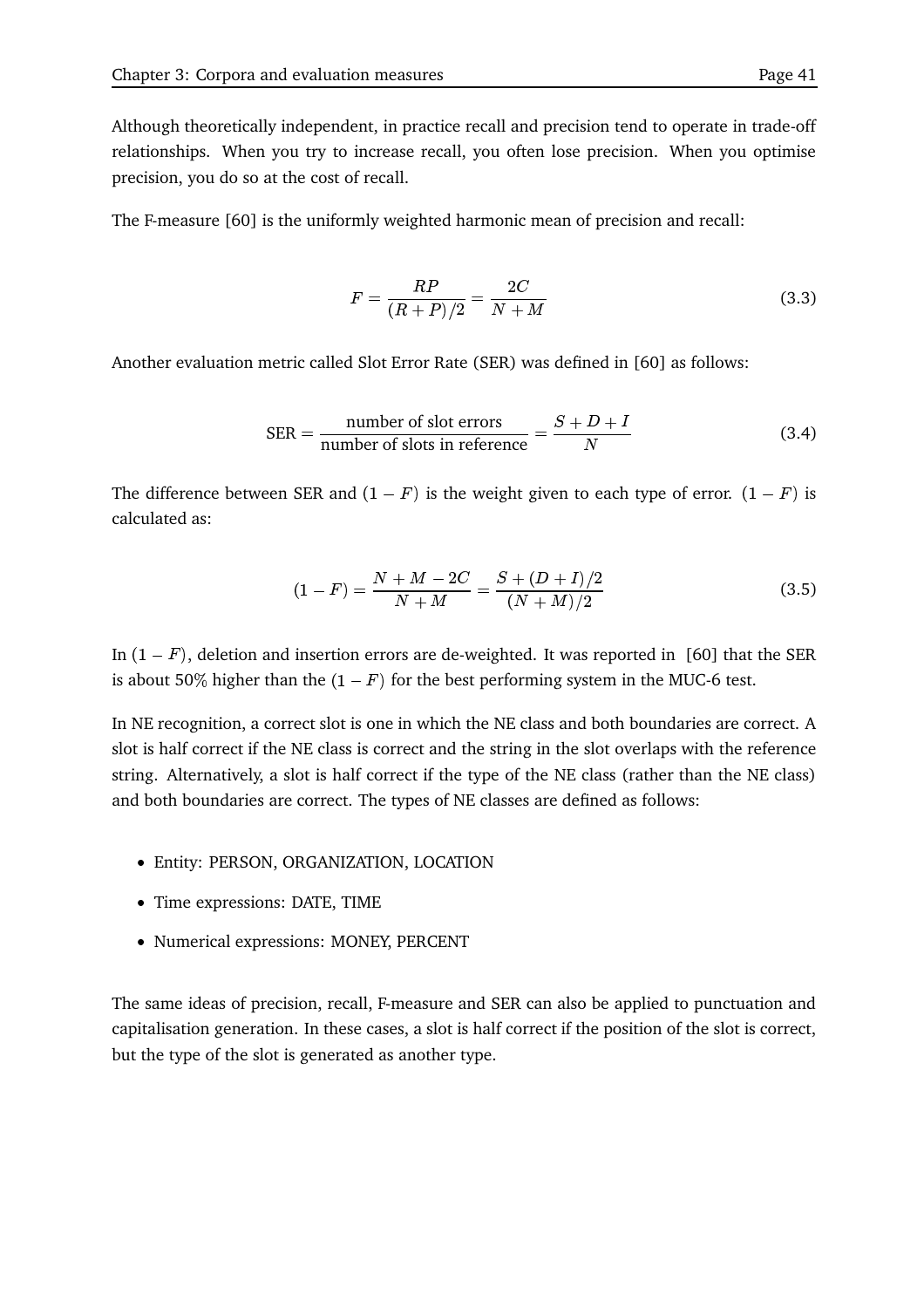#### **3.2.1 Scoring program**

The NE recognition systems are evaluated based on how their output compares with the manually annotated output. The Message Understanding Conference (MUC) community has worked for several years with NE recognition for newswire text. However, newswire text assumes no speech recognition errors in the hypothesis files. Therefore, the need to allow for speech recognition errors arises. NIST worked with SAIC to develop scoring software for the task, which involved the creation of a Recognition and Extraction Evaluation Pipeline (REEP) to combine the NIST transcription filtering and SCLITE scoring software with the MUC scorer [2, 6].



Figure 3.1 Procedures in the scoring pipeline [2]

When the scorer is run, it reads a reference file and a hypothesis file produced by the NE recogniser. The scorer aligns words in the reference file with words in the hypothesis file. It then calculates scores based on how well the entities in the hypothesis file agree with those in the reference file. In this thesis, version 0.7 of the NIST Hub-4 IE scoring pipeline package [5] is used. Figure 3.1 shows the procedures in the scoring pipeline.

Although this scoring pipeline was developed for the NE recognition system evaluation only, this scoring pipeline can be applied for the evaluation of a capitalisation generation system by small manipulations of the reference and the hypothesis files.<sup>2</sup> According to the definition of half scoring in the evaluation of an NE recognition system, a half score is given when the position of capitalisation is correct, but the type of capitalisation is recognised as the other type. The same manipulation tactic can be applied for the evaluation of a punctuation generation system.

<sup>&</sup>lt;sup>2</sup>Surround the words whose capitalisation types are All\_Cap by the "ORGANIZATION" NE class starting and end tags and enclose the words whose types are Fst Cap by the "PERSON" NE class tags.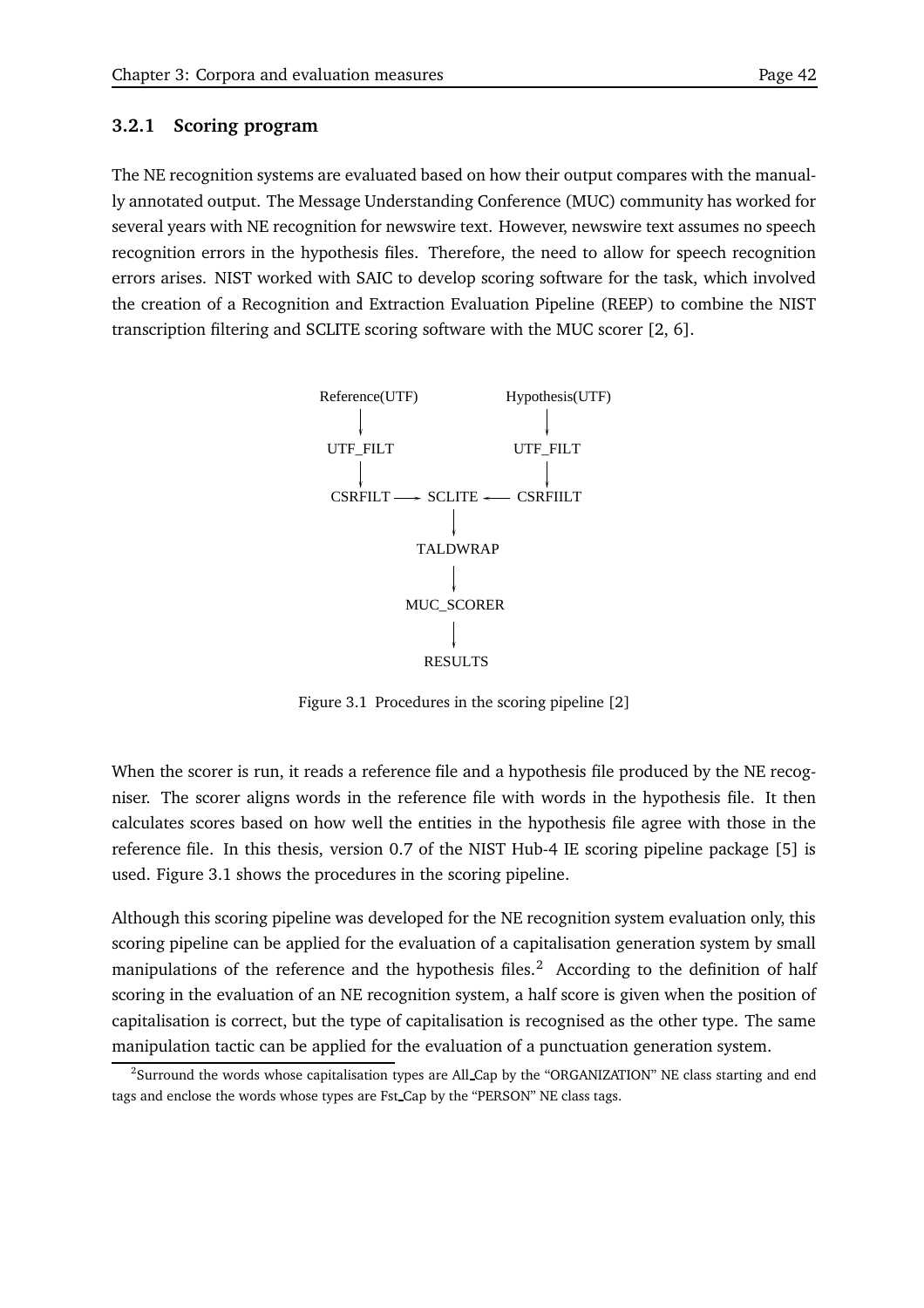## **3.3 Summary**

In this chapter, the experimental data have been described and the preprocessing which is necessary in order to use this data has been explained. The characteristics of the data have been presented for each task: the development of an NE recognition system, an LM, a prosodic feature model, and a capitalisation generation system. The F-measure, SER, precision, and recall have been described as the evaluation metrics used in this thesis. The NIST Hub-4 IE scoring pipeline package has been described, which is used as the evaluation program later in this thesis.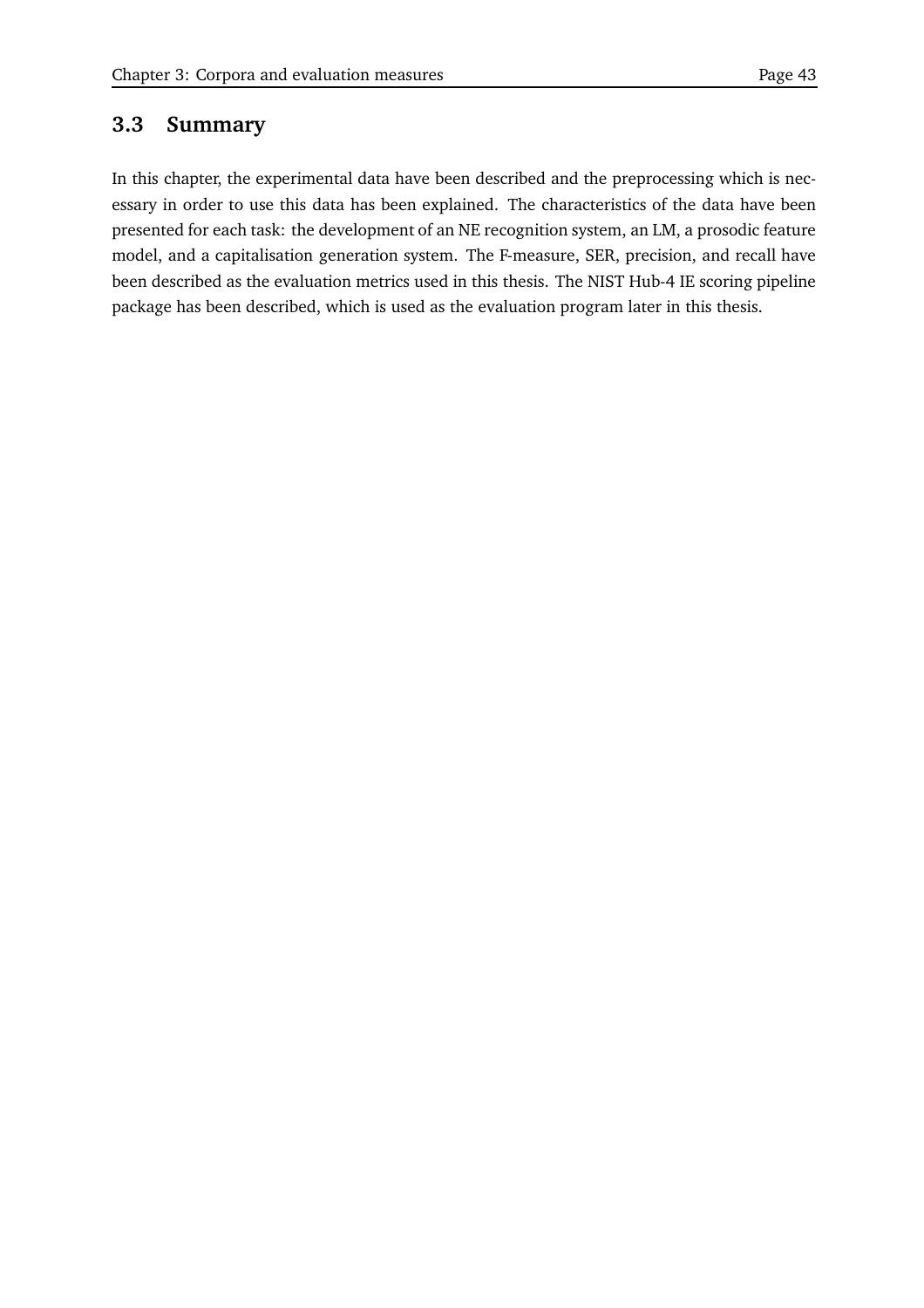# *Chapter 4* **Rule-based Named Entity (NE) recognition**

In this chapter, a rule-based (transformation-based) NE recognition system is proposed. This system uses the Brill rule inference approach. The performance of the rule-based system and IdentiFinder are compared. In the baseline case (no punctuation and no capitalisation), both systems show almost equal performance.

They also have similar performance in the case of additional information such as punctuation, capitalisation and name lists. The performance of both systems degrade linearly with the number of speech recognition errors, and their rates of degradation are almost equal. These results show that automatic rule inference is a viable alternative to the HMM-based approach to NE recognition, but it retains the advantages of a rule-based approach.

In Section 4.1, Brill's transformation-based rule inference approach is introduced. In Section 4.2, a transformation-based rule-based system which generates rules automatically is presented. Then, in Section 4.3, experiments and their results are described. Finally, this chapter is summarised in Section 4.4.

# **4.1 Transformation-based rule inference approach**

Unlike the stochastic method, one problem with the traditional rule-based method is that a large amount of effort is required to write the rules [23]. In addition to being difficult to create manually, the resulting processing systems are expensive to port to new languages or even to new domains. It is very difficult to manually encode all of the information necessary to make a robust system.

A system that automatically extracts linguistic generalisation from a corpus has two strong advantages. First, the total development time can be greatly reduced. Secondly, a system based on the analysis of a corpus can avoid over-generalisation because it learns the statistical properties [26].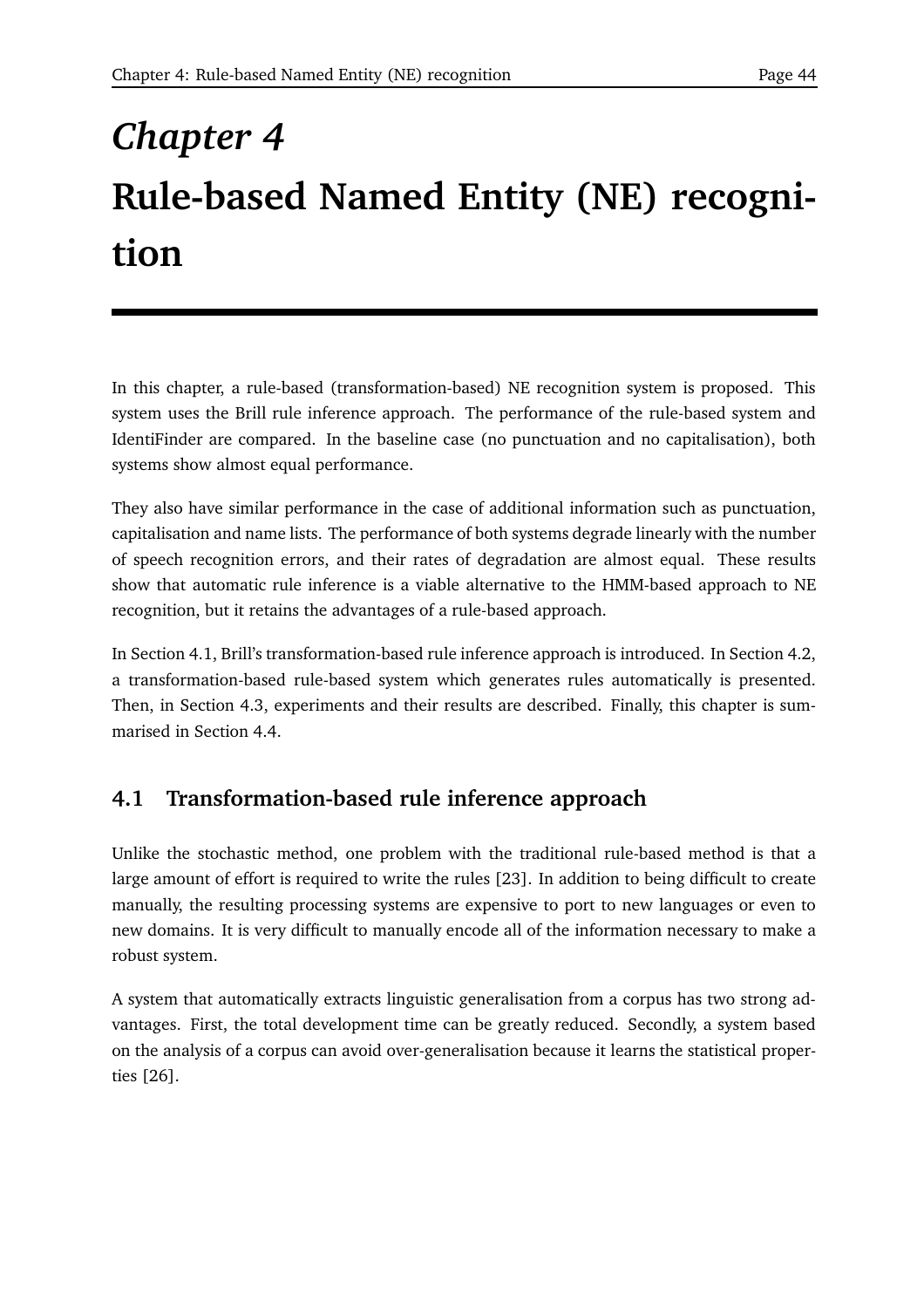Brill developed a rule based part-of-speech (POS) tagger which acquires rules from corpora [26, 27, 28]. In his work, the learning procedure begins by using an unannotated input text. At each stage of learning, the learner finds the transformation rules which when applied to the corpus result in the best improvement in tagging performance. The improvement can be calculated by comparing the current tags after the rule is applied with the reference tags. This is an important difference between a stochastic method and a transformation-based method. The stochastic method attempts to maximise the probability of input<sup>1</sup>, while the transformation-based method attempts to minimise the number of errors. After finding this rule, it is stored and applied in order to change the current tags. This procedure continues until no more transformations can be found. Figure 4.1 illustrates the learning process.



Figure 4.1 Transformation-based error driven learning

In order to define a specific application of the transformation-based method, the following must be specified:

- 1. The initial annotator (preprocessing)
- 2. The rule generation engine which examines each transformation
- 3. The scoring function for comparing the current tags with the reference and choosing the best transformation

Tagging accuracy was used as the scoring function in Brill's research.

<sup>&</sup>lt;sup>1</sup>Maximum Likelihood (ML) training is assumed.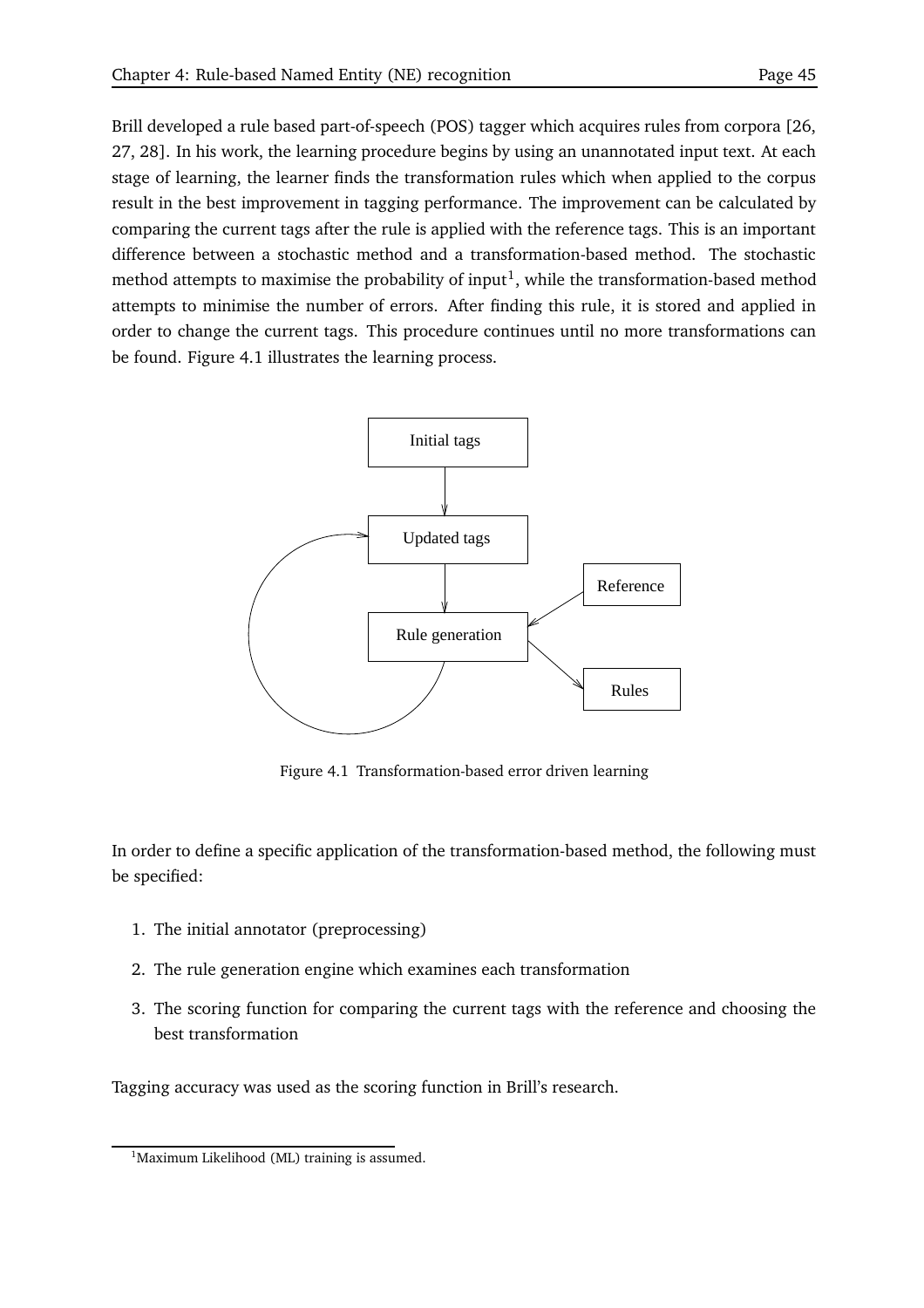Rules are generated according to their rule templates at each iteration of the rule generation process. In the implementation of the Brill POS tagger, 21 rule templates were used [28]. The following rule templates are listed in [28]:

Change POS tag  $z_i$  at the position *i* to tag  $z_i$  when:

- The preceding (following) word is tagged  $z$
- The preceding (following) word is  $w$
- The word two before (after) is  $w$
- One of the two preceding (following) words is tagged  $z$
- The current word is  $w$  and the preceding (following) word is  $w'$
- The current word is  $w$  and the preceding (following) word is tagged  $z$

An example of rule generated for POS tagging is:

"Change the tag of a word from VERB to NOUN if the previous word is a DETERMINER".

Once an ordered list of transformation rules has been learned, new text is annotated by simply applying each transformation in order to the new text.

Brill's transformation-based POS tagger was compared to one of the most successful stochastic POS taggers in [27]. The results of the stochastic POS tagger using the Penn Treebank Tagged Wall Street Journal Corpus originated in [86]. In order to make reasonable comparisons, Brill's POS tagger was examined on the same corpus. In this comparison, the transformation-based POS tagger achieved better performance, despite the fact that the contextual information was captured in only 267 simple rules, whilst 10,000 contextual probabilities had been learned by the stochastic POS tagger.

The idea of the rule-based NE recognition system, which will be described in the following section, comes from the Brill POS tagger. Several systems use the Brill POS tagger simply as a preprocessor for their NE recognition systems [45, 53]. In the implementation of an NE recognition system, the Brill tagger is actually used for building the NE system; that is, all NE recognition rules are automatically generated using this idea.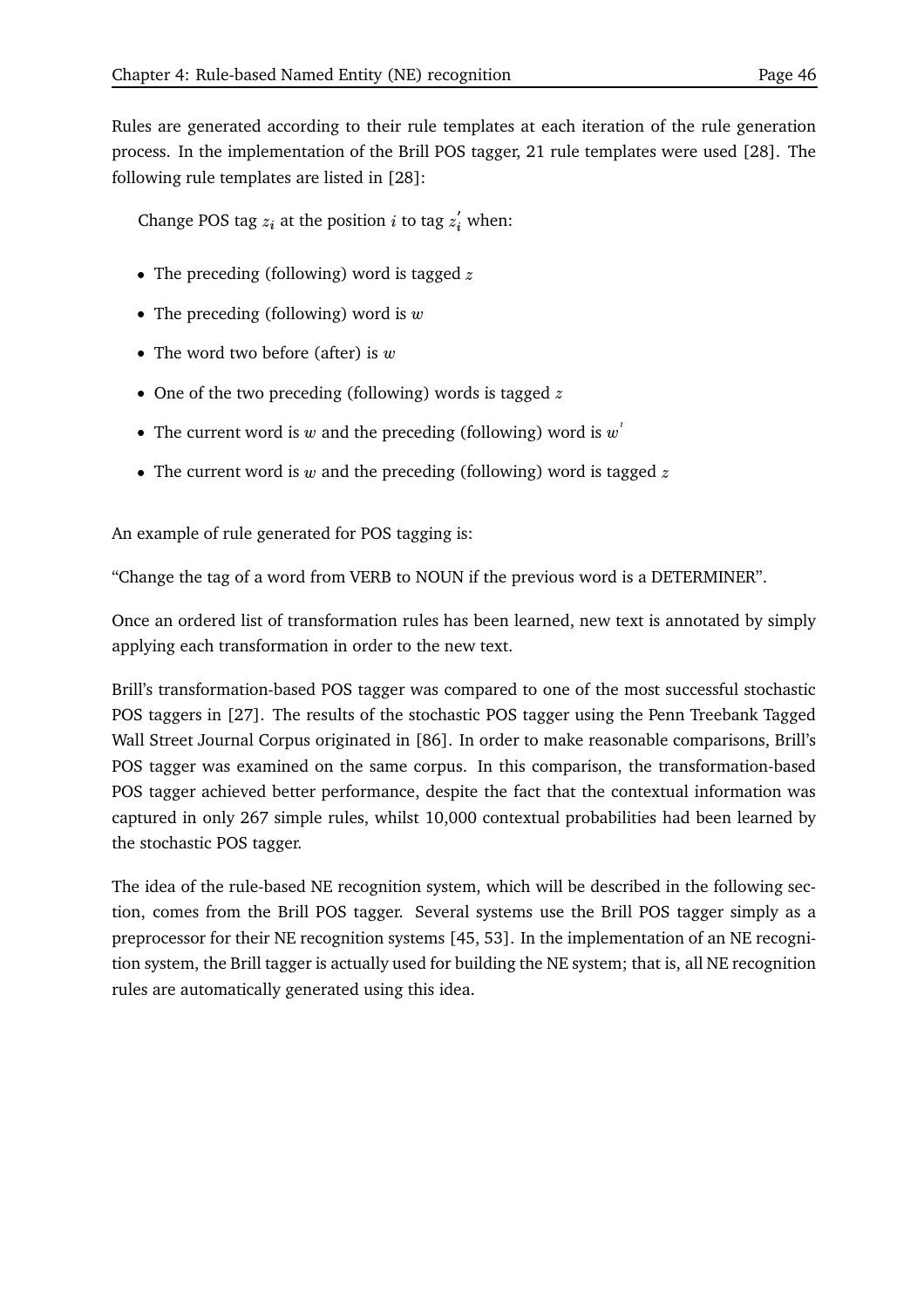## **4.2 Transformation-based automatic NE rule generation**

Figure 4.2 illustrates the procedures in the proposed transformation-based rule-based system which automatically generates rules. The procedures are mainly divided into two parts; preprocessing, and automatic rule generation. The preprocessing steps will be explained in Section 4.2.1. Then the automatic rule generation steps, the general idea of which originated from Brill's POS tagger [26], will be described in Section 4.2.2.



Figure 4.2 Procedures for preprocessing and rule-generation

## **4.2.1 Preprocessing**

In this system, an untagged training data file is passed through the initial NE recogniser. It is not efficient to store words in memory and on disk as sequences of characters because of their storage requirements and the irregularity in their word lengths. Every word in the training data in this system is converted into an index in a corresponding word list in which all words are listed in their capitalised form. Indices 0, 1 and 2 are reserved for special words: sentence start (+START+), sentence end (+END+) and unknown word (+UNKNOWN+) respectively. When genitive "words" such as ' and 'S are combined with NE words, the recognition system separates these genitive words from the NE words; For example, <ENAMEX TYPE="ORGANIZATION"> NASDAQ  $\langle$ /ENAMEX $>$ 'S. Therefore, when the system makes its word list, every genitive word is separated and dealt with as a separate word.

The syntactic structure of a sentence is in part indicated by punctuation marks, such as commas and full-stops. It is assumed in rule generation, that a sequence of words is unstructured across syntactic boundaries; but obviously this is not true [22, 29]. Therefore, if all punctuation marks are provided with the transcriptions, then the system's performance will improve. The system developed in this thesis separates all punctuation marks from consecutive words, and treats the punctuation marks as words. Figure 4.3 shows an example conversion of words to indices.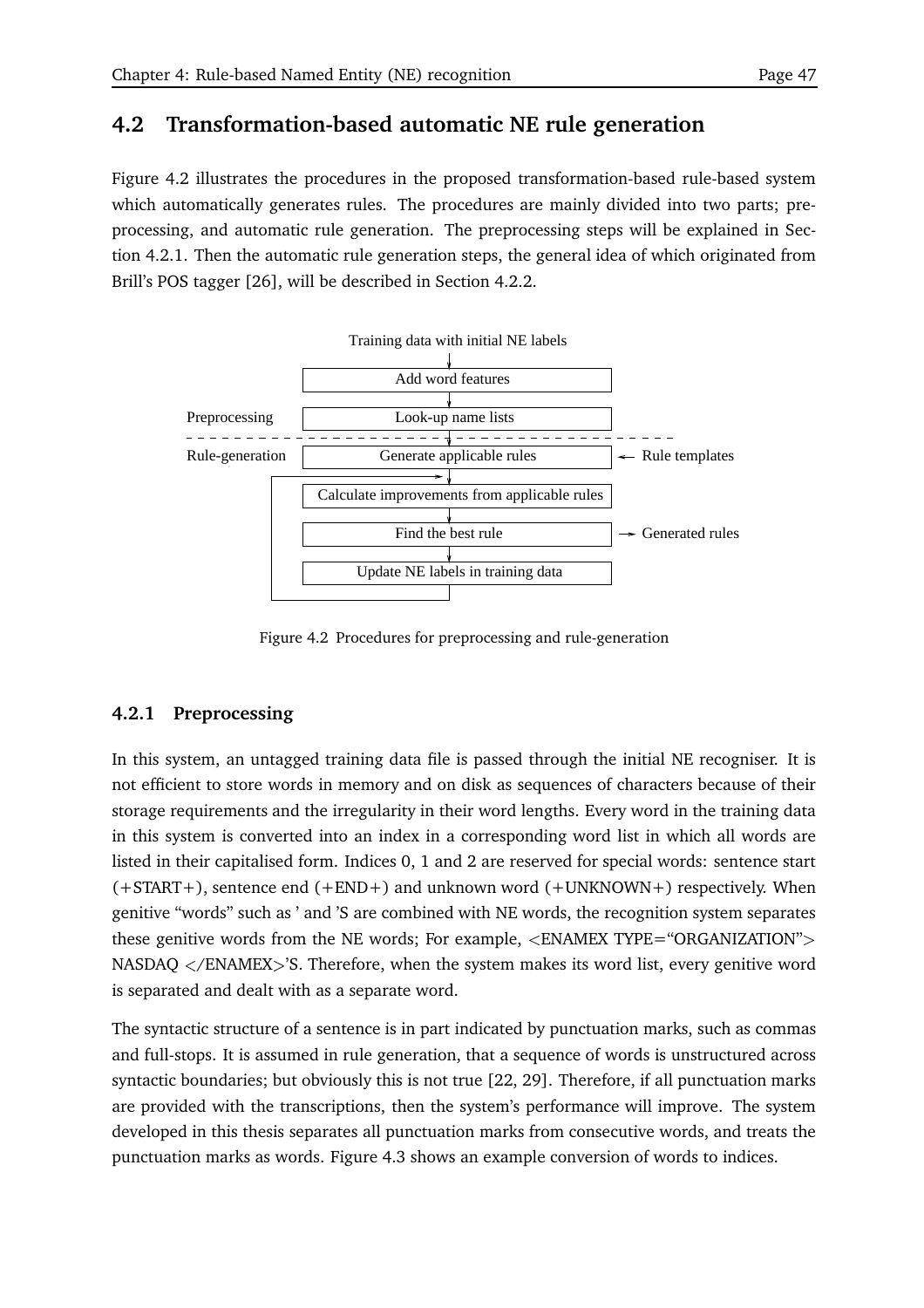and a half percent 844 14 9593 15668 10682 21629 15472 24038 11 23657 9139 year 14847 17372 8473 21629 19837 9453 15552 10682 12 one reason for 1 +End+ . W W IW W IW 10682 0 23333 21629 22700 20488 9790 9205 22844 14856 IW 21748 +Start+ Wages in the United States have gone up only about three while global competition is 70 21748 in the past , 4275 the slow growth in pay 11338

Figure 4.3 An example of conversion from words to indices in the word list (W: Word; IW: Index of word in word list)

As some NEs consist of more than one word, it is important in the implementation of an NE recognition system to keep NE boundary information whether the word is combined with its surrounding word. For example, although the NE classes of "Tony" and "Blair" are the same,

 $\epsilon$ ENAMEX TYPE="PERSON"> Tony  $\epsilon$ /ENAMEX>  $\epsilon$ ENAMEX TYPE="PERSON"> Blair  $\epsilon$ /ENAMEX>

and

 $\epsilon$ ENAMEX TYPE="PERSON" > Tony Blair  $\epsilon$ /ENAMEX >

are different. In the implementation, storage is allocated for each word to keep the NE boundary information. Each allocated storage is set to be 0 at the initialisation. Then, if the current word is combined with the previous word into a single NE word, the value of the storage for the NE boundary information is changed to 1.

The characteristics of the word itself, called the word features, sometimes give good clues for NE recognition [23, 87]. For example, capitalisation of the first character of a word, when it is not the first word of a sentence, shows a higher possibility of being a proper noun NE word. Table 4.1 shows possible word features. First, deterministic computation is performed to obtain word features. The first two word features (Fst Cap and All Cap) are determined by whether the characters in these words are capitalised. The next three features (Not in Ent, Ent in L and Ent in R) are used to observe the relationships of non-NE words to NE words. These features can be obtained by consulting a table, which was built when the word list was made.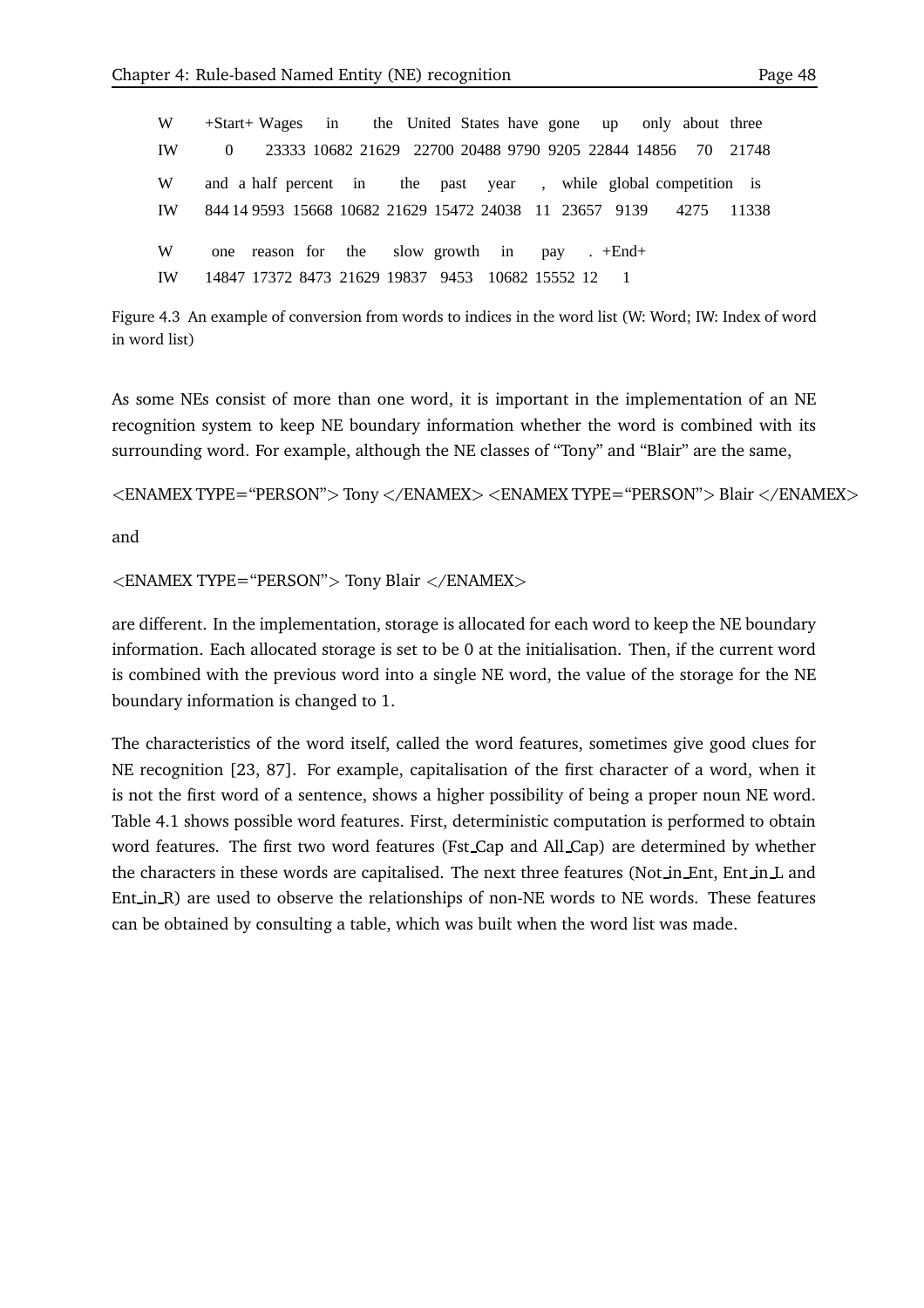The last feature, NUMERIC, comes from the need to distinguish numeric and temporal entities. These features can be extracted by looking them up in a numeric dictionary, which is constructed manually. The current system uses a 63 word numeric dictionary. Since the word features are non-disjoint, one word can have more than one word feature.

| Type       | Descriptions                              |
|------------|-------------------------------------------|
| Fst_Cap    | Words with capitalised first character    |
|            | except first words of sentences           |
| All_Cap    | Words with all capitalised characters     |
|            | (such as NASDAQ) and having a word length |
|            | greater than 2 letters                    |
| Not_in_Ent | Words which are never used inside NEs     |
| $Ent_in_L$ | Words which are Not_in_Ent and            |
|            | which have the possibility of having an   |
|            | entity word on their left side            |
| Ent_In_R   | Words which are Not in Ent and            |
|            | which have the possibility of having an   |
|            | entity word on their right side           |
| NUMERIC    | Numeric words in the numeric dictionary   |

Table 4.1 Word features

A fundamental restriction of the corpus-based approach to name finding is the relatively small number of names (of people, places, organisations etc.) observed in even a large training corpus [56]. Even with the use of an unknown word model, identification of these entities depends largely upon the presence of signalling words. An extension to this approach in this system is the use of lists of location names, first names, well-known surnames, organisations etc. The advantage of this approach is that many names can be included very quickly: an enormous corpus would be necessary in order to include the same number of names from normal text.

There is generally predictive initial evidence regarding the class of a desired entity. However, it would not be desirable to decide an NE solely from its initial evidence. Consider one member of this list - "Berlin". Although a great number of occurrences in the test data will have the location entity, we must not prevent "Berlin Orchestra" from being given the correct organisation entity. Therefore it is necessary to somehow use these lists to add information during training also. This approach is adopted in this thesis.

For lists such as first names and locations, no contextual information is available. However, in the organisation list, names usually consist of multiple words which could be used as context. In this case, the names routinely contain words such as "of" and "the", which are entered into the rules or into the language model as occurring in the organisation entity class. Because of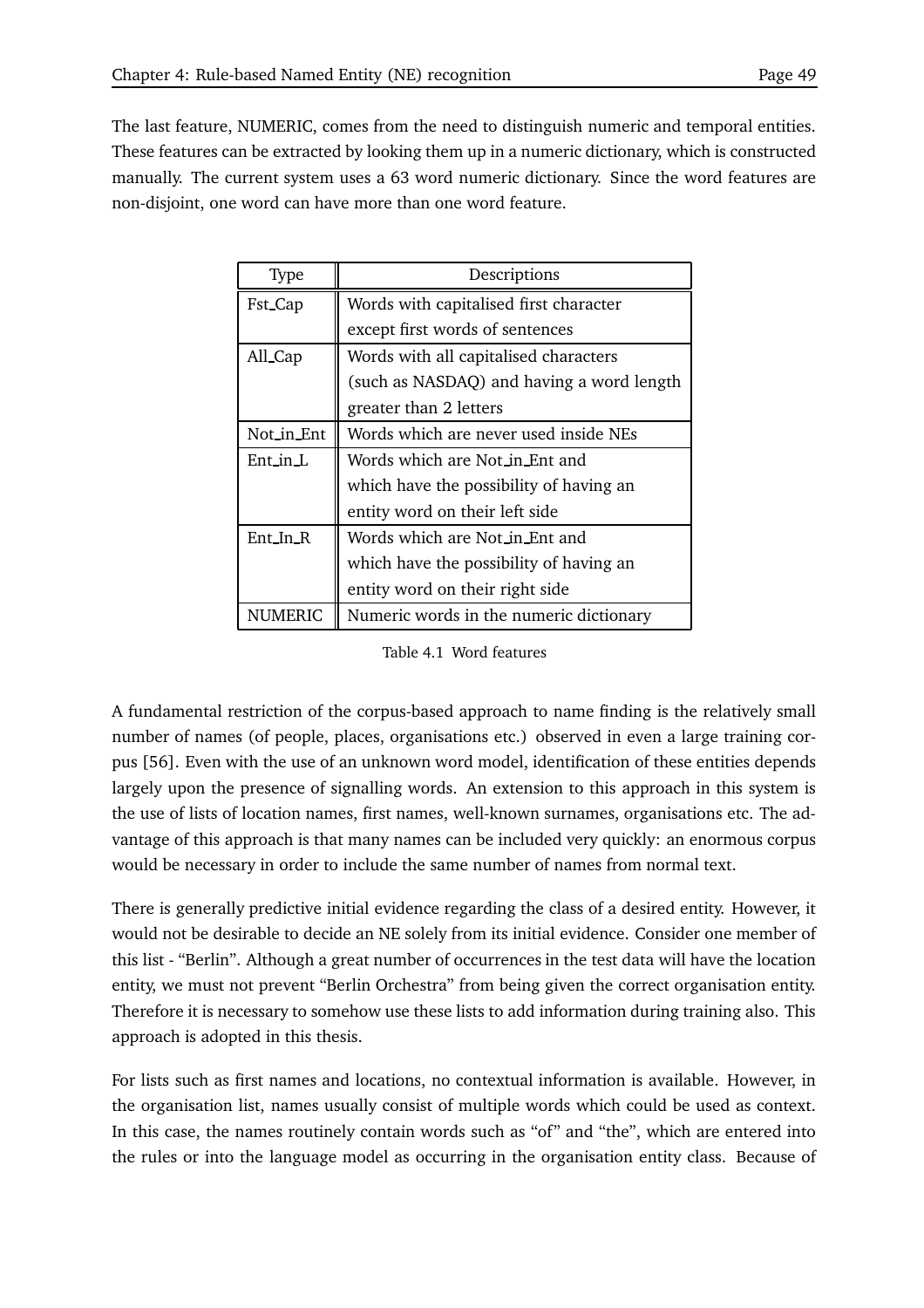the large number of entries in the list, this has the effect of distorting the rules and the language model such that many occurrences of these words in the test data are mistakenly tagged when they should not be.

In this system developed here, word features from name lists can be added as word features at the preprocessing stage. Table 4.2 shows word features derived from name lists. Name lists for persons, locations and organisations are used. When the rule-based system incorporates this information, the system prefers the longer element, if more than one name-list's elements are overlapped. If the same word appears on more than one name list, then a precedence rule is applied. The location name list has the highest priority, the person name list has the next, and the organisation name list has the lowest.

| <b>Type</b> | Description                                             |
|-------------|---------------------------------------------------------|
|             | In $P$ List $\parallel$ Words in the persons' name list |
|             | In L List $\parallel$ Words in the locations' name list |
|             | In $O$ List   Words in the organisations' name list     |

Table 4.2 Word features derived from name lists

Figure 4.4 summarises the results of the preprocessing stage.  $w_i$  denotes the word at the position . In the rule generation process, which will be described in Section 4.2.2, rules are generated by comparing the NE classes and their boundaries in the current text with those in the reference. In order to perform this comparison, the NE class of  $w_i$  is kept as  $t_i^R$  in the reference. The definition of NE classes was shown in Table 3.4. In addition,  $b_i^R$ , which indicates whether  $w_i$  is combined with  $w_{i-1}$  into a single NE word (i.e. Labour Party), is also stored in the reference. If  $w_i$  is combined,  $b_i^R = 1$  and if not,  $b_i^R = 0$ .

During the preprocessing stage, the initial tags are configured.  $f_i$ , which implies the word feature of  $w_i$ , is set by the characteristics of  $w_i$  and by looking-up name lists. Details of word characteristics were given in Table 4.1 and the used name lists are listed in Table 4.2.

The applicable rules are generated based on the values of  $w_i$ ,  $f_i$ ,  $t_i$ , and  $b_i$  to reduce the difference between  $t_i$  and  $b_i$  in the current text and  $t_i^R$  and  $b_i^R$  in reference. The initial value of  $t_i$  is configured as non-NE, and that of  $b_i$  is set to 0. Details of the generation of applicable rules will be explained in Section 4.2.2.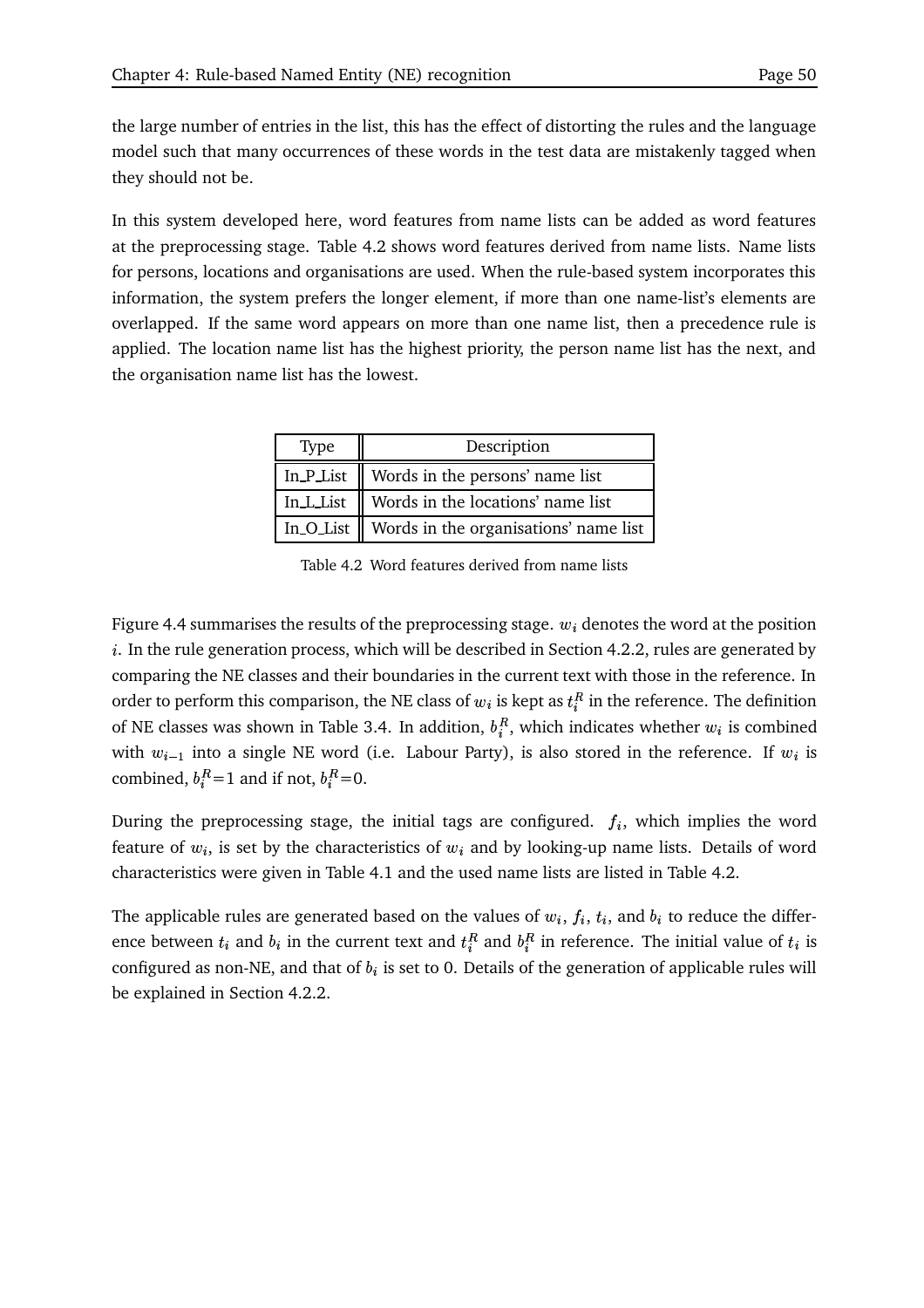

Figure 4.4 Pictorial representation of the preprocessing stage in the transformation-based automatic NE rule generation

#### **4.2.2 Rule-generation and testing**

After these preprocessing steps are completed, automatic rule-generation starts with the assignment of the NE class to every word with a non-NE tag. Once the training data file has been passed through the initial NE recogniser, its assigned NE classes and NE boundaries are compared to the true NE classes and NE boundaries, and errors are then counted. For all words whose NE classes and NE boundaries are incorrect, the rules to recognise these NE classes and NE boundaries correctly are generated and stored, and then applied, and the resulting number of improvements on the whole training data calculated. The rules are generated according to their appropriate rule templates.

Table 4.3 shows the 53 rule templates used in this system. Rule templates consist of pairs of characters and a subscript.  $w, f, t$  denotes that templates are related to words, word features and NE classes respectively. *b* indicates whether the word is combined with the previous word into a single NE word (if combined,  $b=1$  and if not,  $b=0$ ). Subscripts show the relative distance from the current word; that is 0 means the current word, -1 means the previous word and 1 means the next word. Rule templates have one more slot at the end. This indicates the number of the NE class of the change after the rule is activated. The definition of NE classes was shown in Table 3.4.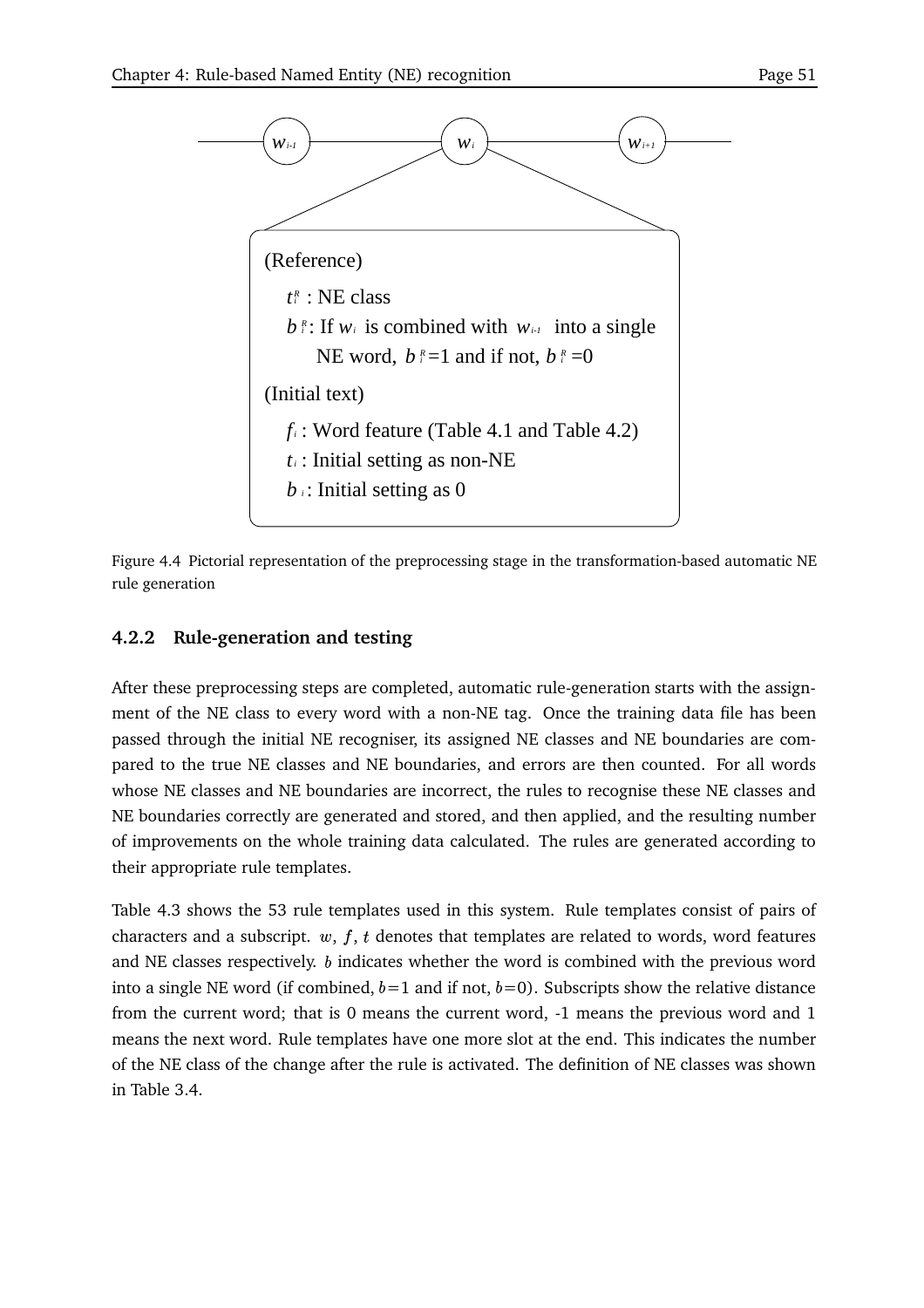| Stage No.        |                                                        | Rule+Range                         |                                |
|------------------|--------------------------------------------------------|------------------------------------|--------------------------------|
| $\boldsymbol{0}$ | $w_0 f_0 [0 0],$                                       | $w_0 f_{-1}$ [-1 0],               | $w_0 f_1$ [0 1]                |
| $\mathbf{1}$     | $w_0$ $w_1$ [0 1],                                     | $w_0$ $w_{-1}$ [-1 0],             | $w_0$ $t_1$ [0 1]              |
|                  | $w_0$ $t_{-1}$ [-1 0],                                 | $w_1$ t <sub>0</sub> [0 1],        | $w_{-1}$ t <sub>0</sub> [-1 0] |
|                  | $t_0$ $t_1$ [0 1],                                     | $t_0$ $t_{-1}$ [-1 0],             | $w_0$ $f_{-1}$ [-1 0]          |
|                  | $w_0 f_1$ [0 1]                                        |                                    |                                |
| $\overline{2}$   | $w_0 w_{-1} w_{-2}$ [-2 0],                            | $w_0$ $w_1$ $w_2$ [0 2],           | $w_0$ $w_{-1}$ $w_1$ [-1 1]    |
|                  | $w_0$ $t_1$ [0 1],                                     | $w_0$ $t_{-1}$ [-1 0],             | $w_1$ t <sub>0</sub> [0 1]     |
|                  | $w_{-1}$ t <sub>0</sub> [-1 0],                        | $w_0$ $w_1$ $t_2$ [0 2],           | $w_0$ $w_1$ $t_{-1}$ [-1 1]    |
|                  | $w_0$ $t_1$ $w_2$ [0 2]                                |                                    |                                |
| 3                | $w_0$ $f_0$ $b_0$ [O O],                               | $w_0$ $f_0$ $b_0$ $b_1$ [0 0]      |                                |
| 4                | $w_0 w_{-1} t_0 t_{-1}$ [0 0], $w_0 w_1 t_0 t_1$ [0 0] |                                    |                                |
| 5                | $w_0 f_0 [0 0]$                                        |                                    |                                |
| 6                | $w_0$ $t_0$ $t_{-1}$ [-1 0],                           | $w_0$ $t_0$ $t_1$ [0 1]            |                                |
| 7                | $w_{-1}$ $w_{-2}$ $t_0$ $f_0$ [0 0],                   | $w_1 w_2 t_0 [0 0],$               | $w_{-1}$ t <sub>0</sub> [0 0]  |
|                  | $w_1$ t <sub>0</sub> [0 0]                             |                                    |                                |
| 8                | $w_{-1} f_{-1} f_0$ [-1 0],                            | $w_1 f_1 f_0$ [0 1],               | $w_0$ $f_0$ $t_{-1}$ [-1 0]    |
|                  | $w_0$ $f_0$ $t_1$ [0 1]                                |                                    |                                |
| 9                | $w_{-1} f_{-1} f_0 [0 0],$                             | $w_1 f_1 f_0$ [0 0],               | $w_0$ $f_0$ $t_{-1}$ [0 0]     |
|                  | $w_0 f_0 t_1 [0 0]$                                    |                                    |                                |
| 10               | $w_0$ $t_{-1}$ $t_1$ $f_0$ [-1 1],                     | $w_0$ $f_{-1}$ $f_1$ $f_0$ [-1 1], | $w_0 f_1 w_2 [0 0]$            |
|                  | $w_0$ $f_{-1}$ $w_{-2}$ [0 0],                         | $w_0 f_1 t_2 [0 0],$               | $w_0 f_{-1} t_{-2} [0 0]$      |
| 11               | $w_0$ $w_{-1}$ [0 0],                                  | $w_0$ $w_1$ [0 0],                 | $w_0$ $w_{-1}$ $w_{-2}$ [0 0]  |
|                  | $w_0$ $w_1$ $w_2$ [0 0],                               | $w_0 w_{-1} w_1 [0 0]$             |                                |

Table 4.3 Developed rule templates (w:words;  $f:$  word features;  $t:$  NE classes). Subscripts define the distance from the current word and bracketed numbers indicate the range of rule application [start-offset from current word, end-offset from current word].

Each rule template has its own range of application where the conditions of the rule are met. For example, consider a generated rule 'if  $w_0 = {\rm DOLLARS}$  and  $f_{-1} = {\rm NUMERIC}$  then change NE class to MONEY'. This is for the rule template  $w_0$   $f_{-1}$  with range [-1 0]. This means that if the current word is 'DOLLARS' and the feature of the previous word is 'NUMERIC' then change the NE classes of the previous and current words into 'MONEY'. Then combine the previous word and the current word into a single NE word such as  $\langle$ NUMEX TYPE="MONEY" $>$  five dollars  $\langle$  /NUMEX $>$ .

The improvement for each possible rule is updated each time a rule is generated. If all 53 rule templates are used at the same time, the computational load for this update is too heavy. In order to reduce this computational load, rule templates are grouped into 12 sets and the stages of the rule generation process are split up based on the sets of rule templates. From all the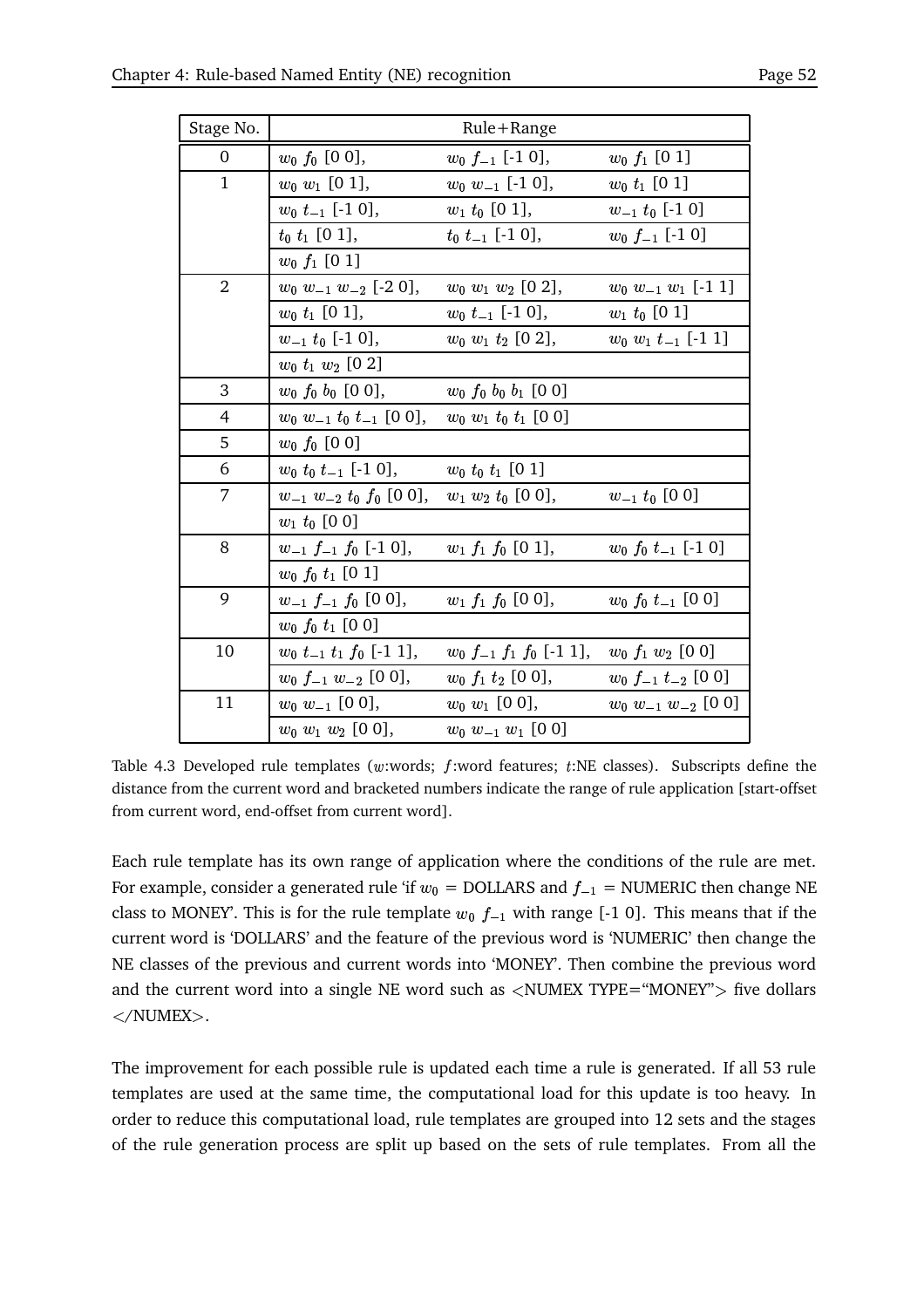| Rule                                                        | Template            |
|-------------------------------------------------------------|---------------------|
| If the current word is 'DOLLARS' and the feature of the     |                     |
| previous word is 'NUMERIC', then change the NE classes      | $w_0 f_{-1}$ [-1 0] |
| of the current and previous words to 'MONEY'                |                     |
| If the current word is 'NINETEEN' and the feature of the    |                     |
| current word is 'NUMERIC', then change the NE class of      | $w_0 f_0 [0 0]$     |
| the current word to 'DATE'                                  |                     |
| If the current word is 'PERCENT' and the feature of the     |                     |
| previous word is 'NUMERIC', then change the NE class        | $w_0 f_{-1}$ [-1 0] |
| of the current and previous words to 'PERCENT'              |                     |
| If the current word is 'DOLLAR' and the feature of the      |                     |
| previous word is 'NUMERIC', then change the NE classes      | $w_0 f_{-1}$ [-1 0] |
| of the current and previous words to 'MONEY'                |                     |
| If the current word is 'CLINTON' and the first character of |                     |
| the current word is capitalised, then change the NE class   | $w_0 f_0 [0 0]$     |
| of the current word to 'PERSON'                             |                     |
| If the current word is 'HOUSE' and the first character of   |                     |
| the current word is capitalised, then change the NE class   | $w_0 f_0 [0 0]$     |
| of the current word to 'ORGANIZATION'                       |                     |

Table 4.4 The six rules and their rule templates which give greatest improvements at the start of training

possible rules at each stage, the rule which causes the greatest improvement is applied to the current training data and the training data file is updated. If there are any changes in NE classes or NE boundaries which affect any of the other rules, then the improvements from those other rules are also updated. In this system, the improvement is defined as the number of words which obtain their correct NE class or NE boundary after the rule is applied. These steps are repeated until no further changes can be made to the rules so as to reduce the number of errors between the current NE classes and NE boundaries for the training data and the true NE classes and NE boundaries. Table 4.4 shows the 6 rules which give greatest improvements when the training procedure starts.

In testing, the rules are applied to the input text one-by-one according to a given order. If the conditions for a rule are met, then the rule is triggered and the NE classes of the words are changed if necessary.

Particular importance must be given to the effect of words encountered in the test data which have not been seen in the training data. One way of improving the situation is to build separate rules for unknown words. The training data are divided into two groups. If words in one group are not seen in the other group, these words are regarded as unknown words. The same rule generation procedures are then applied.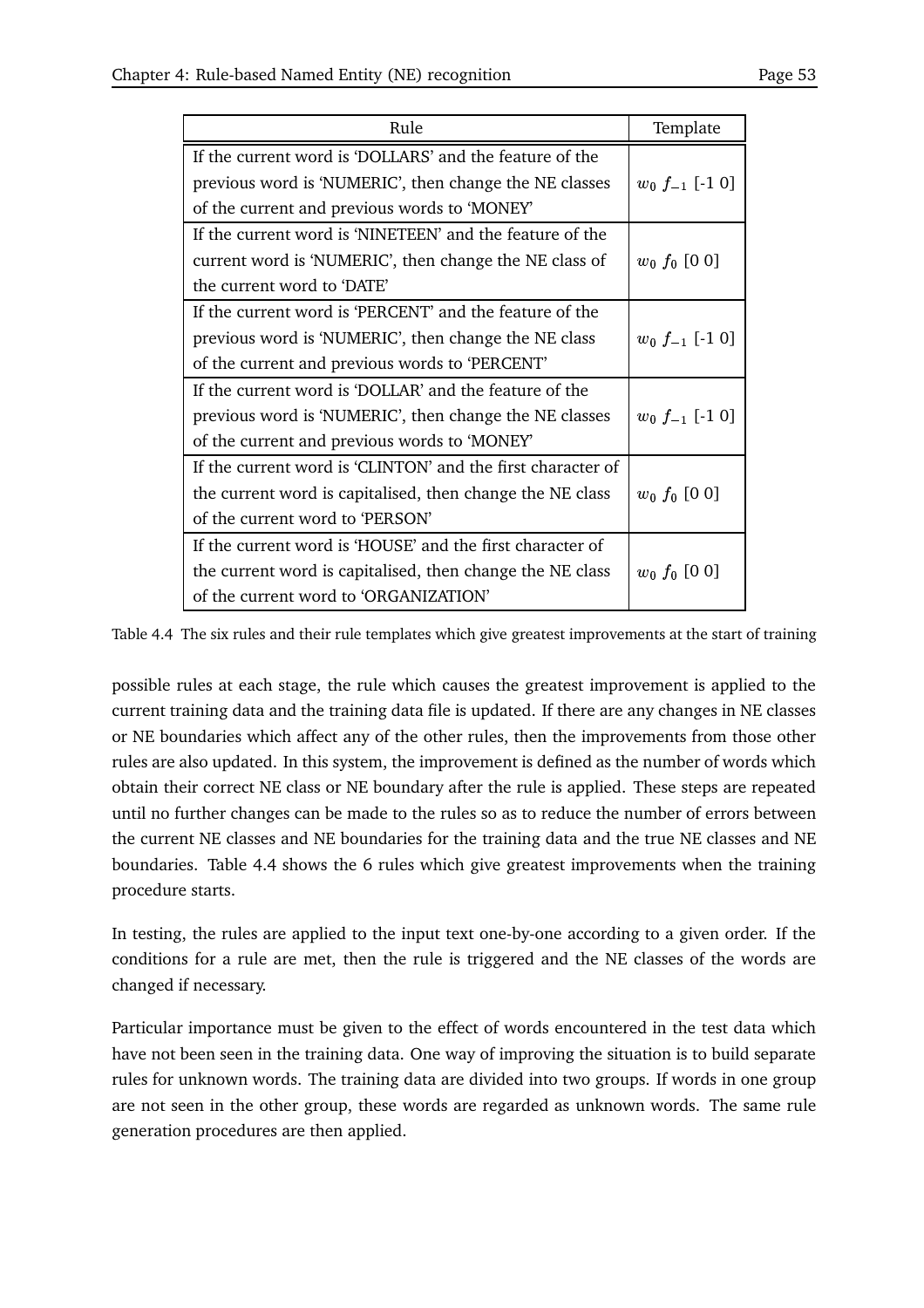Figure 4.5 summarises the procedures of transformation-based automatic NE rule generation. The complete procedure starts with the initial annotation of the text. Details of this initial annotation were given in Section 4.2.1. For all words whose NE classes and NE boundaries are incorrect, rules to recognise these NE classes and NE boundaries correctly are generated. The rules are generated according to 53 rule templates, which were listed in Table 4.3.

Among all the possible rules, the rule which reduces the errors in NE classes and NE boundaries in the current text by the greatest number is applied to the current text and which is then updated. Details of the generation of rules were given in Section 4.2.2. These steps are repeated until there is no rule which can reduce the differences. Rule are generated one-by-one. Examples of generated rules were illustrated in Table 4.4.



Figure 4.5 Pictorial representation of transformation-based automatic NE rule generation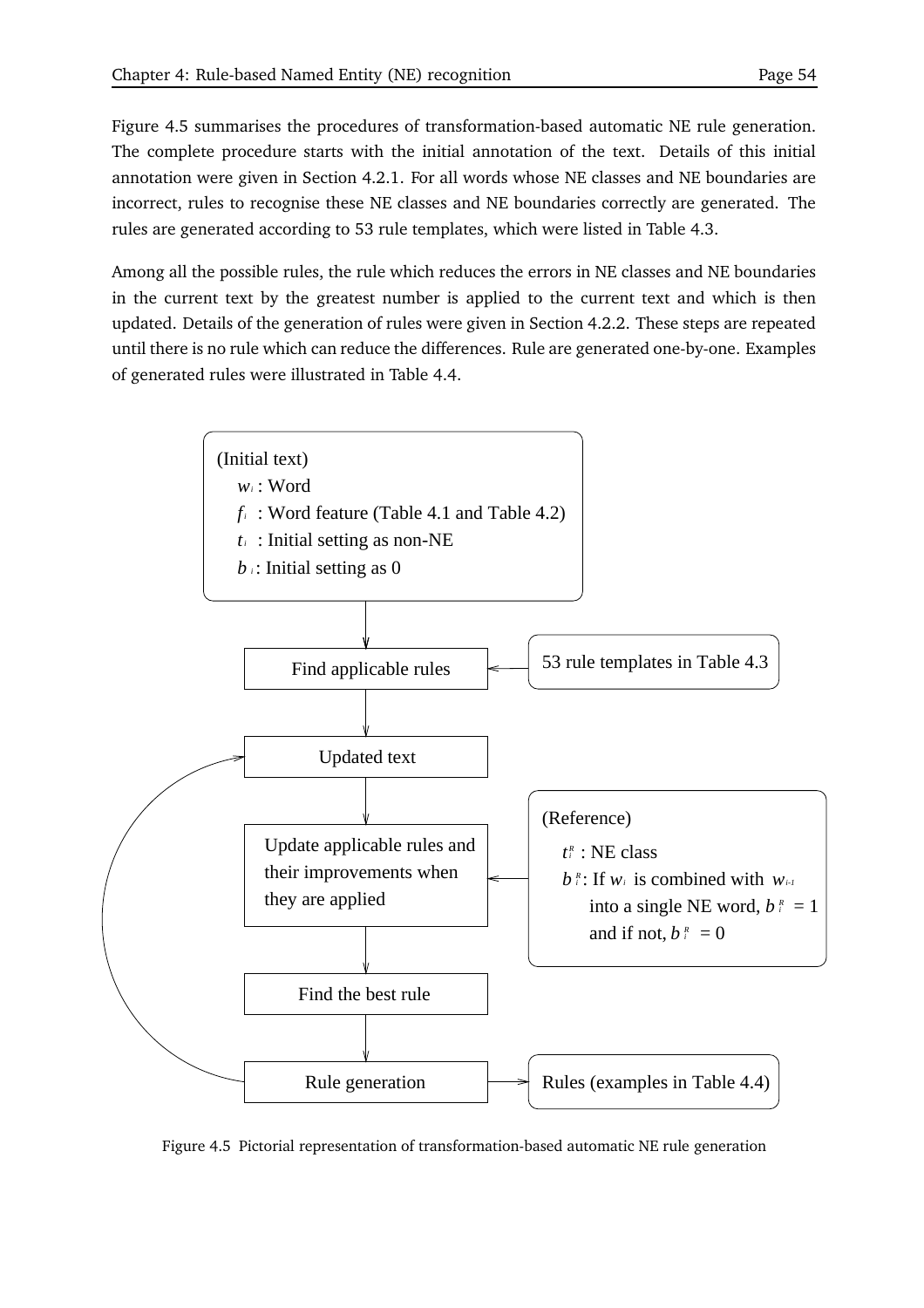## **4.3 Experiments**

In order to measure the performance of the rule-based system, it was compared to that of IdentiFinder, BBN's HMM-based system which gave the best performance among the five systems that participated in the 1998 Hub-4 broadcast news benchmark tests [1, 73]. Compared to the results in the benchmark tests, the results of IdentiFinder shown in the following sections differ slightly, because of differences in the amount of the training data [66] and preprocessing steps for the texts. Also, there may be a difference in the version of IdentiFinder used.

In the following sections, the results of both systems are examined first in the baseline condition (with no punctuation, no capitalisation, and no name list). Then the improvement of both systems from the baseline condition is investigated for the additional textual cues of punctuation and capitalisation. In addition, the effects of name lists are discussed for both systems. Finally, degradation of performance is tested for speech recognition errors and the degree of degradation is compared for both systems.

## **4.3.1 Experimental results**

The 100-hour 1998 Hub-4 BN data set (DB98) is used for the development of the rule-based system and IdentiFinder. These systems are evaluated in terms of F-measure and SER using the NIST Hub-4 IE scoring pipeline package for the 3 hours of data from the NIST 1998 Hub-4 BN benchmark tests (TDB98). Further details about the data, the scoring program, and the evaluation metrics were given in Chapter 3.

The performance of the rule-based system is compared with that of IdentiFinder in the baseline condition (with no punctuation, no capitalisation, and no name list). For this comparison, the training and the test data are converted into single-case and un-punctuated texts. Then, both systems are trained and tested without the use of any name lists. Table 4.5 shows the performance of each system for the baseline case. Compared to IdentiFinder, the rule-based system showed a small improvement of 0.0012 in the F-measure, but showed a small degradation of  $0.35\%$  in SER.

|           | F-measure                                   |     | $SER(\%)$  |     |
|-----------|---------------------------------------------|-----|------------|-----|
| Condition | <b>RBS</b>                                  | IDF | <b>RBS</b> | IDE |
| Baseline  | $\parallel$ 0.8858   0.8846   20.03   19.68 |     |            |     |

Table 4.5 Performance of systems for the baseline case using reference text (RBS: Rule-based system; IDF: IdentiFinder; SER: Slot Error Rate; Baseline: no punctuation, no capitalisation, and no name list)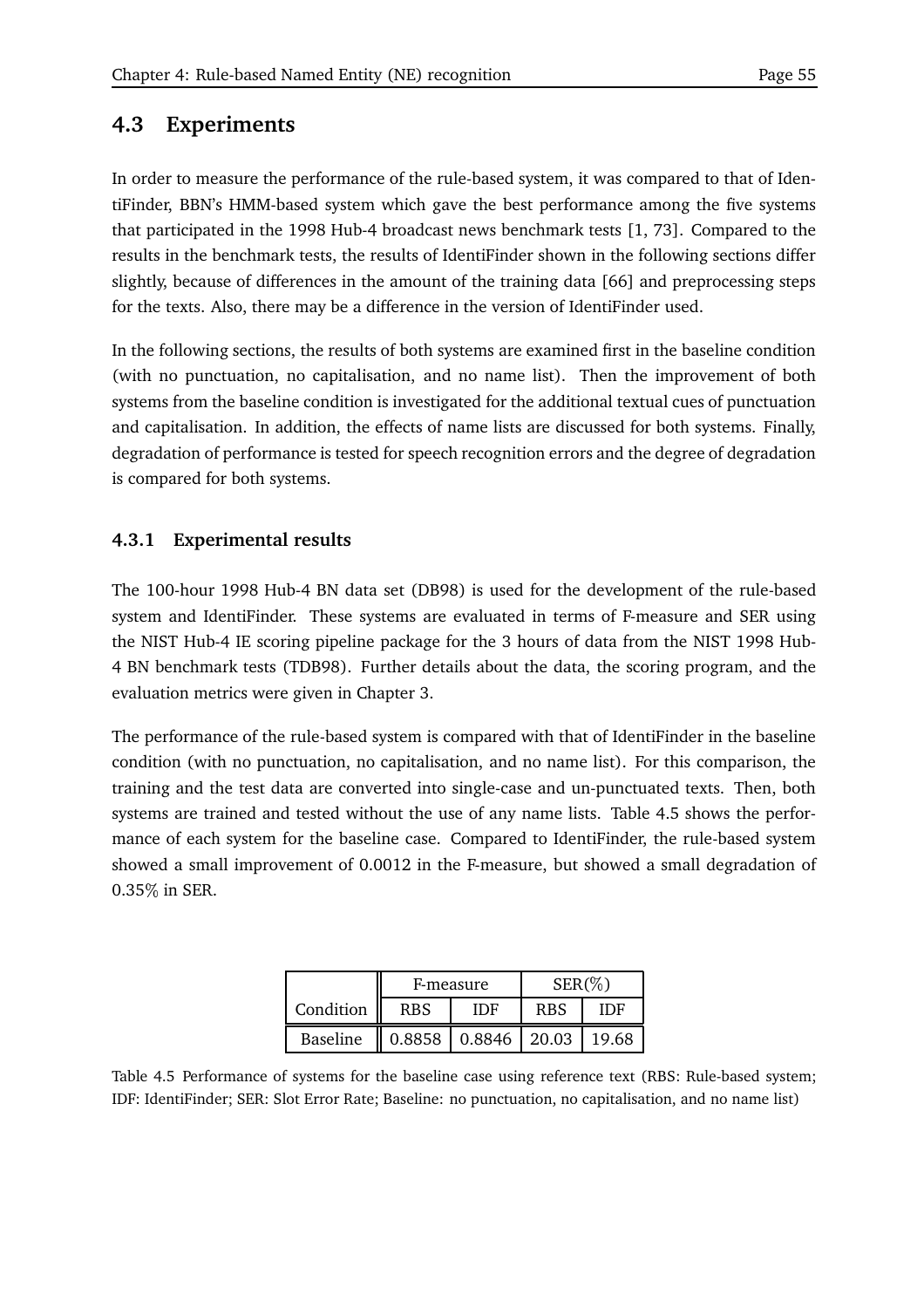## **4.3.2 Effects of punctuation and capitalisation**

Next, the effect of punctuation was measured. Both systems use punctuation marks as separate "words". In order to measure how much improvement in performance is caused by the addition of this punctuation information, both systems were trained on the fully punctuated text. Punctuation has a positive effect in NE recognition and increased the performance in terms of F-measure for the rule-based system by 0.0043 and for the IdentiFinder system by 0.0074. In terms of SER, these positive effects are measured as 0.93 and 1.29 for the rule-based system and IdentiFinder respectively.

The effect of capitalisation is also measured. Capitalisation information is also used as features in both system. In order to measure how much the inclusion of capitalisation information contributes to performance, both systems are trained on the mixed case text without punctuation marks. Capitalisation information is shown to be helpful for NE recognition. In terms of F-measure, it contributes 0.0146 for the rule-based system and 0.0154 for the IdentiFinder system. In terms of SER, it contributes 3.48% and 3.08% for the rule-based system and IdentiFinder respectively.

Table 4.6 shows these results. The conditions of 'Baseline+Punctuation' are punctuation, no capitalisation and no name lists. The conditions of 'Baseline+Capitalisation' are capitalisation, no name lists and no punctuation. The addition of capitalisation information improves the performance of a system more than the addition of punctuation information.

|                         | F-measure                           |                                  | $SER(\%)$       |       |
|-------------------------|-------------------------------------|----------------------------------|-----------------|-------|
| Condition               | <b>RBS</b>                          | <b>IDF</b>                       | <b>RBS</b>      | IDF   |
| Baseline+Capitalisation | $\parallel$ 0.9004   0.9000   16.55 |                                  |                 | 16.60 |
| Baseline+Punctuation    | 0.8901                              | 0.8920                           | $ 19.10\rangle$ | 18.39 |
| Baseline                | 0.8858                              | $\vert 0.8846 \vert 20.03 \vert$ |                 | 19.68 |

Table 4.6 Effects of punctuation and capitalisation. (SER: Slot Error Rate; RBS: Rule-based system; IDF: IdentiFinder; Baseline+Capitalisation: capitalisation, no name list and no punctuation; Baseline+Punctuation: punctuation, no name list and no capitalisation)

#### **4.3.3 Effects of name lists**

In order to investigate the effects of name lists, the rule-based NE recognition system and IdentiFinder are trained on SNOR data with name lists. Like the rule-based system, IdentiFinder can incorporate the NE information from name lists as word features, not as hard-decision rules [23]. When the rule-based system incorporates this information, the system prefers the longer element, if more than one name list's elements are overlapped. If the same word appears on more than one name list, then a precedence rule is applied. The location name list has the highest priority, the person name list has the next, and the organisation name list has the lowest.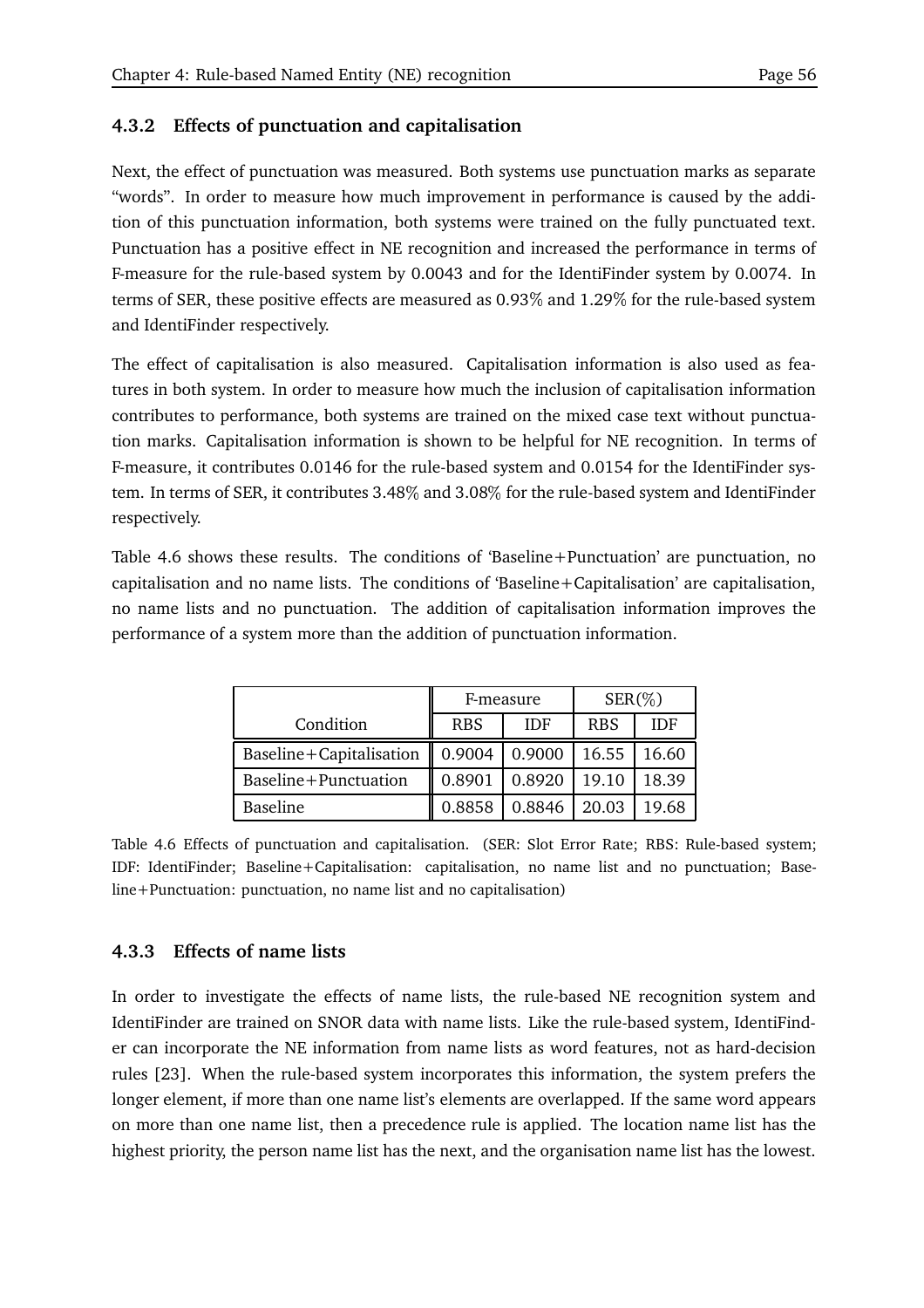The effects of name lists are shown in Table 4.7. The conditions of 'Baseline+NL' are with name lists, but without punctuation or capitalisation. In terms of F-measure, the use of name lists improves the performance of the rule-based system by 0.0104 and that of IdentiFinder by 0.0108. In terms of SER, it contributes 2.27 and 1.98 for the rule-based system and IdentiFinder respectively.

|                                                  | F-measure  |                           | $SER(\%)$  |       |
|--------------------------------------------------|------------|---------------------------|------------|-------|
| Condition                                        | <b>RBS</b> | <b>IDF</b>                | <b>RBS</b> | IDE   |
| Baseline + NL    0.8962   0.8952   17.76   17.70 |            |                           |            |       |
| Baseline                                         |            | $0.8858$   0.8846   20.03 |            | 19.68 |

Table 4.7 Effects of name lists. Experiments were done at the baseline condition, but with name lists. (NL: Name Lists; RBS: Rule-based system; IDF: IdentiFinder; SER: Slot Error Rate)

Table 4.8 summarises the effects of capitalisation, punctuation and name lists on performance. The mixed case data with punctuation marks are processed to make four different versions: one with mixed case words and punctuation marks maintained, one with mixed case words but punctuation marks removed, one with single case words but punctuation marks maintained, and one with single case words and punctuation marks removed. For each version, both the rule-based system and IdentiFinder are trained with name lists and without name lists. The 8 different conditions reflecting these possible combinations of training and test conditions are presented in Table 4.8.

|                              | F-measure  |            | $SER(\% )$ |       |
|------------------------------|------------|------------|------------|-------|
| Condition                    | <b>RBS</b> | <b>IDF</b> | <b>RBS</b> | IDF   |
| $Baseline + Cap + NL + Punc$ | 0.9134     | 0.9145     | 13.98      | 14.15 |
| Baseline+Cap+NL              | 0.9105     | 0.9121     | 14.72      | 14.30 |
| Baseline+Cap+Punc            | 0.9086     | 0.9087     | 15.04      | 15.11 |
| Baseline+Cap                 | 0.9004     | 0.9000     | 16.55      | 16.60 |
| Baseline+NL+Punc             | 0.9007     | 0.9010     | 16.68      | 16.69 |
| Baseline+NL                  | 0.8962     | 0.8952     | 17.76      | 17.70 |
| Baseline+Punc                | 0.8901     | 0.8920     | 19.10      | 18.39 |
| <b>Baseline</b>              | 0.8858     | 0.8846     | 20.03      | 19.68 |

Table 4.8 Comparison of results (Cap: Capitalisation; NL: Name Lists; Punc: Punctuation; RBS: Rulebased system; IDF: IdentiFinder; SER: Slot Error Rate)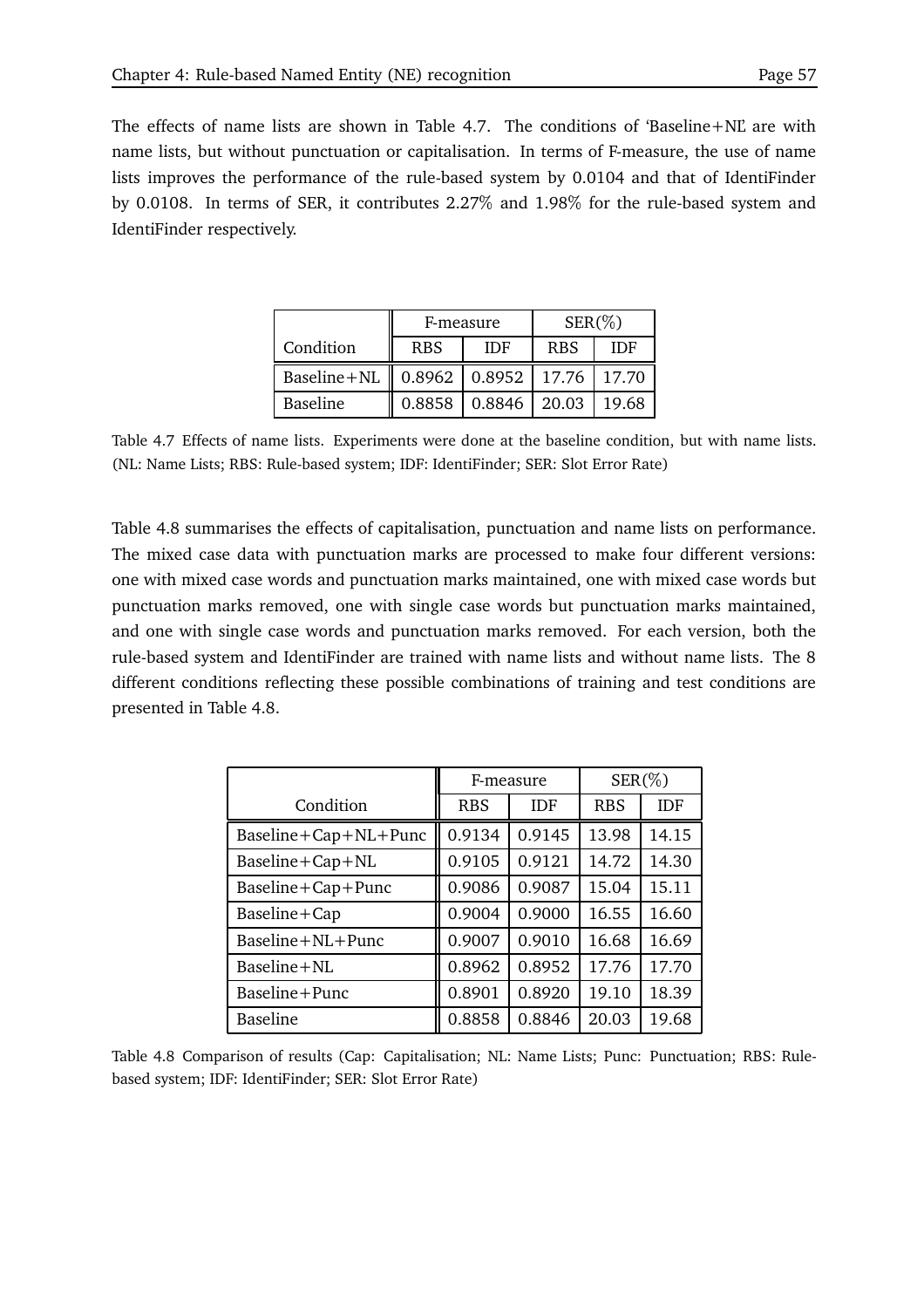Using the additional textual cues (punctuation and capitalisation) and name lists together, the results are improved substantially: in terms of F-measure by 0.0276 for the rule-based system and by 0.0299 for IdentiFinder. The amounts of improvement of NE recognition system from the effects of punctuation, capitalisation and name lists are measured as 0.0043, 0.0146 and 0.0104 in F-measure for the rule-based system respectively and as 0.0074, 0.0154 and 0.0106 in F-measure for IdentiFinder respectively. The improvements in both systems from adding these three additional sets of information are slightly less than the sum of individual improvements. This suggests that there are some NE words which can be corrected by additional textual cues as well as name lists. Surprisingly, for the case of "Baseline  $+$  Cap  $+$  Punc", the amount of actual improvement in both systems from the baseline condition is greater than the sum of individual improvements by capitalisation and punctuation. It is believed that there are some NE words where both mixed case and punctuation are necessary to make both systems answer correctly. The same conclusion can be drawn when the results are analysed in terms of SER.

In NE recognition, the SER is proportional to the (1.0 - F-measure). The SER is about 60% to 70 higher than the (1.0 - F-measure) in general. In Table 4.8, the rule-based system showed slightly better results in F-measure, but slightly poorer results in SER for the cases of Baseline and "Baseline+NL". For the cases of "Baseline+Cap+NL+Punc", "Baseline+Cap+Punc" and "Baseline+NL+Punc", opposite results can be observed. As explained in Section 3.2, the difference between SER and (1.0 - F-measure) is the weight to the number of each type of error. In (1.0 - F-measure), deletion and insertion errors are de-weighted.

From the results in Table 4.8, it is observed that the performances of both systems are very similar and that the amount of performance improvements from the baseline based on different conditions are almost the same. From this observation, it is concluded that both systems have almost the same ability for NE recognition. An example of NE recognition output produced for the case of "Baseline+NL+Punc" is shown in Figure 2 in the Appendix.

## **4.3.4 Effects of speech recognition errors**

The trained patterns for NE recognition are designed to account for the variety of syntactic and semantic structures. Thus, patterns with several required elements are quite sensitive to errors in the input text: if any of the required elements are missing, or if an extra token intervenes between the elements, then the pattern will not match the input.

In order to examine the effects of speech recognition errors, experiments are conducted using the output from 11 different speech recognition systems from the 1998 Hub-4 evaluation. These outputs are available from [1]. Experiments are performed with no punctuation and no capitalisation, but still using name lists. The rule-based system and IdentiFinder are trained using the human transcribed training data.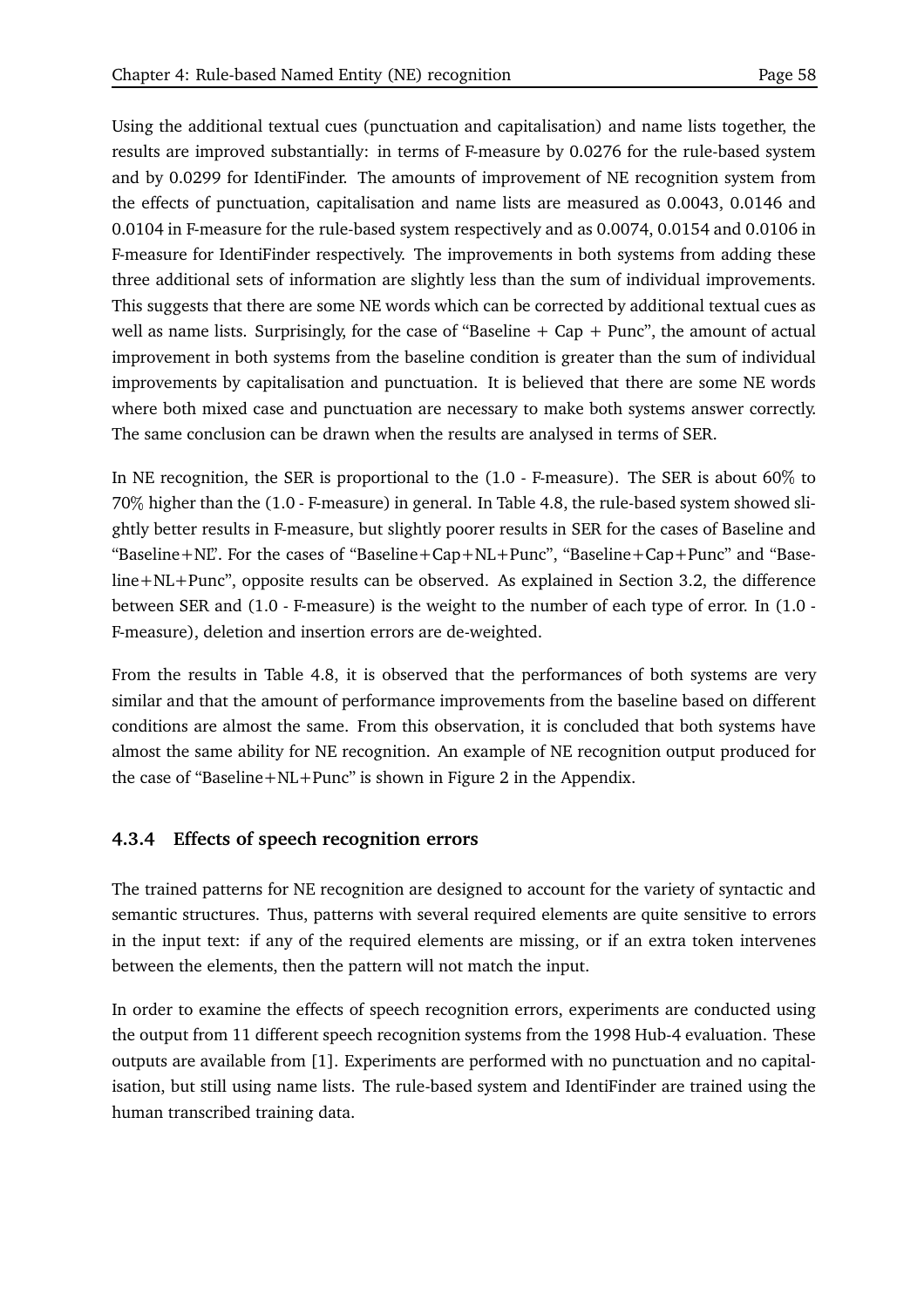Speech recogniser output is provided in "ctm" format [4]. Because sentence boundaries are not specified in ctm files, an alignment procedure between the reference files and speech recogniser output ctm files is needed to insert sentence boundaries. This procedure is complicated because

1) in cases where there is a speech recognition error just in front of or just next to a sentence boundary, there is uncertainty in the exact location of the sentence boundary;

2) fragments, overlapped and unclear parts in the reference are not shown in the ctm file;

3) large mismatches between a reference utf file and a ctm file are found at the locations where many speech recogniser errors occurred.

An alignment program based on the dynamic programming method was implemented to cope with these problems.

The performance of the rule-based system and IdentiFinder were evaluated on the output of the speech recognition systems for the 1998 Hub-4 evaluation. The results are presented in Table 4.10 and those in F-measure are plotted in Figure 4.6.

Although the points in Figure 4.6 are sparse, it appears that the NE recogniser performance degrades linearly with increasing Word Error Rate (WER). The line in Figure 4.6 is the line-ofbest-fit for the results of the rule-based system, estimated by the least squares method [41, 62]. This line fits the data very well. For the human generated transcription, this line very slightly underestimates the result. It appears that both systems lose about 0.0062 points in F-measure per 1% of additional errors. Table 4.9 shows the decrease in F-measure for each percentage increase in WER.

| System     | F-measure loss |
|------------|----------------|
| <b>RBS</b> | 0.00627        |
| IDE        | 0.00622        |

Table 4.9 Decrease in F-measure for each percentage increase in WER, estimated by the least squares method (RBS: Rule-based system; IDF: IdentiFinder)

The same experiment is conducted for the SER values. The SER increases linearly with increasing WER. Using the least squares method, the SER of the rule-based system is increased by 1.050% per 1% of additional WER, and the SER of the IdentiFinder by 1.043%. The two systems showed almost the same ability of labelling NE words correctly in the presence of speech recognition errors.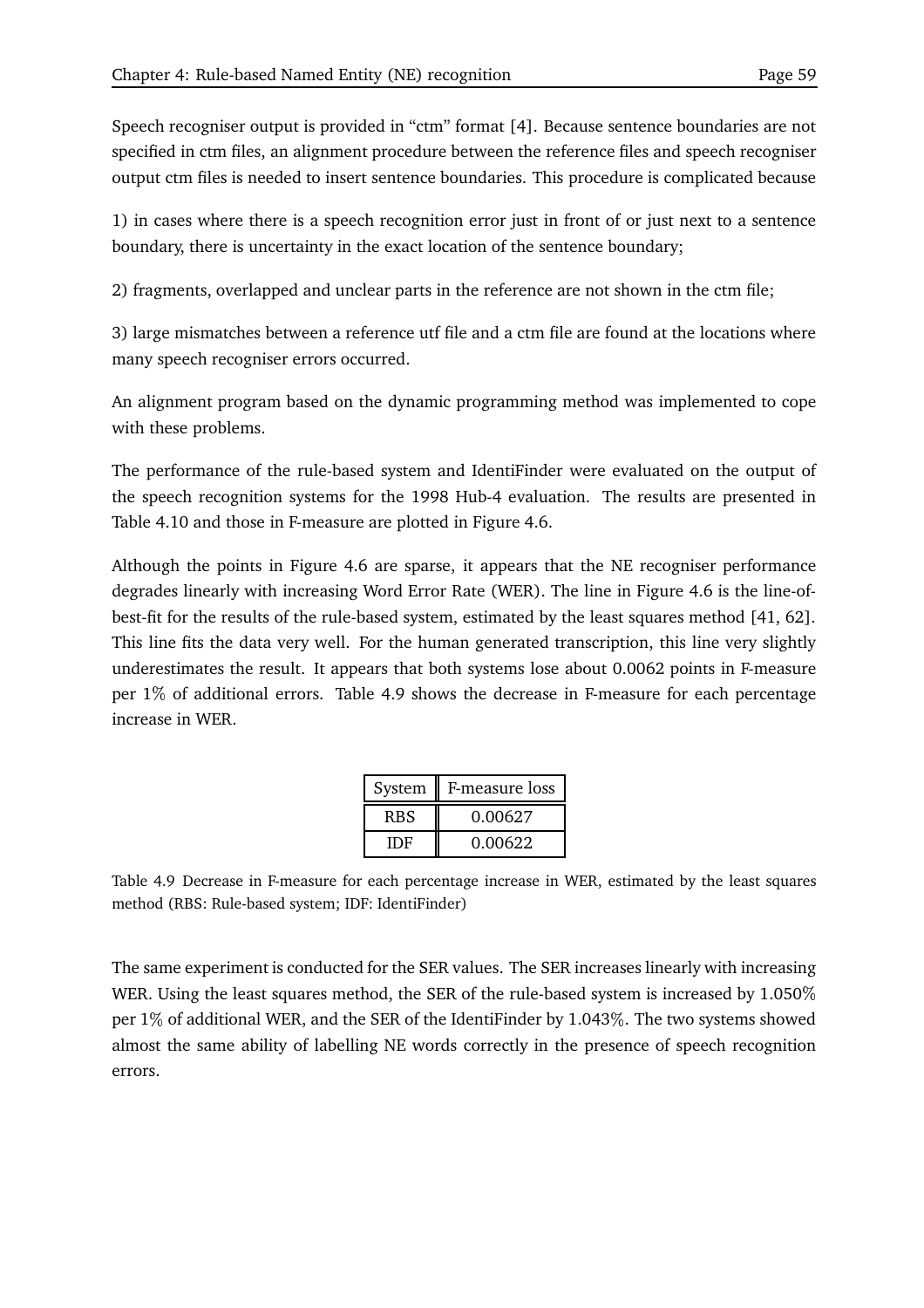|                     |           | F-measure  |            | $SER(\%)$  |            |
|---------------------|-----------|------------|------------|------------|------------|
| System              | $WER(\%)$ | <b>RBS</b> | <b>IDF</b> | <b>RBS</b> | <b>IDF</b> |
| human transcription | 0.0       | 0.8962     | 0.8952     | 17.76      | 17.70      |
| ibm1                | 13.5      | 0.8051     | 0.8018     | 31.48      | 31.71      |
| ibm2                | 13.6      | 0.8056     | 0.8003     | 31.28      | 32.27      |
| limsi1              | 13.6      | 0.8146     | 0.8088     | 29.43      | 30.59      |
| cu-htk1             | 13.8      | 0.8169     | 0.8099     | 30.46      | 31.05      |
| ibm <sub>3</sub>    | 14.1      | 0.8012     | 0.7935     | 33.34      | 35.50      |
| dragon1             | 14.5      | 0.8053     | 0.8059     | 31.33      | 32.03      |
| bbn1                | 14.7      | 0.8096     | 0.7999     | 31.30      | 33.33      |
| philips rwth1       | 17.6      | 0.7888     | 0.7878     | 34.92      | 34.69      |

sprach1 20.8 0.7618 0.7611 41.23 40.30 sri1  $\parallel$  21.1  $\parallel$  0.7700 0.7649 38.66 39.43

Table 4.10 Effects of speech recogniser errors (WER: Word Error Rate; SER: Slot Error Rate; RBS: Rulebased system; IDF: IdentiFinder)



Figure 4.6 Effects of speech recogniser output errors. The line indicates the line-of-best-fit for the rulebased system's results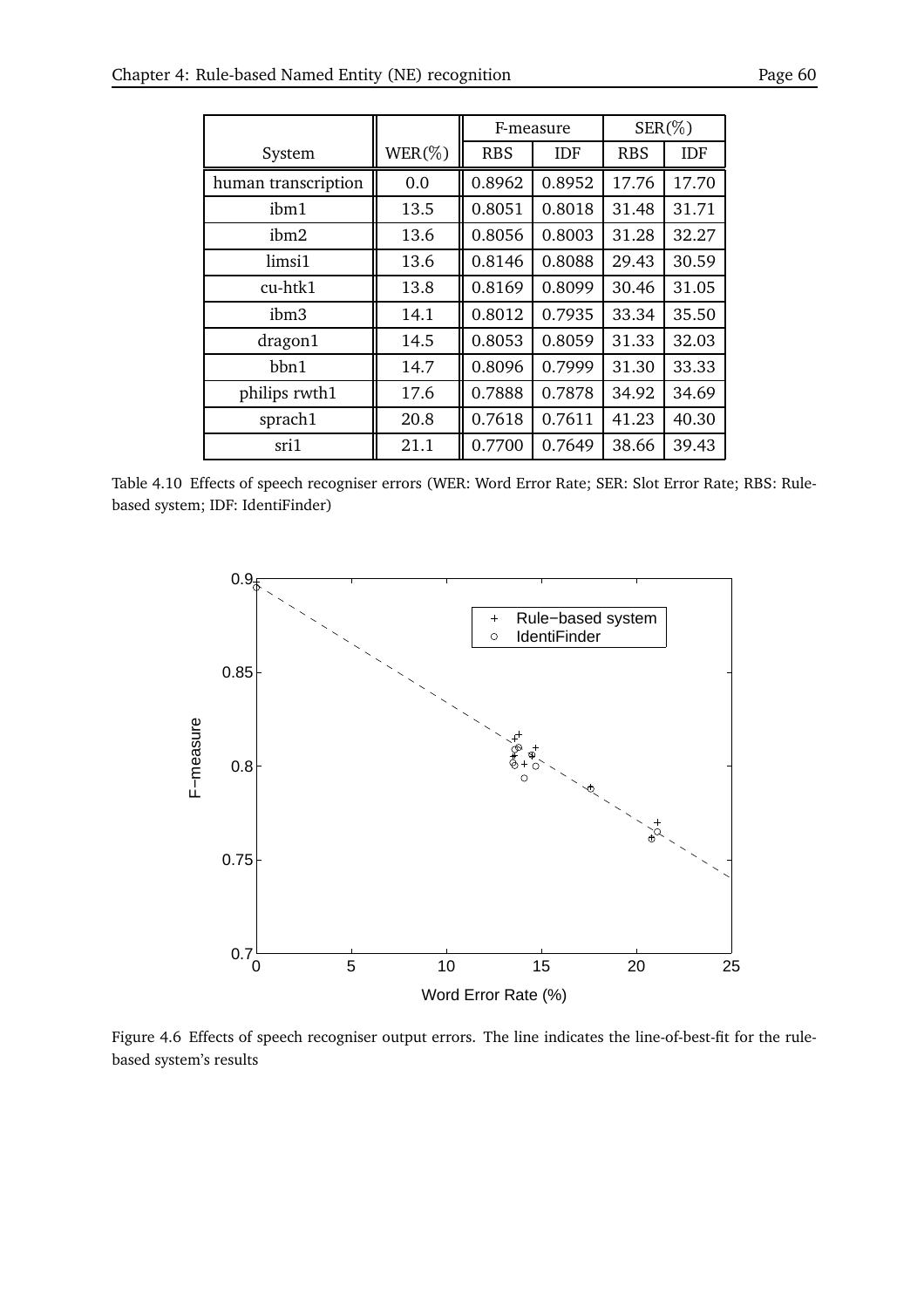## **4.4 Summary**

In this chapter, a rule-based system, which generates rules automatically, was devised. Then its performance was compared with BBN's commercial stochastic NE recogniser called IdentiFinder. For the baseline case, both systems show almost equal performance, and are also similar when additional information such as punctuation, capitalisation and name lists is given. When input texts are corrupted by speech recognition errors, the performance of both systems are degraded by almost the same amount. Although the rule-based approach is different from the stochastic method, which is recognised as one of the most successful methods, the rule-based system shows the same level of performance.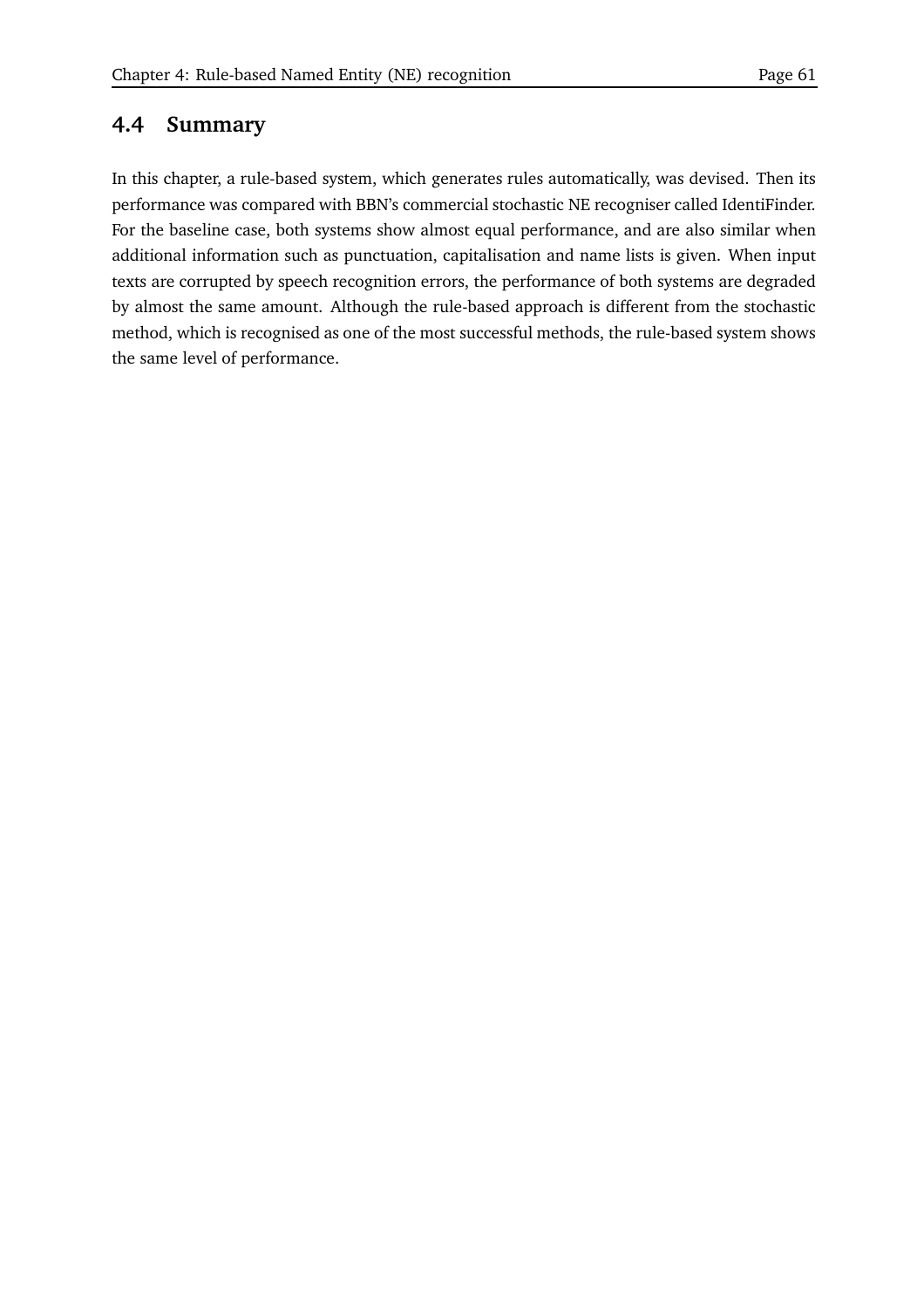# *Chapter 5* **Automatic punctuation generation**

In this chapter, a combined system for punctuation generation and speech recognition is described. This system incorporates prosodic information with acoustic and language model information. Experiments are conducted for both the reference transcriptions and speech recogniser outputs. For the reference transcription case, prosodic information is shown to be more useful than language model information. When these information sources are combined, an F-measure of up to 0.7830 for punctuation generation can be obtained.

A few straightforward modifications of a conventional speech recogniser allow the system to produce punctuation and speech recognition hypotheses simultaneously. The multiple hypotheses are produced by the automatic speech recogniser and are re-scored by prosodic information. When prosodic information is incorporated, the F-measure can be improved by 19 relative. At the same time, small reductions in word error rate are obtained.

In Section 5.1, a methodology for automatic punctuation generation is presented. The experiments and results are then discussed in Section 5.2. The errors are analysed in Section 5.3. Finally, this chapter is concluded in Section 5.4.

## **5.1 Punctuation generation**

In this section, a methodology for automatic punctuation generation is described for both the reference transcriptions and with speech recognition. When automatic punctuation generation is performed with the reference texts, the sequences of words are already given. Therefore, experiments aim at generating punctuation marks between words. As sentence boundary marks  $(*s*)$  and  $<*s*)$  provide a lot of information for locating punctuation near to them, it is unrealistic to include this information at the input for punctuation generation. Therefore, the sentence boundary marks are removed from the training and test data.

When automatic punctuation generation is performed simultaneously with speech recognition, the approximate sentence boundary marks are generated by recogniser segmentation. Sentence boundary marks are therefore not removed in this case, because the recogniser is part of the automatic punctuation generation system.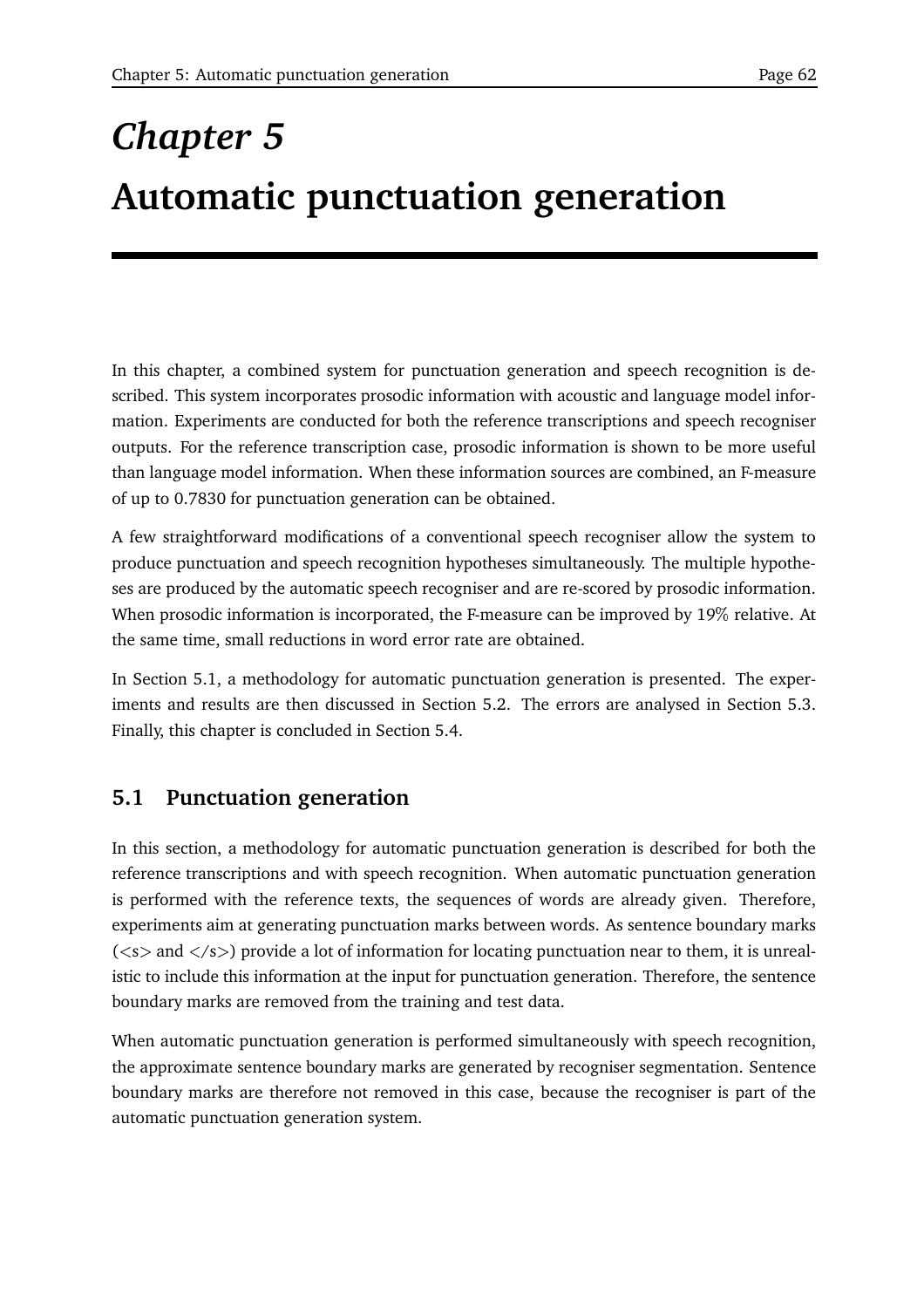#### **5.1.1 Automatic punctuation generation for reference transcriptions**

Let Y be the punctuation mark sequence, W be the word sequence and R be the corresponding prosodic feature sequence. The automatic punctuation system aims to find the maximum *a*  $\emph{posteriori}$   $Y$  ,  $\emph{Y}_{MAP}$  , given  $W$  and  $R$ .

$$
Y_{MAP} = \arg_Y \max P(Y|W, R) \tag{5.1}
$$

Now

$$
P(Y|W,R) = \frac{P(Y,W,R)}{P(W,R)} \tag{5.2}
$$

$$
= \frac{P(Y, W, R) \frac{P(Y, W)}{P(Y, W)} \frac{P(W)}{P(W)}}{P(W, R)}
$$
(5.3)

$$
= \frac{\frac{P(Y,W,R)}{P(Y,W)} \frac{P(Y,W)}{P(W)}}{\frac{P(W,R)}{P(W,B)}}
$$
(5.4)

$$
= \frac{P(R|Y,W)P(Y|W)}{P(R|W)} \tag{5.5}
$$

Since Y is independent of the evidence  $P(R|W)$ ,

$$
P(Y|W,R) \propto P(R|Y,W)P(Y|W) \tag{5.6}
$$

Assuming that R depends only on Y, and  $P(R)$  is uniformly distributed,

$$
P(R|Y,W) = P(R|Y) = \frac{P(Y|R)P(R)}{P(Y)} \propto \frac{P(Y|R)}{P(Y)}
$$
\n(5.7)

Let  $y_i$  be the  $i$ th punctuation mark and  $r_i$  be the  $i$ th prosodic feature. Apply the 1st order Markov assumption i.e.

$$
p(y_i|r_1, ..., r_n) = p(y_i|r_i)
$$
\n(5.8)

and also let  $y_i$  be conditionally independent i.e.

$$
p(y_1, ..., y_n | R) = \prod_{i=1}^{n} p(y_i | R)
$$
\n(5.9)

 $P(Y|R)$  becomes

$$
P(Y|R) = \prod_{i=1}^{n} p(y_i|r_i)
$$
 (5.10)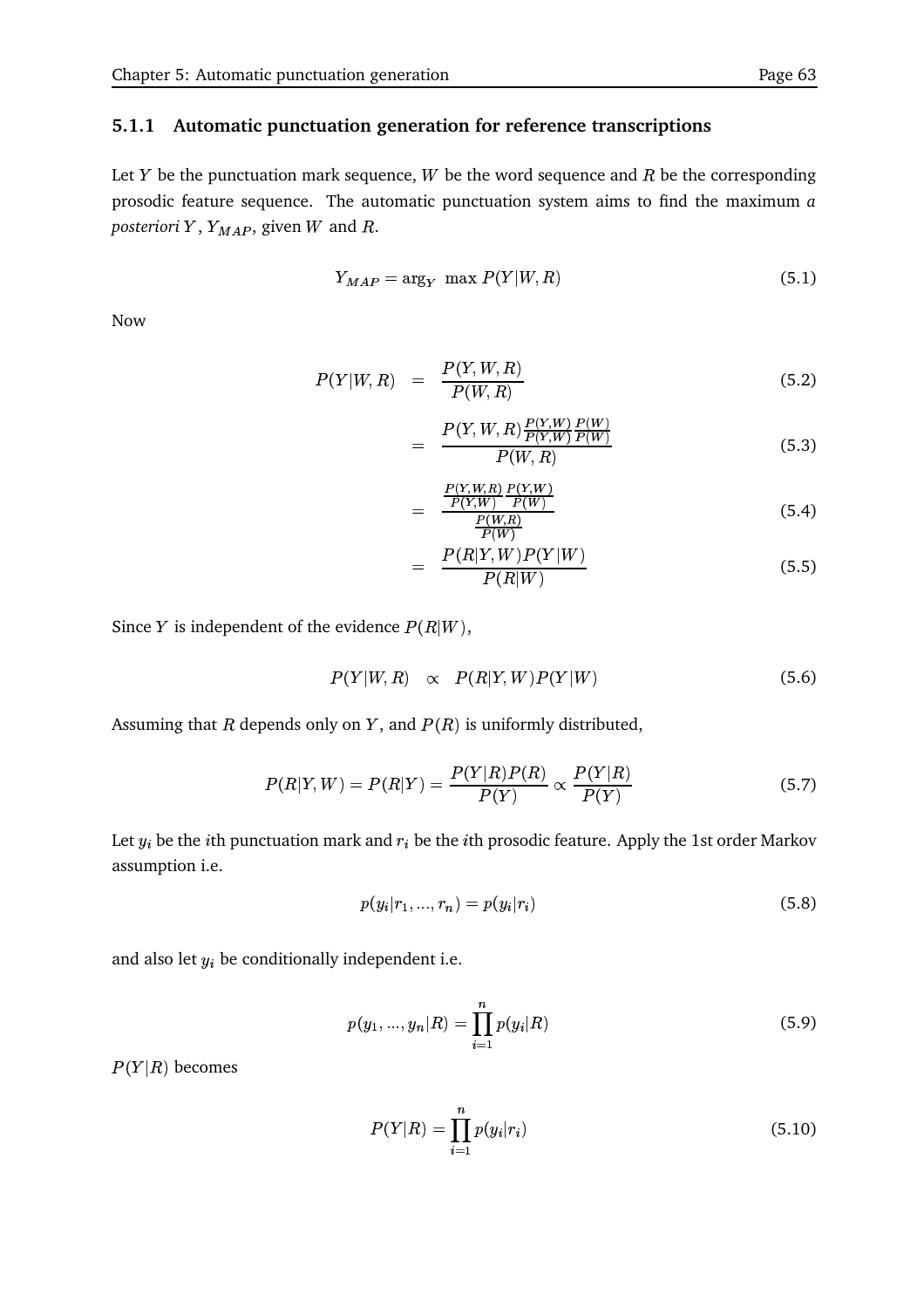The probabilities in Equation 5.10 can be obtained, for instance, from the terminal nodes of classification trees (This process will be described in Section 5.2.1).  $P(Y|W)$  in Equation 5.6 can be obtained from a statistical language model.  $P(Y)$  can be obtained from training data counts.

The systems presented in this thesis generate only full stops, commas, and question marks. For the length n input  $w_1, ..., w_n$ , which does not have punctuation marks, the end of each word is a possible candidate for punctuation. Considering the three types of punctuation marks and No-Punctuation (NP), there are  $4^n$  possible hypotheses for the input  $w_1, ..., w_n$ . The search for the best hypothesis can be achieved with the Viterbi search algorithm. Using this algorithm, the required time for the search for the best hypothesis is reduced to linear to the length of input  $n.$  Figure 5.1 shows a sample Viterbi search process for the generation of punctuation for an example reference transcription. The bold line in Figure 5.1 depicts the best hypothesis. For this hypothesis, commas are generated at the end of the words "pensioners" and "savers". Details of the Viterbi search algorithm are given in [76].



Figure 5.1 Viterbi search process for the generation of punctuation for an example reference transcription. The bold line depicts the best hypothesis. Punctuation marks at the bottom are generated according to this best hypothesis.

Figure 5.2 illustrates the overall procedure of punctuation generation for the reference transcription. The raw speech signal is time-aligned with the corresponding reference transcription. During this alignment process, the start time and the end time of each word are produced. Prosodic features are generated at the end of each word, and the probabilities  $P(Y\vert R)$  are obtained from the prosodic feature model.  $P(Y|W)$ , the probability of the sequence of words and the possible punctuation marks are calculated from a statistical language model. The best hypothesis with punctuation marks is generated using the Viterbi search algorithm.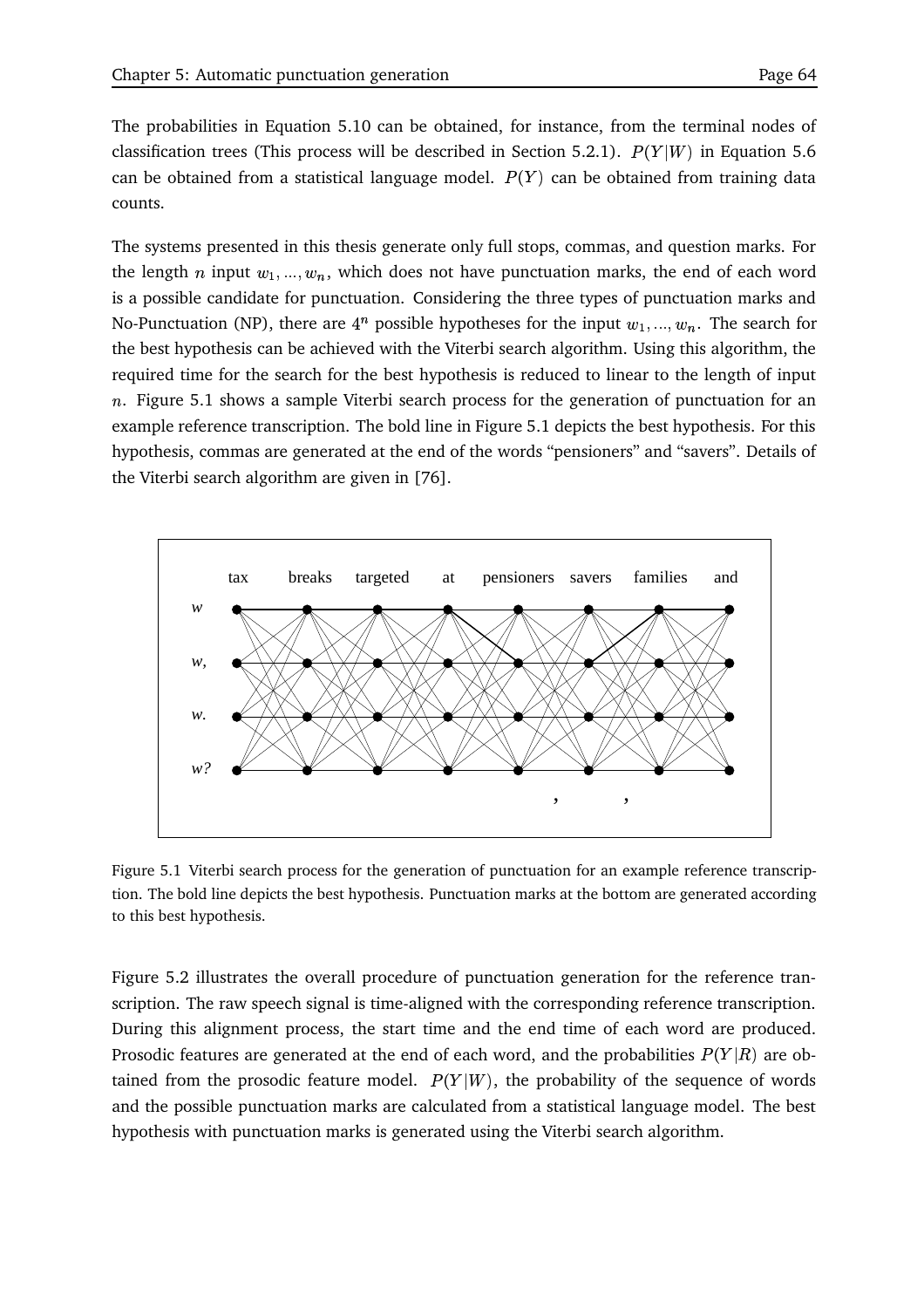

Figure 5.2 Overall procedures of punctuation generation for reference transcriptions

## **5.1.2 Automatic punctuation generation combined with speech recognition**

The correlation between punctuation and pauses for read speech was investigated in [29]. These experiments showed that pauses closely correspond to punctuation marks. The correlation between pause lengths and sentence boundary marks was studied for broadcast news data in [47]. In their study, it was observed that the longer the pause duration, the greater the chance of a sentence boundary existing. Although some instances of punctuation do not occur at pauses, it is convenient to assume that the acoustic pronunciation of punctuation is silence. In this thesis, the pronunciation of punctuation marks is registered as silence in the pronunciation dictionary. The effectiveness of this assumption will be examined in Section 5.3.1.

A prosodic feature model to predict punctuation can be built by a classification tree. Probabilities from the prosodic feature model can then be incorporated by the re-scoring of multiple hypotheses each of which includes putative punctuation marks. The probability combination process can proceed as shown in Section 5.1.1.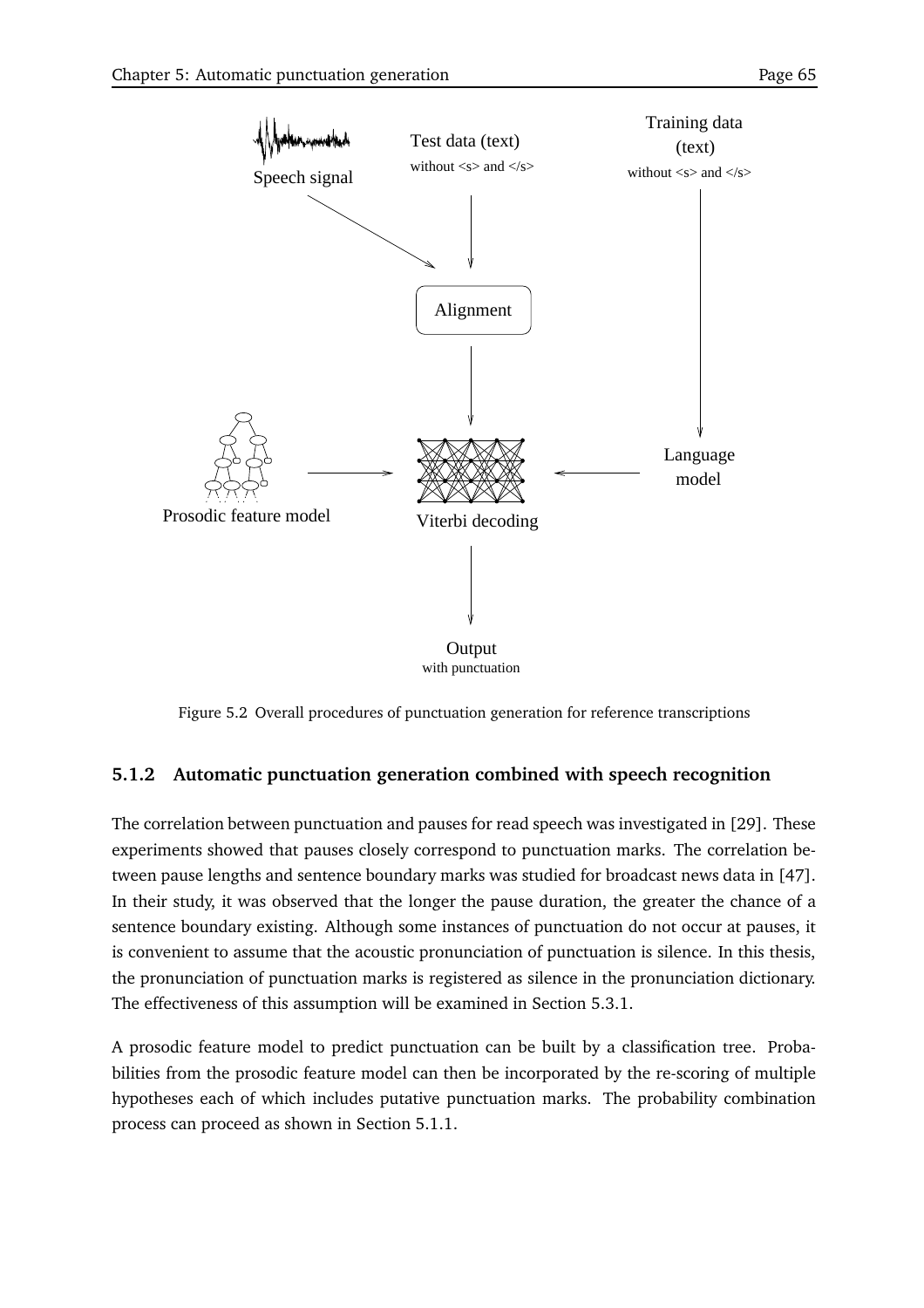Figure 5.3 illustrates the overall procedure in the generation of punctuation, when combined with speech recognition. Using language models and acoustic models, N-best hypotheses of speech recognition are produced from the raw speech signal. These N-best hypotheses contain punctuation marks. As these hypotheses contain the start time and the end time of every word contained in them, prosodic features are generated at the end of each word. Then the probability of prosodic features are measured from the prosodic feature model. The N-best hypotheses are re-scored using this probability of prosodic features, and the best hypothesis which includes punctuation marks is generated.



#### Figure 5.3 Overall procedures of punctuation generation combined with speech recognition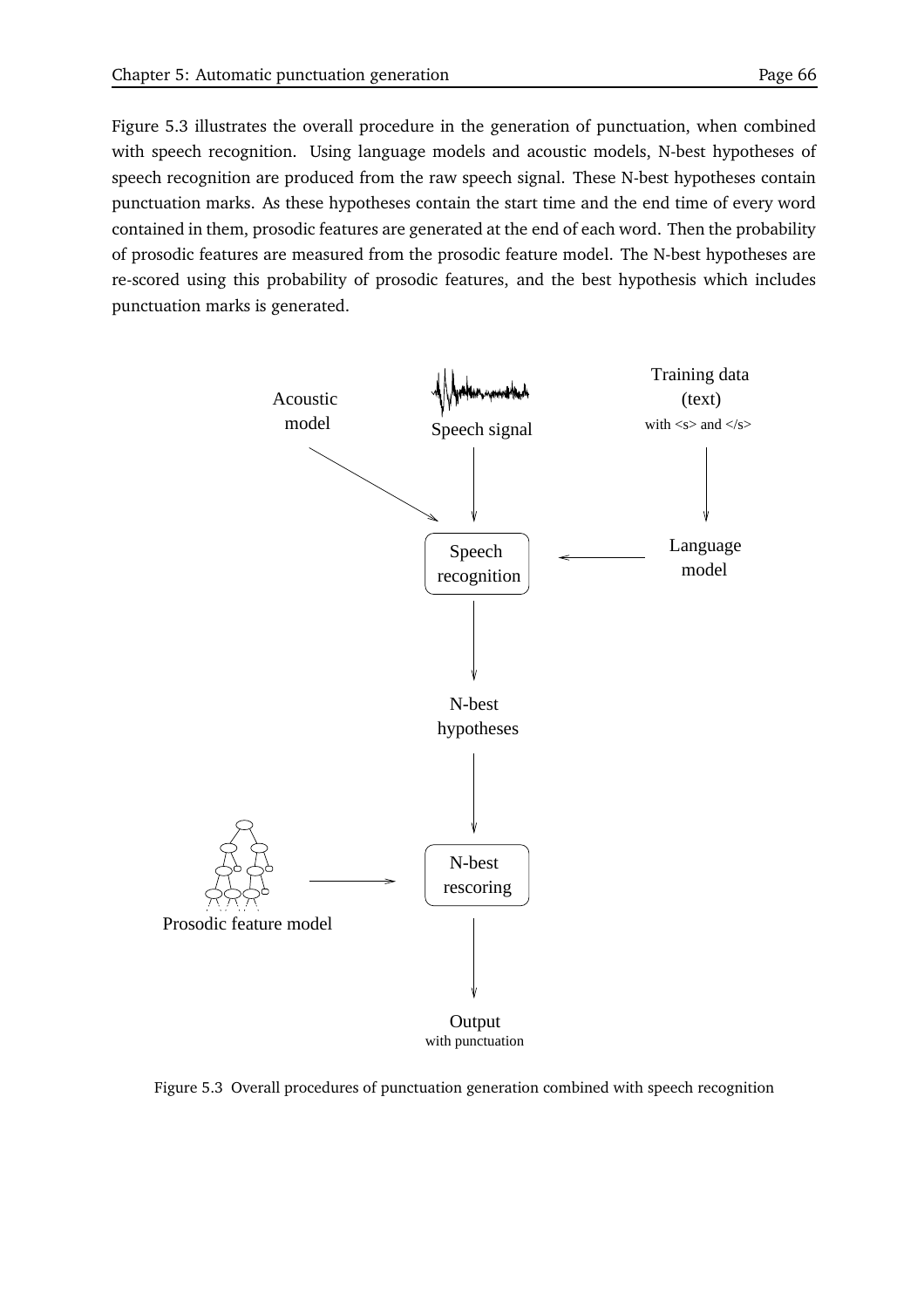## **5.2 Experiments**

As mentioned in Chapter 3, among many kinds of punctuation marks, this study is restricted to the examination of full stops, commas, and questions marks, because there are sufficient occurrences of these punctuation marks in the training data to be able to generate models and in the test data to measure the results accurately.

First, 4-gram LMs are produced by interpolating LMs trained on BNtext92 97 and DB98, using a perplexity minimisation method. The test data, TDB98, is provided as two separate parts. When automatic punctuation generation is performed for one part of the test data, the other part of the test data is used as the development set to estimate the LM mixture ratios. The LM mixture ratios are estimated using the 'interpolate' command in the CMU-Cam Toolkit. Details of the CMU-Cam Toolkit are given in [35]. Table 5.1 shows LM mixture ratios for each set of development data. When the whole of the test data was used for development data, the mixture ratios were estimated to be 0.3219 and 0.6781 for DB98 and BNtext92 97 respectively.

|                | LM mixture ratio |             |  |
|----------------|------------------|-------------|--|
| Dev. Data      | DB98             | BNtext92_97 |  |
| <b>TDB98_1</b> | 0.3072           | 0.6928      |  |
| <b>TDB982</b>  | 0.3460           | 0.6540      |  |

Table 5.1 LM mixture ratios determined by perplexity minimisation for each set of development data

## **5.2.1 Classification tree setup**

Many easily computable prosodic features were investigated for Dialog Act (DA) classification in [80], for information extraction in [50], and for automatic topic segmentation in [82].

The prosodic features that were found to be most useful for these areas were applied in this thesis. By considering the automatic punctuation generation task and the contribution of each prosodic feature for DA classification, a set of 10 prosodic features were investigated for punctuation generation. Table 5.2 lists these 10 features. The first feature (Pau Len) is a pause feature. The next feature (Dur\_fr\_Pau) is related to duration. Five other features (Avg\_F0\_L, Avg\_F0\_R, Avg F0 Ratio, Cnt F0 L, and Cnt F0 R) are F0 related features, and the other three features (Eng L, Eng R, and Eng Ratio) are energy features.

The end of each word is a possible candidate for punctuation, and so all prosodic features are measured at the end of a word. The window length is set at 0.2 seconds. The left window is the window to the left of the word end, and the right window, that to the right. "Good" F0 values are those greater than the minimum F0 (50Hz) and less than the maximum F0 (400Hz).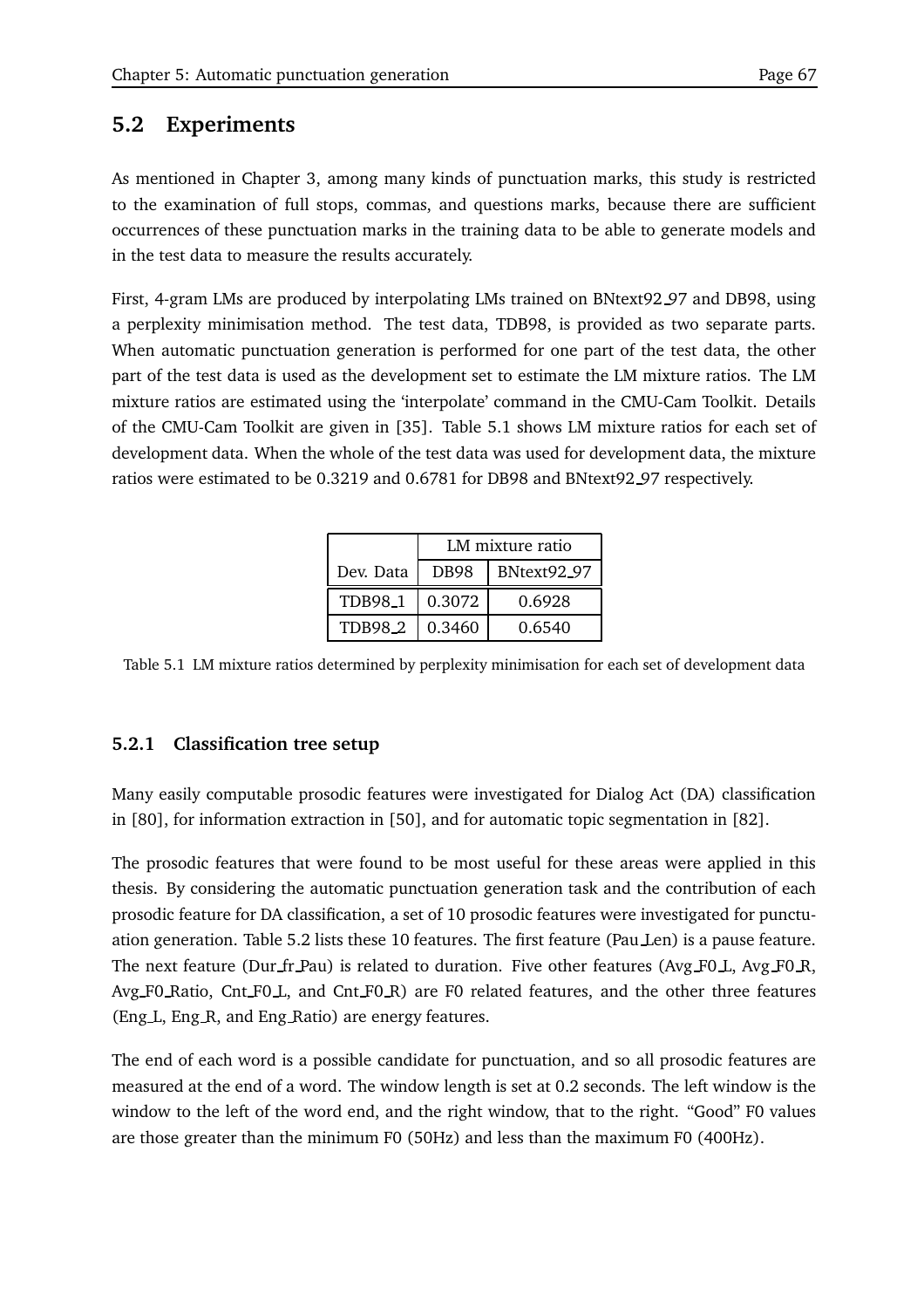| Name         | Description                       |
|--------------|-----------------------------------|
| Pau Len      | Pause length at the end of a word |
| Dur fr Pau   | Duration from the previous pause  |
| $Avg_F0_L$   | Mean of good F0s in left window   |
| Avg_FO_R     | Mean of good F0s in right window  |
| Avg F0 Ratio | Avg F0 R/Avg F0 L                 |
| $Cnt_F0_L$   | No. of good F0s in left window    |
| $Cnt_F0_R$   | No. of good F0s in right window   |
| Eng L        | RMS energy in left window         |
| Eng_R        | RMS energy in right window        |
| Eng_Ratio    | $Eng_R/Eng_L$                     |

Table 5.2 Description of the prosodic feature set (Window length  $= 0.2$  sec, 50Hz  $<$  good F0  $<$  400Hz)

A prosodic feature model is constructed using the Classification And Regression Tree (CART) [25] method. Prosodic features for the classification tree generation are measured from DB98 because it is the only database in the training set with acoustic data.

The CART of the prosodic feature model is constructed based on binary recursive splitting. The process is binary since parent nodes are split into two child nodes. In addition, this process is recursive since it can be repeated by treating each child node as a parent node. In order to define a specific application of CART, the following must be specified:

- 1. Generation of candidate queries and splitting criteria
- 2. Decision whether the recursive process is repeated or not
- 3. Assignment of a class to each terminal node

To split a node into two child nodes, candidate queries such as "Is pause length at the end of a word less than 0.0150 seconds?" are generated and the best candidate query is selected according to a splitting criteria. In this thesis, the entropy reduction criteria is used for the selection of the best candidate query. In the generation of candidate queries, the combination of features is not allowed in order to reduce the search space, and this makes the interpretation of queries easier.

Once the best splitting rule is found, the parent node is split and then the same procedure repeated for each child node. This process continues recursively until no further splitting is possible. The split is impossible when only one case remains in a particular node or when all the cases in that node are exactly the same.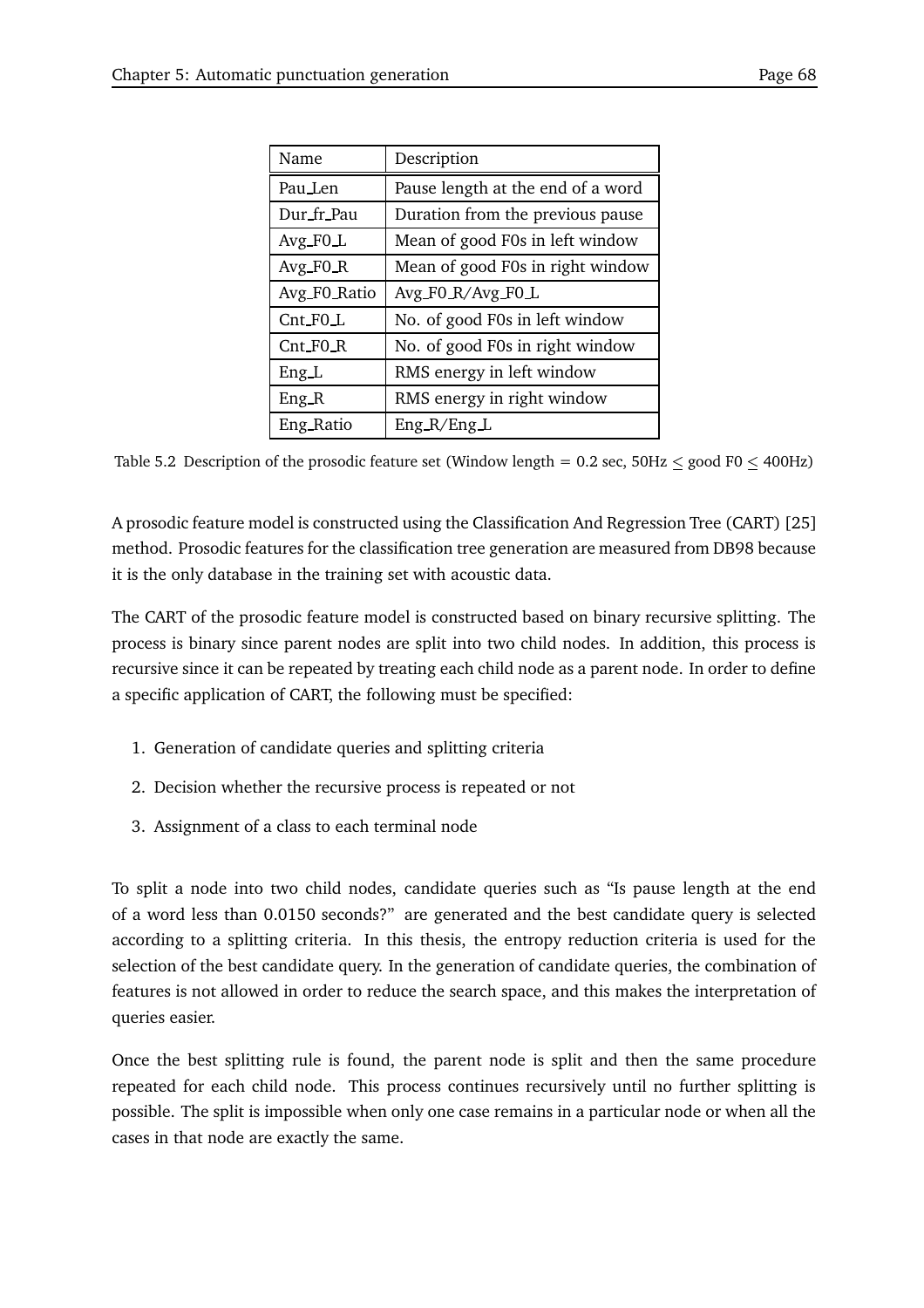Once a terminal node is generated, it must be assigned a label. One simple rule is used: the class with the greatest number of occurrences is given as the assignment of the class at a terminal node.

CART continues splitting until it classifies its training data with 100 accuracy. This CART fits the training data very well, but it does not guarantee the best performance for the test data because the CART is over-grown for the training data. The performance of a CART can be improved by pruning using the cross validation method.

In this thesis, the training data is divided into 10 roughly equal size parts. CART takes the first 9 parts of the data, constructs the largest possible tree, and uses the remaining 1/10 of the data to obtain the pruning variable. This process is called  $\alpha$ -cut. The same process is then repeated on another 9/10 of the data while using a different 1/10 part for the pruning. The process continues until each part of the data has been used for the decision of the pruning variable.

After measuring 10 different pruning variables, a CART is generated for the whole of the training data. This CART is then pruned by the geometric mean of the 10 different pruning variables. Details of the CART generation method are given in [25].

Figure 5.4 depicts up to level-6 of the decision tree generated for the classification of punctuation marks as No-Punctuation (NP), comma (,), full stop (.) or question mark (?). The generated tree consists of 6161 nodes (3080 non-terminal nodes and 3081 terminal nodes). An internal node is depicted as an ellipse, and a terminal node is depicted as a rectangle. Each internal node explains its best splitting query which reduces the entropy most. If the condition of the query is met by input prosodic features, this input is moved to the left child node. If the condition is not met, the input is switched to the right child node.

The probability of the prosodic feature model for the input prosodic features is measured at a terminal node where the input features stop splitting. By pruning, there are some prosodic features allocated at this terminal node for each punctuation type. Based on the proportion of the occurrences of prosodic features for punctuation type to the total number of occurrences, the probability of prosodic feature model is calculated.

The overall contribution of different features can be measured by 'feature usage', which is the proportion of the number of times a feature is queried by the test data and can be measured by 'feature appearance', which is the number of times a feature is used as a classifying feature in non-terminal nodes. Table 5.3 shows the degree of overall contribution of each feature.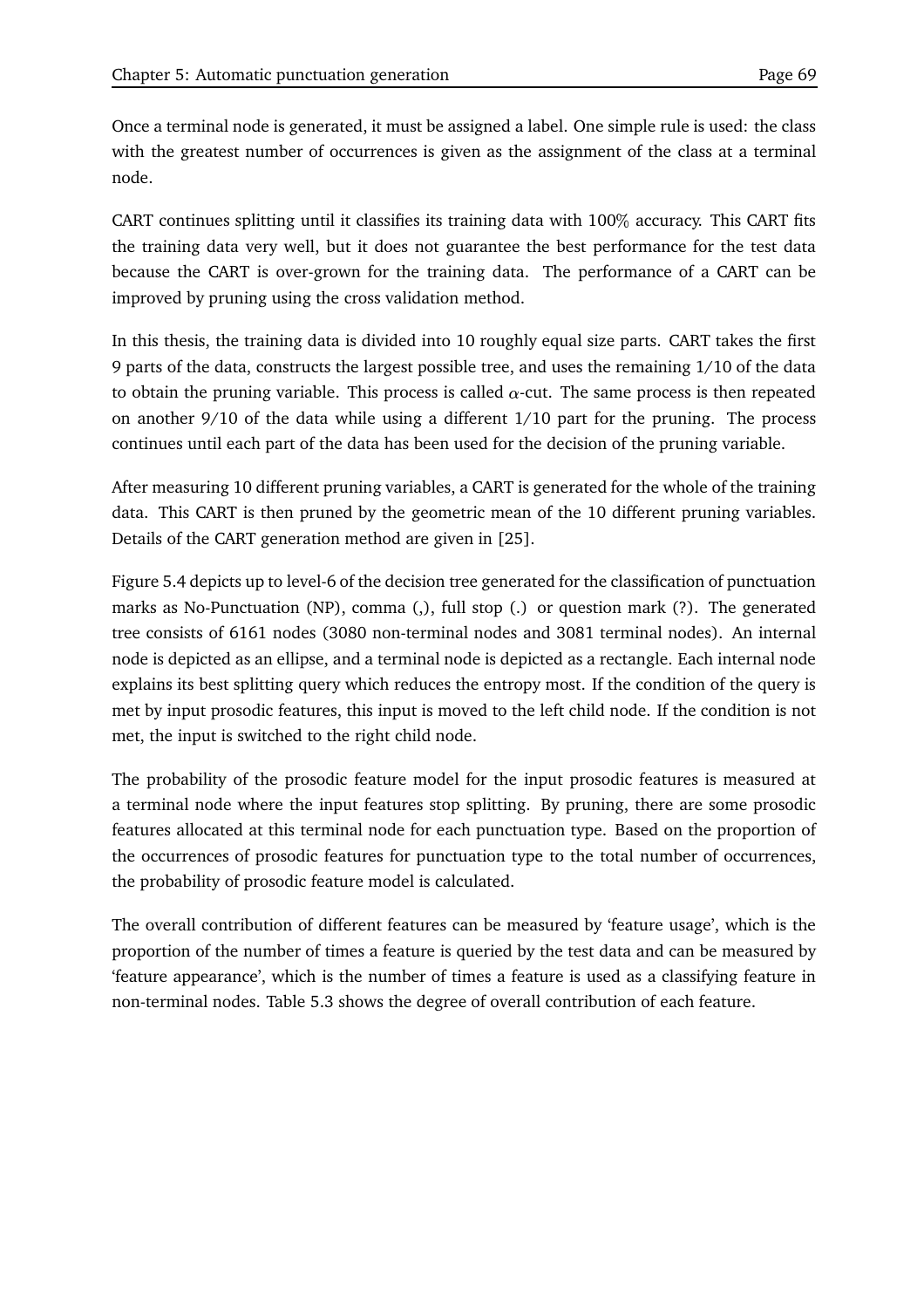

Figure 5.4 The generated decision tree for the classification of punctuation marks between No-Punctuation (NP), comma (,), full stop (.) and question mark (?)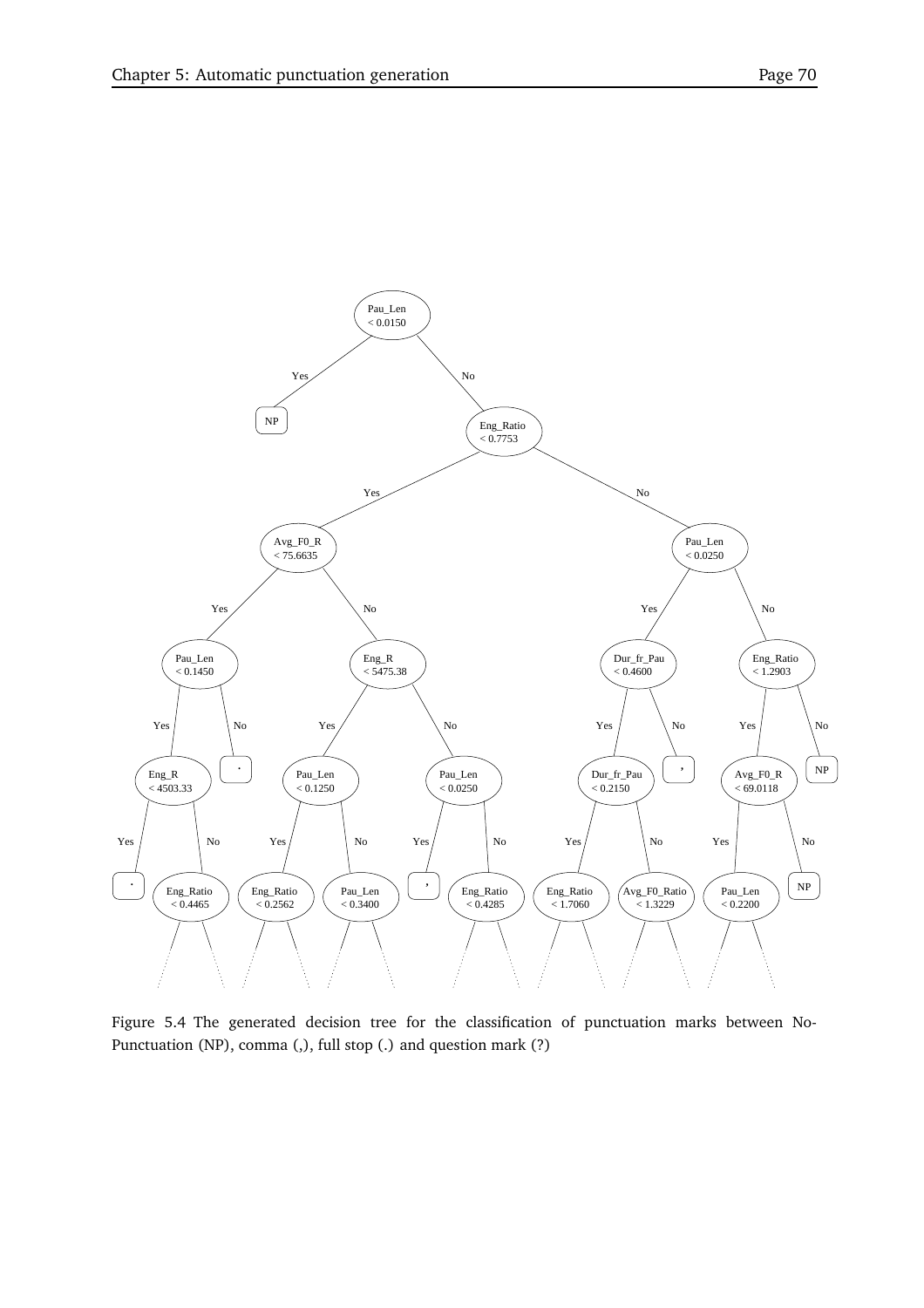| Name         | Feature appearance | Feature usage |
|--------------|--------------------|---------------|
| Pau_Len      | 672                | 0.5799        |
| Dur_fr_Pau   | 539                | 0.0230        |
| $Avg_F0_L$   | 342                | 0.0246        |
| Avg_FO_R     | 230                | 0.0363        |
| Avg F0 Ratio | 261                | 0.0461        |
| Cnt_FO_L     | 204                | 0.0429        |
| Cnt_FO_R     | 230                | 0.0176        |
| Eng L        | 203                | 0.0038        |
| $Eng_R$      | 160                | 0.0252        |
| Eng_Ratio    | 239                | 0.2006        |

Table 5.3 Contribution of each feature for the CART trained by DB98 and tested by TDB98 (Feature usage: proportion of the number of times a feature is queried. Feature appearance: the number of times a feature is used as a classifying feature)

According to the measure 'feature usage', Pau Len and Eng Ratio are queried by about 78 of total queries. This measure accounts for the position of the feature in the tree. The higher the feature is used in the tree, the greater the feature usage is. In the classification tree depicted in Figure 5.4, the top node queries about Pau Len, and the internal node at level-2 asks a query regarding Eng Ratio.

Some classification statistics of the test data are shown in Table 5.4 in terms of the number of terminal nodes classified to each punctuation mark (#terminal) and the relative number of classifications for each punctuation mark in the training data (relative#).

| Punctuation mark | $#$ terminal | relative# |
|------------------|--------------|-----------|
| NP               | 788          | 0.9114    |
|                  | 844          | 0.0347    |
|                  | 1192         | 0.0530    |
|                  | 257          | 0.0008    |

Table 5.4 Classification statistics of the test data (#terminal: number of terminal nodes classified to each punctuation mark; relative#: relative number of classification to each punctuation mark in the training data)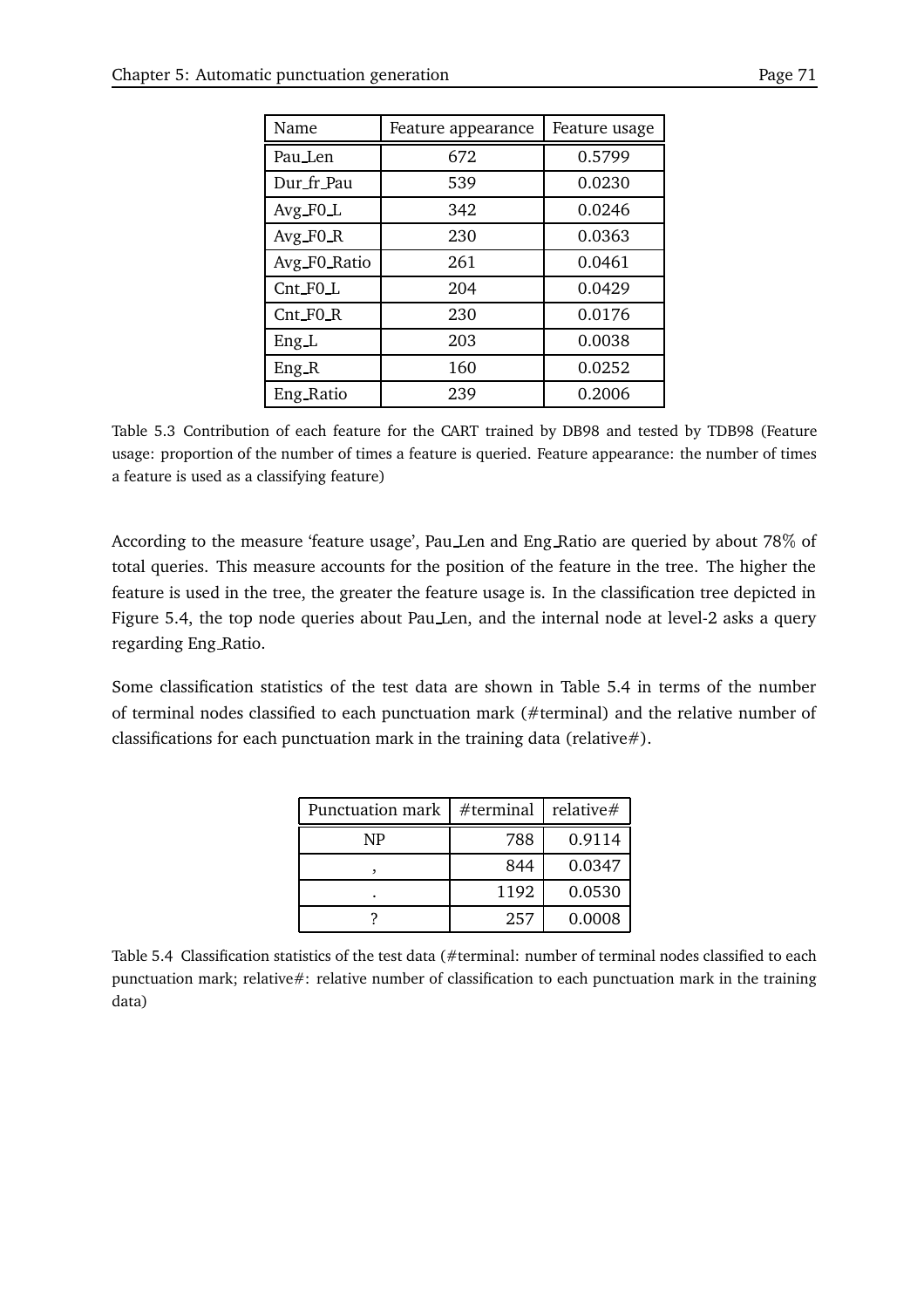#### **5.2.2 Results: Automatic punctuation generation for reference transcriptions**

In order to generate punctuation marks for the reference transcription, three different systems were developed: a language model only system (S LM), a prosodic model only system (S CART), and the combination of these two systems (S LM+CART). S LM was trained on 185M words of transcriptions (BNtext92 97 and DB98). As these transcriptions contain punctuation marks, the language models trained on these transcriptions can predict the locations and types of punctuation marks based on word sequences which do not contain punctuation marks. 4-gram LMs are trained for S LM. S CART is generated on the 10 prosodic features described in Table 5.2 from a 100 hour broadcast news (DB98). More details about the database were given in Chapter 3.

The combination methodology of a prosodic feature model and a language model was explained in Section 5.1. Using the scale factor ( $\alpha$ ) which is the weighting given to the prosodic feature model, the relative importance of the prosodic feature model can be controlled. The scale factor is incorporated into the combination of these two systems i.e.

$$
\alpha \times \log P(R|Y) + \log P(Y|W) \tag{5.11}
$$

Table 5.5 summarises these three systems. In this section, the performances of these three systems are compared for punctuation generation for reference transcriptions.

| System | Description                                          |
|--------|------------------------------------------------------|
| S_LM   | Language model only                                  |
| S CART | Prosodic feature model only (by classification tree) |
|        | S_LM+CART   Combination of S_LM and S_CART           |

Table 5.5 Description of automatic punctuation generation systems for reference transcripts

The language model only system (S LM) gives an F-measure of 0.5717 and an SER of 72.25 . When SLM generates punctuation for the reference transcription, its precision (0.5966) is a little higher than its recall (0.5488). Surprisingly, the prosodic feature model alone (S CART) outperforms S LM by 0.0521 in F-measure and by 0.54 in SER. For S CART, recall (0.7414) is much higher than precision (0.5383). These results show that S CART produces a relatively high number of punctuation marks, but many of the generated punctuation marks need refinement.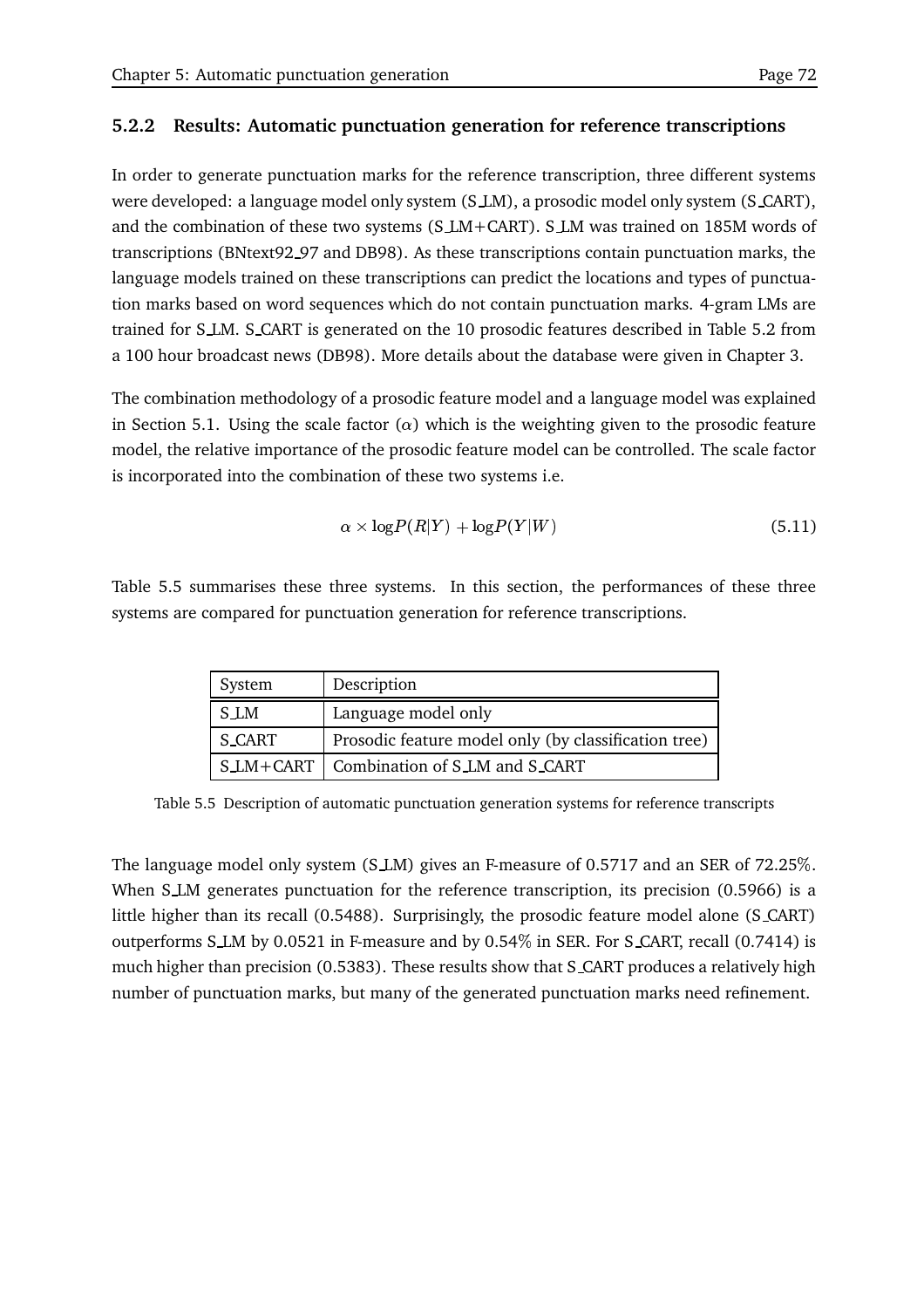As recall is much higher than precision for S CART and precision is slightly higher than recall for S LM, the two information sources, one from lexical information and the other from prosodic feature information, are expected to be complementary. By combining these two models, the results are greatly improved. The combined system (S LM+CART) produces an F-measure of 0.7830 with an SER of 32.30 , a precision of 0.7638 and a recall of 0.8031. These results are obtained when the scale factor ( $\alpha$ ) of 2.0 is applied. The F-measure attains a maximum at a scale factor of 2.0. The SER attains a minimum at a scale factor of 1.8. The results of automatic punctuation generation for the reference transcript are summarised in Table 5.6.

| System                   | Precision |        | Recall   F-measure   $SER(\%)$ |       |
|--------------------------|-----------|--------|--------------------------------|-------|
| S_LM                     | 0.5966    | 0.5488 | 0.5717                         | 72.25 |
| S_CART                   | 0.5383    | 0.7417 | 0.6238                         | 71.71 |
| S_LM+CART $(\alpha=2.0)$ | 0.7638    | 0.8031 | 0.7830                         | 32.30 |

Table 5.6 Automatic punctuation generation results for reference transcripts ( $\alpha$  = scale factor to the prosodic feature model; SER: Slot Error Rate)

The performance of SLM+CART varies as the scale factor changes. Figure 5.5 describes how F-measure, precision, recall and SER change with the scale factor. The greater the scale factor for the prosodic feature model, the greater the recall because recall is much higher than precision for S CART. Precision has a maximum value at a scale factor of 1.8. The F-measure attains a maximum of 0.7830 at a scale factor of 2.0. The SER attains a minimum of 32.12 at a scale factor of 1.8.

If the concept of scale factor is not introduced for this experiment, the probabilities from the language model and those from the prosodic feature model are combined by 1:1. When a scale factor of 1.0 is applied, the F-measure is 0.7668 and the SER is 34.16 . By the introduction of a scale factor, the F-measure is improved by 0.0162 (2.11% relative) and the SER by 2.04% (5.97 relative). Table 5.7 shows the results in detail. An example of punctuation generation output produced by S LM+CART is shown in Figure 3 in the Appendix.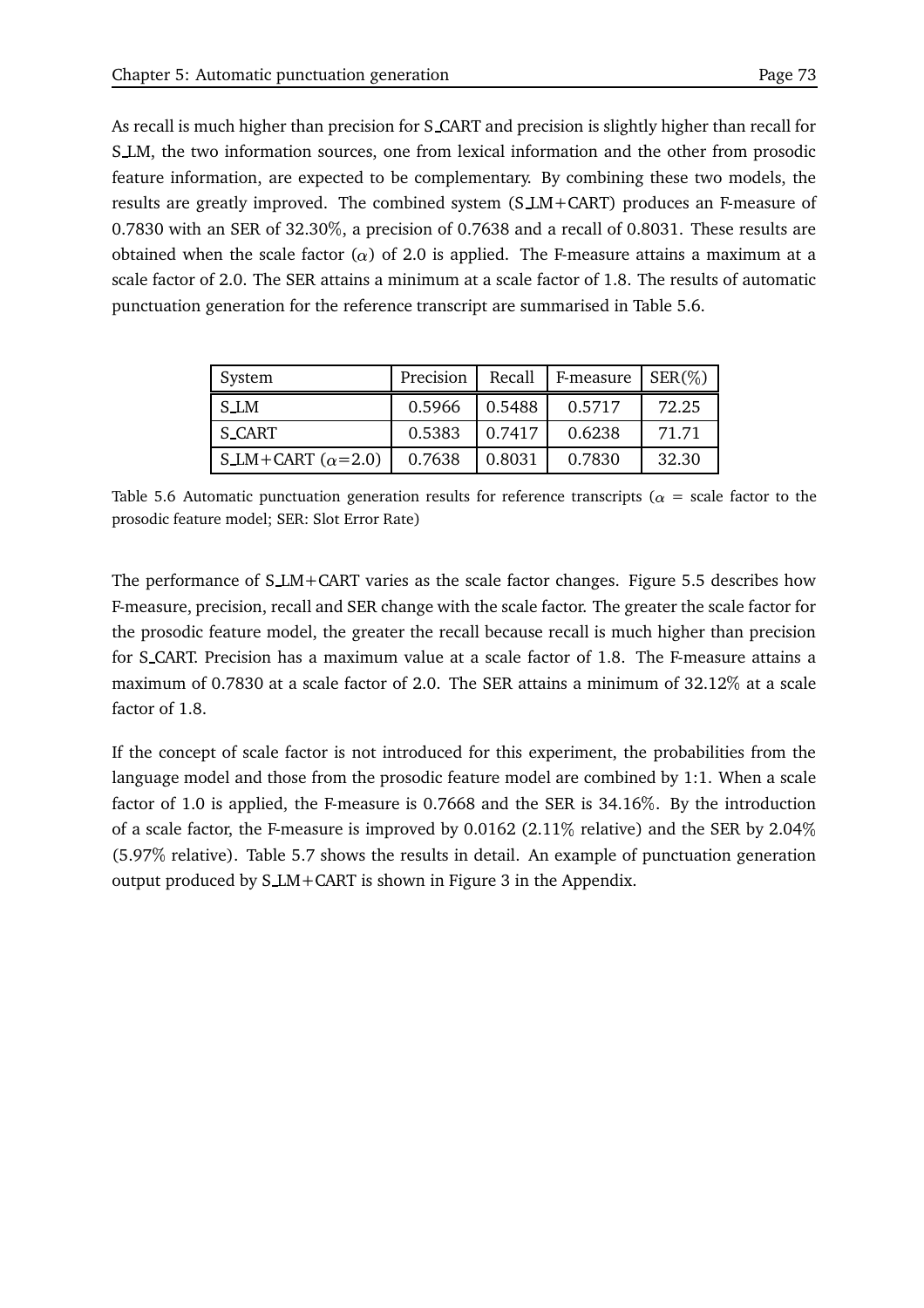

Figure 5.5 Automatic punctuation generation results of S LM+CART with different scale factors

| $\alpha$ | Precision | Recall | F-measure | $SER(\%)$ |
|----------|-----------|--------|-----------|-----------|
| 0.5      | 0.7303    | 0.7050 | 0.7174    | 43.26     |
| 0.75     | 0.7507    | 0.7414 | 0.7460    | 37.64     |
| 1.0      | 0.7641    | 0.7695 | 0.7668    | 34.16     |
| 1.5      | 0.7638    | 0.7916 | 0.7774    | 32.75     |
| 1.8      | 0.7660    | 0.7991 | 0.7822    | 32.12     |
| 1.9      | 0.7651    | 0.8010 | 0.7826    | 32.15     |
| 2.0      | 0.7638    | 0.8031 | 0.7830    | 32.30     |
| 2.1      | 0.7610    | 0.8047 | 0.7822    | 32.58     |
| 2.2      | 0.7578    | 0.8044 | 0.7804    | 32.98     |
| 2.5      | 0.7476    | 0.8067 | 0.7760    | 34.05     |
| 3.0      | 0.7390    | 0.8065 | 0.7713    | 35.27     |

Table 5.7 Automatic punctuation generation results of S\_LM+CART with different scale factors ( $\alpha$ : scale factor to the prosodic feature model; SER: Slot Error Rate)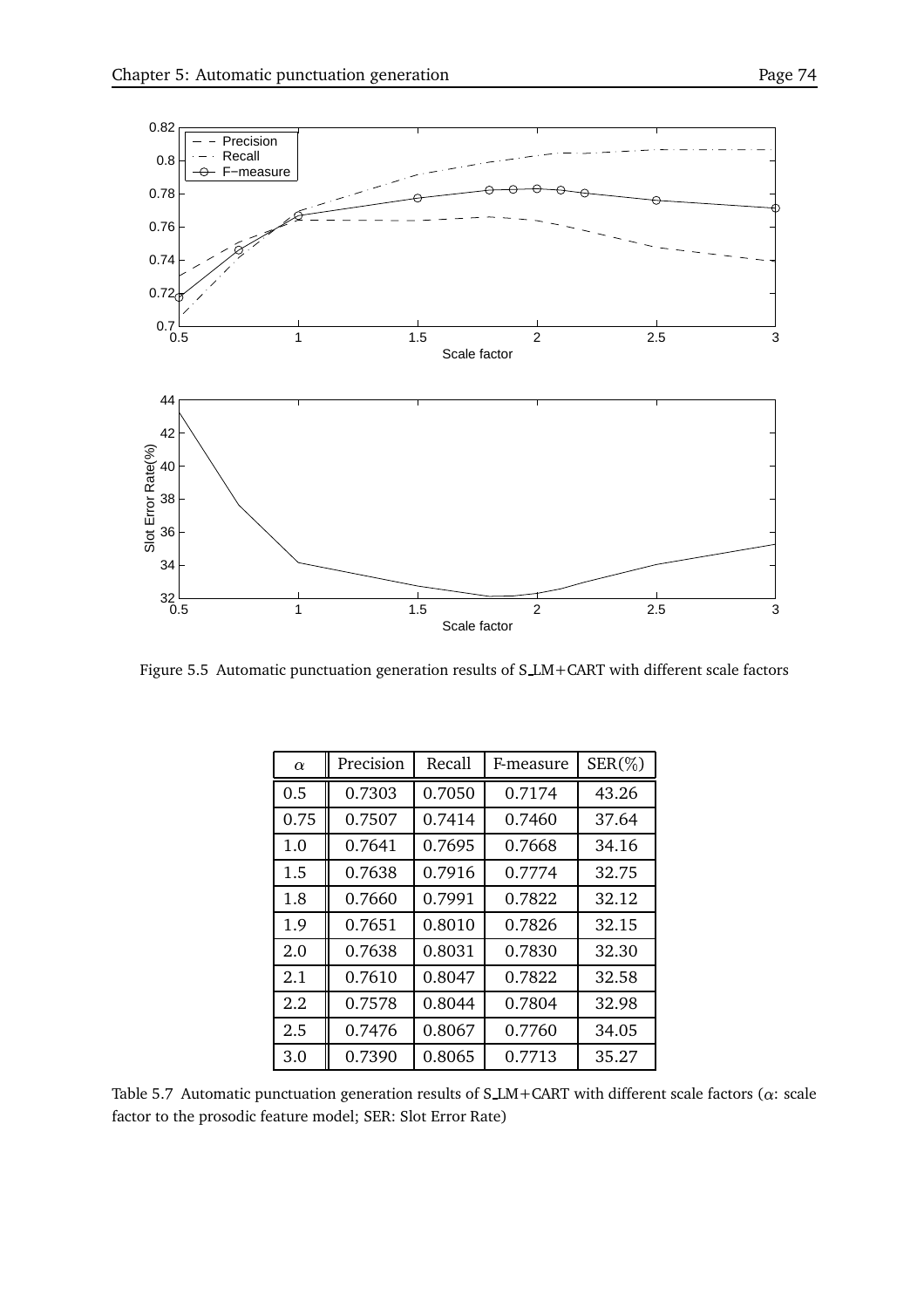# **5.2.3 Results: Automatic punctuation generation combined with speech recognition**

The HTK system [93] for Broadcast News (BN) transcription running under 10 times real time (10xRT) [69] was used for the task of combining automatic punctuation generation with speech recognition. The HTK 10xRT broadcast news transcription system is based on the HTK HMM toolkit. The first step of the system is a segmentation stage which converts the continuous input stream into segments with the aim of each segment containing data from a single speaker and a single audio type. Each segment is labelled as being either a wide-band or narrow-bandwidth signal.

The actual recogniser runs in two passes which both use cross-word triphone decision-tree state clustered HMMs with Gaussian mixture output distributions and a N-gram language model. The first pass uses gender-independent (but bandwidth-specific) HMMs with a 60k trigram language model to get an initial transcription for each segment. This transcription is used to determine the gender label for the speaker in each segment by alignment with gender-dependent HMMs. Sets of segments with the same gender/bandwidth labels are clustered for unsupervised Maximum Likelihood Linear Regression (MLLR) [59] adaptation. The MLLR transforms for each set of clustered segments are computed using the initial transcriptions of the segments and the genderdependent HMMs used for the second pass. The adapted HMMs along with a 4-gram language model is used in the second stage of decoding and produces the final output.

Implementation details of the HTK BN transcription system (with few constraints on computing power) were given in [88, 89], and those of the HTK 10xRT BN transcription system were described in [69]. In order to speed up the full system, the 10xRT system uses simpler acoustic models and a simplified decoding strategy.

Using the HTK 10xRT system, speech recognition is performed first for TDB98. As punctuation is not considered at this stage, the test condition is the same as for the NIST 1998 Hub-4 broadcast news benchmark tests. The Word Error Rate (WER) of the speech recogniser is measured as 16.7 .

The HTK 10xRT BN transcription system reported  $16.1\%$  of overall WER for the NIST 1998 Hub-4 BN benchmark test [70]. The difference between the reported performance in [70] and the performance measured in this thesis is 0.6 . The system used in this thesis differs from the HTK 10xRT system used in the 1998 Hub-4 BN benchmark test in four aspects: the absence of a category-based language model [68], the amount of language model training data, the difference in vocabulary size, and the absence of the procedure to obtain more precise word start and end time information. This is explained further.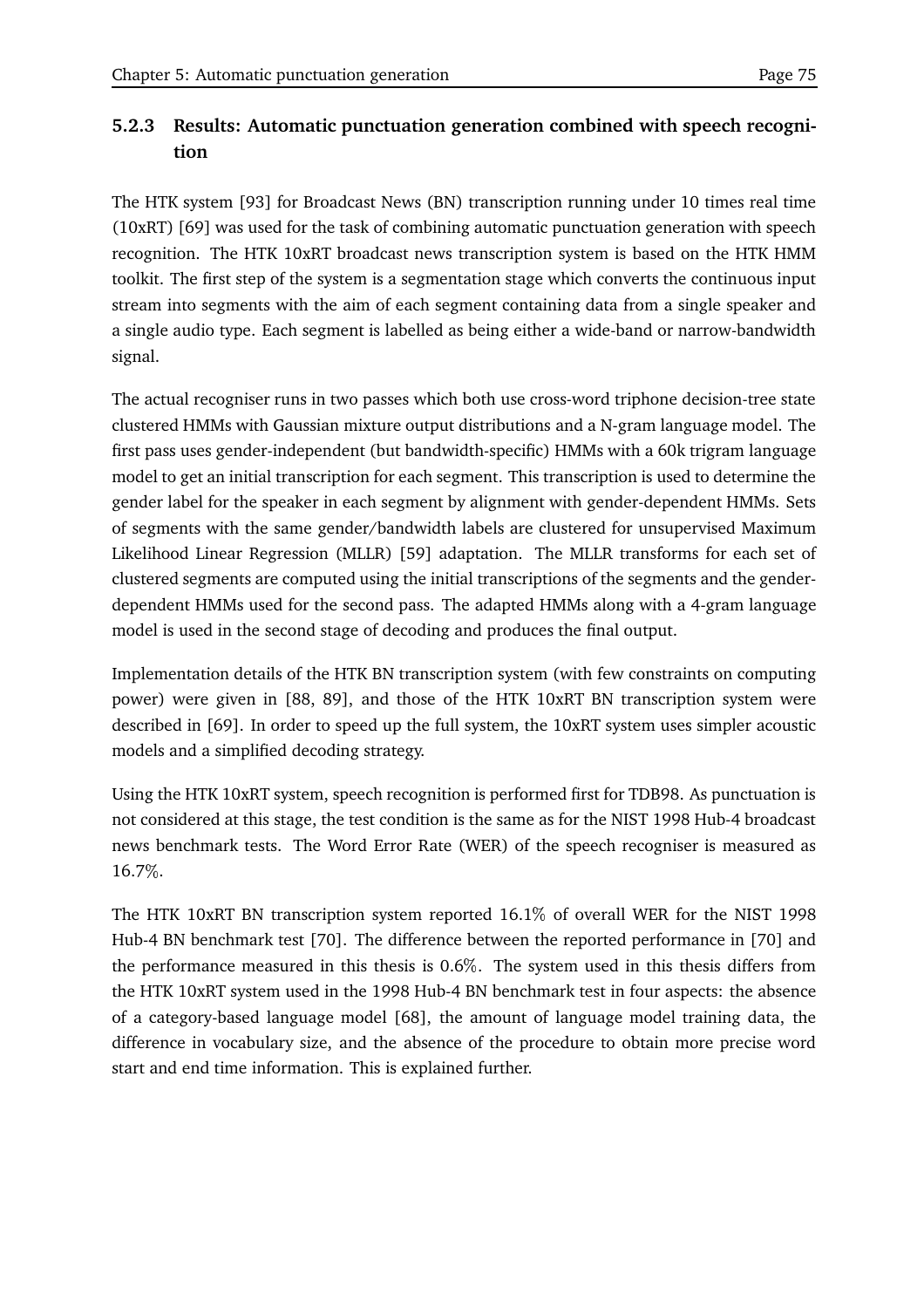The HTK 10xRT system used in the 1998 Hub-4 BN benchmark test used a language model interpolated between a word 4-gram language model and a category based language model. However, the HTK 10xRT system used in this thesis does not use this category-based language model.

Another difference is the amount of training data for the construction of language models. According to the description of the HTK system in [69, 89], the size of the training text is about 260 million words. This training text covers BNtext92 97, DB98 and additional texts. There are also a difference in vocabulary size. The HTK system in [69, 89] used a 60K word size vocabulary, but the size of the vocabulary in the HTK 10xRT system used in this thesis is 108K.

In order to obtain more precise word start time and word end time information, the HTK 10xRT system used in the 1998 Hub-4 BN benchmark test removes silence models at the end of words. This improves the WER because it enhances the accuracy of the alignment process between a reference and a hypothesis. However, the removal of silence models at the end of words is not introduced in this thesis because the acoustic pronunciations of punctuation marks are registered as silence.

Table 5.8 shows speech recognition results under 3 different conditions. When punctuation is not included in training and test data, the WER of the speech recogniser (S woP) is 16.71 . After including punctuation marks, the WER of the speech recogniser (S Base) is increased to 22.73 . This degradation is caused by two factors: additional errors from other words due to the introduction of punctuation marks into the vocabulary, and errors in mis-recognising the punctuation marks themselves. In S\_rmP, punctuation marks are generated by S\_Base and these marks are then removed from the reference and the hypothesis. Using the degradation from S woP to S rmP, the error from other words due to adding punctuation marks to the vocabulary can be measured at 0.33%; the other factor is therefore measured at 5.69%.  $\,$ 

|             | System   WER   Remarks               |
|-------------|--------------------------------------|
| S_woP       | 16.71 Punctuation excluded           |
| S_Base      | 22.73 Punctuation included           |
| $S$ _rm $P$ | 17.04 Punctuation marks removed from |
|             | reference and S_Base's result        |

Table 5.8 Speech recognition results (WER = Word Error Rate  $(\%)$ )

S Base is used as the baseline automatic punctuation generation system with speech recognition. Using S Base, 100 hypotheses are generated and re-scored on a segment basis using the prosodic feature model. After re-scoring, the best hypotheses for each segment are combined. Table 5.9 summarises these systems.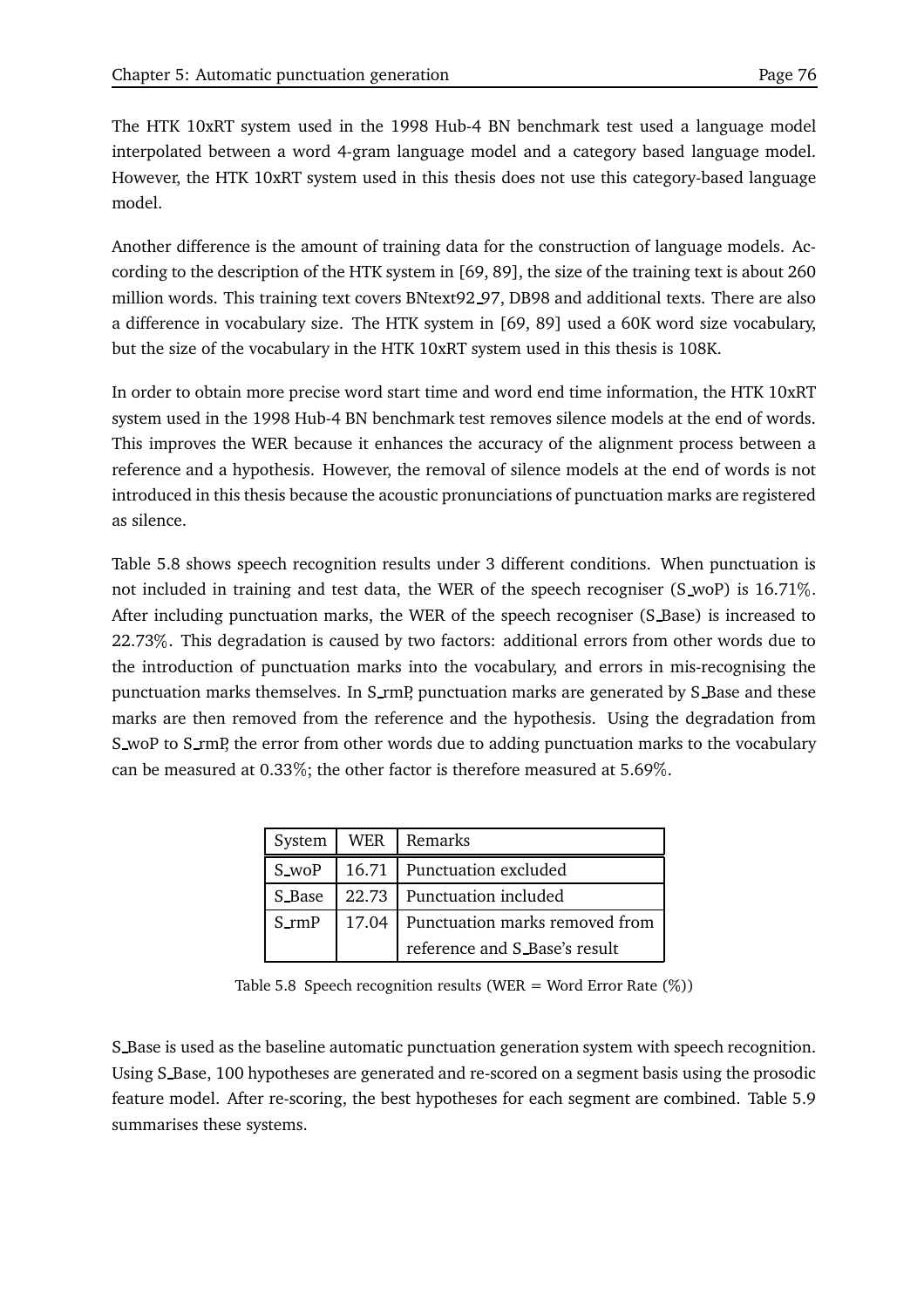| System | Description                                             |
|--------|---------------------------------------------------------|
|        | S_Base   No re-scoring (baseline. WER = $22.73\%$ )     |
|        | S_H100   Final hypothesis from re-scored 100 hypotheses |

Table 5.9 Description of automatic punctuation generation systems combined with speech recognition

The performances of S\_H100 vary with the scale factor to prosodic model changes. Figure 5.6 describes how both the WER and the WER after punctuation is removed from reference and hypothesis (WER') change according to scale factor. WER is minimised with a scale factor of 0.71, and WER' is minimised with a scale factor of 0.79.

Although the amount of improvement in terms of WER is small, it is very important that these results show the possibility of performance enhancement in speech recognition using prosodic feature information. The prosodic feature model used in this thesis is focused only on the classification of punctuation marks. Therefore, the words apart from punctuation marks are categorised as a single group: No-Punctuation (NP). In spite of this simple categorisation for words which are not punctuation marks, the WER after punctuation is removed is also improved.



Figure 5.6 WER (Word Error Rate) and WER (WER after punctuation is removed from a reference and a hypothesis) of S H100 with different scale factors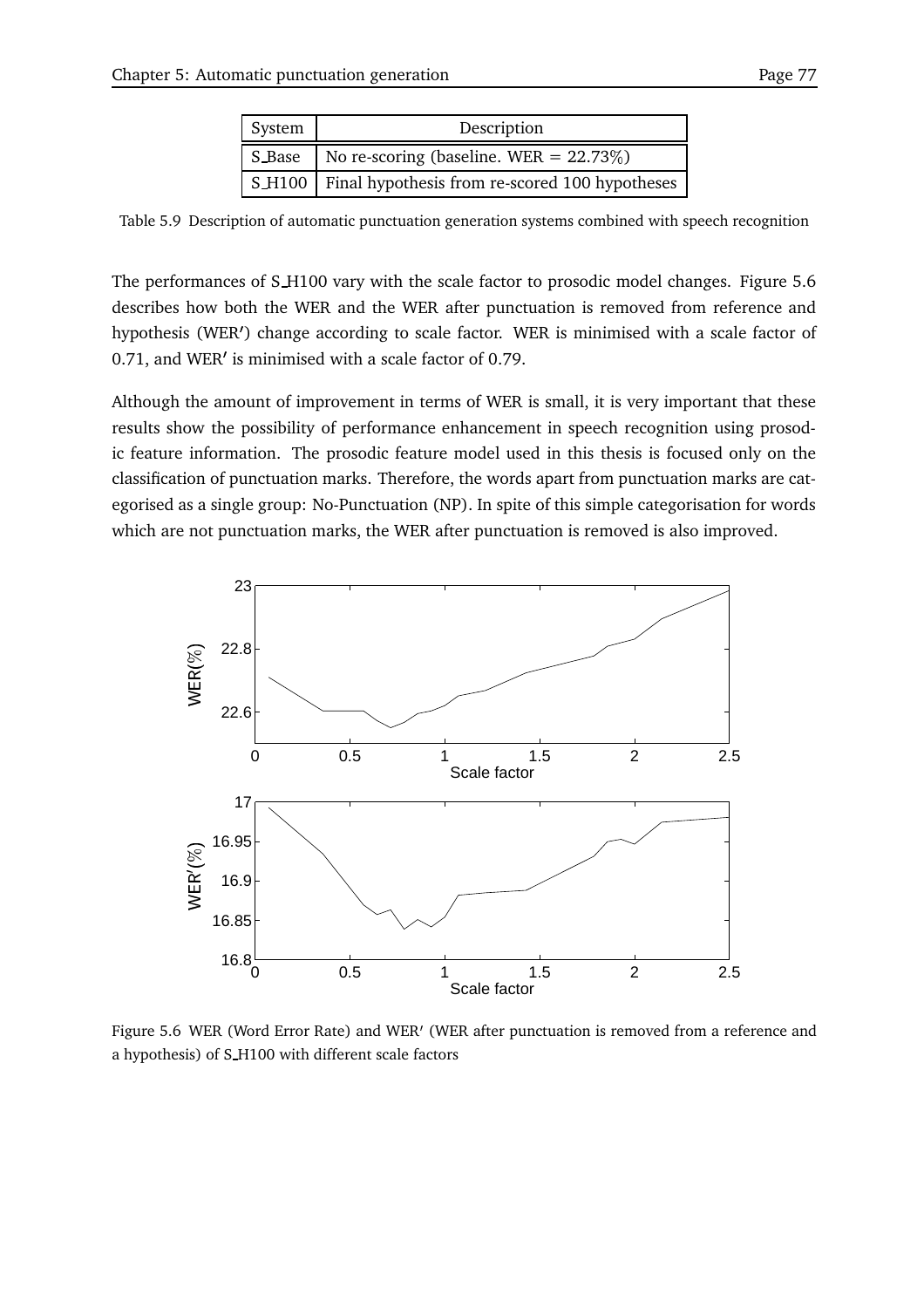

Figure 5.7 F-measure and SER of S H100 with different scale factors



Figure 5.8 Precision and recall of S H100 with different scale factors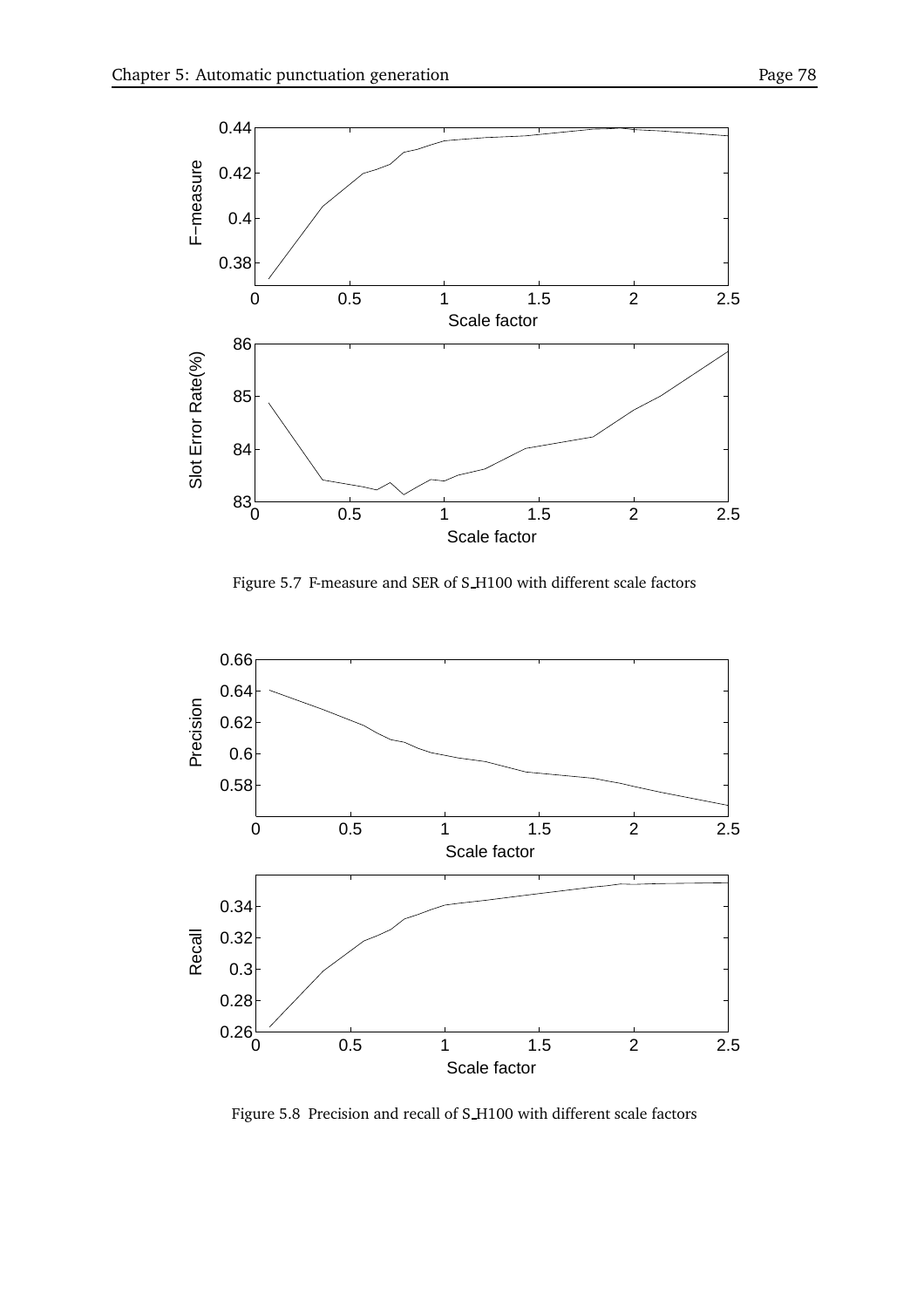Figure 5.7 shows the variation of F-measure and SER according to scale factor. Figure 5.8 shows that of precision and recall. The bigger the scale factor for the prosodic feature model, the bigger the recall and the smaller the precision is. The value of the F-measure attains its maximum of 0.4400 when the scale factor is 1.93. SER attains its minimum of 83.13 at the scale factor of 0.79.

If the re-scoring with prosodic feature model is not performed, the F-measure of the system is 0.3687, and the SER of the system is 85.02 . By the introduction of re-scoring with the prosodic feature model, the F-measure is improved by 0.0713 (19.34% relative) and the SER by 1.89% (2.22 relative).

Table 5.10 summarises these results. As the punctuation generation is combined with speech recognition, it is worth checking the result of punctuation generation when the best speech recognition performance is achieved. The precision, recall and F-measure are measured as 0.6072, 0.3319, and 0.4292 respectively at the scale factor of 0.79 when WER attains its minimum. At this scale factor, SER attains its minimum value of 83.13 too. These results show that the result of punctuation generation can be improved by the re-scoring of multiple hypotheses using a prosodic feature model while also improving speech recognition WER.

| System                                                    | <b>WER</b> | WER'          | Precision |                    | Recall F-measure | <b>SER</b> |
|-----------------------------------------------------------|------------|---------------|-----------|--------------------|------------------|------------|
| S_Base                                                    |            | $22.73$ 17.04 | 0.6425    | $\mid 0.2585 \mid$ | 0.3687           | 85.02      |
| $\vert$ S_H100 ( $\alpha$ =0.79)   22.57   16.84   0.6072 |            |               |           | $ 0.3319\rangle$   | 0.4292           | 83.13      |
| S_H100 ( $\alpha$ =1.93)   22.82   16.95                  |            |               | 0.5811    | $\mid 0.3541 \mid$ | 0.4400           | 84.57      |

Table 5.10 Results of automatic punctuation generation with speech recognition (WER: Word Error Rate (%); WER': WER after removing punctuation from a reference and a hypothesis; SER: Slot Error Rate  $(\%)$ 

Table 5.11 shows the results of S H100 with different scale factors. There are big differences between the values of precision and recall. The values of precision vary around 0.60 while the values of recall vary around 0.30. Comparing these results to the results of punctuation generation for the reference transcription shown in Section 5.2.2, the precision is satisfactory, but the recall is too low. This suggests that insufficient punctuation marks are generated in the hypotheses. As stated previously, in this thesis, the pronunciation of punctuation mark is assumed to be silence. This is only a rough approximation. This assumption will be analysed in Section 5.3.1.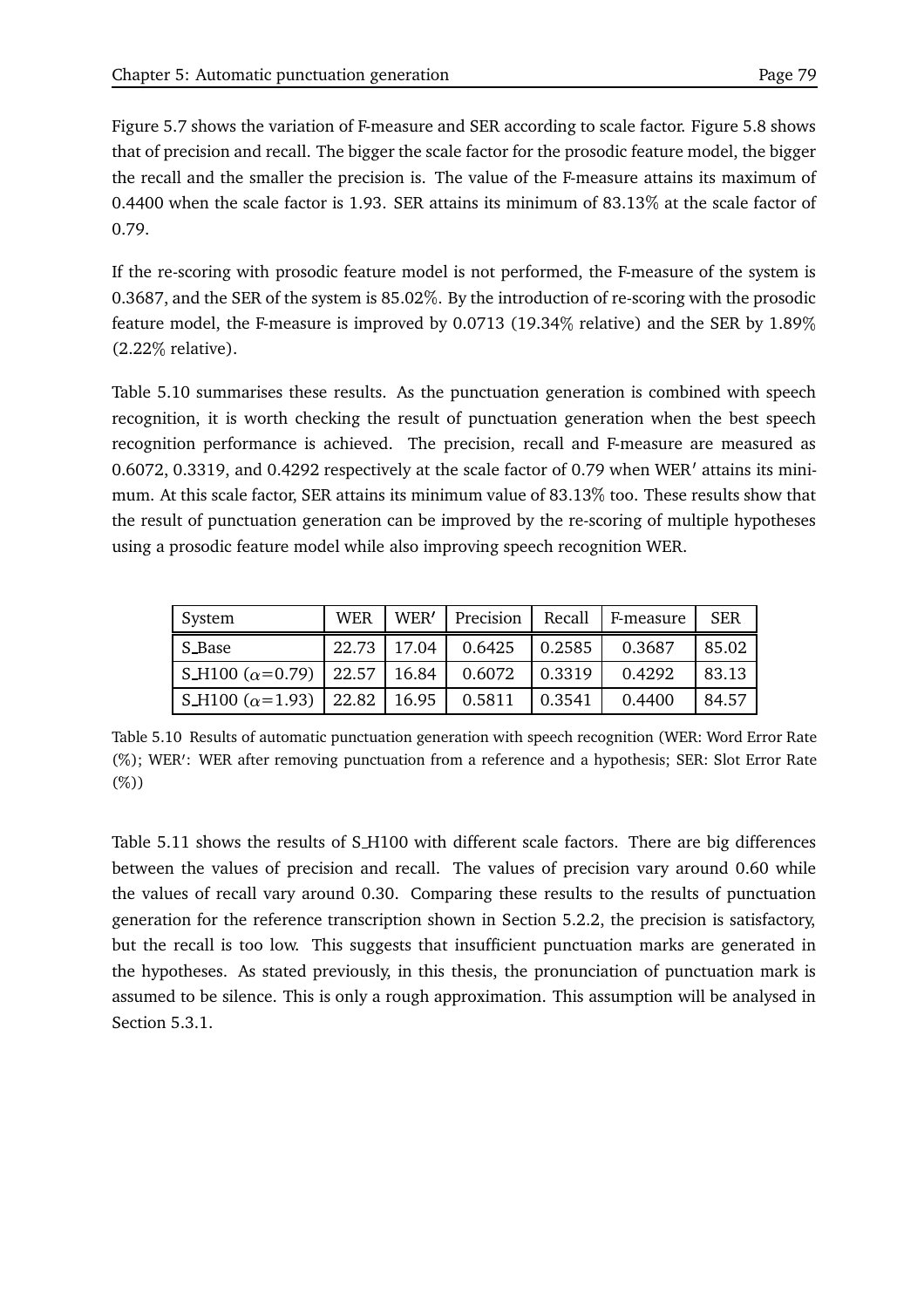| $\alpha$ | <b>WER</b> | WER'    | Precision | Recall | F-measure | <b>SER</b> |
|----------|------------|---------|-----------|--------|-----------|------------|
| 0.07     | 22.7098    | 16.9929 | 0.6403    | 0.2631 | 0.3729    | 84.88      |
| 0.36     | 22.6033    | 16.9343 | 0.6279    | 0.2989 | 0.4051    | 83.41      |
| 0.57     | 22.6033    | 16.8696 | 0.6178    | 0.3179 | 0.4198    | 83.28      |
| 0.64     | 22.5724    | 16.8573 | 0.6129    | 0.3213 | 0.4216    | 83.22      |
| 0.71     | 22.5500    | 16.8634 | 0.6088    | 0.3252 | 0.4239    | 83.36      |
| 0.79     | 22.5668    | 16.8388 | 0.6072    | 0.3319 | 0.4292    | 83.13      |
| 0.86     | 22.5948    | 16.8511 | 0.6034    | 0.3347 | 0.4305    | 83.28      |
| 0.93     | 22.6033    | 16.8418 | 0.6005    | 0.3379 | 0.4325    | 83.42      |
| 1.00     | 22.6201    | 16.8542 | 0.5989    | 0.3407 | 0.4343    | 83.39      |
| 1.07     | 22.6509    | 16.8819 | 0.5972    | 0.3418 | 0.4348    | 83.50      |
| 1.21     | 22.6678    | 16.8850 | 0.5949    | 0.3437 | 0.4357    | 83.62      |
| 1.43     | 22.7238    | 16.8881 | 0.5883    | 0.3470 | 0.4365    | 84.01      |
| 1.79     | 22.7771    | 16.9312 | 0.5843    | 0.3522 | 0.4395    | 84.23      |
| 1.86     | 22.8080    | 16.9497 | 0.5826    | 0.3530 | 0.4396    | 84.40      |
| 1.93     | 22.8192    | 16.9528 | 0.5811    | 0.3541 | 0.4400    | 84.57      |
| 2.00     | 22.8304    | 16.9466 | 0.5791    | 0.3539 | 0.4393    | 84.74      |
| 2.14     | 22.8949    | 16.9744 | 0.5754    | 0.3544 | 0.4387    | 85.01      |
| 2.50     | 22.9846    | 16.9806 | 0.5670    | 0.3549 | 0.4365    | 85.86      |

Table 5.11 Automatic punctuation generation results of S<sub>H100</sub> with different scale factors ( $\alpha$ : scale factor; WER: Word Error Rate (%); WER': WER after removing punctuation marks; SER: Slot Error Rate  $(\%)$ 

# **5.3 Error analysis**

The pronunciation of punctuation marks was assumed to be silence. In addition, pause length was shown to be the most useful prosodic feature for punctuation mark generation using the prosodic feature model. In this section, the effectiveness of the assumption for the pronunciation of punctuation marks is examined, and the effectiveness of the prosodic feature model constructed by CART is measured.

The punctuation generation system with speech recognition reported relatively low recall compared to its precision. The results of the punctuation generation system with speech recognition are estimated and its actual results are compared with this estimation. In addition, a different punctuation generation system which does not use the assumption for the pronunciation of punctuation marks is proposed, and its results are compared with those of the punctuation generation system with speech recognition. Finally, the variation between annotators for punctuation marks is measured.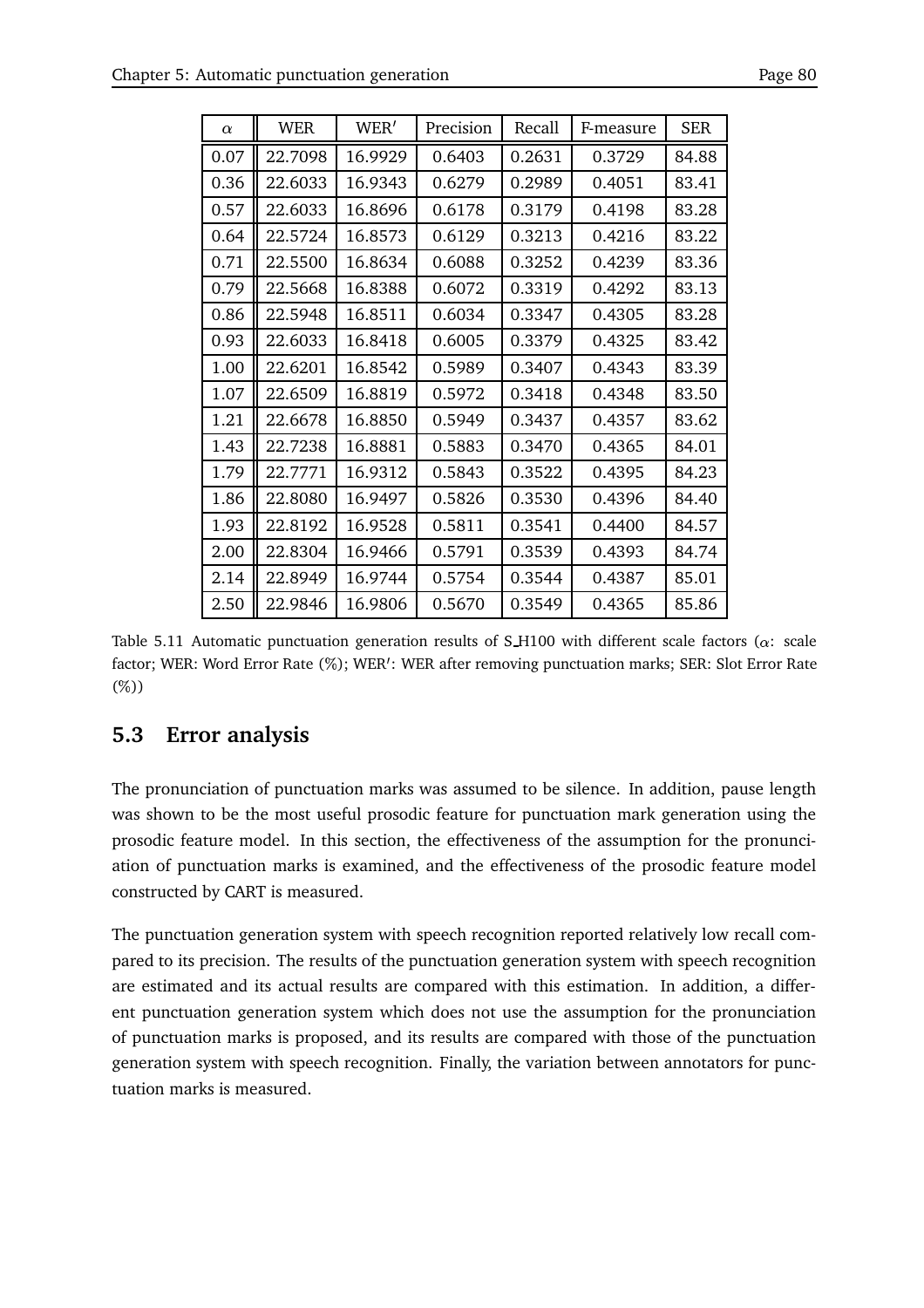#### **5.3.1 The effectiveness of the assumption for punctuation mark pronunciation**

The pronunciation of punctuation marks was assumed to be silence. In this section, the effectiveness of this assumption is examined using TDB98.

The reference word sequence of TDB98 is time aligned with its acoustic data. This word sequence does not contain any punctuation mark. Then, the duration of the models 'sp' and 'sil' are measured at the end of each word. Table 5.12 shows the ratio of presence of silence for each punctuation mark type. About 90% of full stops and question marks are related to silence, but pauses do not exist at about 40% of commas. In addition, pauses are measured at the end of about 15 of words where no punctuation is located.

| Punctuation mark | Ratio of presence of silence( $\%$ ) |
|------------------|--------------------------------------|
| NP               | 15.42 (4352/28218)                   |
|                  | 60.58 (948/1565)                     |
|                  | 88.63 (1590/1794)                    |
|                  | 91.84 (45/49)                        |

Table 5.12 Ratio of presence of silence for each punctuation mark type (NP: No-Punctuation)

The pause lengths have different distributions according to the type of punctuation mark. Figure 5.9 shows the relative frequency of pause length according to the type of punctuation mark. Each pause length is counted and added at 0.05 second intervals. The distribution of pause length is different for each punctuation mark. Normally, the pause lengths at commas are shorter than those at full stops and question marks.

# **5.3.2 The effectiveness of the prosodic feature model**

Pause length was shown to be the most useful prosodic feature for punctuation mark generation using the prosodic feature model. In Table 5.6, the prosodic feature model-only punctuation generation system (S CART) reported an F-measure of 0.6238 with a precision of 0.5383, a recall of 0.7417 and a SER of 71.71% for the reference transcription of TDB98. In this section, the effectiveness of the prosodic feature model constructed by CART is measured using the ratio of presence of silence illustrated in Table 5.12.

Assume that a punctuation mark is generated at every pause with the same type of punctuation mark as in the reference. From Table 5.12, the numbers of correct slots, deletion errors and insertion errors are counted as  $2583 (948 + 1590 + 45)$ ,  $825 ((1565-948) + (1794-1590) +$ (49-45)), and 4352 respectively, if it is assumed that there are no substitution errors. From these numbers, F-measure, recall, precision and SER are measured as 0.4995, 0.7579, 0.3725, and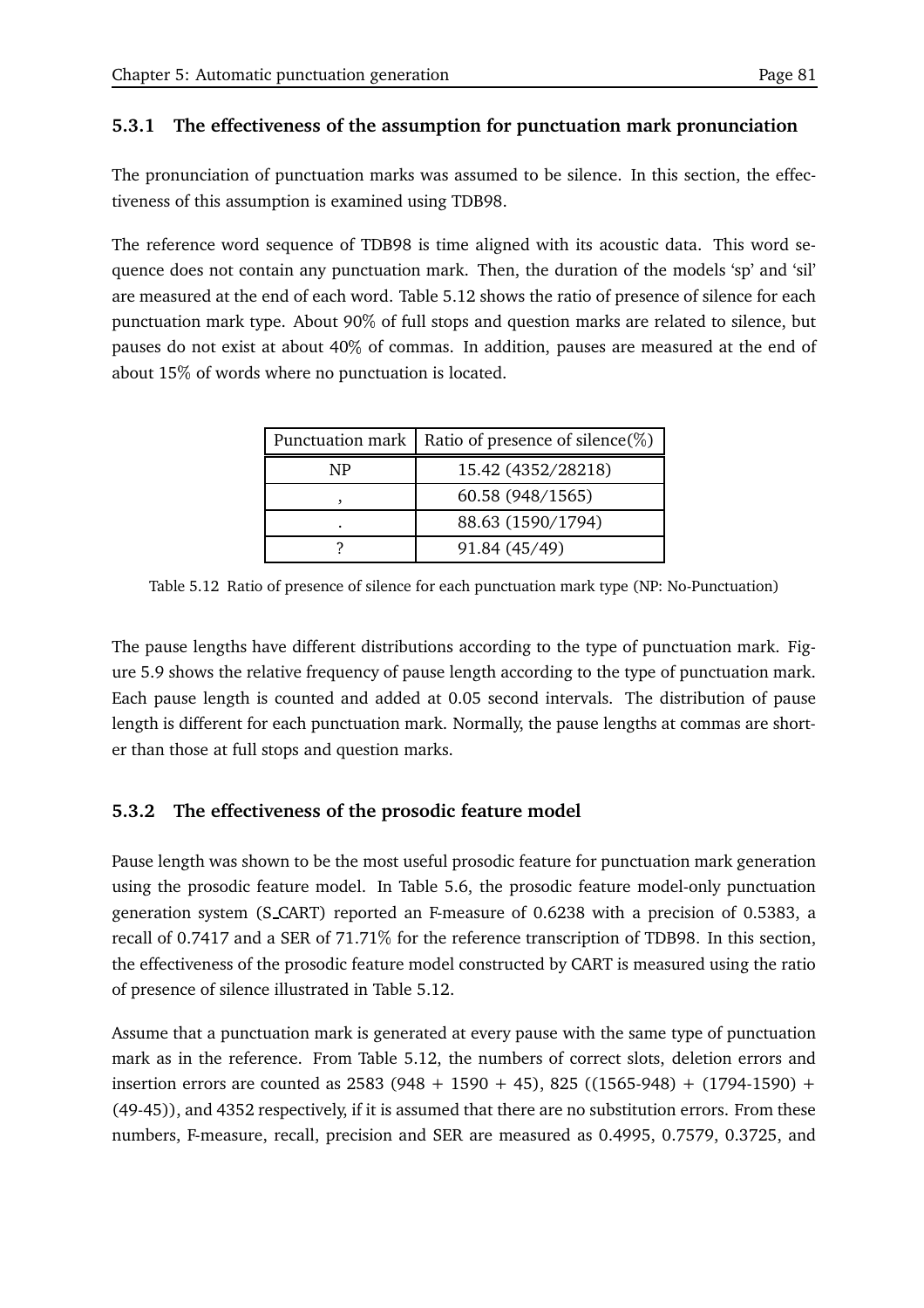

Figure 5.9 Distribution of pause length according to the type of punctuation mark (NP: No-Punctuation, Interval: 0.05 sec.)

151.91% respectively. Considering the differences in F-measure and SER, the prosodic modelonly punctuation generation system (S CART) produced good results using pause length and other prosodic features.

# **5.3.3 Estimation: Result of the punctuation generation system with speech recognition**

The punctuation generation system with speech recognition reported relatively too low recall compared to its precision. In this section, the results of the punctuation generation system with speech recognition are estimated and its actual results are compared with this estimation. In order to remove the effects of prosodic features, the results of the punctuation generation system with speech recognition which does not use the re-scoring by the prosodic feature model (S Base) are estimated from the results of the language model-only punctuation generation system for reference transcription (SLM). SLM reported a precision of 0.5966 and a recall of 0.5488 for reference transcripts with 1779 correct slots, 323 substitution errors and 879 insertion errors. S Base reported a precision of 0.6425 and a recall of 0.2585 with 832 correct slots, 122 substitution errors and 341 insertion errors.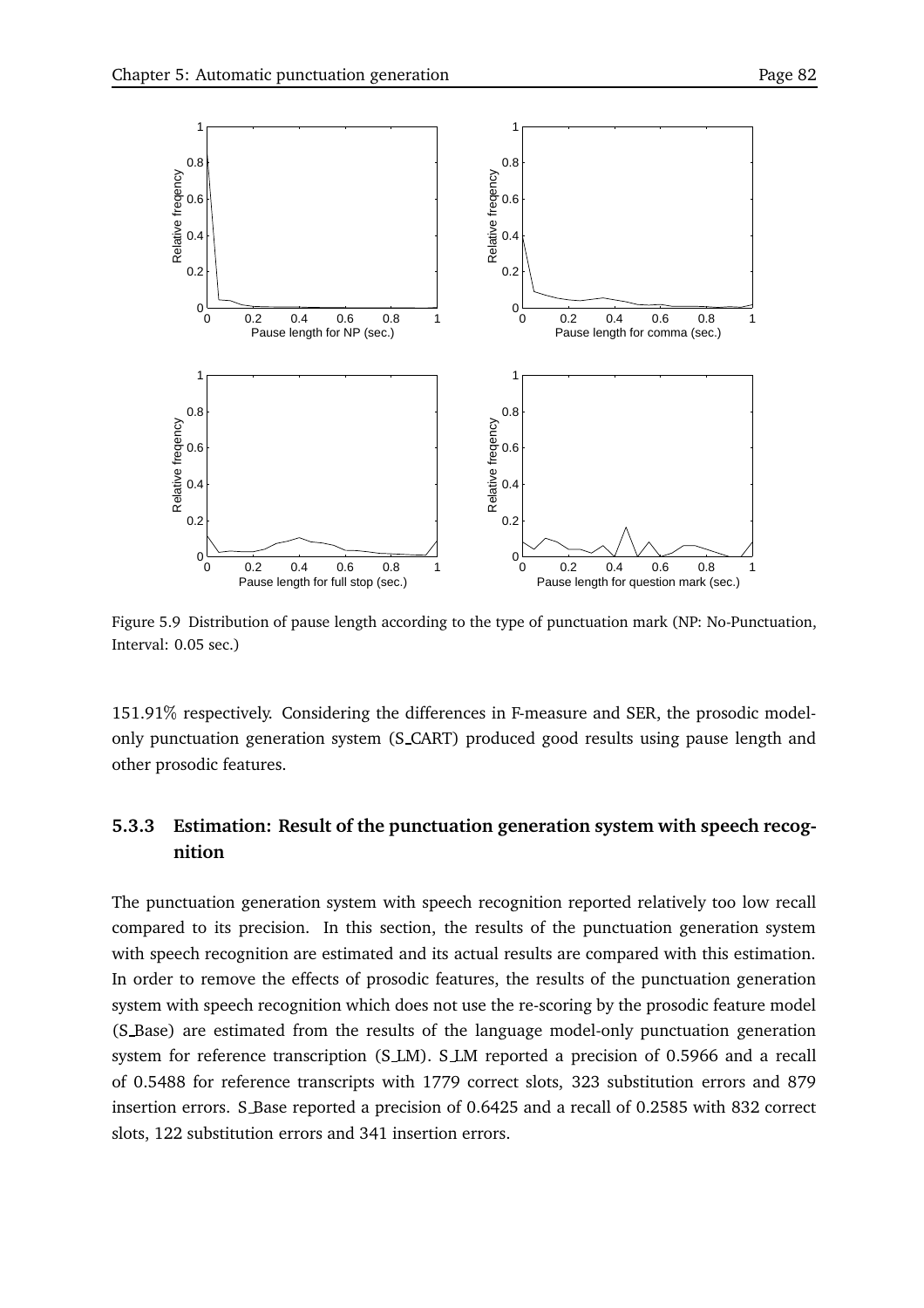The end of each word is a possible candidate for a punctuation mark. Denote i-th word as  $W_i$ and a punctuation mark at the end of  $W_i$  as  $P_i$  ( $P_i$  can be No-Punctuation). For each  $P_i$  in the hypothesis of S<sub>-</sub>Base, there are 8 different cases depending on whether  $P_i$  is a punctuation mark in the reference and in the hypothesis of S LM, and whether there is a speech recognition error in  $W_i$  and  $W_{i+1}$ . Table 5.13 summarises these 8 cases.

|                                                                               |  |  |    |                | Case number    |      |  |
|-------------------------------------------------------------------------------|--|--|----|----------------|----------------|------|--|
| Condition                                                                     |  |  | -3 | $\overline{4}$ | <sup>1</sup> 5 | $-6$ |  |
| Is $P_i$ a punctuation mark in reference?                                     |  |  |    |                | N              |      |  |
| Is $P_i$ a punctuation mark in hypothesis of S_LM?                            |  |  |    |                | $\mathbf{v}$   |      |  |
| Is either of $W_i$ or $W_{i+1}$ a speech recognition error? $\parallel$ Y   N |  |  | v  |                |                |      |  |

Table 5.13 Summary of 8 different cases for punctuation marks in the hypothesis of S Base

The punctuation generation system with speech recognition uses 'silence' as the pronunciation of punctuation marks. Therefore, it is required that a pause should be placed at  $P_i$  to produce a punctuation mark at the position of  $P_i$  in the hypothesis produced by S\_Base. Introduce an assumption that word sequences which contain speech recognition errors follow the overall statistics of TDB98. The number of punctuation marks produced in the hypothesis of S Base can be estimated for each case as follows:

- 1. Case 1:
	- **(1.a)** Number of cases in which there is a punctuation mark at  $P_i$  in reference and in hypothesis of S $\text{\textperp}$ M: number of correct slots and substitution errors of S $\text{\textperp}$ M = 2,102
	- **(1.b)** Probability that there is a speech recognition error of S Base at  $P_i$  or  $P_{i+1}$ : 1-(1-WER' of  $S_B = 0.3118$
	- **(1.c)** Probability of pause existence between  $W_i$  and  $W_{i+1}$ , at least one of which is speech recognition error by S\_Base: total number of pause  $/$  total number of words = 0.2193
	- **(1.d)** Probability of punctuation generation by the LM between  $W_i$  and  $W_{i+1}$ , at least one of which is speech recognition error by S Base: total number of generated punctuation marks by  $S \perp M /$  total number of words = 0.0943

The total number of generated punctuation marks by S\_Base for case 1:  $(1.a) \times (1.b) \times$  $(1.c) \times (1.d) = 14$ . These are the correct slots or substitution errors of S Base.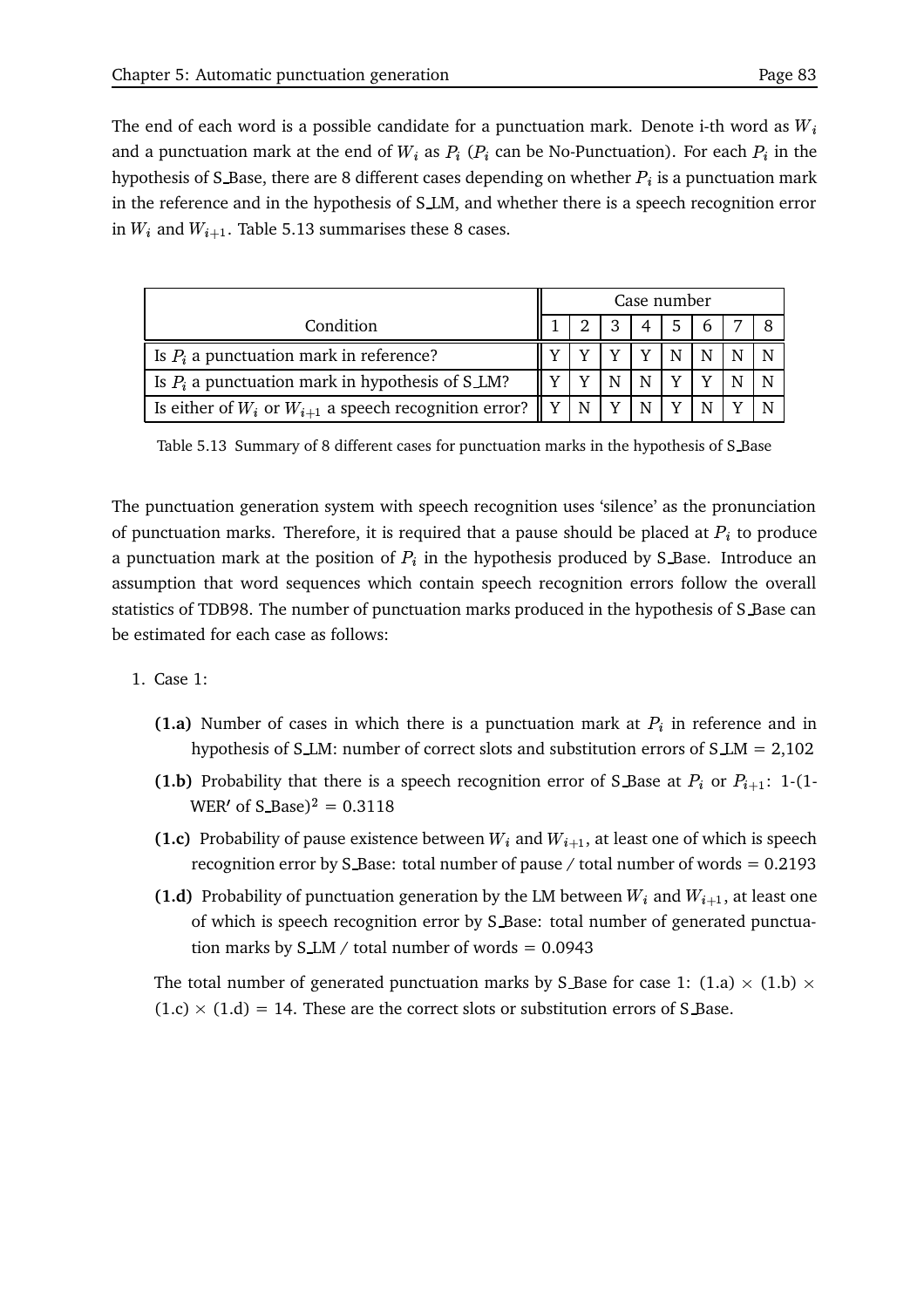- 2. Case 2:
	- **(2.a)** Number of cases in which there is a punctuation mark at  $P_i$  in reference and in hypothesis of SLM: same as in  $(1.a) = 2,102$
	- **(2.b)** Probability that there is no speech recognition error at  $W_i$  and  $W_{i+1}$ : (1-WER' of  $(S\_{Base})^2 = 0.6882$
	- **(2.c)** Probability of pause existence at punctuation mark: total number of pauses at punctuation marks / total number of punctuation marks  $= 0.7579$

The total number of generated punctuation marks by S Base for case 2: (2.a)  $\times$  (2.b)  $\times$  $(2.c) = 1,096$ . These are the correct slots or substitution errors of S Base.

- 3. Case 3:
	- **(3.a)** Number of cases in which there is a punctuation mark at  $P_i$  in reference but not in hypothesis of S<sub>LM</sub>: number of deletion errors of S<sub>LM</sub> =  $1,139$
	- **(3.b)** Probability of punctuation generation between  $W_i$  and  $W_{i+1}$ , at least one of which is speech recognition error by S\_Base:  $(1.b) \times (1.c) \times (1.d) = 0.0064$

The total number of generated punctuation marks by S\_Base for case 3:  $(3.a) \times (3.b) = 7.$ These are the correct slots or substitution errors of S Base.

4. Case 4:

No punctuation mark is generated by S.LM between  $W_i$  and  $W_{i+1}$ . Punctuation cannot be generated for the same word sequence by S Base.

- 5. Case 5:
	- **(5.a)** Number of cases in which there is no punctuation mark at  $P_i$  in reference but there is in hypothesis of S<sub>LM</sub>: number of insertion errors of  $S$ <sub>LM</sub> = 879
	- **(5.b)** Probability of punctuation generation between  $W_i$  and  $W_{i+1}$ , at least one of which is speech recognition error by S\_Base: same as in  $(3.b) = 0.0064$

The total number of generated punctuation marks by S\_Base for case 5:  $(5.a) \times (5.b) = 6$ . These are the insertion errors of S Base.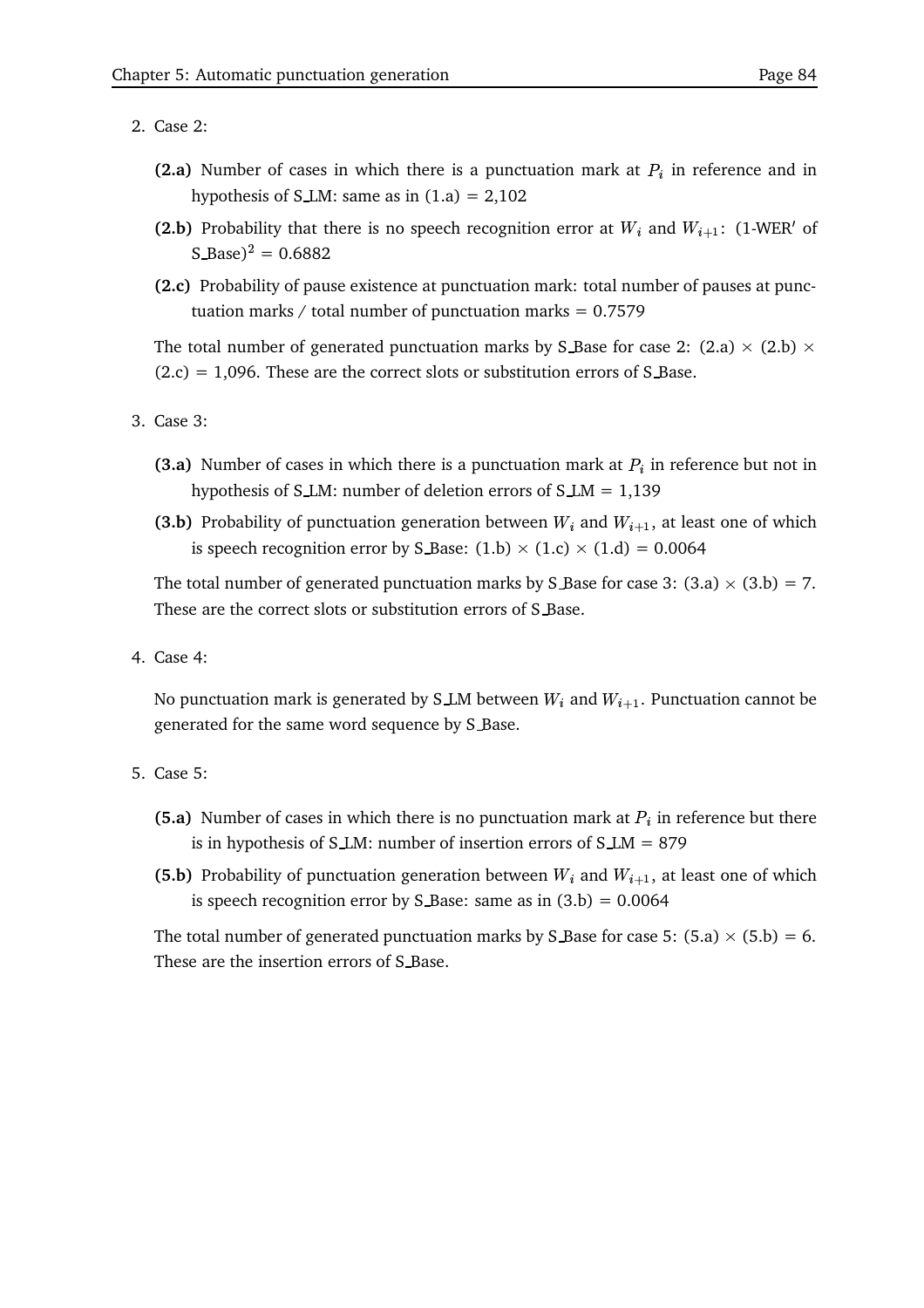- 6. Case 6:
	- **(6.a)** Number of cases in which there is no punctuation mark at  $P_i$  in reference but there is in hypothesis of S $\text{\textperp}$ M: number of insertion errors of S $\text{\textperp}$ M = 879
	- **(6.b)** Probability that there is no speech recognition error at  $W_i$  and  $W_{i+1}$ : same as in  $(2.b) = 0.6882$
	- **(6.c)** Probability of pause existence at the position where no punctuation is: total number of pauses at the position where no punctuation is / total number of  $NP = 0.1543$

The total number of generated punctuation marks by S Base for case 6:  $(6.a) \times (6.b) \times$  $(6.c) = 93$ . These are the insertion errors of S\_Base.

- 7. Case 7:
	- **(7.a)** Number of cases in which there is no punctuation mark at  $P_i$  in reference or in hypothesis of S LM: total number of words - number of hypothesised punctuation marks by S $LM$  - number of deletion errors of S $LM = 27,475$
	- **(7.b)** Probability of punctuation generation between  $W_i$  and  $W_{i+1}$ , at least one of which is speech recognition error by S Base: same as in  $(3.b) = 0.0064$

The total number of generated punctuation marks by S Base for case 7:  $(7.a) \times (7.b) =$ 176. These are the insertion errors of S Base.

8. Case 8:

No punctuation mark is generated by S LM between  $W_i$  and  $W_{i+1}$ . Punctuation cannot be generated for the same word sequence by S Base.

Based on the estimation for each case, the total number of correct slots, substitution errors and insertion errors of S Base are estimated to be 945, 172, and 275 respectively, if it is assumed that the ratio of correct slot to substitution errors is the same as S LM. According to these numbers, recall and precision are estimated as 0.2916 and 0.6789 respectively. These estimations for the recall and the precision are only a little higher than their actual values, in spite of the rough estimations (by 0.033 for the recall and by 0.036 for the precision). The difference between the estimated and the actual values for correct slots, substitution errors and insertion errors are 113, 50 and 66 respectively, in spite of the rough estimation. From the estimation in this section, it is concluded that the recall of the punctuation generation system with speech recognition is reasonable, as long as it uses the assumption for the pronunciation of punctuation marks.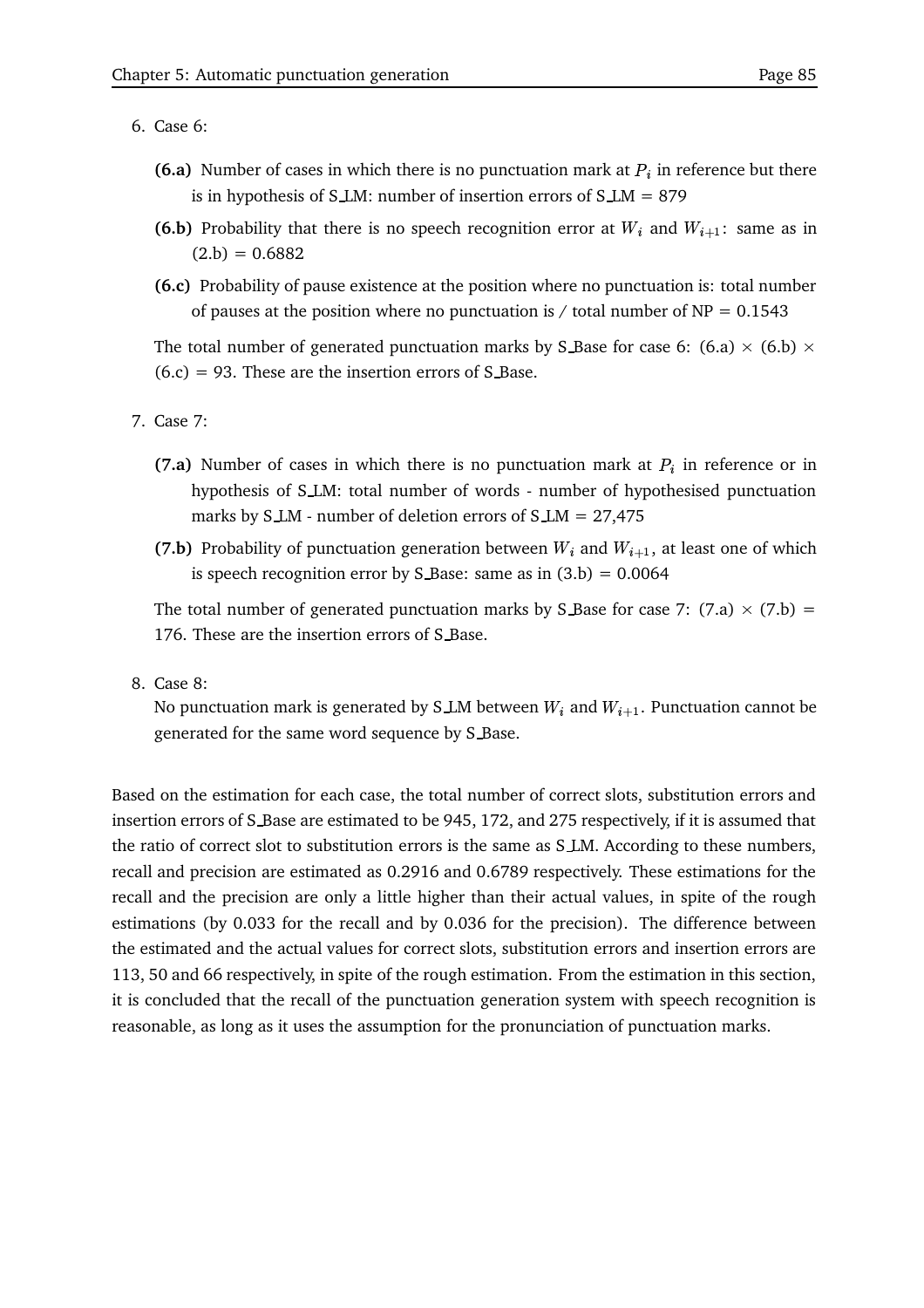# **5.3.4 Comparison with the system which does not use the assumption for the pronunciation of punctuation marks**

In this section, a different punctuation generation system which does not use the assumption for the pronunciation of punctuation marks is proposed, and its results are compared with those of the punctuation generation system with speech recognition.

The proposed system (S\_1Best) generates punctuation marks from the 1-best output of a speech recogniser. In this speech recogniser, none of the punctuation marks is registered in its pronunciation dictionary. In addition, its language model is trained on a training text which does not contain any punctuation mark. As a result, this speech recogniser does not produce any punctuation mark. The 1-best output is time aligned. Based on the time alignment information, prosodic features are generated. As in the approach applied in the punctuation generation for reference transcripts in Section 5.1.1, the sequence of punctuation marks for this 1-best output is searched for using the prosodic feature model and an LM trained on texts which contain punctuation marks.

The trends of F-measure and SER of S<sub>-1</sub>Best are similar to the automatic punctuation generation system for reference transcription (S LM CART). The SER of S 1Best minimises at an alpha of 1.90 and its F-measure maximises at an alpha of 2.10. The results of S 1Best are measured at 2.10 and those of the punctuation generation system with speech recognition (S H100) are measured at an alpha of 1.93 where its F-measure maximises. Table 5.14 summarises the descriptions of these systems.

| System | Description                                                            |      |  |  |
|--------|------------------------------------------------------------------------|------|--|--|
|        | S_H100    Punctuation generation system with speech recognition   1.93 |      |  |  |
|        | S_1Best   Punctuation generation system from 1-best output             | 2.10 |  |  |

Table 5.14 Summary of the punctuation generation systems used in performance comparison ( $\alpha$ : scale factor to the prosodic feature model)

Table 5.15 compares the results of S 1Best with those of S H100. As S 1Best uses the 1-best output of the speech recogniser without punctuation marks, WER' of S<sub>-1</sub>Best is not affected by degradation due to the inclusion of punctuation marks into the vocabulary. S 1Best shows a better performance in terms of F-measure and WER', but poorer in terms of WER and SER. If precision is more important than recall, S H100 is the better system, but if recall is more important than precision, S 1Best is shown to be better.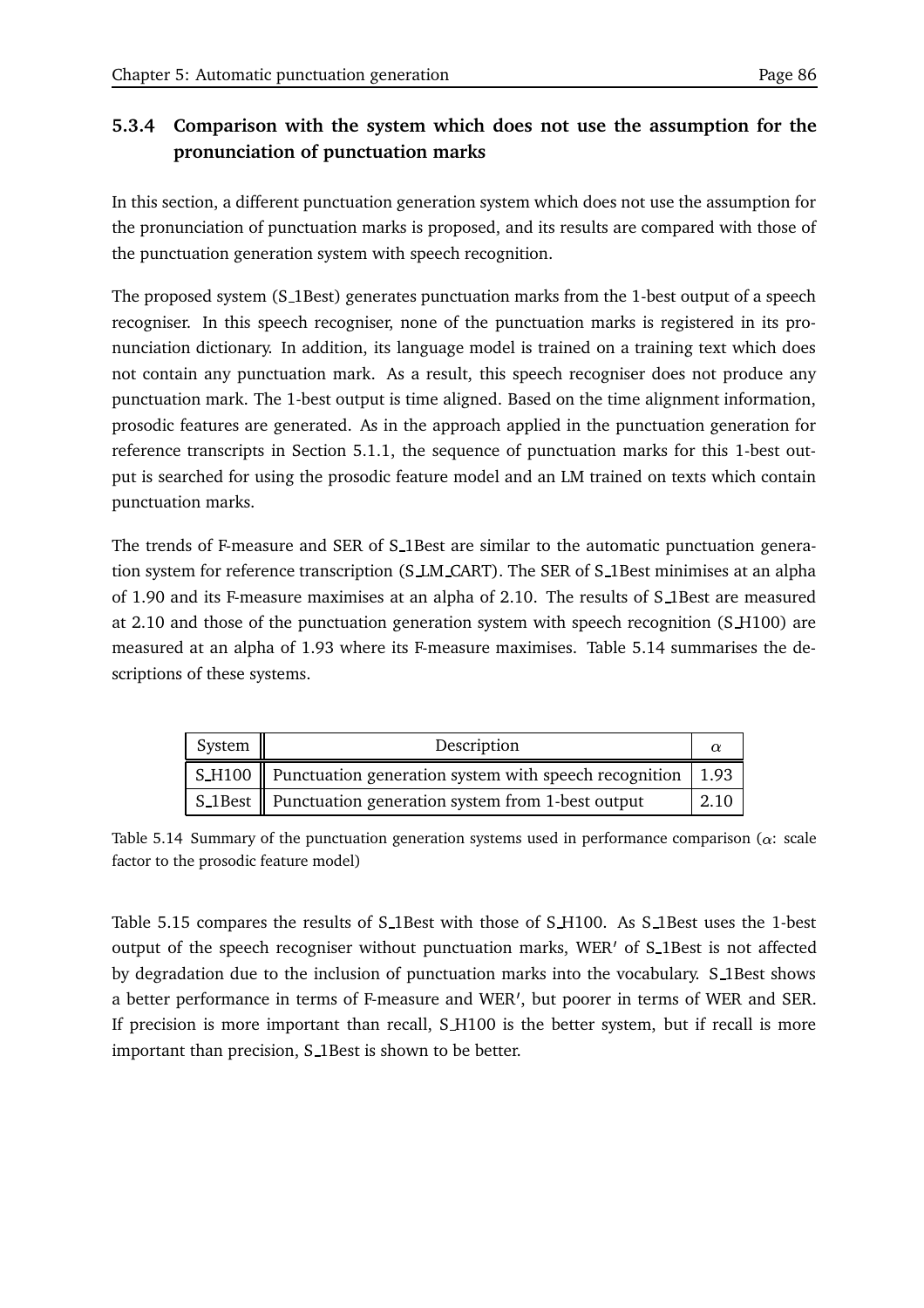|  |  | System WER   WER'   Precision   Recall   F-measure   SER                                              |       |
|--|--|-------------------------------------------------------------------------------------------------------|-------|
|  |  | $\vert$ S_H100 $\vert$ 22.82 $\vert$ 16.95 $\vert$ 0.5811 $\vert$ 0.3541 $\vert$ 0.4400 $\vert$ 84.57 |       |
|  |  | $\sqrt{\text{S-1Best}}$ 23.08   16.71   0.5329   0.4304   0.4762                                      | 88.32 |

Table 5.15 Comparison of results of S\_1Best with S\_H100 (WER: Word Error Rate (%); WER′: WER after punctuation is removed from a reference and a hypothesis; SER: Slot Error Rate  $(\%)$  )

As S 1Best does not assume that the pronunciation of punctuation marks is silence, S 1Best may produce punctuation marks at no-silence. The word sequence of the 1-best output was time aligned with its acoustic data. Then, the duration of the models 'sp' and 'sil' were measured at the end of each word. 58% of the hypothesised punctuation marks produced by S\_1Best were found to be not related to silence. This rather high percentage is somewhat surprising. As a substantial number of these hypothesised punctuation marks are in error, it is assumed that the alignment process is affected by speech recognition errors.

#### **5.3.5 The variations of punctuation marks between annotators**

The use of punctuation is documented in manuals and in hand-books such as in [9, 79]. However, the style of punctuation varies between writers and between areas of texts [29]. In addition, punctuation marks are used to change the meaning of sentences. In this section, the variations of putting punctuation marks between annotators are measured.

The first 1000 words of TDB98 is prepared for this experiment. As capitalisation information gives cues to the location of sentence boundaries, these 1000 words are de-capitalised. Three English native speakers were asked to add punctuation marks between words wherever the punctuation marks are necessary. Only commas, full stops and question marks are permitted as punctuation marks. Although this experiment is performed with a small size text and a small number of annotators, it gives the general idea about the variations of punctuation marks between different annotators for the domain of broadcast news. Table 5.16 summarises these experimental conditions.

| Condition<br>Description |                                       |  |
|--------------------------|---------------------------------------|--|
| Text source              | First 1000 words in TDB98             |  |
| Writing style            | Single case. No punctuation mark      |  |
| Annotator                | Three native British English speakers |  |

Table 5.16 Summary of the conditions of the experiment to measure the variations in putting punctuation marks between annotators.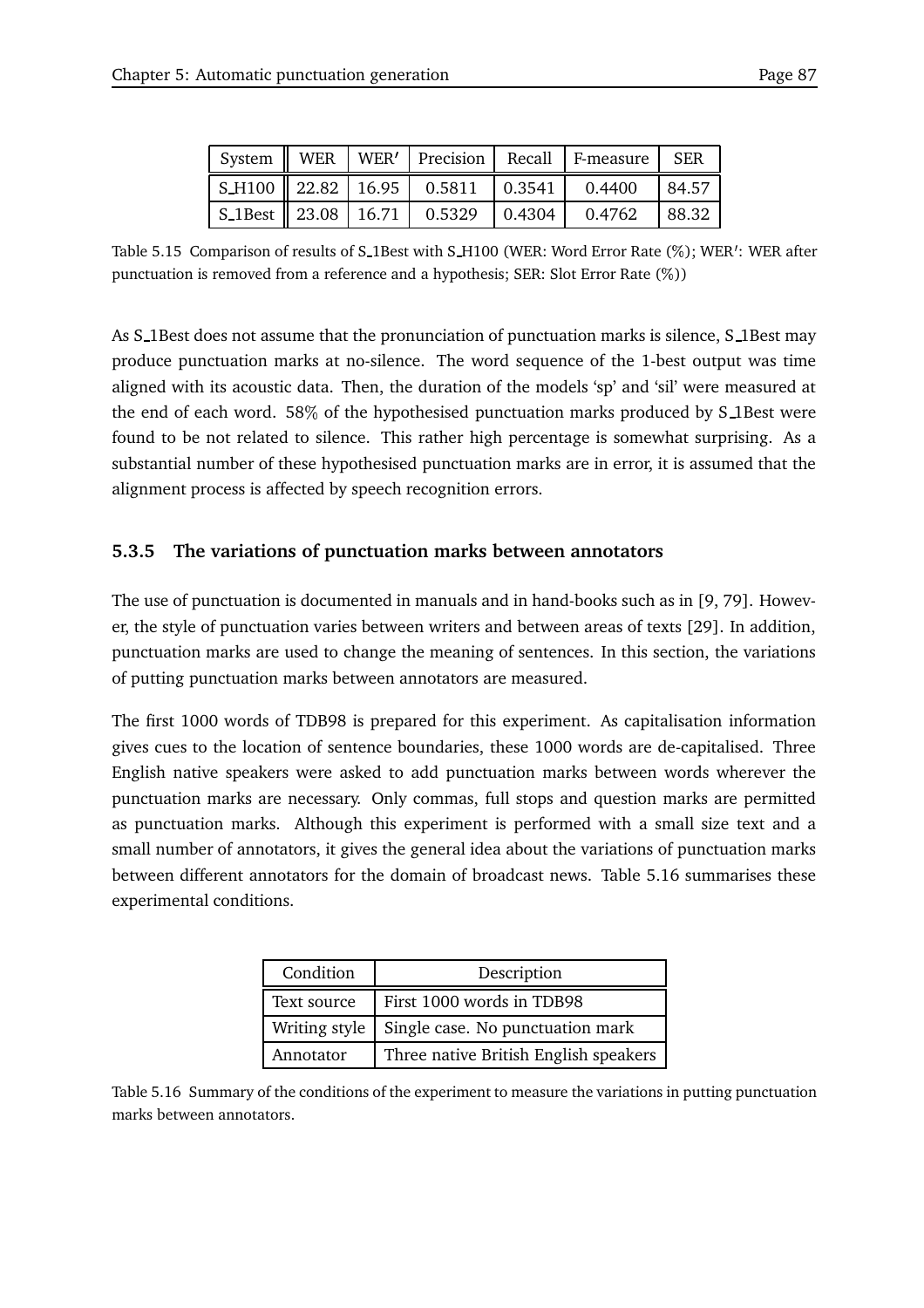In the provided reference transcription of TDB98, there are 43 commas and 54 full stops between the first 1000 words of TDB98. Table 5.17 shows the differences between the punctuation marks in the provided reference transcription and each annotator's transcription. These differences are measured in terms of precision, recall, F-measure and SER, regarding the provided transcription as the reference and each annotator's transcription as the hypothesis. On average, about 28 of punctuation marks conflict.

| Source of hypothesis text   Precision |        | Recall | F-measure   $SER(\%)$ |       |
|---------------------------------------|--------|--------|-----------------------|-------|
| Annotator 1                           | 0.7558 | 0.6701 | 0.7104                | 49.48 |
| Annotator 2                           | 0.7158 | 0.7010 | 0.7083                | 47.42 |
| Annotator 3                           | 0.7448 | 0.7371 | 0.7409                | 44.85 |

Table 5.17 The difference of putting punctuation marks between the provided reference transcription and each annotator's transcription. The provided transcription is regarded as the reference and each annotator's transcription as the hypothesis. (SER: Slot Error Rate)

Table 5.18 shows the variations in punctuation between annotators. These variations are measure in terms of precision, recall, F-measure and SER, regarding an annotator's text as the reference and another annotator's text as the hypothesis. On average, about 29 of punctuation marks conflict.

|           | Source of text            | Results of variations |        |                    |            |  |  |
|-----------|---------------------------|-----------------------|--------|--------------------|------------|--|--|
| Reference | Hypothesis                | Precision             |        | Recall   F-measure | $SER(\% )$ |  |  |
|           | Annotator 1   Annotator 2 | 0.6421                | 0.7093 | 0.6740             | 60.47      |  |  |
|           | Annotator 1   Annotator 3 | 0.7188                | 0.8023 | 0.7582             | 44.19      |  |  |
|           | Annotator 2   Annotator 3 | 0.6979                | 0.7053 | 0.7016             | 49.47      |  |  |

Table 5.18 Variations in punctuation between annotators. Results of variations are measured regarding an annotator's text as the reference and another annotator's text as the hypothesis. (SER: Slot Error Rate)

In this section, the variations of punctuation marks between annotators are measured. The amount of this variation is quite substantial. Even though the acoustic data for the text is provided when the reference text is transcribed, the punctuation marks in the provided reference text are not a perfect measure. This variation may partly account for reported punctuation generation errors.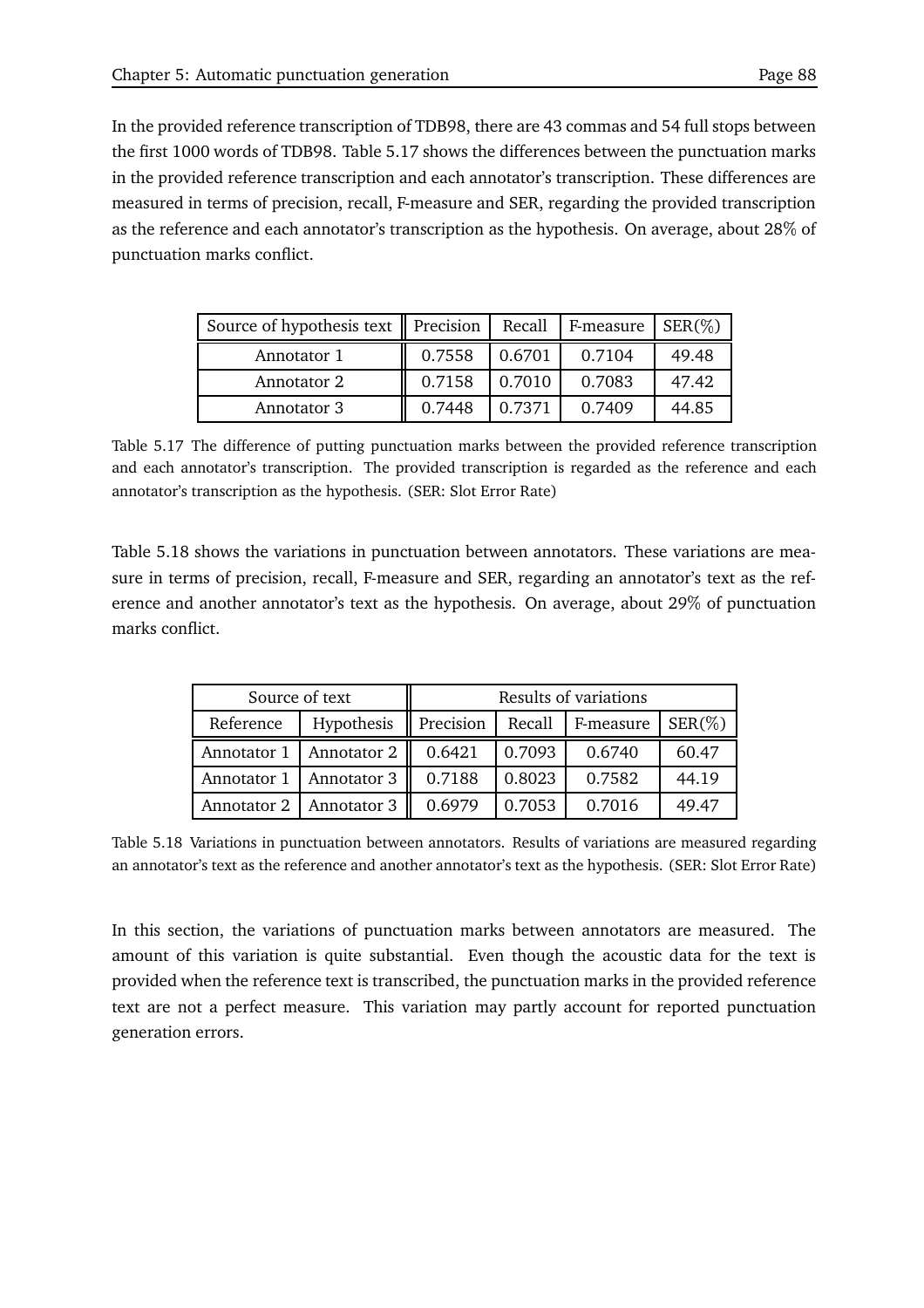## **5.4 Summary**

In this chapter, an automatic punctuation method which generates punctuation marks simultaneously with speech recognition output has been presented. This system produces multiple hypotheses and uses prosodic features to re-score the hypotheses. Given the reference transcription, using prosodic information alone outperforms using lexical information alone. As these two information sources are shown to be complementary, further improvements can be achieved by combining these two information sources. When punctuation is generated simultaneously with speech recognition output, the F-measure can be improved up to 0.44 by utilising prosodic information. At the same time, small reductions in WER are achieved.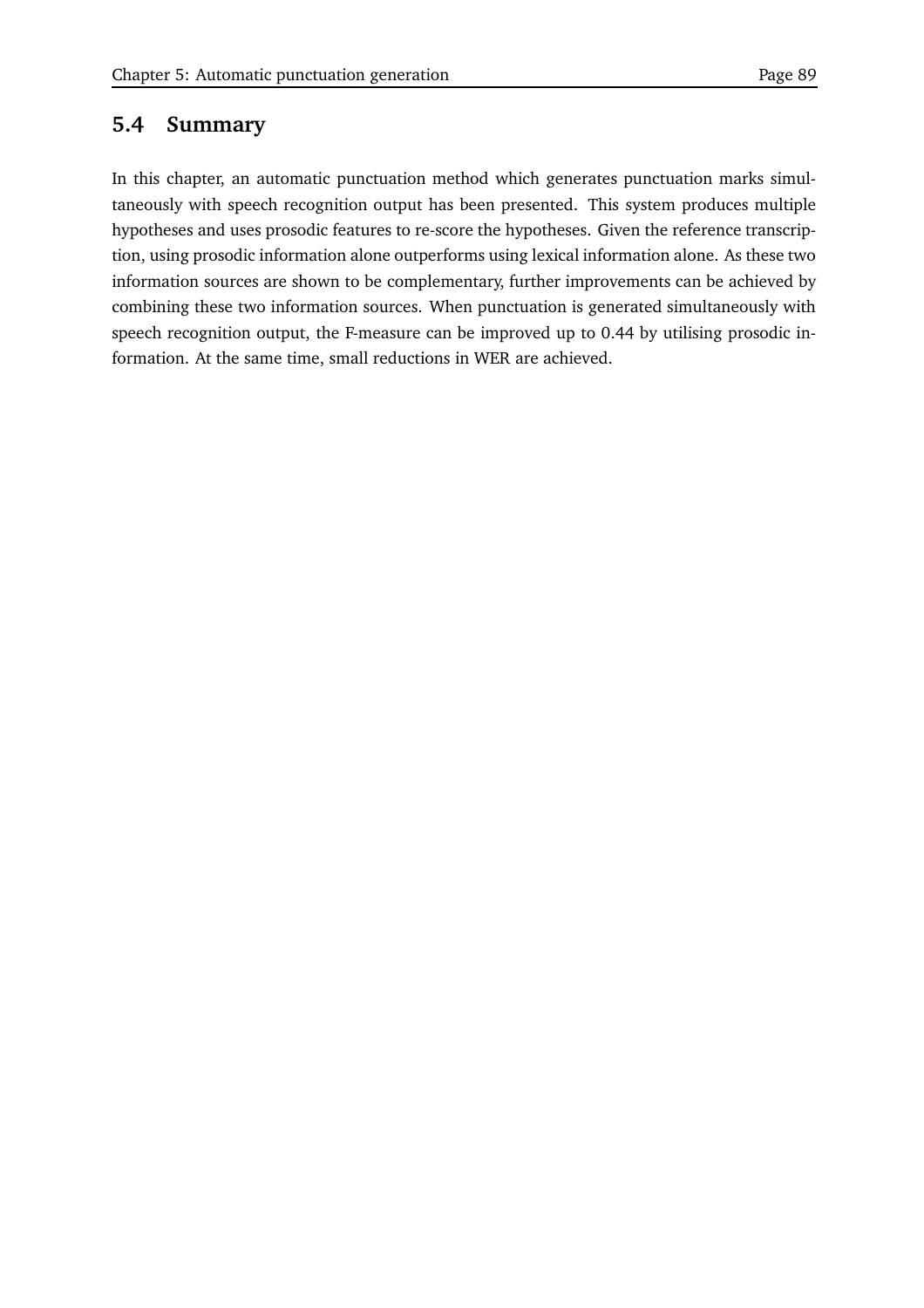# *Chapter 6* **Automatic capitalisation generation**

In this chapter, another important area of transcription readability improvement, automatic capitalisation generation, is discussed. Two different systems are proposed for this task. The first is a slightly modified speech recogniser. In this system, every word in its vocabulary is duplicated: one in a capitalised form and the other in a de-capitalised form. In addition, its language model is re-trained on mixed case texts. The other system is based on NE recognition and punctuation generation since most capitalised words are the first words in sentences or NE words.

In order to compare the performance of the proposed systems, experiments of capitalisation generation are conducted when every procedure is fully automated. The system based on NE recognition and punctuation generation shows better results in WER, in F-measure and in SER. The contribution of each procedure in the system based on NE recognition and punctuation generation is examined, and the performance of this system is examined for the additional clues: reference word sequences, reference NE classes, and reference punctuation marks. Experimental results show that this system is robust to NE recognition errors and that the effect of NE recognition errors is independent of the effect of punctuation generation errors for capitalisation generation.

In Section 6.1, the two different automatic capitalisation generation systems are described. Experimental results are then shown in Section 6.2 and the results are analysed in Section 6.3. Finally, this chapter is concluded in Section 6.4.

# **6.1 Capitalisation generation**

Standard transcriptions of speech lack most capitalisation and punctuation. As already mentioned in Table 2.3 for a 3 hour broadcast news transcription (TDB98), 15.26 of total words are capitalised words. The proper capitalisation of words would improve the readability of transcriptions substantially.

Many commercial implementations of automatic capitalisation generation are provided with word processors. In these implementations, grammar and spelling checkers of word processors generate suggestions about capitalisation. A typical example is one of the most popular word processors, Microsoft Word.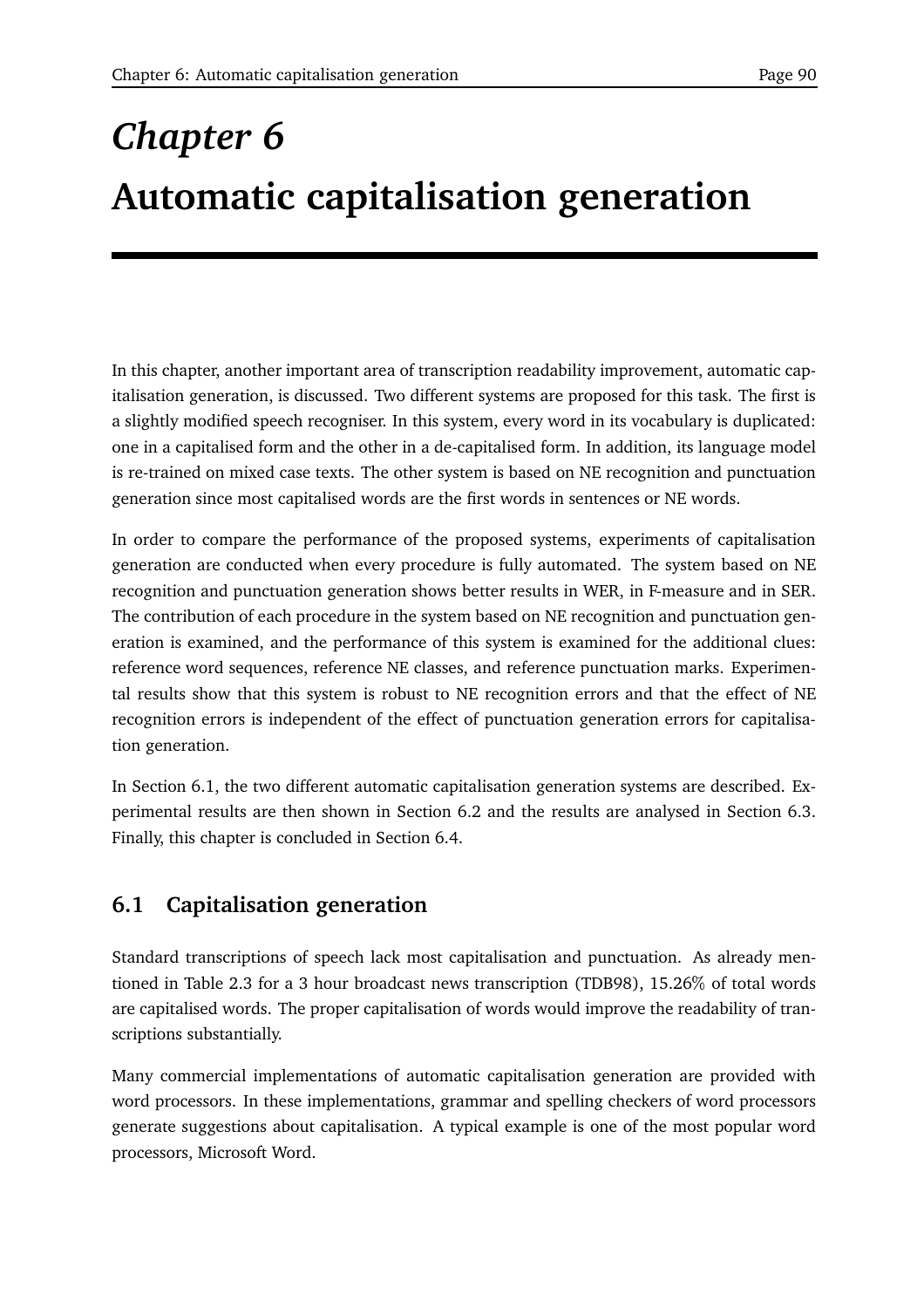An experiment of automatic capitalisation generation was conducted using Microsoft Word 2000 for the first 10.7 words of TDB98 (3882 words, 468 of which are capitalised). As it provides suggestions about both grammar and spelling, its suggestions are checked manually and only suggestions regarding capitalisations are accepted. Table 6.1 shows the results of this experiment.

| System                                    |  | Precision   Recall   F-measure   SER $(\%)$ |       |
|-------------------------------------------|--|---------------------------------------------|-------|
| MS Word 2000    0.9987   0.8045    0.8911 |  |                                             | 19.66 |

Table 6.1 Results of capitalisation generation using Microsoft Word 2000 for a part of TDB98 (SER: Slot Error Rate)

The implementation of the capitalisation generation in Microsoft Word was described in Section 2.2. According to the description in [77] and its capitalisation generation output for the part of TDB98, capitalisation of words which are not first words in sentences seems to be processed by dictionary look-up. When a word is entered in all lower case, the capitalisation is applied for the word to have the greatest consistency in matching the capitalisation.

With this dictionary look-up method, ambiguous words such as 'bill' cannot be dis-ambiguated. As seen in Section 1.2, in a sentence like "President bill Clinton says", 'bill' should be capitalised: the error occurs because the word 'bill' is more frequently used as a statement of account in a de-capitalised form rather than a person's name. Dis-ambiguation of the capitalisation type of words which can have more than one type can be achieved by using context information.

In this chapter, two different automatic capitalisation generation systems are presented. The first system is a slightly modified speech recogniser. In this system, every word in its vocabulary is duplicated: one in a capitalised form and the other in a de-capitalised form. In addition, its language model is re-trained on mixed case texts. This system will be presented in Section 6.1.1. The other system is based on NE recognition and punctuation generation, since most capitalised words are first words in sentences or NE words. This system will be presented in Section 6.1.2.

These systems examine the three types of capitalisation: all characters of a word are capitalised (All Cap), only first character of a word is capitalised (Fst Cap), and every character of a word is de-capitalised (No Cap). The categories of capitalisation types have already been described in Table 1.1. Details of data preparation regarding capitalisation were given in Section 3.1.4. The performance of these two systems with every procedure being fully automated, will be compared in Section 6.2.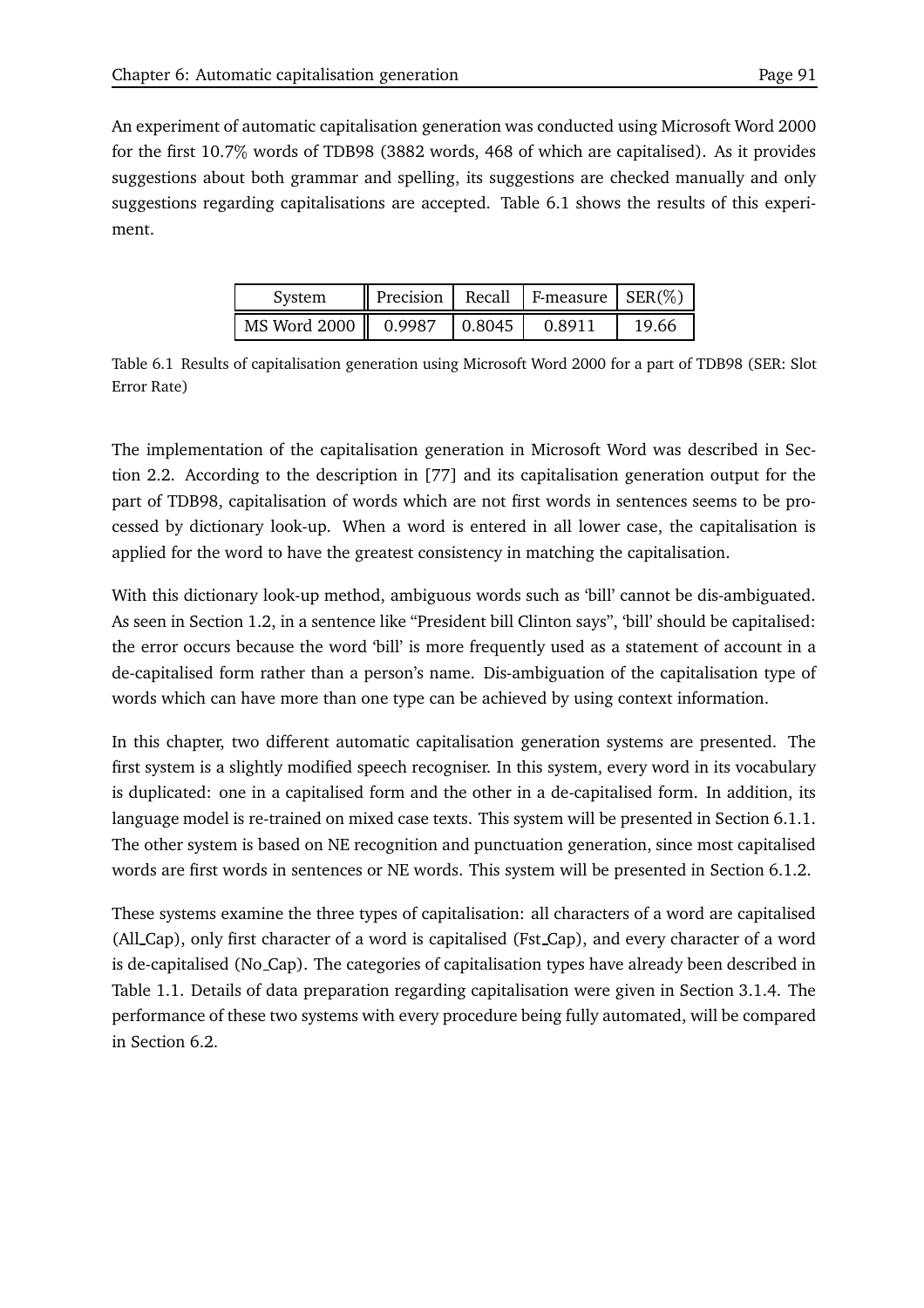#### **6.1.1 Automatic capitalisation generation by modifications of speech recogniser**

The method of automatic capitalisation generation presented in this section is a slightly modified form of a conventional speech recogniser. As the aim of speech recognition is to find out only the best word sequences for the given speech signal, speech recognition systems do not normally recognise capitalisation of words. Therefore, the words registered in a vocabulary and a pronunciation dictionary are not case-sensitive in a conventional speech recognition system. In addition, it is not necessary to train language models of this system on case sensitive texts.

Slight modifications to a conventional speech recognition system, however, can produce case sensitive outputs. The following three modifications are required:

- 1. Every word in its vocabulary is duplicated three times for the three different capitalisation types (All Cap, Fst Cap, and No Cap).
- 2. Every word in its pronunciation dictionary is duplicated with its pronunciation in the same way as used for the vocabulary duplication.
- 3. The language model is re-trained on mixed case texts.

This method is a good way to obtain capitalisation automatically. However, it faces the following two problems:

1. Distortion of LM

In many cases, first words in sentences are non-NEs. Most of these words are not capitalised if they are used in the middle of a sentence. Therefore, a substantial number of word sequences counted at sentence boundaries are erroneous because a capitalised word and a de-capitalised word are regarded as different words even if they have the same character sequence.

2. Sparser LM

Due to the limited amount of training data, many of the possible word sequences in test data are not observed in training data. As the size of vocabulary is increased by the duplication, LMs are sparser and estimating probabilities of word sequences becomes more difficult. In addition, the searching space is widened because of the increased size vocabulary.

These two problems will be analysed quantitatively in Section 6.2.1.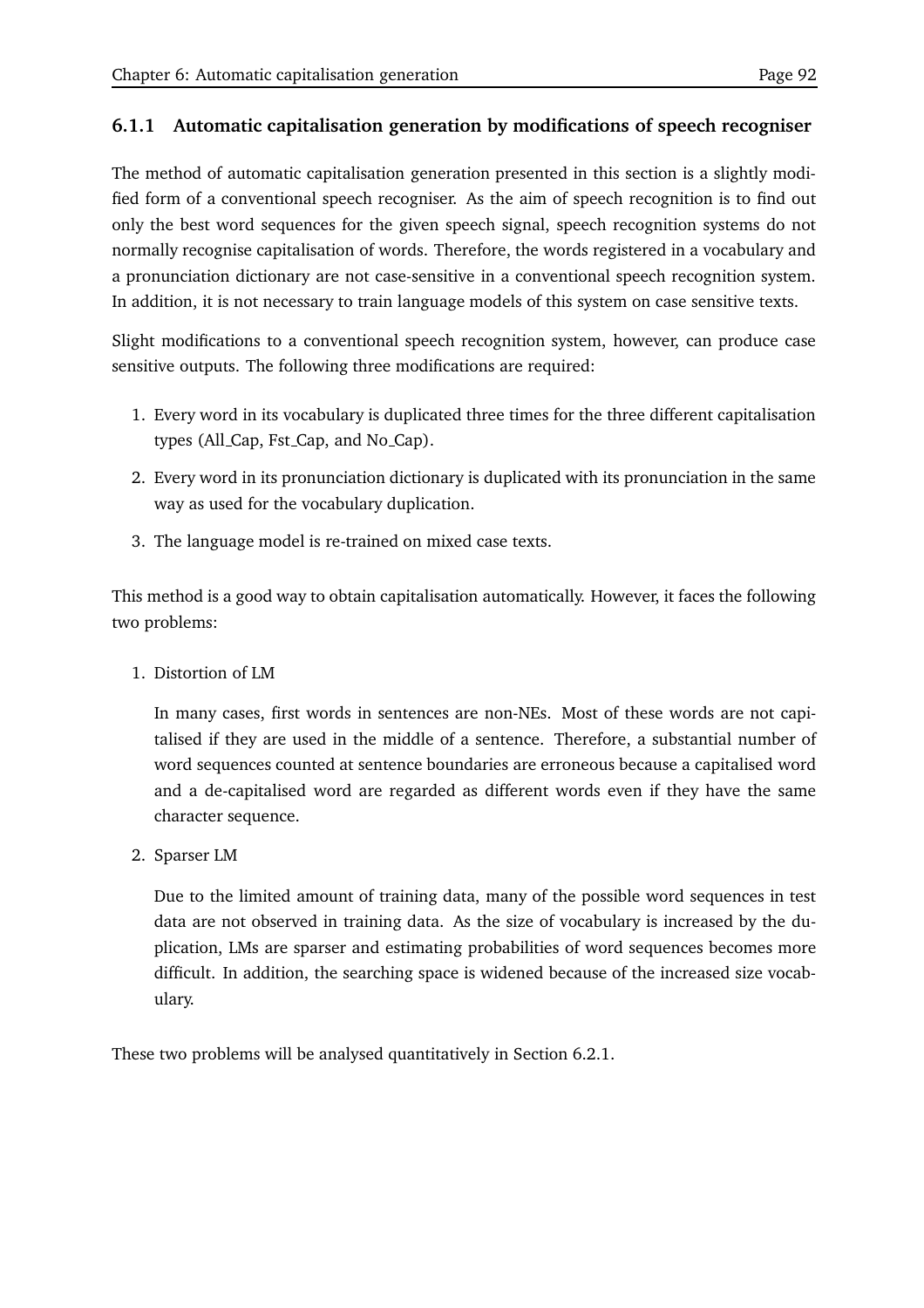Figure 6.1 illustrates the overall procedures of the capitalisation generation system, modified from a conventional speech recognition system. Every word in the pronunciation dictionary of a conventional speech recogniser is duplicated. As an LM is trained on case sensitive training data, this LM is sparser than that used by the conventional speech recogniser. The same acoustic score is measured for duplicated words, since they have the same pronunciations. However, hypotheses can be generated using the different LM scores. Speech recognition is performed, and the best hypothesis which includes capitalisation is generated.



Figure 6.1 Overall procedures of the capitalisation generation system modified from speech recogniser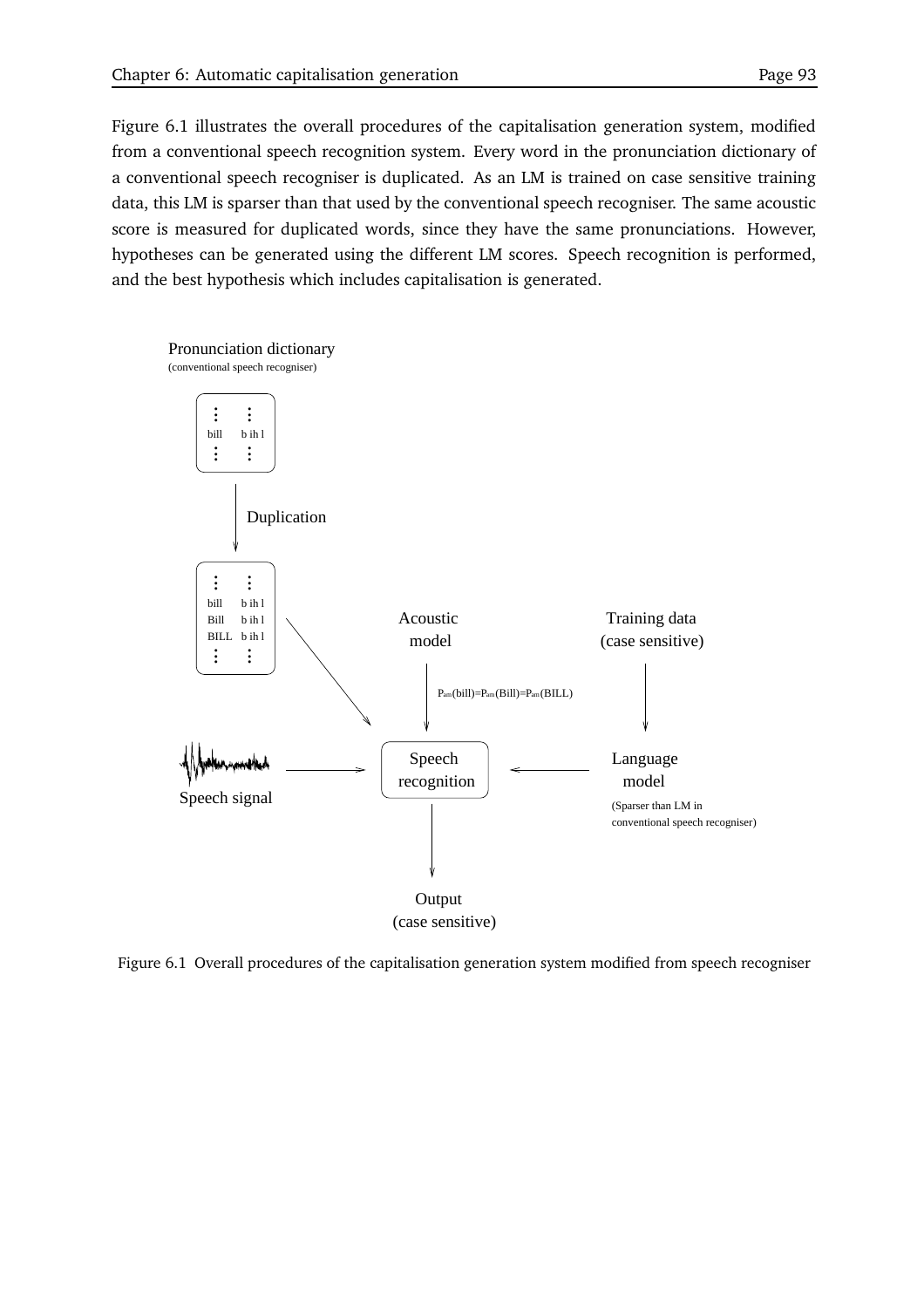# **6.1.2 Automatic capitalisation generation based on NE recognition and punctuation generation**

In TDB98, 15.26% of total words are capitalised. Most capitalised words are first words in sentences or NE words. As the average number of words in a sentence is 16.87, 5.23 of total words are first words in sentences. 80.45 of NE words are capitalised. Among non-NE words which are not first words in sentences, 2.32 of words are capitalised. For statistics of capitalisation for TDB98, see Table 2.3.

The fact that most capitalised words are first words in sentences or NE words motivates a capitalisation generation method based on NEs and sentence boundaries. The method of capitalisation generation presented in this section is based on NE recognition and punctuation generation. The simplest way to achieve capitalisation generation is to capitalise the first characters of words which are first words in sentences and the first characters of NE words whose NE classes are 'ORGANIZATION', 'PERSON', or 'LOCATION', followed by capitalisation of initials.

The results of capitalisation generation are improved by using a frequency table counted from training texts. Some NE words are used in de-capitalised forms and some non-NE words are used in capitalised forms. Also, all characters should be capitalised in some first words in sentences. Many of these capitalisation types are corrected by looking-up in a frequency table of words based on NE classes.

Further improvement is achieved by using context information to dis-ambiguate the capitalisation types of words which have more than one capitalisation type such as the word 'bill'. The context information about capitalisation generation is encoded in a set of simple rules rather than the large tables of statistics used in stochastic methods. The ideas used in the development of the rule-based NE recognition system are applied in the automatic generation of these rules for capitalisation generation.

Six rule templates are used for the generation of bigram rules for capitalisation generation. These six rule templates are shown in Table 6.2. As with the rule templates in NE recognition, rule templates consist of pairs of characters and a subscript.  $w, t, c$  denote that templates are related to words, NE classes and capitalisation types, respectively. Subscripts show the relative distance from the current word; that is 0 means the current word, -1 means the previous word and 1 means the next word. Each rule template has its own applicable range where the conditions of the rule are met. For these six rule templates, the range of rule application is set to be the current word only. Rule templates have one more slot at the end. This indicates the number of the capitalisation type of the change after the rule is activated.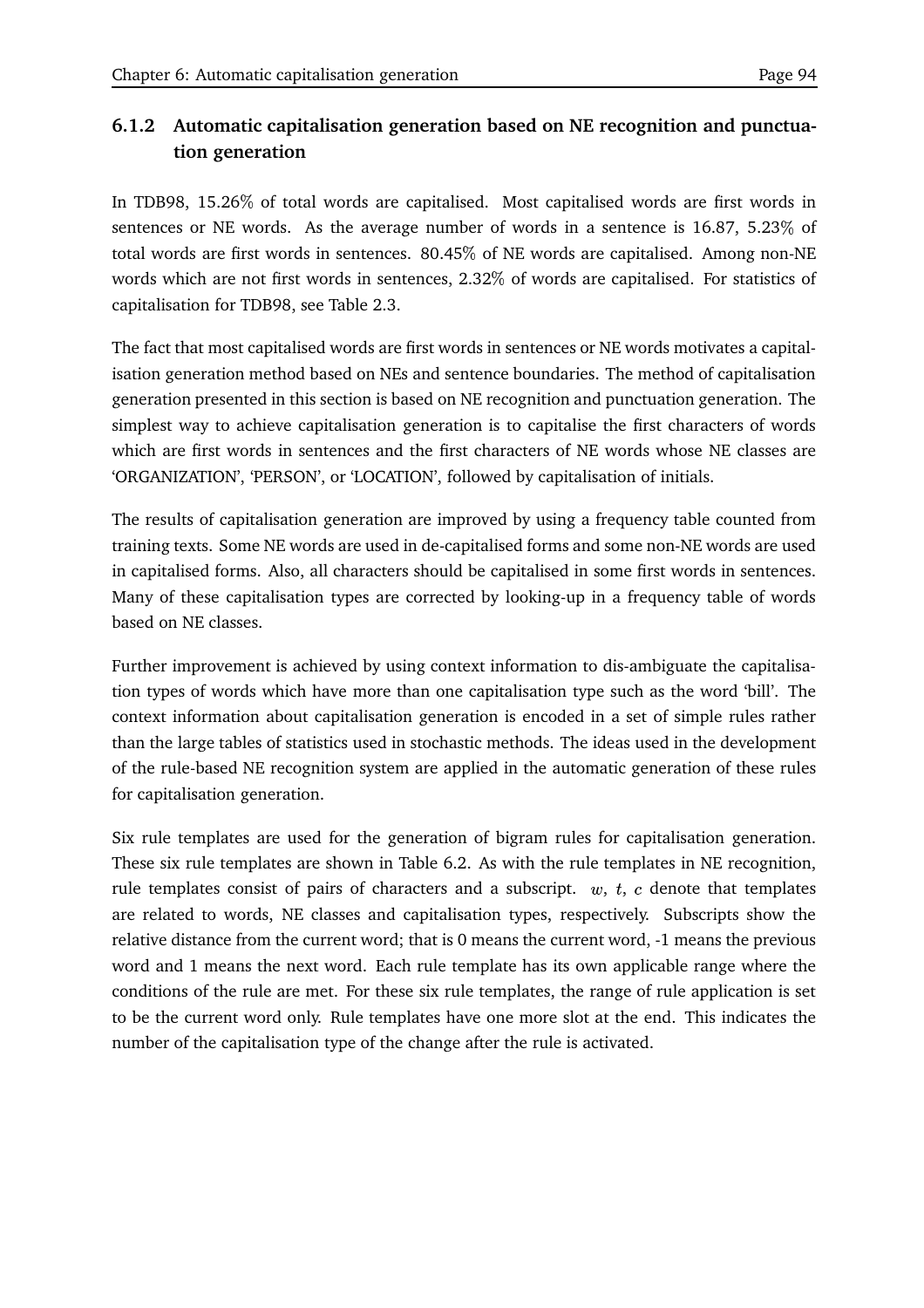|                                | Rule templates           |                |  |  |  |  |  |  |  |
|--------------------------------|--------------------------|----------------|--|--|--|--|--|--|--|
| $w_0$ $w_1$ ,                  | $w_0 w_{-1}$ , $w_0 t_1$ |                |  |  |  |  |  |  |  |
| $w_0$ $t_{-1}$ , $w_0$ $c_1$ , |                          | $w_0$ $c_{-1}$ |  |  |  |  |  |  |  |

Table 6.2 The rule templates used in bigram rule generation for capitalisation generation ( $w$ : words;  $t$ : NE types;  $c$ : capitalisation types). Subscripts define the distance from the current word

Particular importance must be given to the effect of words encountered in the test data which have not been seen in the training data. One way of improving the situation is to build separate rules for unknown words. The training data are divided into two groups. If words in one group are not seen in the other group, these words are regarded as unknown words. The same rule generation procedures are then applied.

The capitalisation generation system proposed in this section consists of 8 steps. These steps are depicted in Figure 6.2. Word sequences with NE classes and punctuation marks are processed by these 8 steps.

The first four steps in Figure 6.2 are straightforward processes. In step 1, the first character of the first word in each sentence is capitalised. Then in step 2, the first characters of NE words whose NE classes are 'ORGANIZATION', 'PERSON' or 'LOCATION' are capitalised. In step 3, initial words (e.g. B. B. C.) are capitalised, but only the first character is capitalised if the length of the initial word is longer than one character (e.g. Mr.). The word 'i' is treated differently, because this word normally means 'me' and is capitalised in this case. In step 4, backchannels (e.g. uhhuh) are de-capitalised.

As already mentioned in Table 2.3, 19.55 of NE words are not capitalised. Among non-NE words which are not first words in sentences, 2.32 of words are capitalised (e.g. El Nino). In order to dis-ambiguate capitalisation types, a frequency table of words which contains counts of words based on NE classes are looked-up. This frequency table is constructed on DB98, because DB98 is the only training data which is provided with reference NE classes.

Steps 5, 6, and 7 are related to the frequency table look-up. In step 5, the most frequent capitalisation type within NE classes is given to NE words which are not first words in sentences. In step 6, the same process is applied to non-NE words which are not first words in sentences. In step 7, if a word with the 'ORGANIZATION' class is a first word in a sentence, and its most frequent capitalisation type is All Cap, then the capitalisation type of this word is changed to All Cap.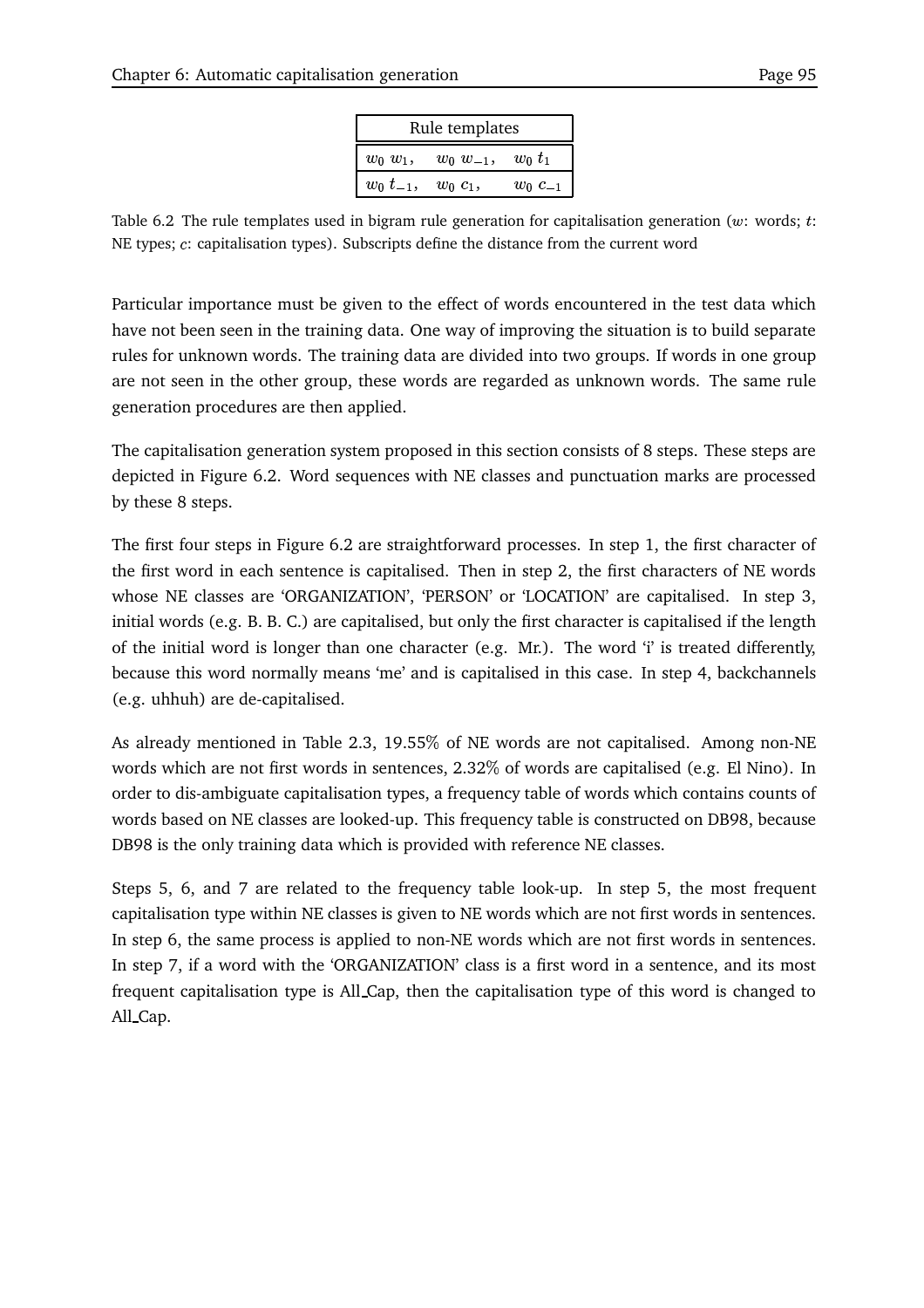

#### Single case text

Figure 6.2 Procedures of the capitalisation generation system based on NE recognition and punctuation generation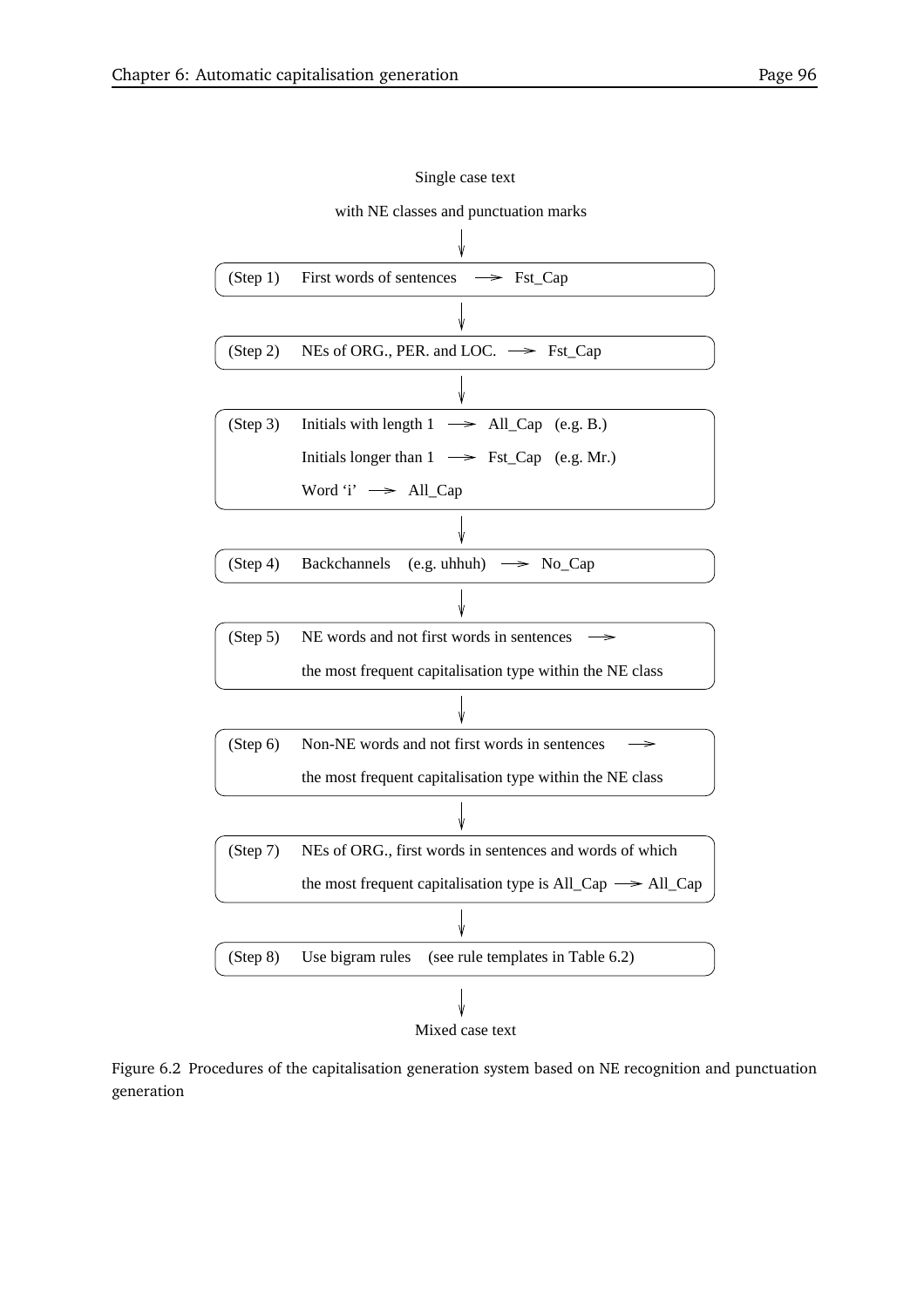In order to dis-ambiguate the capitalisation type of words which have more than one capitalisation type, the bigram rules generated from 6 rule templates described in Table 6.2 are applied one-by-one in step 8 according to a given order. If the conditions for a rule are met, then the rule is triggered and the classification type of the words is changed if necessary.

# **6.2 Experiments**

There are two different systems of generating capitalisation: a system modified from a speech recogniser (described in Section 6.1.1) and a system based on NE recognition and punctuation generation (described in Section 6.1.2). These systems are summarised in Table 6.3.

| System  | Description                                                                                 |
|---------|---------------------------------------------------------------------------------------------|
| S fr SR | System modified from a speech recogniser                                                    |
|         | $\parallel$ S_on_NE_P $\parallel$ System based on NE recognition and punctuation generation |

Table 6.3 Description of automatic capitalisation generation systems

These systems cover the three types of capitalisation: all characters of a word are capitalised (All Cap), only first character of a word is capitalised (Fst Cap), and every character of a word is de-capitalised (No Cap). The categories of capitalisation types were described in Table 1.1.

The results of both systems are compared on the basis that every procedure is fully automated. Then, the performance of the system based on NE recognition and punctuation generation is investigated with additional information: reference word sequences, reference NE classes and reference punctuation marks. As this system follows the 8 steps described in Figure 6.2, the effect of each step is examined when reference word sequences, reference NE classes, and reference punctuation marks are provided.

As described in Section 3.2.1, the performance of an automatic capitalisation generation system can be measured by the version 0.7 of the NIST Hub-4 IE scoring pipeline package. In the mixed case output, the words whose capitalisation types are All Cap are surrounded by the "ORGANIZATION" NE class starting and end tags, and the words whose types are Fst Cap by the "PERSON" NE class tags. Then, the words in the output are changed into single case. The same modification is applied to the reference text. Then the scoring pipeline package proceeds with these modified texts. TDB98 is used as test data.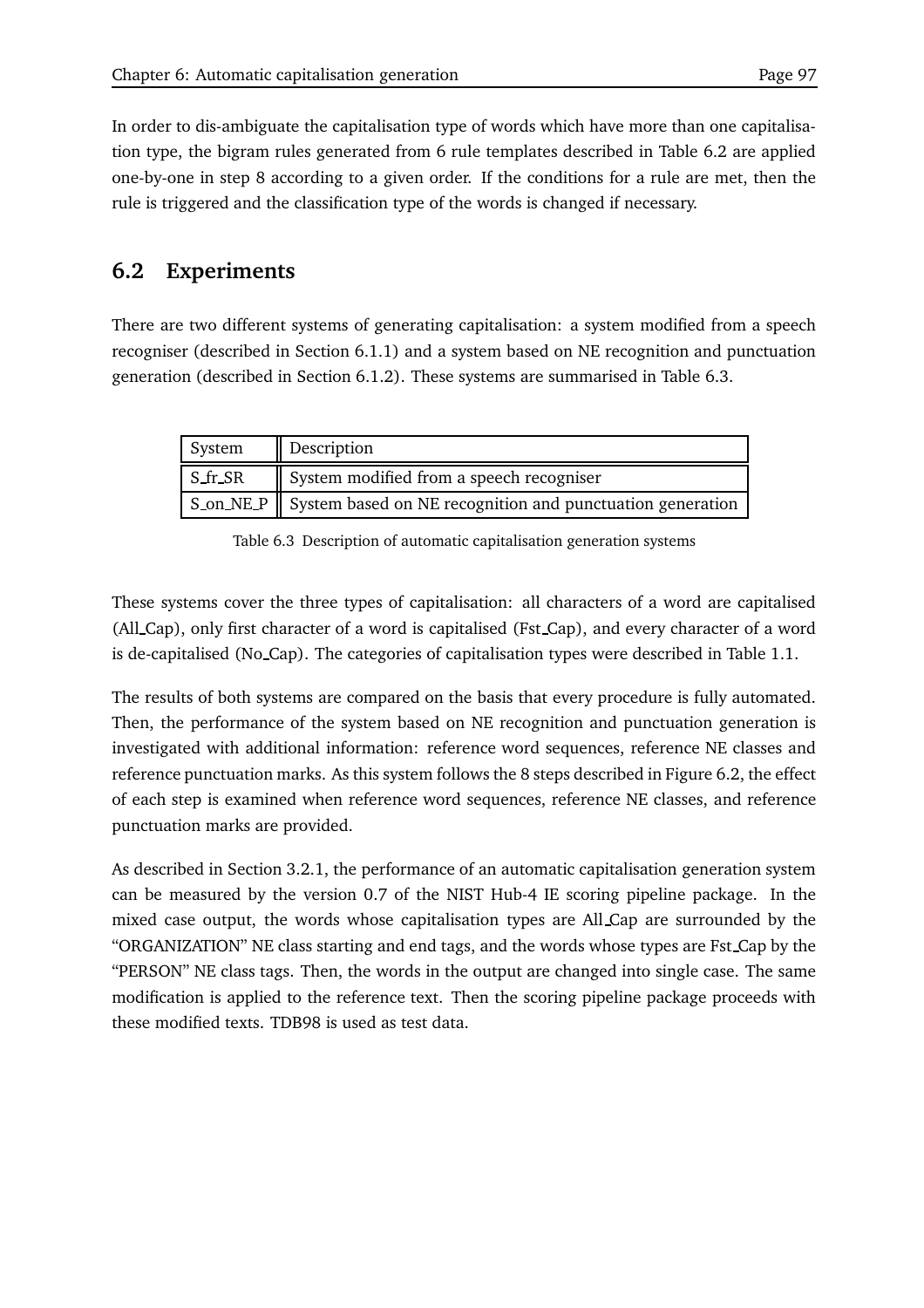#### **6.2.1 Results: The system modified from a speech recogniser**

The first automatic capitalisation system is implemented by slight modifications of the HTK Broadcast News (BN) transcription system. The HTK system was mentioned in Section 5.2.3, and details about the development of the HTK BN transcription system are given in [89].

First, every word in the pronunciation dictionary of the HTK system is duplicated with its pronunciation into three different capitalisation types (All Cap, Fst Cap, and No Cap). Second, its language model is re-trained on mixed case transcriptions of BNtext92 97 and DB98.

Table 6.4 shows the results of capitalisation generation for TDB98 using this system. The performance of the system is measured by WER. When WER is measured, words are changed into single case from reference and hypothesis in order to measure the pure speech recognition rate. As the speech recognition output contains punctuation marks, WER" which is the WER after punctuation marks are removed and words are changed to single case from reference and hypothesis is introduced. A similar concept was introduced as WER' in punctuation generation in Section 5.2.3. WER' was defined as the WER after punctuation is removed in reference and hypothesis.

|  |  | System    WER   WER"   Precision   Recall   F-measure   SER    |  |
|--|--|----------------------------------------------------------------|--|
|  |  | $\vert$ S_fr_SR $\vert$ 22.97 17.27 0.7736 0.6942 0.7317 48.55 |  |

Table 6.4 Results of capitalisation generation for TDB98 using the system modified from the HTK system. (WER: Word Error Rate (%); WER": WER after punctuation is removed; SER: Slot Error Rate (%))

For punctuation generation, the HTK system reported 22.73 of WER and 17.04 of WER in Section 5.2.3. The difference between WER in punctuation generation and that in capitalisation generation is measured as 0.24%, and the difference between WER $^\prime$  and WER $^{\prime\prime}$  is measured as 0.23 . These degradations are caused by the introduction of increased size of vocabulary and pronunciation dictionary. Two problems caused by this introduction were discussed in Section 6.1.1 The performance degradations are analysed as follows:

#### 1. Distortion of LM

In many cases, first words in sentences are non-NEs. Most of these words are not capitalised, if they are used in the middle of sentences. As there are 1,873 sentences in TDB98, the average number of words in a sentence in TDB is 16.9 words. Among the first words in sentences, 91.3 $\%$  of these words are not NEs. Therefore, approximately, 5.4 $\%$  $((1/16.9) \times 0.913)$  of counted word sequences are wrong, because a capitalised word and a de-capitalised word should be regarded as different words even if they have the same character sequence.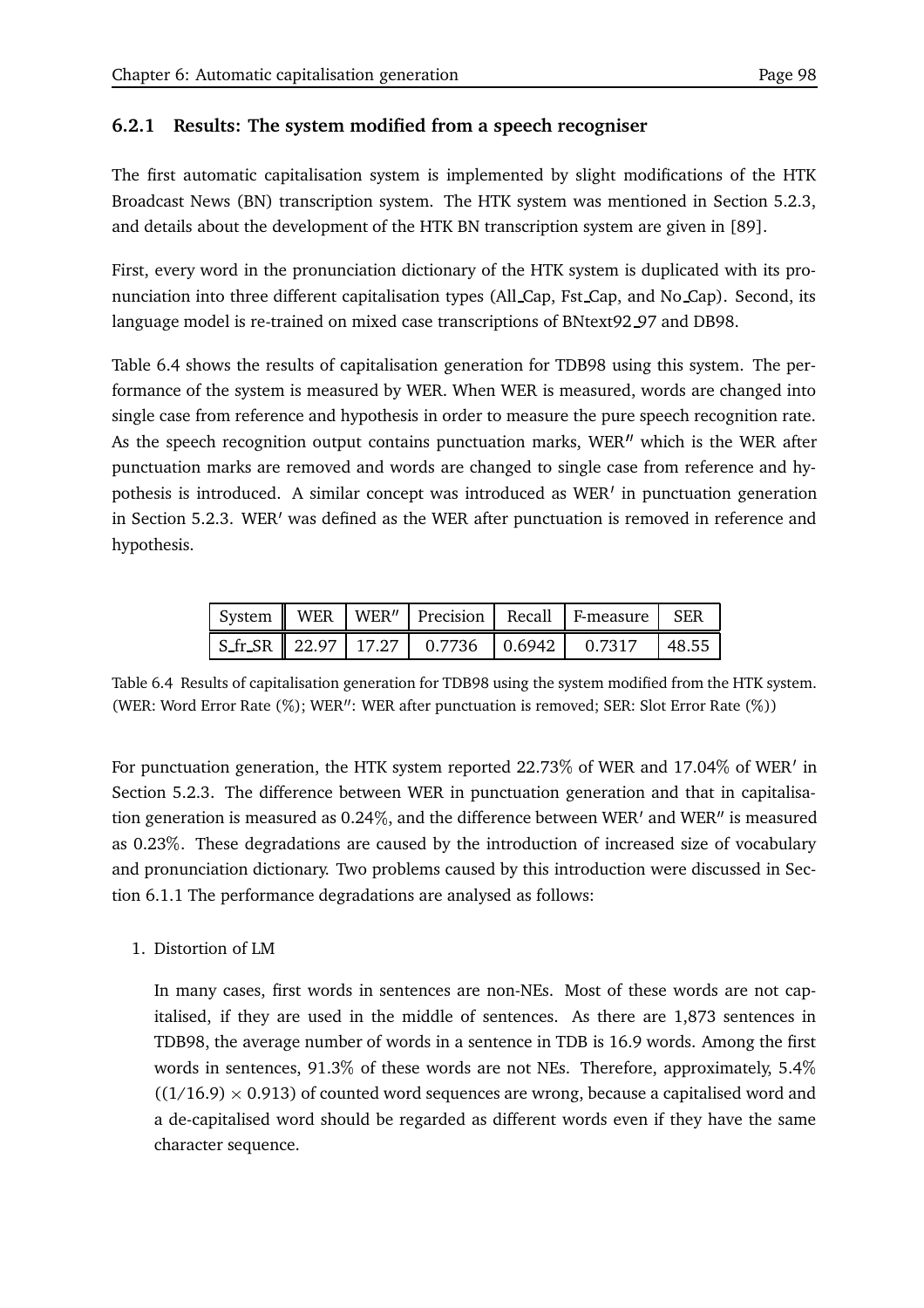#### 2. Sparser LM

As the size of vocabulary is increased, LMs are sparser and estimating probabilities of word sequences becomes more difficult. The HTK system generates initial hypotheses using trigram language models and re-scores these hypotheses using 4-gram language models. As the size of vocabulary is multiplied by three, these LMs are sparser and the search space is widened.

If capitalisation generation is performed for a single case speech recogniser output as described in Section 6.1.2, mixed case output can be obtained without any loss in WER of speech recognition.

F-measure, precision, and recall are measured for this system as 0.7317, 0.7736, and 0.6942 respectively. The SER is measured as 48.55 . In addition to the effects for capitalisation generation, caused by the two factors of speech recognition degradation, loss of half scores in the evaluation of capitalisation generation affects the performance. If NE recognition and capitalisation generation are performed as post-processing of speech recognition, it is possible to obtain half scores for the words which are mis-recognised in speech recognition but are located next to NE signalling words.

# **6.2.2 Results: System based on NE recognition and punctuation generation**

The steps of the capitalisation generation system depicted in Figure 6.2 start from the single case speech recognition output with punctuation marks and NE classes. In this system, multiple hypotheses which include punctuation marks are produced by the HTK system and are re-scored by prosodic information. Then NE recognition is performed for this speech recognition output. Capitalisation generation follows this speech recognition output with generated NE classes.

The results of automatic punctuation generation according to various scale factors to the prosodic feature model were presented in Table 5.11. The scale factor to prosodic feature model is set to be 0.71 at which WER is minimised. In this case, the WER and WER' are measured as 22.55% and 16.86 for TDB98 respectively. Table 6.5 summarises the conditions and results of the automatic punctuation generation system used in this capitalisation generation system. Further details of this prosody combined system for punctuation generation and speech recognition were given in Section 5.1.2.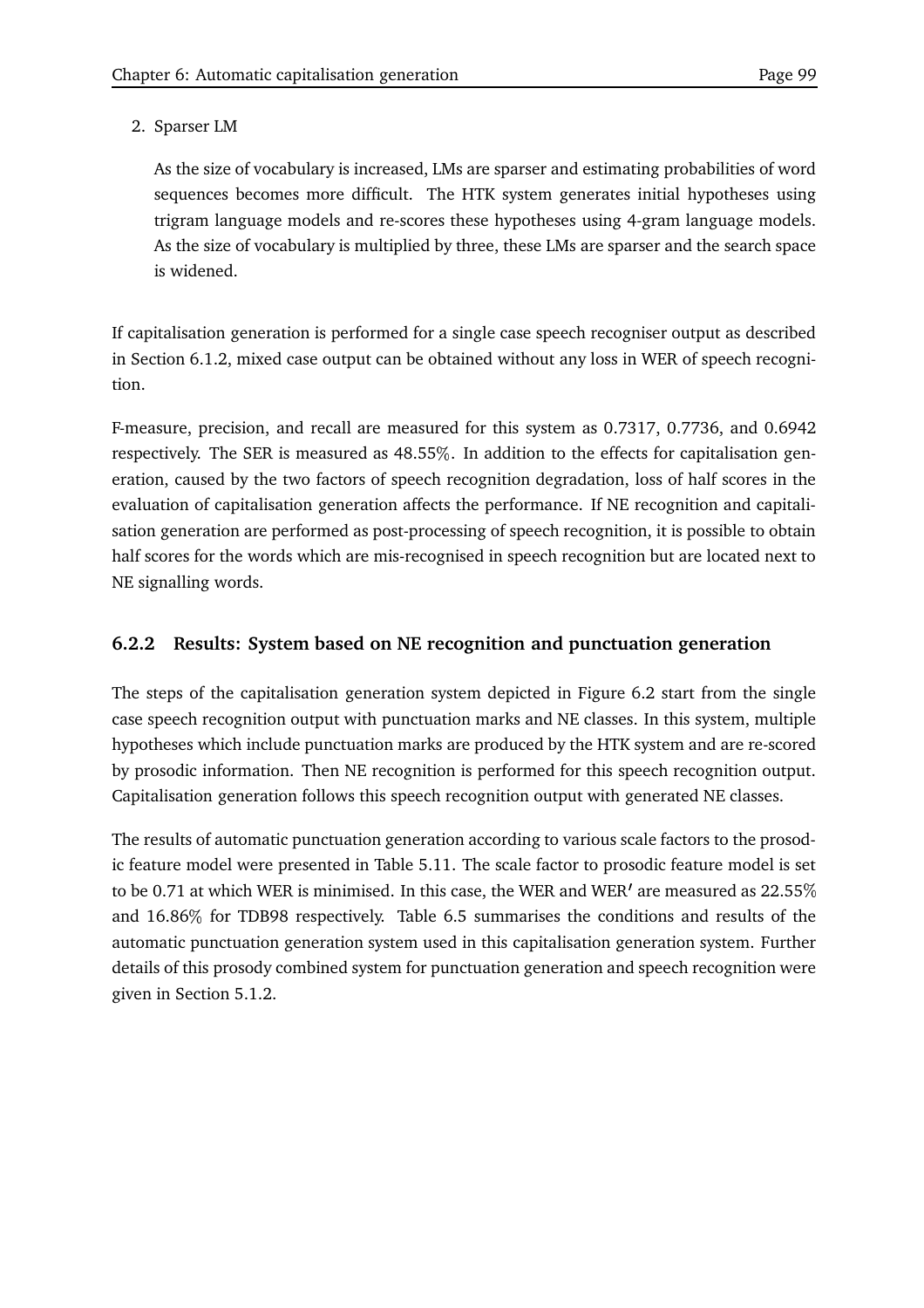| Punctuation generation system used    WER   WER'    Precision   Recall   F-measure   SER |  |                                            |  |       |
|------------------------------------------------------------------------------------------|--|--------------------------------------------|--|-------|
| S_H100 $(\alpha = 0.71)$                                                                 |  | 22.55   16.86    0.6088   0.3252    0.4239 |  | 83.36 |

Table 6.5 Summary of the punctuation generation system used in the capitalisation generation system (S\_on\_NE\_P). Results are measured for TDB98. ( $\alpha$ : scale factor to prosodic feature model; WER: Word Error Rate (%); WER': WER after punctuation is removed; SER: Slot Error Rate (%))

NE recognition is performed for the best re-scored hypothesis. As an NE recogniser, the rulebased NE recogniser trained under the condition of 'with punctuation and name lists but without capitalisation' is used. This NE recogniser reported an F-measure of 0.9007 in Table 4.8 for the reference transcription of TDB98. Table 6.6 summarises conditions of the NE recogniser and its NE recognition performance for the reference transcription of TDB98. More details of this NE recogniser were discussed in Section 4.2.

| Conditions of used NE recognition system $\mid$ F-measure $\mid$ SER(%) |        |       |
|-------------------------------------------------------------------------|--------|-------|
| $Baseline + NL + Punc$                                                  | 0.9007 | 16.68 |

Table 6.6 Conditions of the rule-based NE recogniser used in the capitalisation generation system (S on NE P) and its performance for the reference transcription of TDB98 (SER: Slot Error Rate)

The frequency table and bigram rules are constructed using the transcription of DB98. Table 6.7 shows the result of capitalisation generation based on NE recognition and punctuation generation. As this system does not increase the size of vocabulary, there is no degradation in WER and WER". Compared to the other capitalisation generation system  $(S$  fr  $SR)$ , this system (S\_on\_NE\_P) shows better results by: 0.42% in WER, 0.41% in WER", 2.62% in SER, and 0.0089 in F-measure. The factors which cause these differences were explained as 'distortion of LM', 'sparser LM', and 'loss of half scores' in Section 6.2.1. An example of capitalisation generation output produced by S on NE P for a speech recognition result is shown in Figure 5 in the Appendix.

|                                       |               | Test condition |  | Result |                                               |  |                                                      |            |  |
|---------------------------------------|---------------|----------------|--|--------|-----------------------------------------------|--|------------------------------------------------------|------------|--|
| System                                | NE<br>   Word |                |  |        |                                               |  | Punc.    WER   WER"   Precision   Recall   F-measure | <b>SER</b> |  |
| $S_{\text{on}}$ NE P $\parallel$ Gen. |               |                |  |        | Gen.   Gen.   22.55   16.86   0.8094   0.6826 |  | 0.7406                                               | 45.93      |  |

Table 6.7 Results of the capitalisation generation system based on NE recognition and punctuation generation. (Punc.: Punctuation; Gen.: Generated; WER: Word Error Rate (%); WER'': WER after punctuation is removed; SER: Slot Error Rate (%))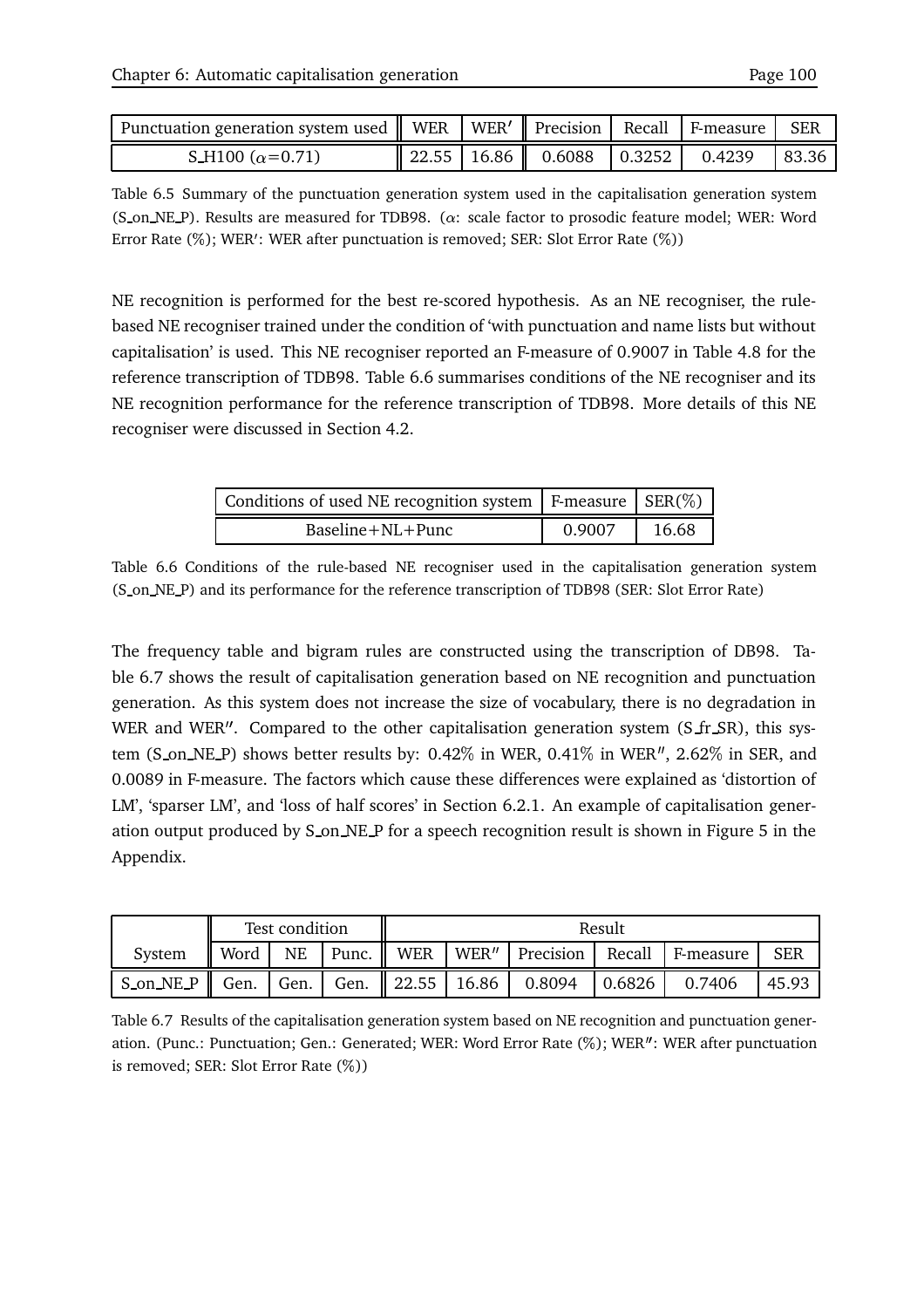# **6.3 Analysis of performance of the system based on NE recognition and punctuation generation**

The effects of speech recognition errors, NE recognition errors and punctuation generation errors are accumulated in the results of S\_on\_NE\_P in Table 6.7. In this section, the performance of S on NE P is investigated by including one or more of the following: reference word sequences, reference NE classes and reference punctuation marks. The total effects of the accumulated errors are examined, and the contribution of each step in S on NE P is tested for reference word sequences, NE classes and punctuation marks. Then, the effects of speech recognition and punctuation generation errors are examined. The performance of S on NE P is compared with that of Microsoft Word 2000.

#### **6.3.1 The contribution of each experimental step**

In order to measure the pure contribution of each step in the capitalisation generation system based on NE classes and punctuation marks, the contribution of each step is examined for reference word sequence, reference NE classes and reference punctuation marks.

Table 6.8 shows the result of the capitalisation generation system based on NE classes and punctuation marks for these test conditions. The F-measure is measured as 0.9756 and the SER as 4.89 . After removing the effects of speech recognition errors, NE recognition errors and punctuation generation errors, the F-measure is improved by 0.2350 (0.9756 - 0.7406) and the SER by 41.04 (45.93 - 4.89).

|           |      | Test condition       |      | Result |                                                           |  |  |  |  |
|-----------|------|----------------------|------|--------|-----------------------------------------------------------|--|--|--|--|
| System    |      |                      |      |        | Word   NE   Punc.    Precision   Recall   F-measure   SER |  |  |  |  |
| S_on_NE_P | Ref. | $\vert$ Ref. $\vert$ | Ref. |        | $0.9726$ 0.9786 0.9756                                    |  |  |  |  |

Table 6.8 Results of the capitalisation generation system based on NE classes and punctuation marks for reference word sequences, NE classes and punctuation marks. (Punc.: Punctuation; Ref.: Reference)

Table 6.9 shows the capitalisation generation results with different combinations of experimental steps. By just performing step 1 (the first character of the first word in each sentence is capitalised), the F-measure of 0.5494 is already obtained, although the recall (0.3814) is quite poor to the precision (0.9818). By performing step 2, in addition to step 1, the F-measure is increased to 0.8448.

With steps 1, 2, 3 and 4, which can be done by straightforward processes without the need for training data, an F-measure of 0.9247 is obtained for capitalisation generation. With steps 5, 6 and 7 which depend on the use of frequency tables, the result can be increased to 0.9694. In addition, 0.9756 points in F-measure are achieved using bigram rules. Table 6.9 shows these results.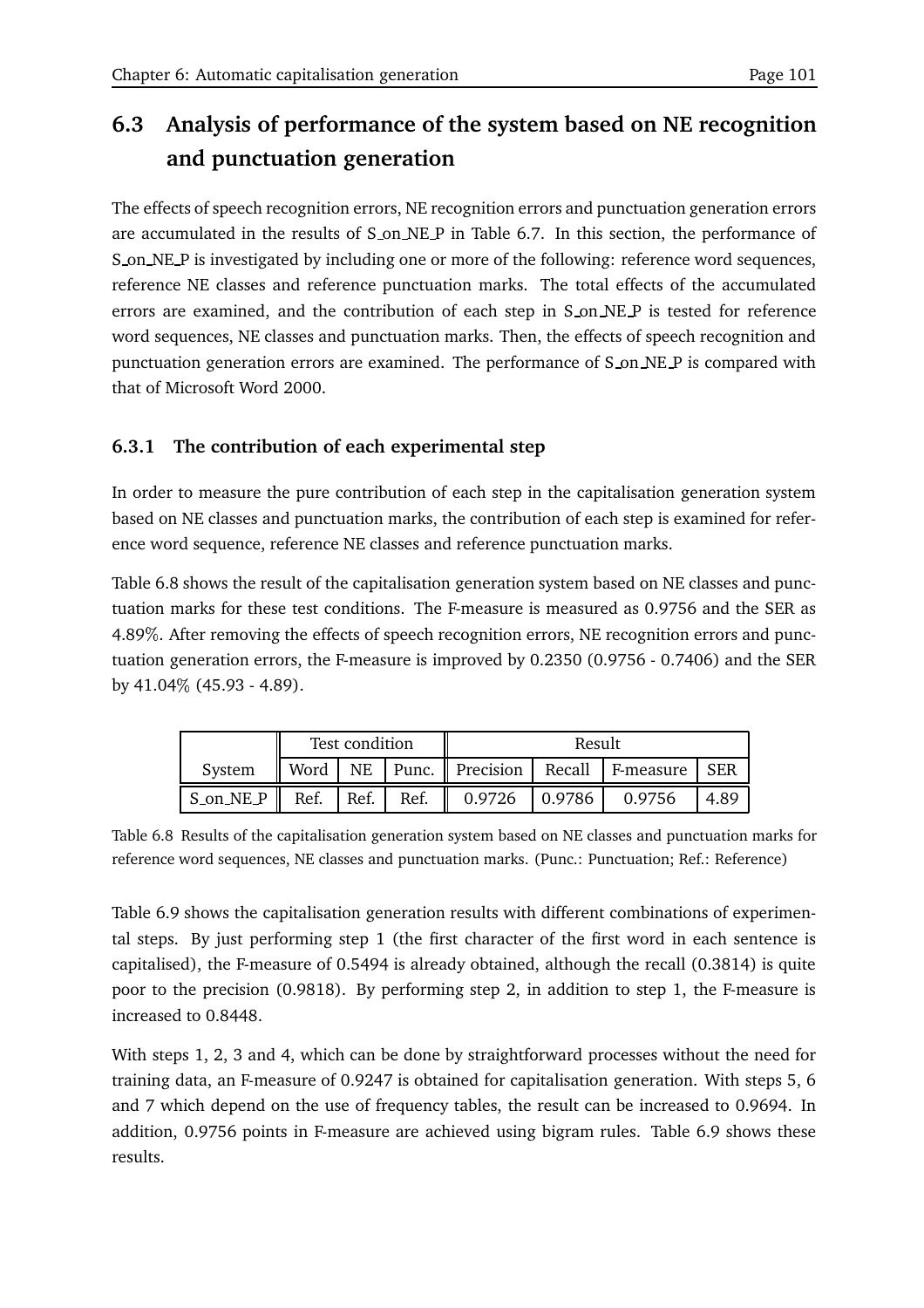|   |                |   | Included step |   |   |   |   |           |        | Result    |           |
|---|----------------|---|---------------|---|---|---|---|-----------|--------|-----------|-----------|
| 1 | $\overline{2}$ | 3 | 4             | 5 | 6 | 7 | 8 | Precision | Recall | F-measure | $SER(\%)$ |
| I |                |   |               |   |   |   |   | 0.9818    | 0.3814 | 0.5494    | 62.57     |
| I |                |   |               |   |   |   |   | 0.8944    | 0.8004 | 0.8448    | 29.41     |
| I |                |   |               |   |   |   |   | 0.9581    | 0.8881 | 0.9218    | 15.08     |
| T |                |   |               |   |   |   |   | 0.9632    | 0.8881 | 0.9241    | 14.58     |
| I |                | I |               |   |   |   |   | 0.9817    | 0.9019 | 0.9401    | 11.45     |
| I |                |   |               |   | I |   |   | 0.9703    | 0.9681 | 0.9692    | 6.16      |
| I |                | I |               |   |   | I |   | 0.9705    | 0.9683 | 0.9694    | 6.12      |
| I |                |   |               |   |   |   |   | 0.9726    | 0.9786 | 0.9756    | 4.89      |

Table 6.9 Results of capitalisation generation with different combinations of processing steps

#### **6.3.1.1 Analysis: The result of capitalisation generation when reference word sequences, NE classes and punctuation marks are provided**

The capitalisation generation system based on NE classes and punctuation marks reports an F-measure of 0.9756 with 236 errors for TDB98 when reference word sequences, punctuation marks and NE classes are provided. These 236 errors can be categorised into the following three groups:

- 1. Errors due to the inconsistency of capitalisation (Group 1)
- 2. Errors due to limited number of observations in training data (Group 2)
- 3. Errors not included in Group 1 and Group 2 (Group 3)

Groups 1 and 2 are not totally exclusive of each other. The number of errors in Group 1 can be measured by substituting the training data with the test data and repeating the experiment. After this substitution, there were still 100 errors with an F-measure of 0.9896. These 100 errors were examined manually. Most of them are caused by inconsistency of capitalisation which cannot be corrected by bigrams. For example:

- News in "Lisa Stark, A. B. C. News, Washington" (normally A. B. C. news)
- the President (normally the president apart from the President of U. S. A.)
- World Today (programme name)
- South, East .... (normally south, east but sometimes capitalised in weather forecast)
- Main Street in "U. S. props up Japan's currency from Wall Street to Main Street" (normally main street)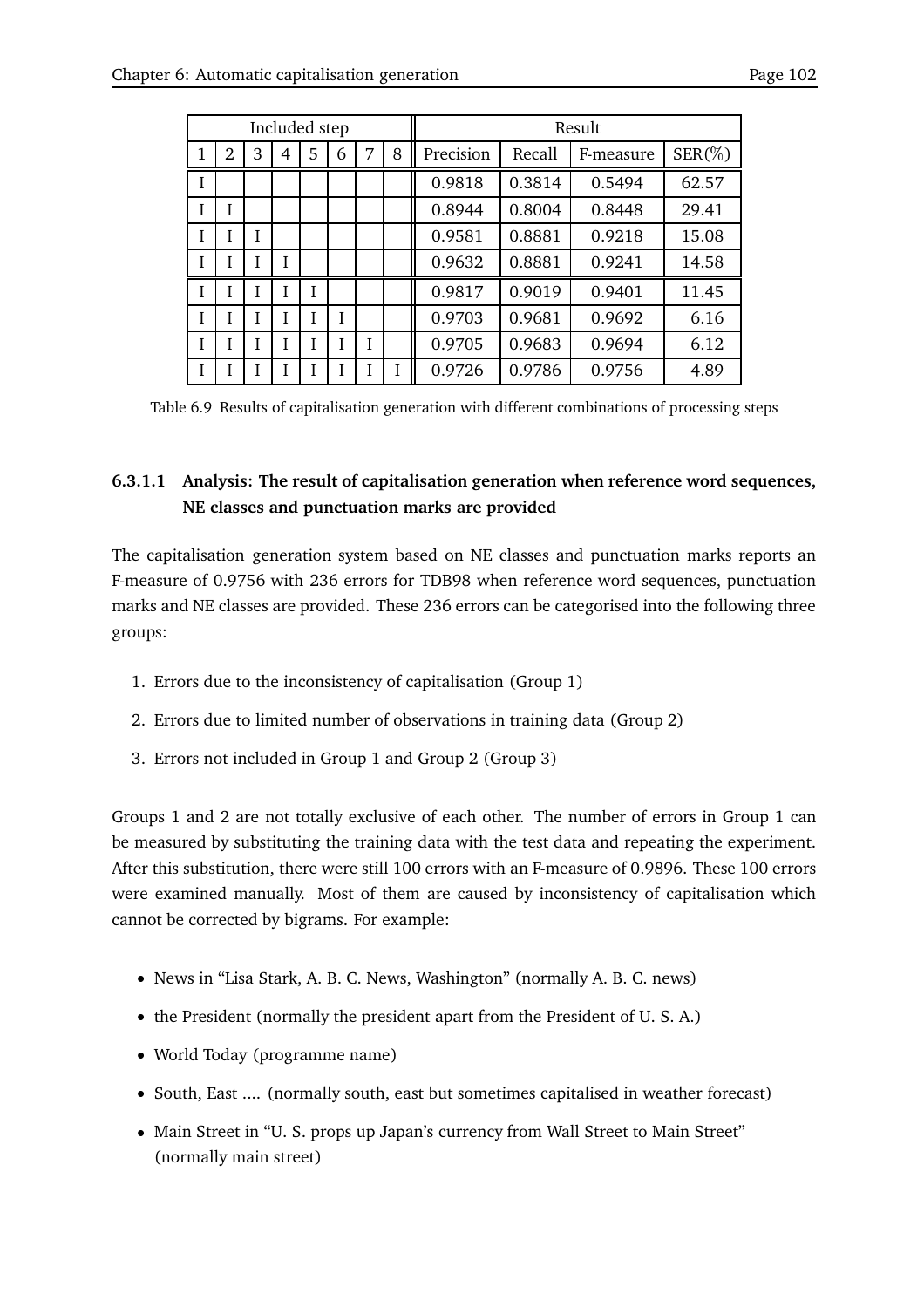The errors in Group 2 show that they can be corrected if the size of the training data is increased. Assume that a word in test data is observed enough if it is observed in training data more than twice ( $\geq$  3) with its NE class and its capitalisation type. On this assumption, capitalisation errors in Group 2 can be categorised into the following 4 sub-categories:

- 1. Errors at an unknown word (Group 2-1)
- 2. Errors at a word never seen in the training data with its NE class (Group 2-2)
- 3. Errors at a word seen only once in the training data with its NE class (Group 2-3)
- 4. Errors at a word seen twice in the training data with its NE class (Group 2-4)

Among 236 total errors, the number of errors in Group 2-1, 2-2, 2-3 and 2-4 are counted as 25, 23, 9 and 0 respectively. These numbers constitute 24.15 of total errors.

Errors in Group 3 illustrate the fact that the training data cannot reflect the test data perfectly, because a word which has a capitalisation type error in this group is observed enough with its NE class. As these errors are not caused by the inconsistency of capitalisation, the correct response for these errors is limited for the current methodology of capitalisation generation.

Among these three categories of errors in capitalisation generation, only the errors in Group 2 can be corrected if the size of the training data is increased. The errors in Group 2 consist of 25.85 of total errors and the F-measure of the system on the current input condition is 0.9756. If the errors in Group 2 are corrected, the F-measure of this capitalisation generation system is expected to be increased to:

$$
0.9756 + (1 - 0.9756) \times 0.2585 = 0.9819 \tag{6.1}
$$

At the moment, it is believed that the result of an F-measure of 0.9756 in capitalisation generation on the condition of reference word sequences, punctuation marks and NE classes is a good result given the relatively small amount of training data.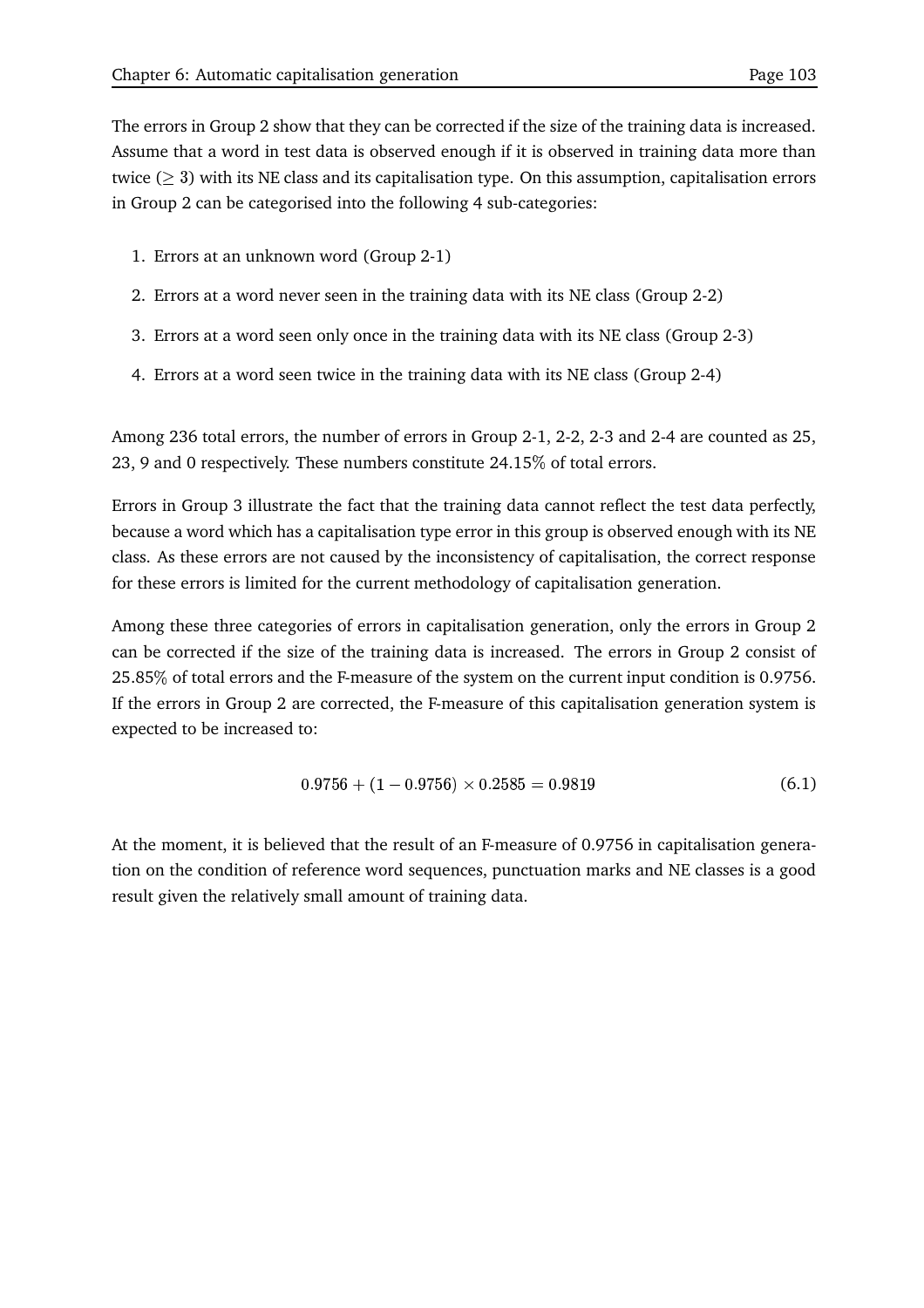#### **6.3.2 The effect of NE recognition errors**

In order to measure the effect of NE recognition errors in the capitalisation generation system based on NE classes and punctuation marks, the results of capitalisation generation are examined for reference word sequences and reference punctuation marks. However, NE classes are generated by an NE recogniser. As an NE recogniser, the rule-based NE recogniser trained under the condition of 'with punctuation and name lists but without capitalisation' is used. It recognises NEs with 0.9007 in F-measure and 16.68 in SER for TDB98. Table 6.6 summarised conditions of the NE recogniser and its performance for NE recognition.

Table 6.10 shows the results of capitalisation generation for reference word sequences, generated NE classes and reference punctuation marks. As the F-measure of capitalisation generation for reference word sequences, NE classes and punctuation marks was measured as 0.9756, the effect of NE recognition errors on capitalisation generation is measured with a degradation in F-measure of 0.0158 (0.9756 - 0.9585). The degradation in SER is measured as 3.20 .

|        |                                                             | Test condition | Result |  |                                                           |      |  |  |
|--------|-------------------------------------------------------------|----------------|--------|--|-----------------------------------------------------------|------|--|--|
| System |                                                             |                |        |  | Word   NE   Punc.    Precision   Recall   F-measure   SER |      |  |  |
|        | S_on_NE_P    Ref.   Gen.   Ref.    0.9552   0.9643   0.9598 |                |        |  |                                                           | 8.09 |  |  |

Table 6.10 Results of capitalisation generation for reference word sequences, generated NE classes and reference punctuation marks. (Punc.: Punctuation; Ref.: Reference; Gen.: Generated)

#### **6.3.2.1 Analysis: the effect of NE recognition errors**

Steps 2, 5, 6 and 7 of the capitalisation generation system described in Figure 6.2 are based on NE classes. In this section, the effect of NE recognition errors for the overall performance of capitalisation generation is analysed.

The statistics of TDB98 were shown in Tables 3.10 and 3.11. According to these tables, the number of initial words which are NEs is 543 and the number of NE words which are first words in sentences and which have a capitalised first character is 143. Among NE words, these 543 initials and 143 NEs at the beginning of sentences can be capitalised correctly without the help of the NE recognition system. As the total number of NEs in TDB98 is 3,149, the number of NEs which require the help of the NE recognition system is roughly 2,463 (3,149 - 543 - 143).

As the F-measure of the used NE recogniser is 0.9007 for NE recognition, the capitalisation of about 245 (2,463  $\times$  (1 - 0.9007)) NE words may be affected by the NE recognition errors. This number of words constitutes 5.1% of total capitalised words. However, the actual degradation caused by the errors of NE recognition is measured as 0.0158. This implies that this capitalisation generation system is robust to NE recognition errors.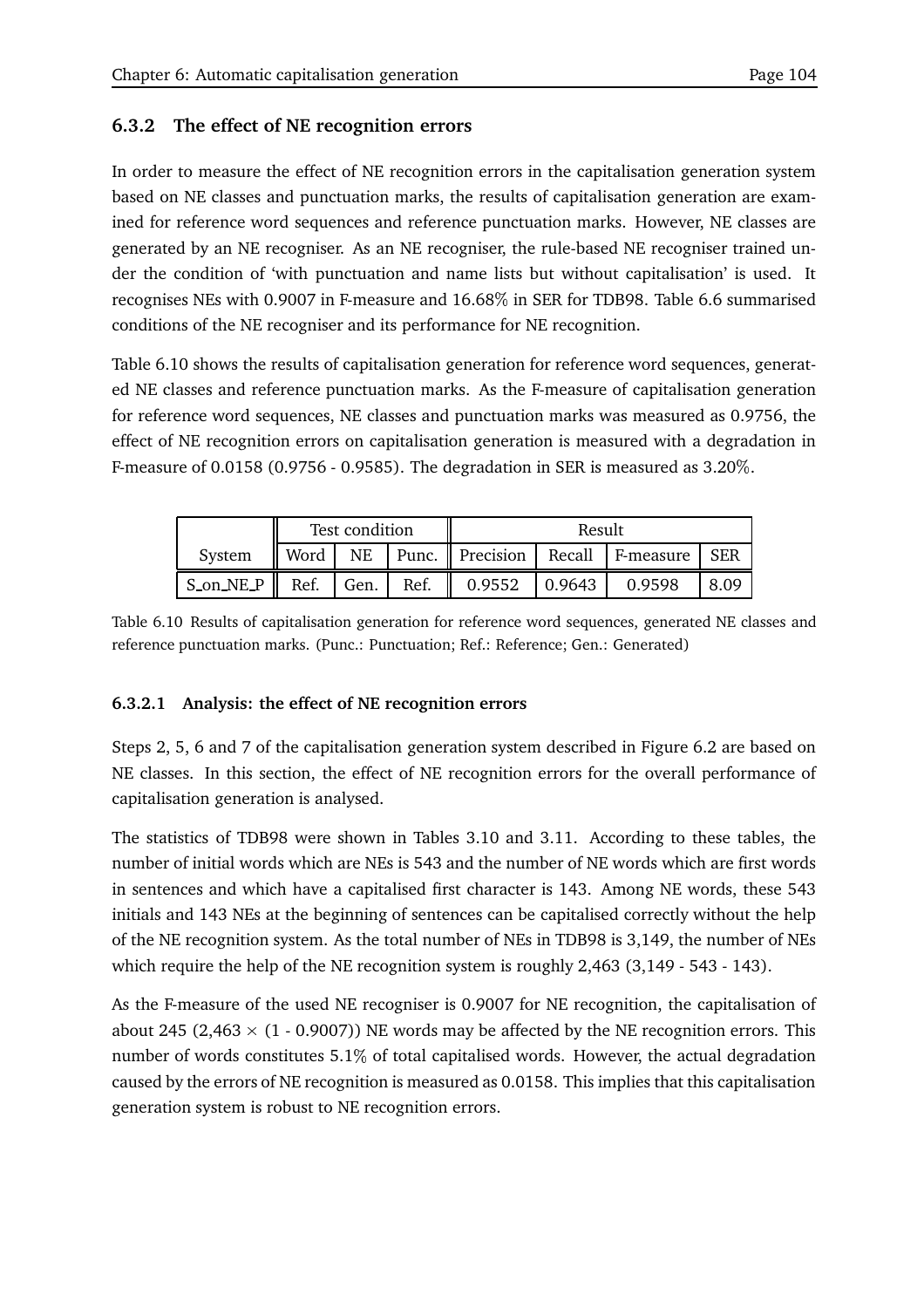#### **6.3.3 The effect of punctuation generation errors**

In order to measure the effect of punctuation generation errors in the capitalisation generation system based on NE classes and punctuation marks, the results of capitalisation generation are examined for reference word sequences, reference NE classes and generated punctuation marks. The punctuation generation system using combined information of an LM and a prosodic feature model is used. It generates punctuation marks with an F-measure of 0.7830 and an SER of 32.30 for the reference transcription of TDB98. Table 6.11 summarises this punctuation generation system. More details of this punctuation generation system were given in Section 5.1.

| Used punctuation generation system   F-measure $ $ SER(%) |        |       |
|-----------------------------------------------------------|--------|-------|
| S LM+CART                                                 | 0.7830 | 32.30 |

Table 6.11 The performance of punctuation generation for the reference transcription of TDB98 produced by the punctuation generation system using combined information of an LM and a prosodic feature model (SER: Slot Error Rate)

Table 6.12 shows the result of capitalisation generation for reference word sequences, reference NE classes and generated punctuation marks. As the F-measure of capitalisation generation for reference word sequences, NE classes and punctuation marks was measured as 0.9756, the effect of punctuation generation errors on capitalisation generation is measured as an F-measure of 0.0909 (0.9756 - 0.8847). The degradation in SER is measured as 18.21 .

|                                                                                       | Test condition |  |  | Result |  |                                                           |                       |
|---------------------------------------------------------------------------------------|----------------|--|--|--------|--|-----------------------------------------------------------|-----------------------|
| Svstem                                                                                |                |  |  |        |  | Word   NE   Punc.    Precision   Recall   F-measure   SER |                       |
| $\vert$ S_on_NE_P $\vert$ Ref. Ref. Gen. $\vert$ 0.8832 $\vert$ 0.8861 $\vert$ 0.8847 |                |  |  |        |  |                                                           | $\vert$ 23.10 $\vert$ |

Table 6.12 Results of capitalisation generation for reference word sequences, reference NE classes and generated punctuation marks. (Punc.: Punctuation; Ref.: Reference; Gen.: Generated)

#### **6.3.3.1 Analysis: The effect of punctuation generation errors**

Steps 1, 5, 6 and 7 of the capitalisation generation system depicted in Figure 6.2 are based on punctuation marks. According to the statistics of TDB98 shown in Tables 3.10 and 3.11, the number of non-NE words which have a capitalised first character and which are first words in sentences is 1,603.

Punctuation marks whose place is correct but type is wrong are meaningful in punctuation generation and obtain half scores. However, punctuation type errors between commas and full stops, and between commas and question marks are not meaningful for capitalisation generation, because the words next to commas are normally de-capitalised. If the half scores are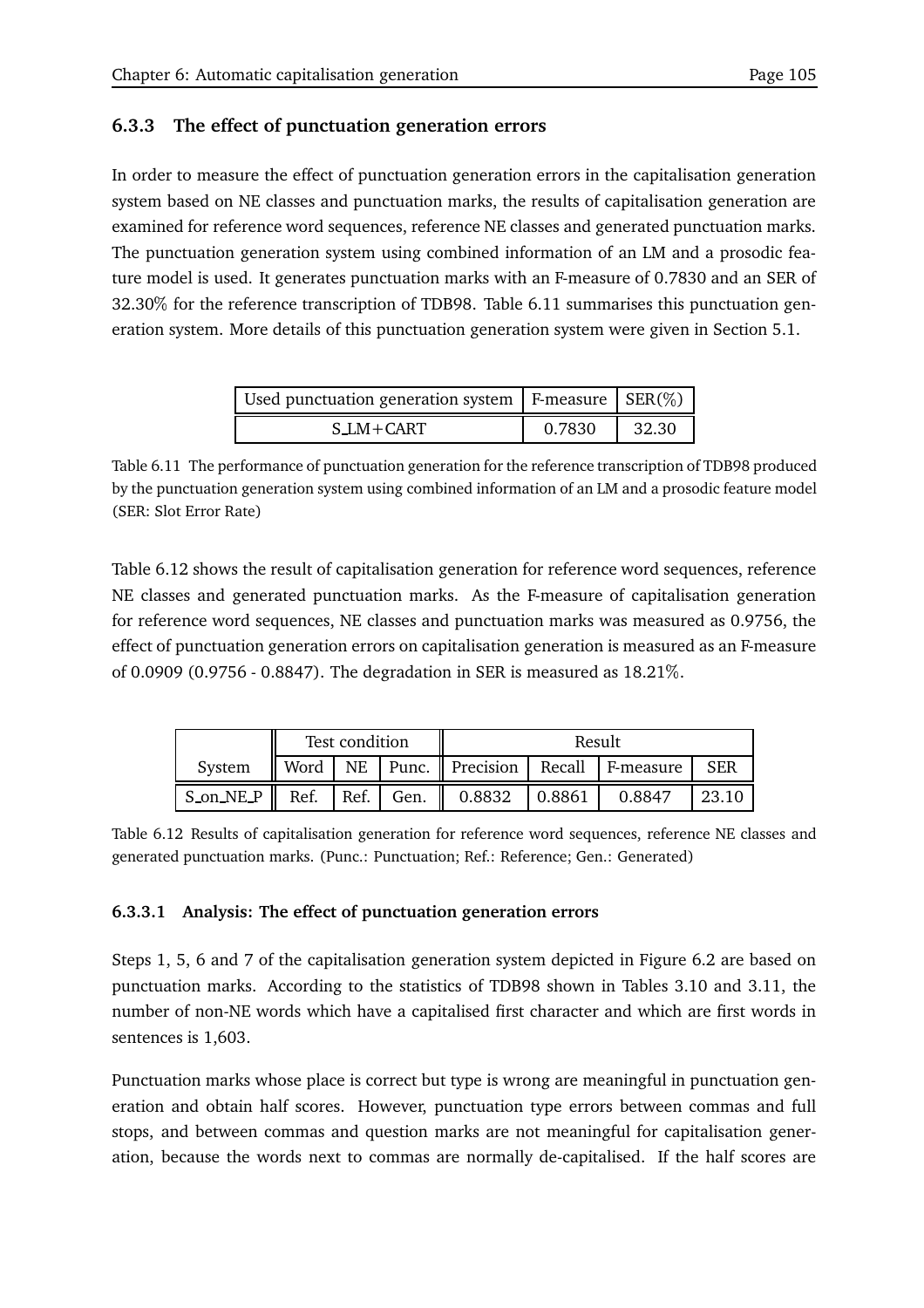given in punctuation generation only between full stops and question marks, the F-measure of punctuation generation decreases to 0.6826.

The maximum number of words whose capitalisation types are possibly affected by punctuation generation errors can be roughly estimated as  $1{,}603 \times (1$  -  $0.6826)$  = 509. This number of words constitute 10.56% of the total number of capitalised words. The actual degradation caused by punctuation generation errors is measured as an F-measure of 0.0909. This implies that most punctuation generation errors cause errors in capitalisation generation, but the number of errors caused in capitalisation generation do not exceed the number of errors in punctuation generation.

# **6.3.4 The correlation between the effects of NE recognition errors and the effects of punctuation generation errors**

In this section, the correlation between the effects of NE recognition errors and those of punctuation generation errors to capitalisation generation are examined. NE recognition and punctuation generation are performed for the reference transcription of TDB98, in which every word is de-capitalised and every punctuation mark is removed. The rule-based NE recogniser and the punctuation generation system, which uses the combined information of an LM and a prosodic feature model, are used.

Using these NE recogniser and punctuation generation systems, punctuation marks are produced first for the transcription of TDB98, then NE recognition is performed for the reference transcription with these generated punctuation marks. The capitalisation generation is carried out for this result of NE recognition and punctuation generation for the transcription of TDB98.

Table 6.13 shows the results of capitalisation generation for NE recognition and punctuation generation output from reference word sequences. The simultaneous effects of NE recognition errors and punctuation generation errors on capitalisation generation are measured as a degradation in F-measure of 0.1065 and in SER of 21.36 . As the effect of NE recognition errors on capitalisation generation and the effect of punctuation generation errors on capitalisation generation are measured as 0.0158 and 0.0909 in F-measure respectively (3.20% and 18.21% in SER respectively), it is shown that these simultaneous effects are almost equivalent to the sum of individual effects. This suggests that the effect of NE recognition errors is independent of the effect of punctuation generation errors for capitalisation generation.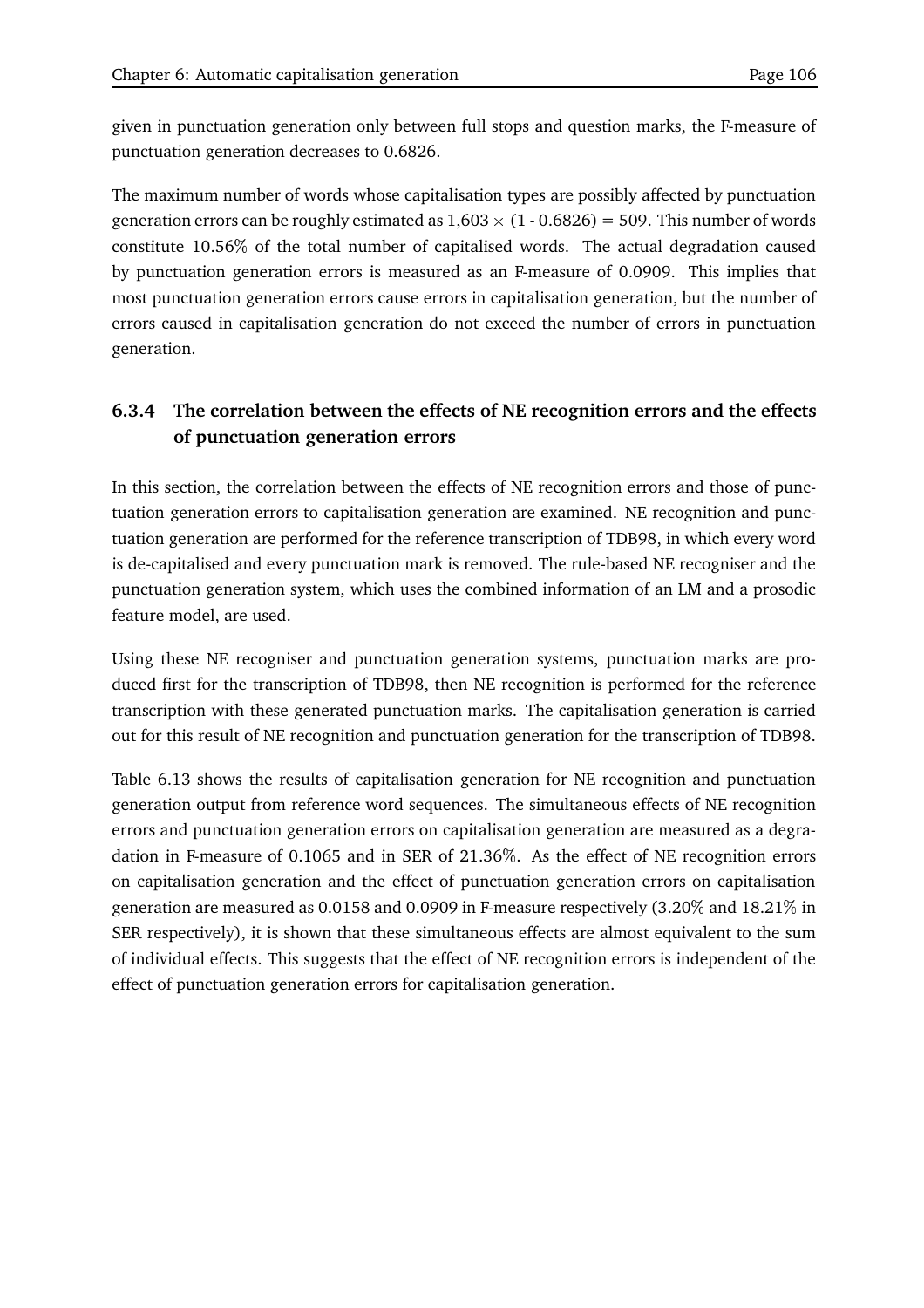|           | Test condition |  |                | Result                             |  |                                                           |       |
|-----------|----------------|--|----------------|------------------------------------|--|-----------------------------------------------------------|-------|
| System    |                |  |                |                                    |  | Word   NE   Punc.    Precision   Recall   F-measure   SER |       |
| S_on_NE_P |                |  | Ref. Gen. Gen. | $0.8667$ $\mid 0.8715 \mid 0.8691$ |  |                                                           | 26.25 |

Table 6.13 Results of capitalisation generation for reference word sequences, generated NE classes, and generated punctuation marks (Punc.: Punctuation; Ref.: Reference; Gen.: Generated)

#### **6.3.5 Comparison with Microsoft Word 2000**

The results of automatic capitalisation generation using Microsoft Word 2000 were reported in Table 6.1 for the first 10.7% words of TDB98. In this section, the performance of S\_on\_NE\_P is compared with that of Microsoft 2000 for the same part of TDB98. As the reference sequence of words and punctuation marks were given as input when automatic capitalisation generation was performed by Microsoft Word 2000, capitalisation is generated by S on NE P for the reference word sequences, generated NE classes and reference punctuation marks. Table 6.14 shows the results of capitalisation generation by S\_on\_NE\_P for the first 10.7% words of TDB98. Compared to Microsoft, S\_on\_NE\_P shows better results by 0.0687 in F-measure and by 11.62% in SER.

|              | Test condition |      |      | Result            |        |                  |            |
|--------------|----------------|------|------|-------------------|--------|------------------|------------|
| System       | Word           | NE   |      | Punc.   Precision |        | Recall F-measure | <b>SER</b> |
| S_on_NE_P    | Ref.           | Gen. | Ref. | 0.9588            | 0.9608 | 0.9598           | 8.04       |
| MS Word 2000 | Ref.<br>Ш      | N/A  | Ref. | 0.9987            | 0.8045 | 0.8911           | 19.66      |

Table 6.14 Results of capitalisation generation by S\_on\_NE\_P for reference word sequences, generated NE classes and reference punctuation marks using 10.7 of TDB98. These results are compared with those from Microsoft Word for the same part of TDB98. (Punc.: Punctuation; Ref.: Reference; Gen.: Generated)

# **6.3.6 Estimation: Results of the system based on NE recognition and punctuation generation when every procedure is fully automated**

In Section 6.2.2, the capitalisation generation system based on NE recognition and punctuation generation reported an F-measure of 0.7406. In this section, this result is compared with the results expected from the previous conclusions: the performance of NE recognition is degraded linearly according to speech recognition errors (Section 4.3.4), and the effect of NE recognition errors is independent of the effect of punctuation generation errors for capitalisation generation (Section 6.3.4).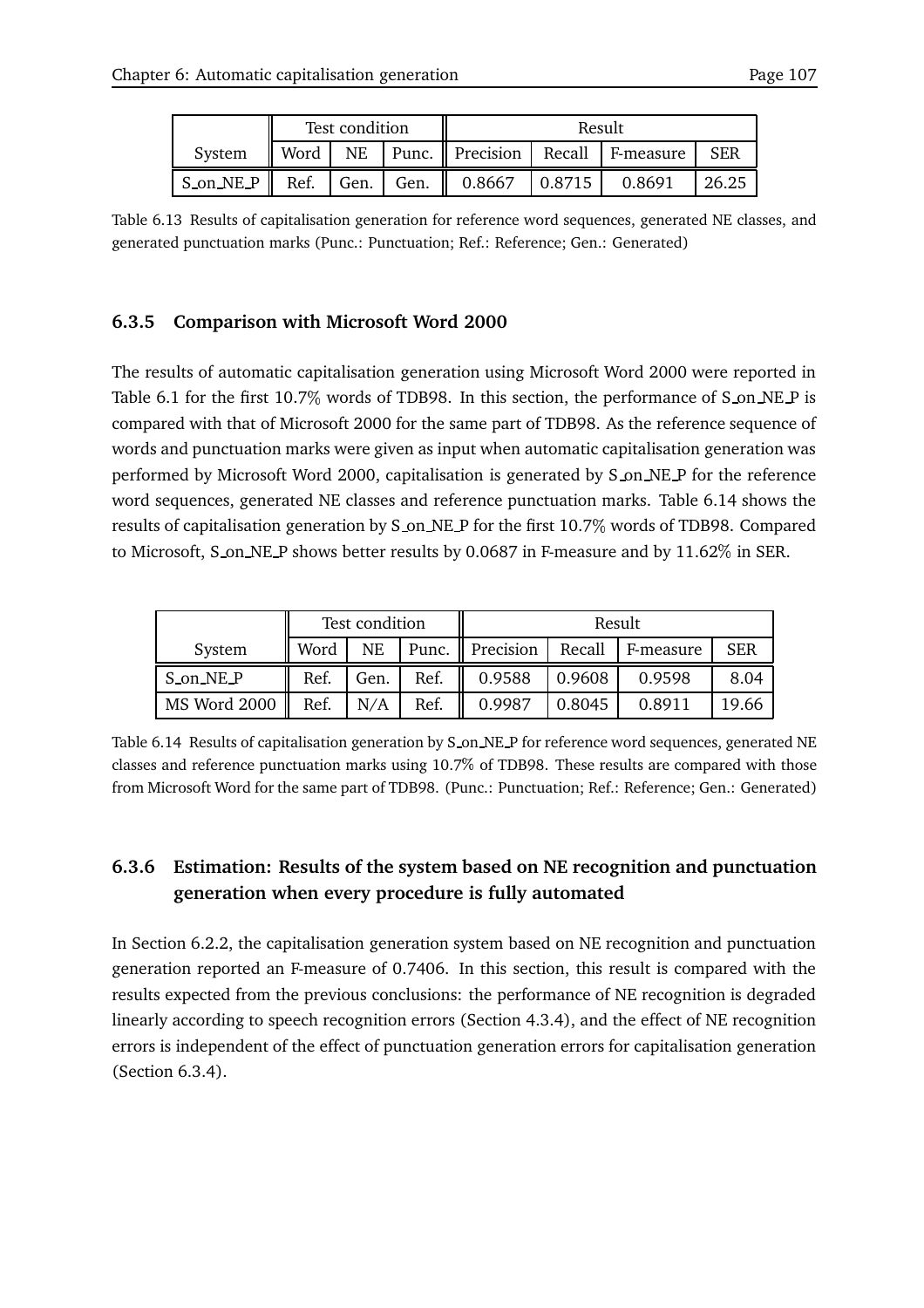The experiment in Section 6.2.2 used a punctuation generation system which reported an Fmeasure of 0.4239 at a scale factor of 0.71 and reported 16.86% of WER' (WER after removing punctuation marks from a reference and a hypothesis) at this scale factor. In addition to this punctuation generation system, the experiment used an NE recognition system which reported an F-measure of 0.9007. Since an experiment in Section 4.3.4 reported that the performance of an NE recogniser is linearly degraded by 0.0062 points in F-measure per 1% of additional WER, the capitalisation generation system based on NE recognition and punctuation generation is expected to obtain the following F-measure for NE recognition:

$$
0.9007 - 0.0062 \times 16.86 = 0.7962 \tag{6.2}
$$

As shown in Section 6.3.2, the result of capitalisation generation is degraded by an F-measure of 0.0158 due to NE recognition error of an F-measure of 0.0993 (1 - 0.9007). The degradation of capitalisation generation caused by NE recognition errors (assuming that this degradation is proportional to NE recognition errors) is expected to be:

$$
0.0158 \times \frac{1 - 0.7962}{0.0993} = 0.0324
$$
\n(6.3)

As shown in Section 6.3.3, the result of capitalisation generation is degraded by an F-measure of 0.0909 due to punctuation generation errors of an F-measure of 0.2170 (1 - 0.7830). The degradation of capitalisation generation caused by punctuation generation errors (assuming that this degradation is proportional to punctuation generation errors) is expected to be:

$$
0.0909 \times \frac{1 - 0.4292}{0.2170} = 0.2391
$$
\n(6.4)

If it is assumed that the effect of NE recognition errors is independent of the effect of punctuation generation errors for capitalisation generation, the total degradation of capitalisation generation caused by NE recognition errors and punctuation generation errors is expected to be:

$$
0.9756 - 0.0324 - 0.2391 = 0.7041 \tag{6.5}
$$

Based on this expectation, the result of capitalisation generation of an F-measure of 0.7406 is believed to be a reasonable result when every procedure is fully automated.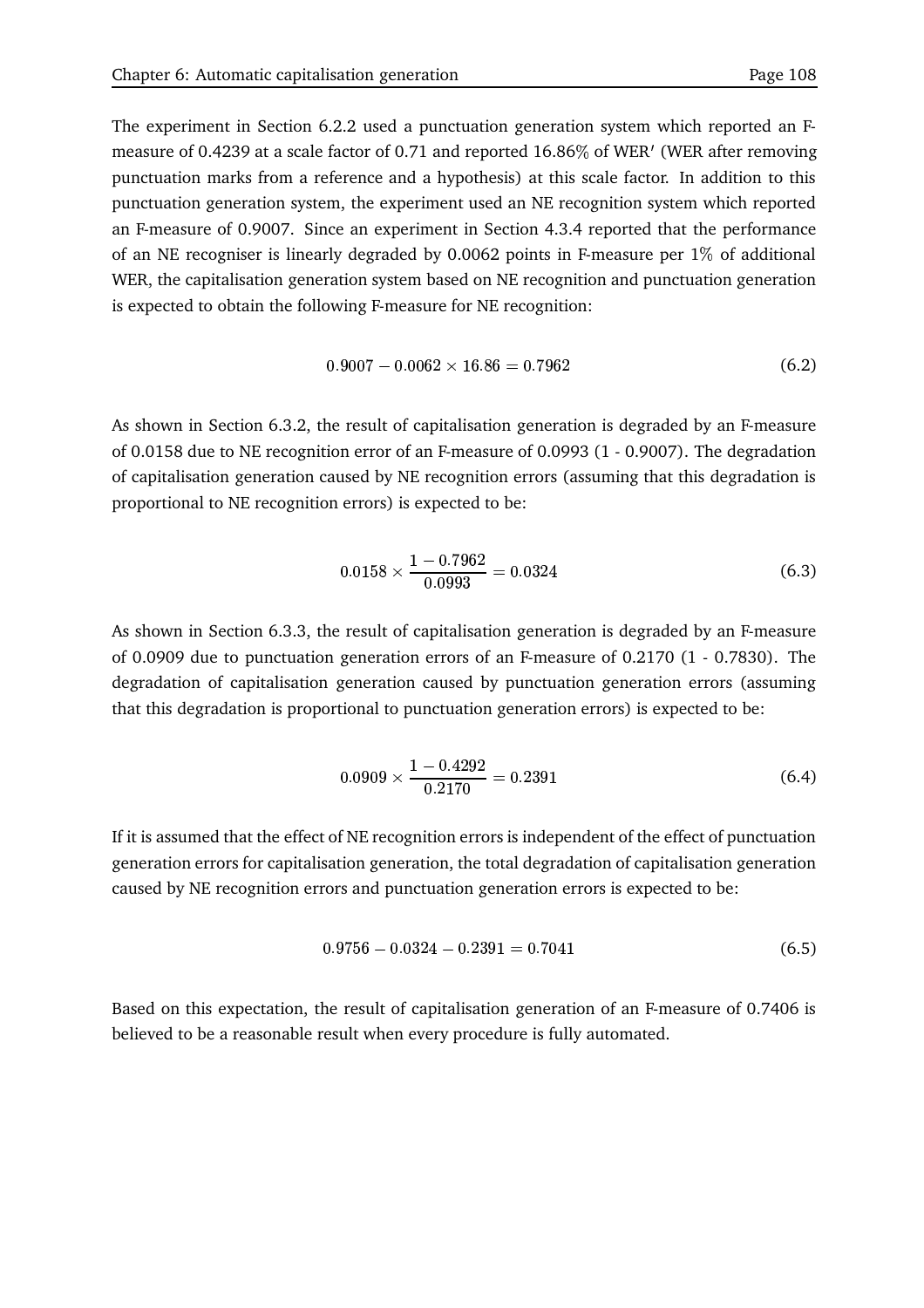# **6.4 Summary**

In this chapter, another important area of transcription readability improvement, automatic capitalisation generation, has been discussed. Two different systems have been proposed for this task. The first is a slightly modified speech recogniser. In this system, every word in its vocabulary is duplicated: one is given in a de-capitalised form and the others are in capitalised forms. In addition, its language model is re-trained on mixed case texts. The other system is based on NE recognition and punctuation generation since most capitalised words are first words in sentences or NE words.

In order to compare the performance of the proposed systems, experiments of automatic capitalisation generation were performed for TDB98. The results of both systems have been compared on the basis that every procedure is fully automated. The system based on NE recognition and punctuation generation showed better results in WER, in F-measure and in SER than the system modified from the speech recogniser, because the latter system has distortion of LM, sparser LM, and loss of half scores.

The system based on NE recognition and punctuation generation follows the 8 steps described in Figure 6.2. The effect of each step was examined when reference word sequences, reference NE classes, and reference punctuation marks are provided. More than 0.92 points in F-measure of capitalisation has been generated by straightforward steps without the need for training data.

The performance of the system based on NE recognition and punctuation generation has been investigated for the additional clues: reference word sequences, reference NE classes and reference punctuation marks. The results showed that this system is robust to NE recognition errors and that the effect of NE recognition errors is independent of the effect of punctuation generation errors for capitalisation generation.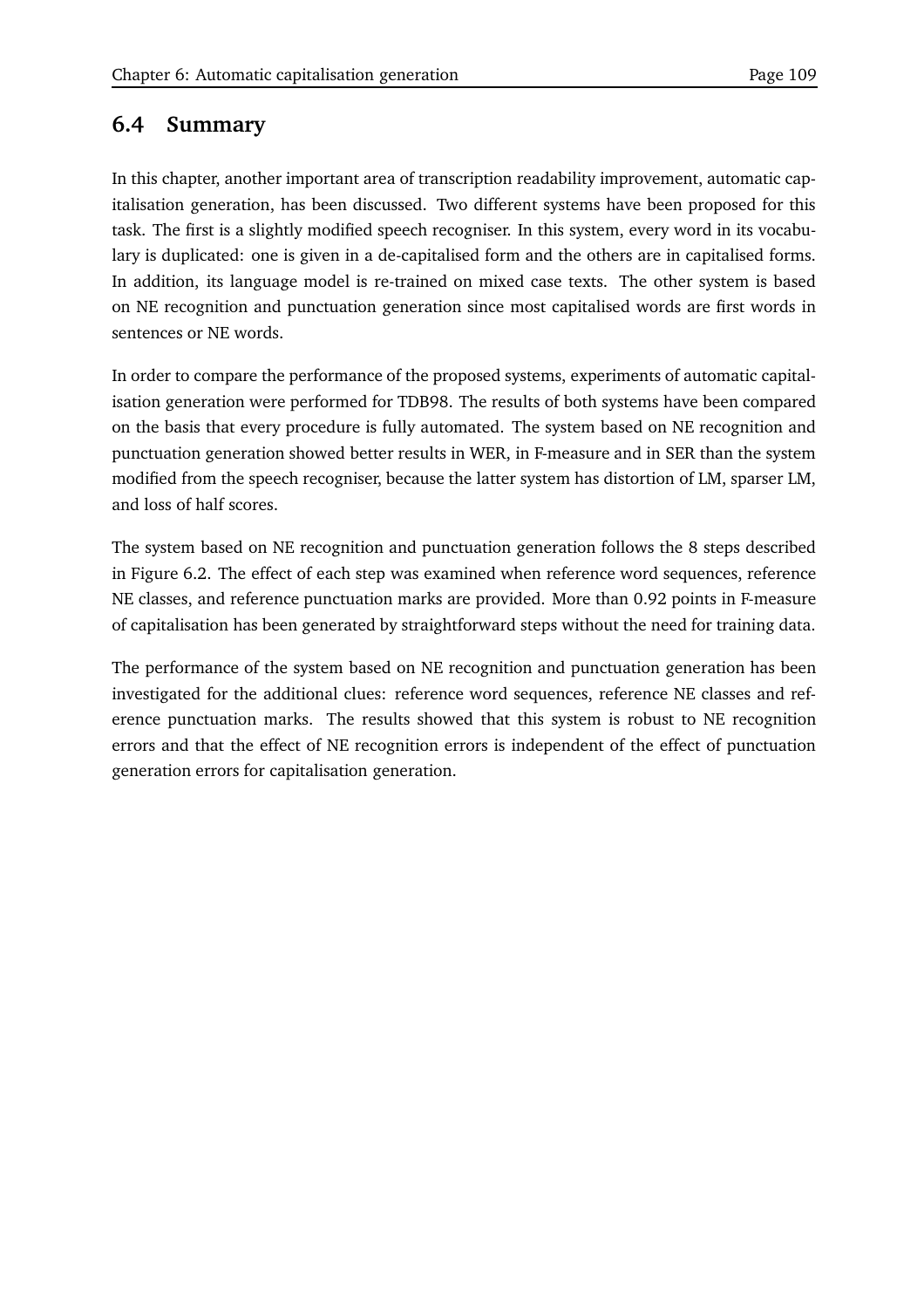# *Chapter 7* **Conclusions and further work**

In this chapter, a review of the work is given, highlighting the contributions and important results. The thesis concludes with some proposals for future research.

# **7.1 Review of the contributions of this thesis**

In this thesis, a rule-based Named Entity (NE) recognition system which generates rules automatically has been devised and an automatic punctuation generation system using prosodic information has been proposed. An automatic capitalisation generation system has been designed using the NE recognition system and the punctuation generation system.

Previous work regarding the NE task were mainly categorised by hand-crafted rule-based systems and stochastic systems. In Chapter 4, an automatic rule generating method, which uses the Brill rule inference approach, was proposed for the NE task. For automatic punctuation generation, the previous work assumed that sentence boundaries are pre-determined or that the input speech comes from a very small number of speakers. In Chapter 5, a complete automatic punctuation generation method consisting of a speech recogniser with a few straightforward modifications. Further improvement in punctuation generation was achieved by re-scoring multiple hypotheses using prosodic information. The fact that most capitalised words are first words in sentences or NE words motivated a capitalisation generation method based on NEs and sentence boundaries. In Chapter 6, an automatic means of capitalisation generation based on NE recognition and punctuation generation was discussed.

### **7.1.1 Rule-based Named Entity (NE) recognition**

In order to measure the performance of the rule-based NE recognition system, it was compared with that of IdentiFinder, BBN's HMM-based system which gave the best performance among the systems that participated in the 1998 Hub-4 benchmark test. For the baseline case (with no punctuation, no capitalisation, and no name list), both systems showed almost equal performance and did likewise in the case of additional information such as punctuation, capitalisation and name lists. When input texts were corrupted by speech recognition errors, the performance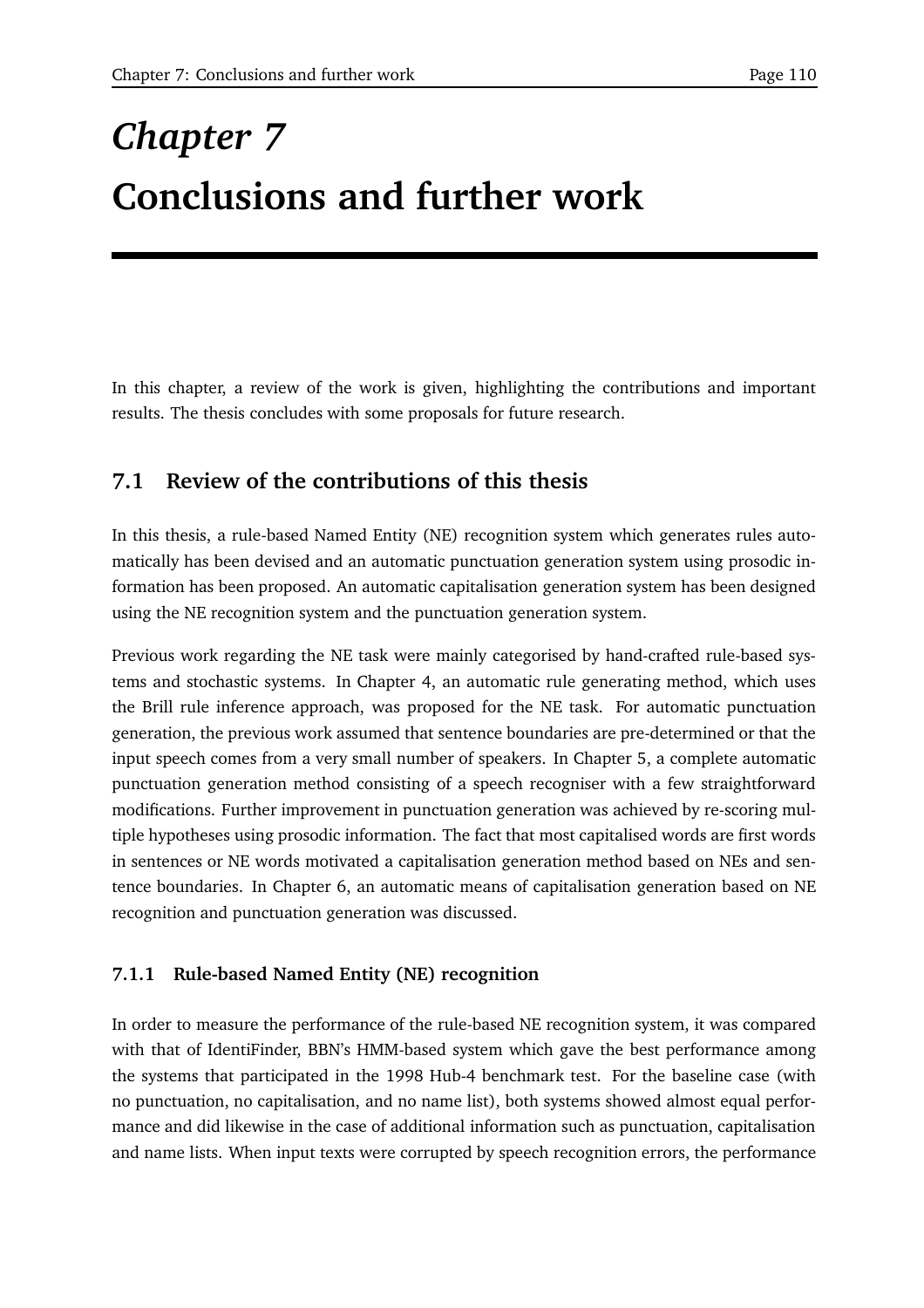of both systems were degraded linearly with increasing WER at almost the same rate. Although this rule-based approach is different from the stochastic method, which is recognised as one of the most successful methods, this rule-based system gave the same level of performance.

#### **7.1.2 Automatic punctuation generation**

The proposed punctuation generation system incorporated prosodic information with acoustic and language model information. Experiments were conducted first for the reference transcriptions. In these experiments, prosodic information was shown to be more useful than language model information. When these information sources are combined, an F-measure of up to 0.7830 was obtained for punctuation generation of a reference transcription.

A few straightforward modifications of a conventional speech recogniser allowed the system to produce punctuation marks and speech recognition hypotheses simultaneously. The multiple hypotheses were produced by the automatic speech recogniser and were re-scored by prosodic information. When prosodic information is incorporated, the F-measure was improved by 19 relative. At the same time, small reductions in word error rate were obtained.

#### **7.1.3 Automatic capitalisation generation**

Two different systems were proposed for this task. The first system is a slightly modified speech recogniser. In this system, every word in its vocabulary is duplicated: one in a de-capitalised form and the others in capitalised forms. In addition, its language model is re-trained on mixed case texts. The other system is based on NE recognition and punctuation generation, since most capitalised words are first words in sentences or NE words.

Both systems were compared first on the condition that every procedure is fully automated. The system based on NE recognition and punctuation generation showed better results in word error rate, in F-measure and in SER than the system modified from a speech recogniser, because the former system does not have the distortions of the LM, a sparser LM, and loss of half scores.

The performance of the system based on NE recognition and punctuation generation was investigated by including one or more of the following: reference word sequences, reference NE classes and reference punctuation marks. The results showed that this system is robust to NE recognition errors. Although most punctuation generation errors cause errors in this capitalisation generation system, the number of errors caused in capitalisation generation does not exceed the number of errors in punctuation generation. In addition, it showed that the effect of NE recognition errors is independent of the effect of punctuation generation errors for capitalisation generation.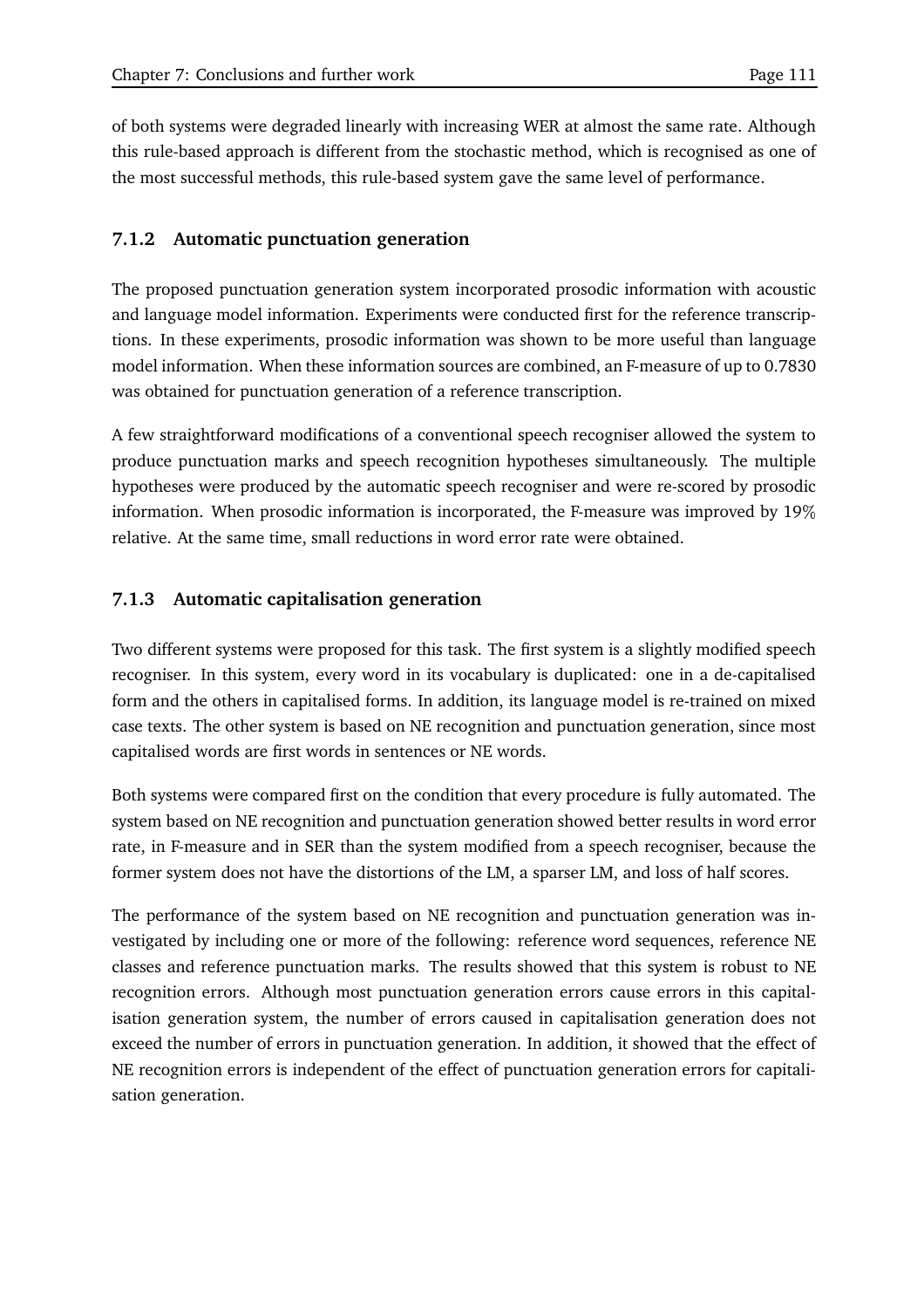# **7.2 Suggested further work**

The examination of NE recognition, punctuation generation and capitalisation generation has been conducted in this thesis. If long distance lexical information and POS information had been incorporated, then the performance of the systems would have been improved considerably in decisions about exact boundaries of NEs and sentences. Any further work must include a methodology which improves the performance of the NE recognition system, the punctuation generation system, and the capitalisation generation system using syntactic information, and a methodology which generates a sufficient number of punctuation marks using more precise design for the pronunciation of punctuation marks. In addition to these, a new task definition of NE recognition stimulates more precise extraction of numeric entities.

#### **7.2.1 The use of syntactic information**

Syntactic structure information concerns how words can be put together, and determines what structural role each word plays and which phrases are subparts of which other phrases [18, 36, 37]. Some words are left-attached and others are right-attached. In addition, the same words can be used differently according to their syntactic functions. The current systems do not consider this information source.

A possible solution for this improvement is parsing. Using parsing results, rules can be generated according to the relationship between head words of a parent node and words of a child node. Complete parsing of sentences is very difficult for unrestricted input text. In addition, when input text is derived from speech, due to corruption by speech recogniser error and missing punctuation, complete parsing is almost impossible [17]. However, some syntactic fragments such as noun groups and verb groups are identified relatively reliably, and are very useful when deciding NE boundaries and sentence boundaries.

Prosody information such as pitch, duration and energy gives clues when identifying sentence structure [39, 43, 84]. In speech recognition, the use of prosody is limited because prosodic information in an utterance does not help significantly with the low level identification of words. The patterns of changing pitch in the voice over an utterance plays a role in guiding the prosodic structure of the utterance. Further studies are needed on utilising prosodic information to improve the understanding of syntactic structure.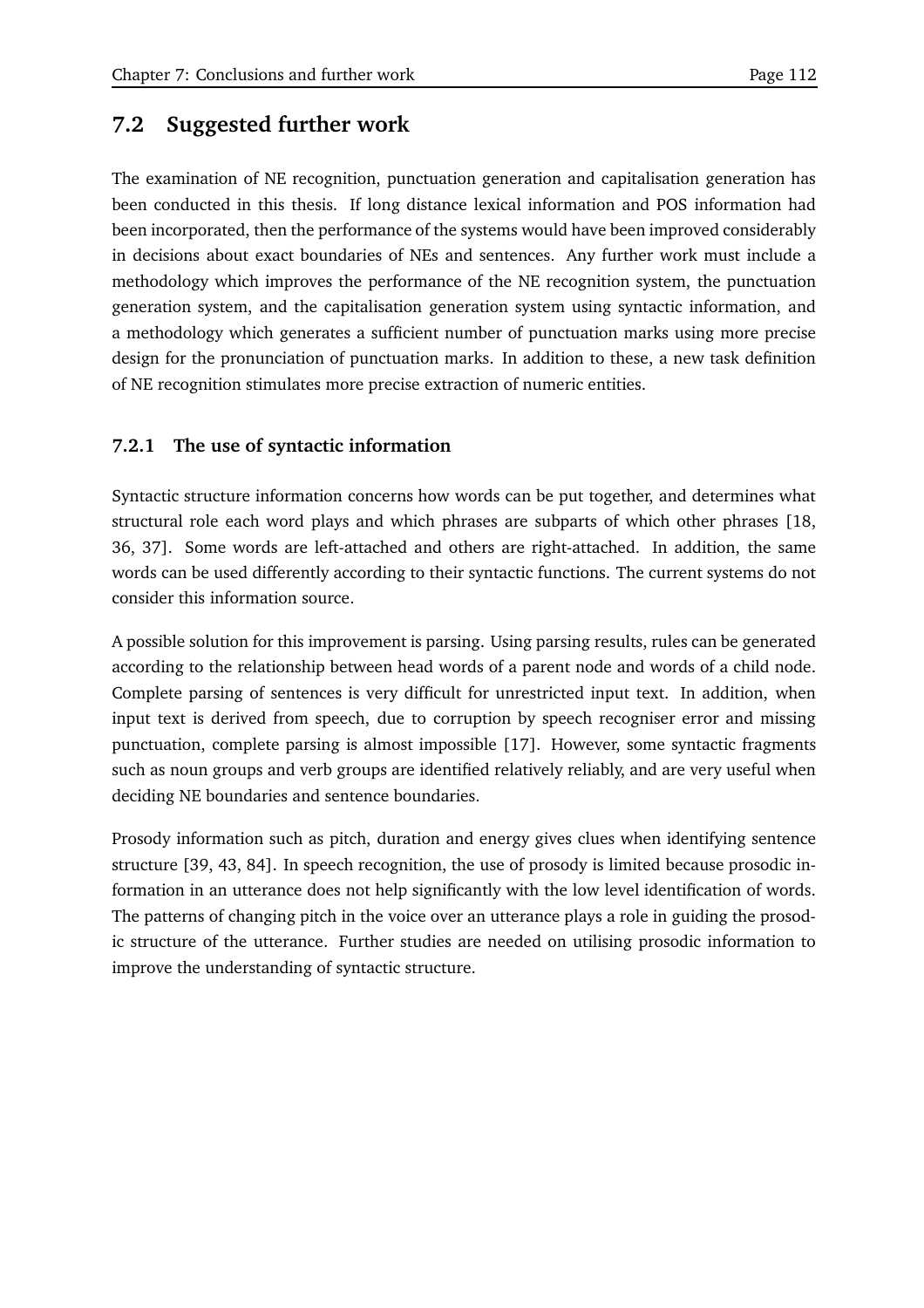## **7.2.2 More precise definition of pronunciation for punctuation marks**

A few straightforward modifications of a conventional speech recogniser allowed the system to produce punctuation marks and speech recognition hypotheses simultaneously. This system generated punctuation marks of an F-measure of 0.4400 with 0.5811 of precision and 0.3541 of recall. There is a big difference between the values of precision and recall. Compared to the punctuation generation result for the reference transcription, this precision is adequate, but the recall is too low. This showed that insufficient punctuation marks are generated in the hypotheses.

One of the modifications to the speech recogniser is that the pronunciations of punctuation marks are registered as silence. This is only a rough approximation. About 24 of punctuation marks are not related to silence in broadcast news. In order to improve the result of punctuation generation, a more precise definition of the pronunciation for punctuation marks is needed.

An alternative approach for generating punctuation marks from the 1-best speech recogniser output which does not have punctuation marks has been proposed in this thesis. An extension of this approach is to generate punctuation marks from N-best speech recogniser output which does not have punctuation marks, and re-score these N-best output using the prosodic feature model. This may produce improved results without assuming that acoustic pronunciation of punctuation is silence.

### **7.2.3 New NE task definition**

A new task definition (for version 1.4, see [14]) was proposed to include more NE classes such as:

- DURATION: a measurement of time elapsed or period of time during which something lasts
- MEASURE: standard numeric measurement phrases such as age, area, distance, energy, speed, temperature, volume and weight.
- CARDINAL: a numerical count or quantity of some object (in the form of numbers, decimals or fractions)

Since these additional NE classes are related to numeric expressions, it is clear that more importance should be given to numeric expressions. At this time, there is a difference of about 3.8 points in F-measure between IdentiFinder (0.8777) and the rule-based NE recognition system (0.8398) for numeric entities. This is small from the overall view since the numeric entities account for about 7.5 percent of the total number of NEs. However in the new task definition, numeric entities are becoming more important. New rule templates or regular rules for numeric entities need to be developed.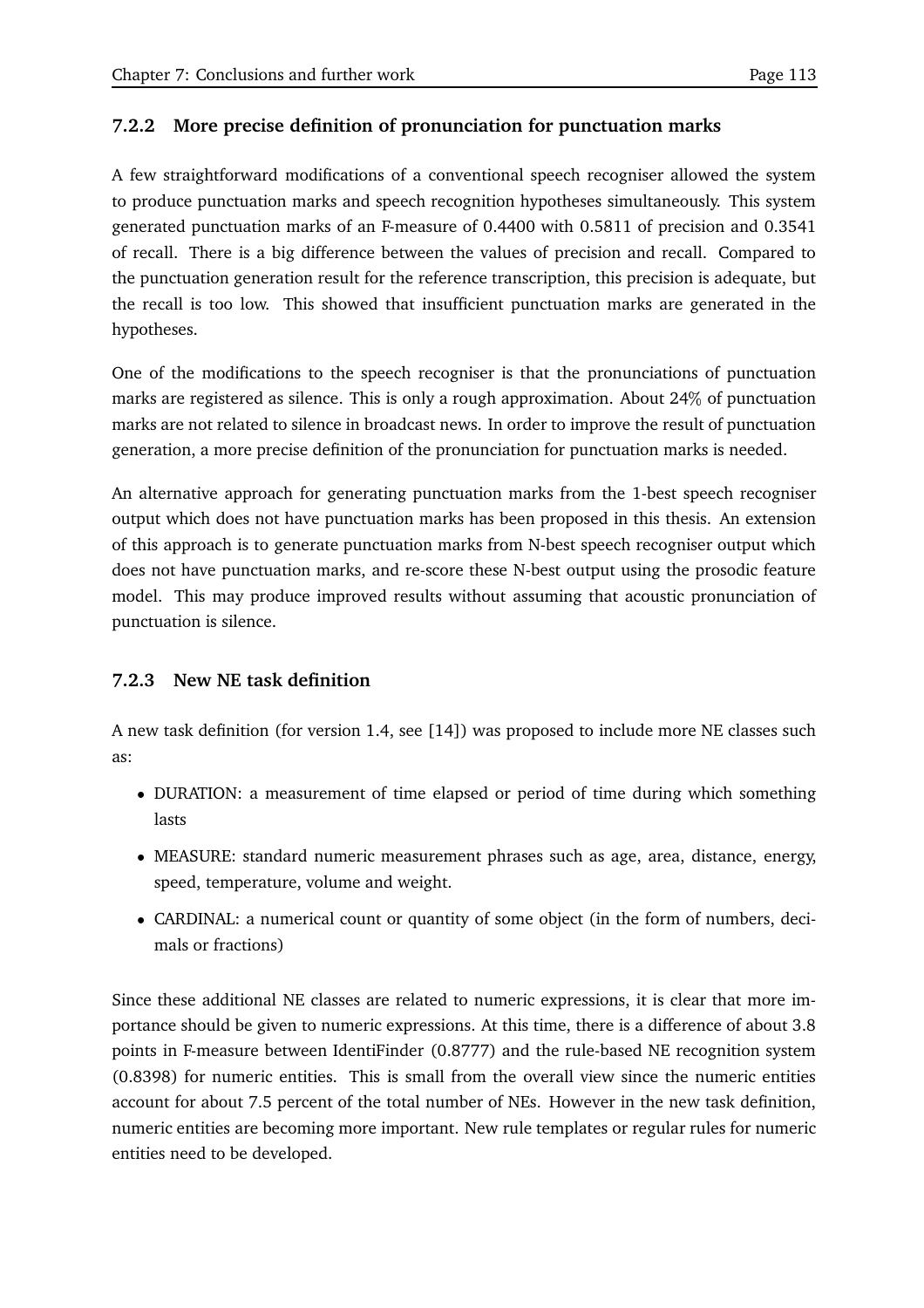# **Appendix**

In the appendix, examples of a reference text and hypothesis texts are shown as follows:

- 1. Example of a reference text (Figure 1): First 340 words of the TDB98 reference transcription is shown in mixed case with NE tags and punctuation marks.
- 2. Example of an NE recognition output (Figure 2): An NE recognition output is generated by the rule-based NE recognition system using name lists for the same part of the TDB98 reference transcription. Punctuation marks are provided, but capitalisation information is not. In this condition, the rule-based NE recognition system reported an F-measure of 0.9007 and an SER of 16.68 as shown in Table 4.8.
- 3. Example of a punctuation generation output (Figure 3): A punctuation generation output is produced for the same part of the TDB98 reference transcription (in single case) by the combined system of a language model and a prosodic feature model (S LM+CART). In this condition, S LM+CART reported an F-measure of 0.7830 and an SER of 32.30 as shown in Table 5.6.
- 4. Example of a capitalisation generation output (Figure 4): A capitalisation generation output is produced for the same part of the TDB98 reference transcription by the capitalisation system based on NE recognition and punctuation generation (S\_on\_NE\_P). NE recognition is performed by the rule-based NE recognition system. Punctuation marks are generated by S LM+CART. In this condition, S on NE P reported an F-measure of 0.8691 and an SER of 26.25 as shown in Table 6.13.
- 5. Example of a capitalisation generation output for a speech recognition result (Figure 5): NE recognition is performed by the rule-based NE recognition system for the speech recognition results of the HTK system. This speech recognition output contains punctuation marks. Capitalisation generation is performed by S\_on\_NE\_P. In this condition, S\_on\_NE\_P reported an F-measure of 0.7406 and an SER of 45.93 as shown in Table 6.7.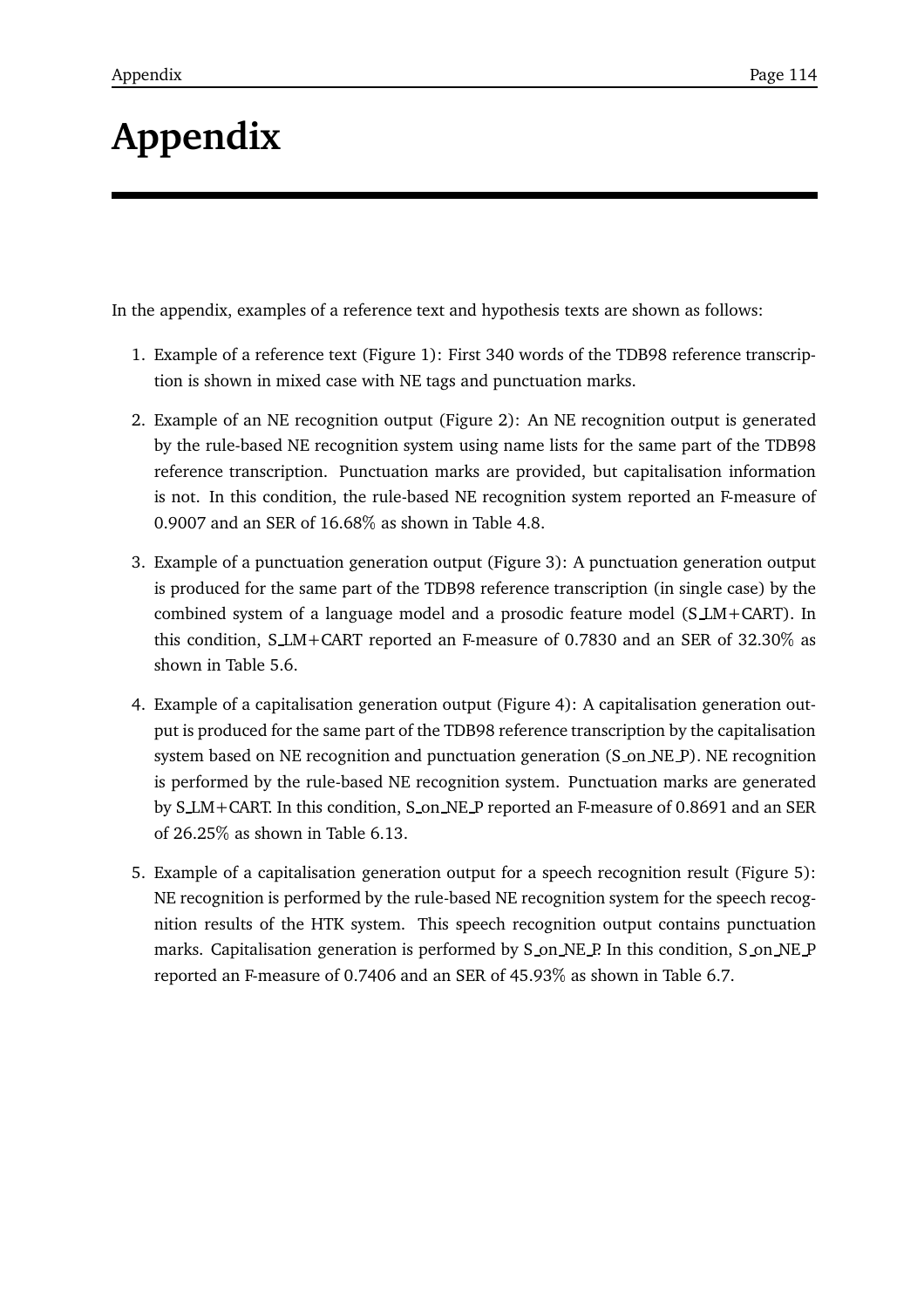The guardians of the electronic stock market <br/>b\_enamex TYPE="ORGANIZATION"> NASDAQ  $\leq$ e enamex  $>$  who've been burned by past ethics questions, are moving to head off market fraud by toughening the rules for companies that want to be listed on the exchange. Marketplace's <br/>b enamex  $TYPE="PERSON" > Philip Boroff < e{\text{-}}{enames} > reports.$  As part of the proposals, penny stocks will be eliminated from <br />b\_enamex TYPE="ORGANIZATION"> NASDAQ <e\_enamex>. These trade for literally <br/>b\_numex TYPE="MONEY"> pennies <e\_numex>. Less than <br/> <br/>b\_numex TYPE="MONEY"> a dollar  $\leq$ e\_numex a share. They're the stocks of speculative companies. On wall street, they're the longest of the long shots. Some penny stocks grow into established corporations. Others are shell companies. Incorporated firms without assets or prospects. Some of these are sold by small unsavory brokerage firms. That dump them upon gullible investors. <b\_enamex TYPE="PERSON"> David Whitcomb  $\leq$  e\_enamex is a  $\leq$  b\_enamex TYPE="ORGANIZATION" > Rutgers University  $\leq$  e\_enamex > finance professor and frequent <b\_enamex TYPE="ORGANIZATION"> NASDAQ <e\_enamex> crit-That's the real change, it's reducing the status of cheap stocks so that at least  $\lt$ b enamex  $TYPE = "ORGANIZATION" > NASDAQ < e$ -enamex $>$  is not giving them its seal of approval. Also, these companies will no longer appear in newspapers on  **enamex TYPE="ORGANIZATION"> NASDAQ**  $\leq$ e\_enamex $>$ 's list. And  $\leq$ b\_enamex TYPE="PERSON" $>$  Whitcomb  $\leq$ e\_enamex $>$  says investors may be less prone to buy them if they're not listed in the paper.  $\lt$ b\_enamex TYPE="ORGANIZATION"> NAS- $DAQ \leq$ e enamex  $>$  officials say, they're not only trying to fight fraud by raising listing standards, they're doing a periodic tuneup of their market. Which they hope will help promote public confidence. In **, I'm**  $**benamex** TYPE="PERSON" > Philip$ Boroff  $\leq$ e enamex for Marketplace. And that's the top of our news for  $\leq$ b timex TYPE="DATE"> Thursday, November fourteenth <e\_timex>. Today the <br/> <br/>b\_enamex TYPE="ORGANIZATION"> Dow Jones  $\leq$  e\_enamex industrial average gained thirty eight and three quarter points. Details when we do the numbers. Later on tonight's program, life in the fast lane. And coming up next, a fast food Godzilla joins the burger wars in  $\langle$ b\_enamex TYPE="LOCATION" > Japan  $\langle$ e\_enamex $\rangle$ . I'm  $$ in  **enamex TYPE="LOCATION"> San Francisco**  $**h**$  **enamex>, I'm**  $**h**$  **enamex TYPE="PERSON">** George Lewinski  $\leq$ e\_enamex $\geq$ . American popular culture whether it's rock and roll, fashion, or <b\_enamex TYPE="LOCATION"> Hollywood <e\_enamex> movies, has long been an important export. Even though statisticians have a hard time measuring its value. Take fast food. When the first American style burger joint opened in <b\_ enamex TYPE="LOCATION"> London <e\_ enamex>'s fashionable  $$ Now it's <b enamex TYPE="LOCATION"> Asia <e enamex>'s turn

Figure 1 Example of a reference text. The first 340 words of the TDB98 reference transcription in mixed case with NE tags and punctuation marks.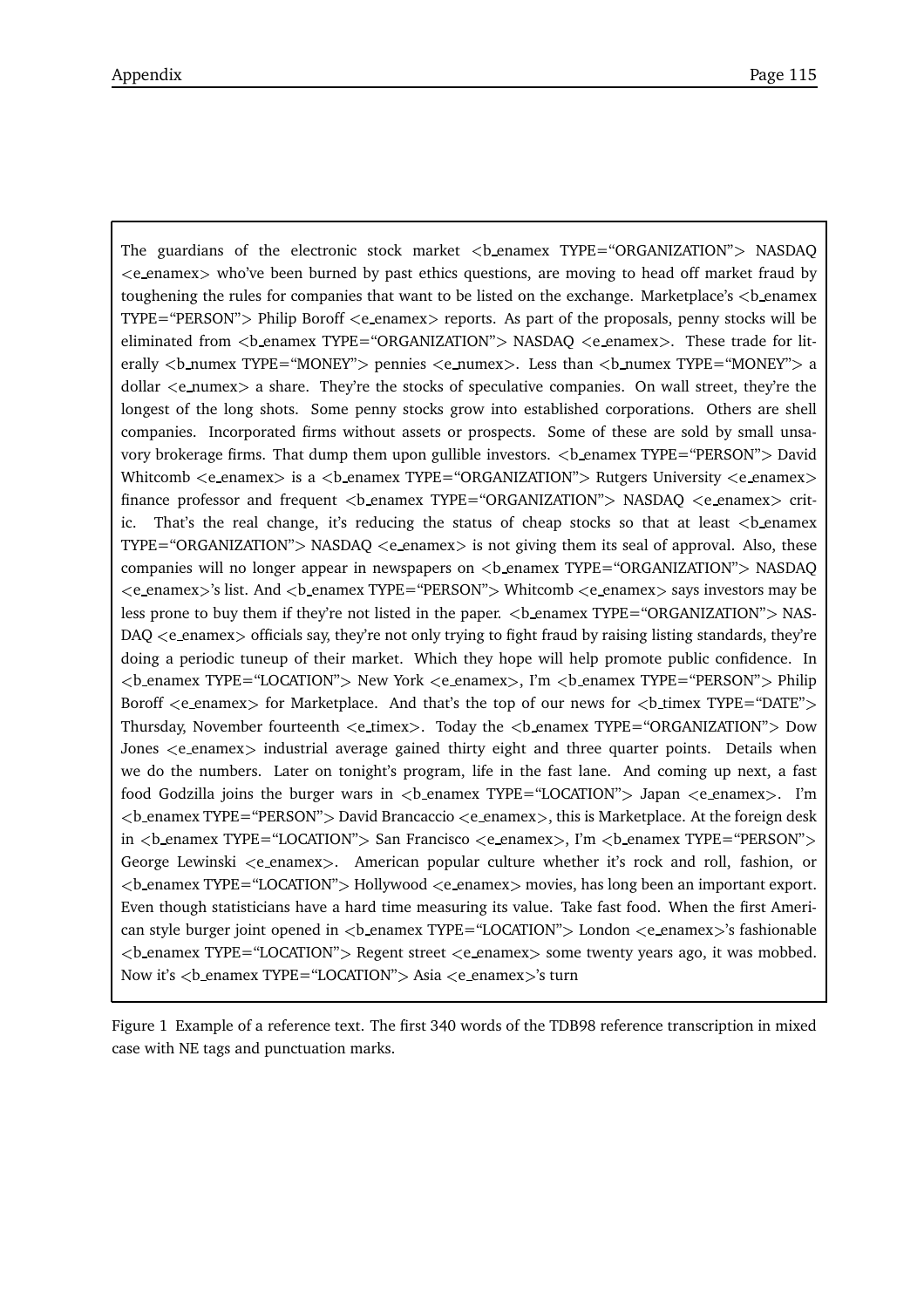THE GUARDIANS OF THE ELECTRONIC STOCK MARKET <br />b\_enamex TYPE="ORGANIZATION"> NASDAO <e\_enamex> WHO'VE BEEN BURNED BY PAST ETHICS OUESTIONS ARE MOVING TO HEAD OFF MARKET FRAUD BY TOUGHENING THE RULES FOR COMPANIES THAT WANT TO BE LISTED ON THE EXCHANGE MARKETPLACE'S <b enamex TYPE="PERSON"> PHILIP BOROFF <e\_enamex> REPORTS AS PART OF THE PROPOSALS PENNY STOCKS WILL BE ELIMINATED FROM <br />b enamex TYPE="ORGANIZATION"> NASDAQ <e enamex> THESE TRADE FOR LIT-ERALLY PENNIES LESS THAN <b\_numex TYPE="MONEY"> A DOLLAR <e\_numex> A SHARE THEY'RE THE STOCKS OF SPECULATIVE COMPANIES ON WALL STREET THEY'RE THE LONGEST OF THE LONG SHOTS SOME PENNY STOCKS GROW INTO ESTABLISHED CORPORATIONS OTHERS ARE SHELL COMPANIES INCORPORATED FIRMS WITHOUT ASSETS OR PROSPECTS SOME OF THESE ARE SOLD BY SMALL UNSAVORY BROKERAGE FIRMS THAT DUMP THEM UP-ON GULLIBLE INVESTORS <b\_enamex TYPE="PERSON"> DAVID WHITCOMB <e\_enamex> IS A <b\_enamex TYPE="ORGANIZATION"> RUTGERS UNIVERSITY <e\_enamex> FINANCE PRO-FESSOR AND FREQUENT <br />
benamex TYPE="ORGANIZATION"> NASDAQ <e\_enamex> CRIT-IC THAT'S THE REAL CHANGE IT'S REDUCING THE STATUS OF CHEAP STOCKS SO THAT AT LEAST <br />b\_enamex TYPE="ORGANIZATION"> NASDAQ <e\_enamex> IS NOT GIVING THEM ITS SEAL OF APPROVAL ALSO THESE COMPANIES WILL NO LONGER APPEAR IN NEWSPA-PERS ON  **enamex TYPE="ORGANIZATION"> NASDAO**  $**ch**$  **enamex>'S LIST AND**  $**ch**$  **enamex** TYPE="PERSON"> WHITCOMB <e\_enamex> SAYS INVESTORS MAY BE LESS PRONE TO BUY THEM IF THEY'RE NOT LISTED IN THE PAPER <benamex TYPE="ORGANIZATION"> NAS-DAQ <e\_enamex> OFFICIALS SAY THEY'RE NOT ONLY TRYING TO FIGHT FRAUD BY RAIS-ING LISTING STANDARDS THEY'RE DOING A PERIODIC TUNEUP OF THEIR MARKET WHICH THEY HOPE WILL HELP PROMOTE PUBLIC CONFIDENCE IN <br/>b\_enamex TYPE="LOCATION"> NEW YORK <e\_enamex> I'M <br />b\_enamex TYPE="PERSON"> PHILIP BOROFF <e\_enamex> FOR MARKETPLACE AND THAT'S THE TOP OF OUR NEWS FOR <br/>b timex TYPE="DATE"> THURS-DAY NOVEMBER FOURTEENTH <e\_timex> TODAY THE <br/>b\_enamex TYPE="ORGANIZATION"> DOW JONES <e\_enamex> INDUSTRIAL AVERAGE GAINED THIRTY EIGHT AND THREE QUAR-TER POINTS DETAILS WHEN WE DO THE NUMBERS LATER ON TONIGHT'S PROGRAM LIFE IN THE FAST LANE AND COMING UP NEXT A FAST FOOD GODZILLA JOINS THE BURGER WARS IN  $\lt$ b enamex TYPE="LOCATION"> JAPAN  $\lt$ e enamex I'M  $\lt$ b enamex TYPE="PERSON"> DAVID BRANCACCIO <e\_enamex> THIS IS MARKETPLACE AT THE FOR-EIGN DESK IN <br />b enamex TYPE="LOCATION"> SAN FRANCISCO <e enamex> I'M <br />b enamex TYPE="PERSON"> GEORGE LEWINSKI <e\_enamex> AMERICAN POPULAR CULTURE WHETHER IT'S ROCK AND ROLL FASHION OR <beta enamex TYPE="LOCATION"> HOLLYWOOD <e\_enamex> MOVIES HAS LONG BEEN AN IMPORTANT EXPORT EVEN THOUGH STATISTICIANS HAVE A HARD TIME MEASURING ITS VALUE TAKE FAST FOOD WHEN THE FIRST AMERICAN STYLE BURGER JOINT OPENED IN <br />b\_enamex TYPE="LOCATION"> LONDON <e\_enamex>'S FASH-IONABLE REGENT STREET SOME TWENTY YEARS AGO IT WAS MOBBED NOW IT'S <br/>b enamex  $TYPE = "LOCALTON" > ASIA < e$  enamex $>$ 'S TURN

Figure 2 Example of an NE recognition output. An NE recognition output is generated by the rule-based NE recognition system using name lists for the same part of the TDB98 reference transcription. Punctuation marks are provided, but capitalisation information is not. Underlined words show the positions of NE recognition errors.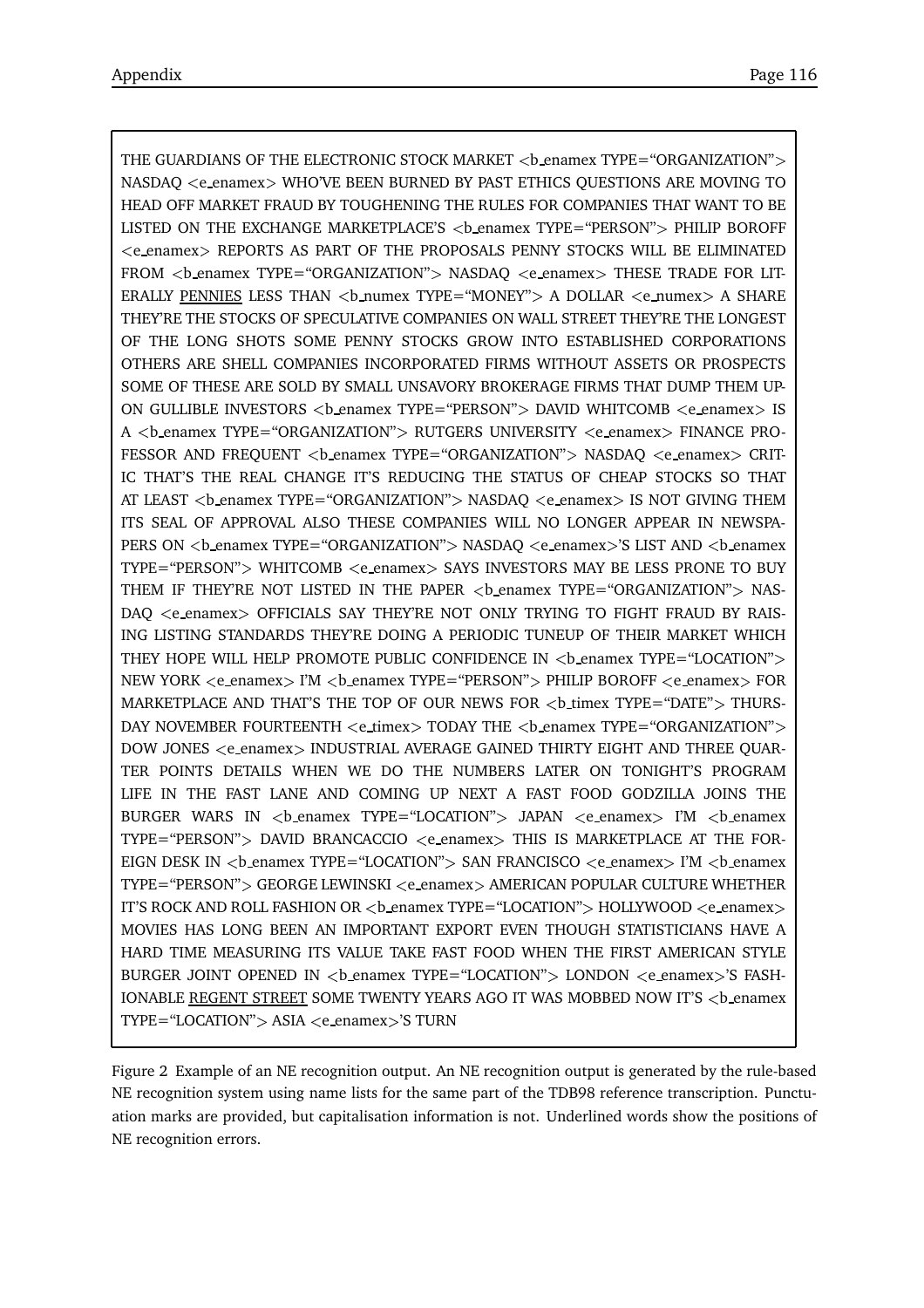THE GUARDIANS OF THE ELECTRONIC STOCK MARKET NASDAQ WHO'VE BEEN BURNED BY PAST ETHICS QUESTIONS, ARE MOVING TO HEAD OFF MARKET FRAUD BY TOUGHENING THE RULES FOR COMPANIES THAT WANT TO BE LISTED ON THE EXCHANGE. MARKETPLACE'S PHILIP BOROFF REPORTS. AS PART OF THE PROPOSALS(.) PENNY STOCKS WILL BE ELIMINATED FROM NASDAQ. THESE TRADE FOR LITERALLY PENNIES. LESS THAN A DOLLAR A SHARE. THEY'RE THE STOCKS OF SPECULATIVE COMPANIES. ON WALL STREET, THEY'RE THE LONGEST OF THE LONG SHOTS. SOME PENNY STOCKS GROW INTO ESTABLISHED CORPORATIONS(,) OTHERS ARE SHELL COM-PANIES(,) INCORPORATED FIRMS WITHOUT ASSETS OR PROSPECTS. SOME OF THESE ARE SOLD BY SMALL UNSAVORY BROKERAGE FIRMS. THAT DUMP THEM UPON GULLIBLE INVESTORS. DAVID WHITCOMB IS A RUTGERS UNIVERSITY FINANCE PROFESSOR AND FREQUENT NASDAQ CRITIC(,) THAT'S THE REAL CHANGE(.) IT'S REDUCING THE STATUS OF CHEAP STOCKS{,} SO THAT AT LEAST NASDAQ IS NOT GIVING THEM ITS SEAL OF APPROVAL. ALSO, THESE COMPANIES WILL NO LONGER APPEAR IN NEWSPAPERS ON NASDAQ'S LIST. AND WHITCOMB SAYS INVESTORS MAY BE LESS PRONE TO BUY THEM{.} IF THEY'RE NOT LISTED IN THE PAPER. NASDAQ OFFICIALS SAY[] THEY'RE NOT ONLY TRYING TO FIGHT FRAUD BY RAISING LISTING STANDARDS, THEY'RE DOING A PERIODIC TUNEUP OF THEIR MARKET(,) WHICH THEY HOPE WILL HELP PROMOTE PUBLIC CON-FIDENCE. IN NEW YORK(.) I'M PHILIP BOROFF FOR MARKETPLACE. AND THAT'S THE TOP OF OUR NEWS FOR THURSDAY, NOVEMBER FOURTEENTH. TODAY THE DOW JONES INDUSTRIAL AVERAGE GAINED THIRTY EIGHT AND THREE QUARTER POINTS. DETAILS $\{,\}$  WHEN WE DO THE NUMBERS[] LATER ON TONIGHT'S PROGRAM, LIFE IN THE FAST LANE. AND COMING UP NEXT, A FAST FOOD GODZILLA , JOINS THE BURGER WARS IN JAPAN. I'M DAVID BRANCACCIO(.) THIS IS MARKET-PLACE. AT THE FOREIGN DESK IN SAN FRANCISCO, I'M GEORGE LEWINSKI. AMERICAN POPULAR CULTURE . WHETHER IT'S ROCK AND ROLL[] FASHION[] OR HOLLYWOOD MOVIES, HAS LONG BEEN AN IMPORTANT EXPORT. EVEN THOUGH STATISTICIANS HAVE A HARD TIME MEASURING ITS VALUE. TAKE FAST FOOD. WHEN THE FIRST AMERICAN STYLE BURGER JOINT OPENED IN LON-DON'S FASHIONABLE REGENT STREET SOME TWENTY YEARS AGO, IT WAS MOBBED. NOW IT'S ASIA'S TURN(,)

Figure 3 Example of a punctuation generation output. A punctuation generation output is produced for the same part of the TDB98 reference transcription (in single case) by the combined system of a language model and a prosodic feature model (S\_LM+CART). (), [] and  $\{\}$  show substitution error, deletion error and insertion error, respectively.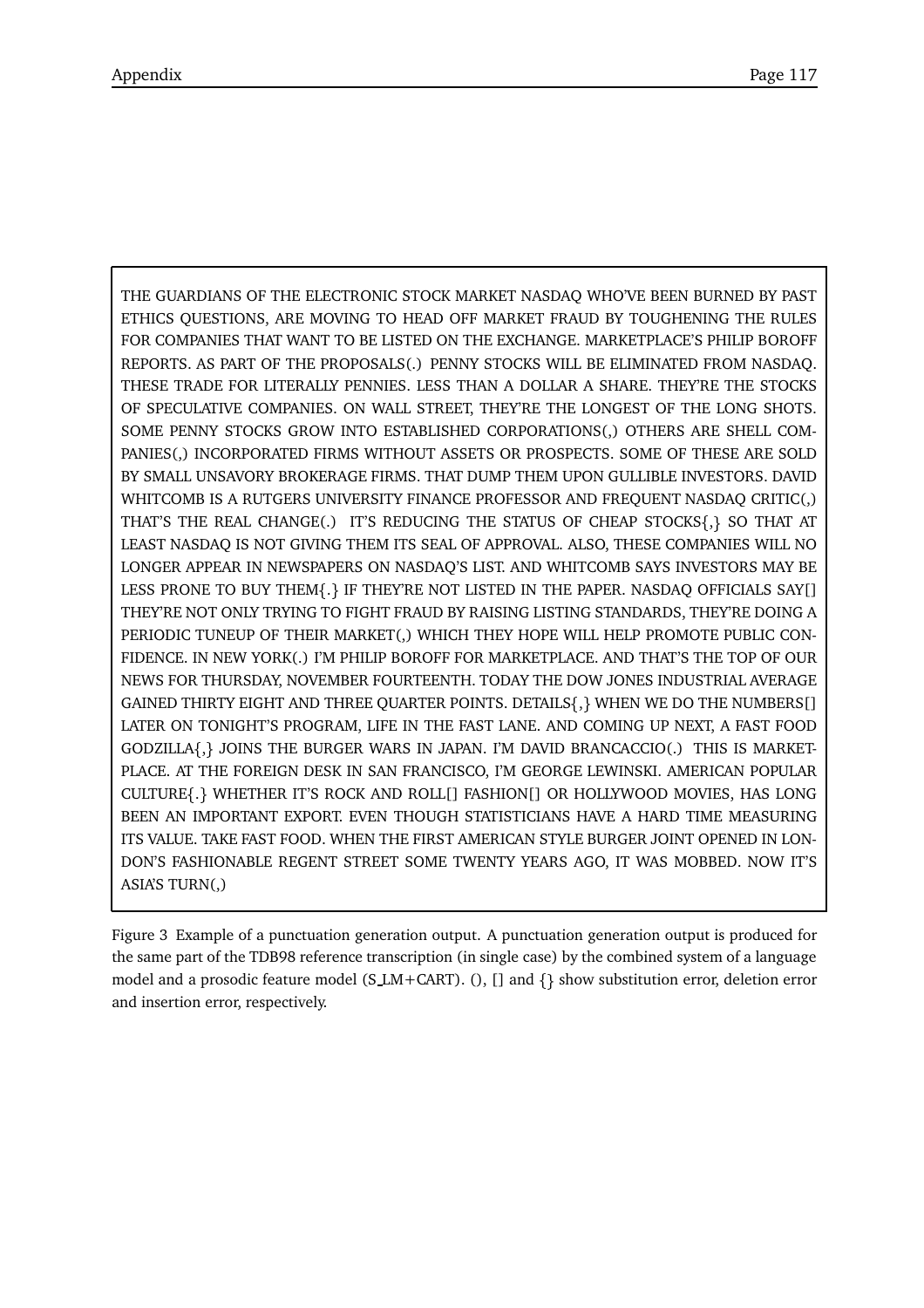The guardians of the electronic stock market NASDAQ who've been burned by past ethics questions are moving to head off market fraud by toughening the rules for companies that want to be listed on the exchange Marketplace's Philip Boroff reports As part of the proposals Penny stocks will be eliminated from NASDAQ These trade for literally pennies Less than a dollar a share They're the stocks of speculative companies On Wall Street they're the longest of the long shots Some penny stocks grow into established corporations others are shell companies incorporated firms without assets or prospects Some of these are sold by small unsavory brokerage firms That dump them upon gullible investors David Whitcomb is a Rutgers University finance professor and frequent NASDAQ critic that's the real change it's reducing the status of cheap stocks so that at least NASDAQ is not giving them its seal of approval Also these companies will no longer appear in newspapers on NASDAQ's list And Whitcomb says investors may be less prone to buy them If they're not listed in the paper NASDAQ officials say they're not only trying to fight fraud by raising listing standards they're doing a periodic tuneup of their market which they hope will help promote public confidence In New York I'm Philip Boroff for marketplace And that's the top of our news for Thursday November fourteenth Today the Dow Jones industrial average gained thirty eight and three quarter points Details when we do the numbers later on tonight's program life in the fast lane And coming up next a fast food godzilla joins the burger wars in Japan I'm David Brancaccio This is marketplace At the foreign desk in San Francisco I'm George Lewinski American popular culture Whether it's rock and roll fashion or Hollywood movies has long been an important export Even though statisticians have a hard time measuring its value Take fast food When the first American style burger joint opened in London's fashionable Regent street some twenty years ago it was mobbed Now it's Asia's turn

Figure 4 Example of a capitalisation generation output. A capitalisation generation output is produced for the same part of the TDB98 reference transcription by the capitalisation system based on NE recognition and punctuation generation (S\_on\_NE\_P). NE recognition is performed by the rule-based NE recognition system. Punctuation marks are generated by S LM+CART. Underlined words show the positions of capitalisation generation errors.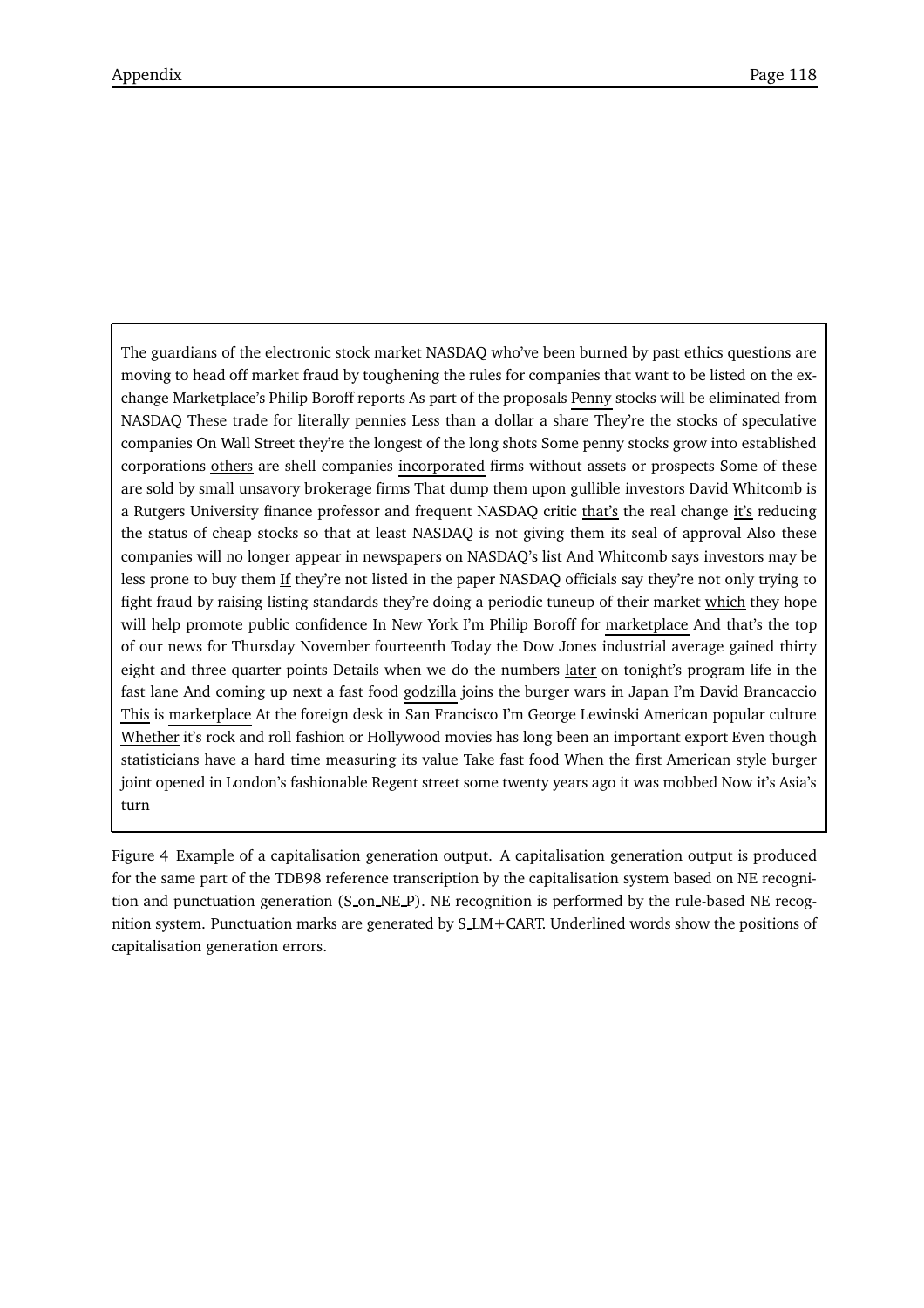The guardians of the electronic stock market  $\lt b$  enamex TYPE="ORGANIZATION" > NASDAQ e enamex who've been burned by past ethics questions are moving to head off market fraud, but toughening the rules for companies that want to be listed on the exchange market place is full of  $$ be eliminated from <br />b\_enamex TYPE="ORGANIZATION"> NASDAQ <e\_enamex>. These trade for literally pennies, less than <b numex TYPE="MONEY"> a dollar <e numex> a share. Did the stocks of speculative companies on Wall Street that the longest of the long shots some penny stocks growing to establish corporations, others are shell companies incorporated firms without assets or prospects some of these are sold by small unsavory brokerage firms that dumped them up on gullible investors day that would come as a <b\_enamex TYPE="ORGANIZATION"> Wreckers University <e\_enamex> finance professor infrequent <br enamex TYPE="ORGANIZATION"> NASDAQ <e\_enamex> credit. That's the real change, it's reducing the status of cheap stocks still that at least  $\langle$ b\_enamex TYPE="ORGANIZATION" $>$  $NASDAQ \leq$ e enamex $>$  is not giving them its seal of approval. Also, these companies will no longer appear in newspapers are  **enamex TYPE="ORGANIZATION"** $>$  **NASDAQ**  $**h**$  **enamex** $>$ **'s less than**  $$ they're not listed in the paper  **enamex TYPE="ORGANIZATION"> NASDAQ**  $**eh**$  **enamex**  $**of**$  **officials** say they're not only trying to fight fraud by raising listing standards, they're doing a periodic tuneup of their market which they hope will help promote public confidence in  $\langle$ b\_enamex TYPE="LOCATION" $\rangle$ New York <e\_enamex>, I'm <b\_enamex TYPE="PERSON"> Phillip Boroff <e\_enamex> for marketplace. And that's the top of our news for  **timex TYPE="DATE"** $>$  **Thursday, November four**teenth  $\langle$  e\_timex $\rangle$ . Today the  $\langle$  b\_enamex TYPE="ORGANIZATION" $\rangle$  Dow Jones  $\langle$  e\_enamex $\rangle$  industrial average gained thirty eight and three quarter points details when we do the numbers.  $$ ing up next the fast food godzilla joined the burger wars in  $\lt$ b\_enamex TYPE="LOCATION" $>$  Japan  $\leq$ e enamex $>$ , I'm  $\leq$  enamex TYPE="PERSON" $>$  David Brancaccio  $\leq$  enamex $>$ . This is market place. The foreign desk in  $\&$  enamex TYPE="LOCATION"> San Francisco  $\&$  e\_enamex and  $\&$  enamex TYPE="PERSON"> George Lewinsky <e\_enamex>. American popular culture, whether it's rock and roll fashion or  **enamex TYPE="LOCATION"** $>$  **Hollywood**  $**h**$  **enamex movies has long been an im**portant export you know statisticians have a hard time issued its value take a fast food for the first American style burger joint open in  $\&$  enamex TYPE="LOCATION" > London  $\&$  e.enamex >'s fashionable regent street some twenty years ago, it was mauled now it's <br/>b\_enamex TYPE="LOCATION"> Asia  $\langle$ e\_enamex $\rangle$ 's turn

Figure 5 Example of a capitalisation generation output for a speech recognition result. NE recognition is performed by the rule-based NE recognition system for the speech recognition results of the HTK system. This speech recognition output contains punctuation marks. Capitalisation generation is performed by S on NE P.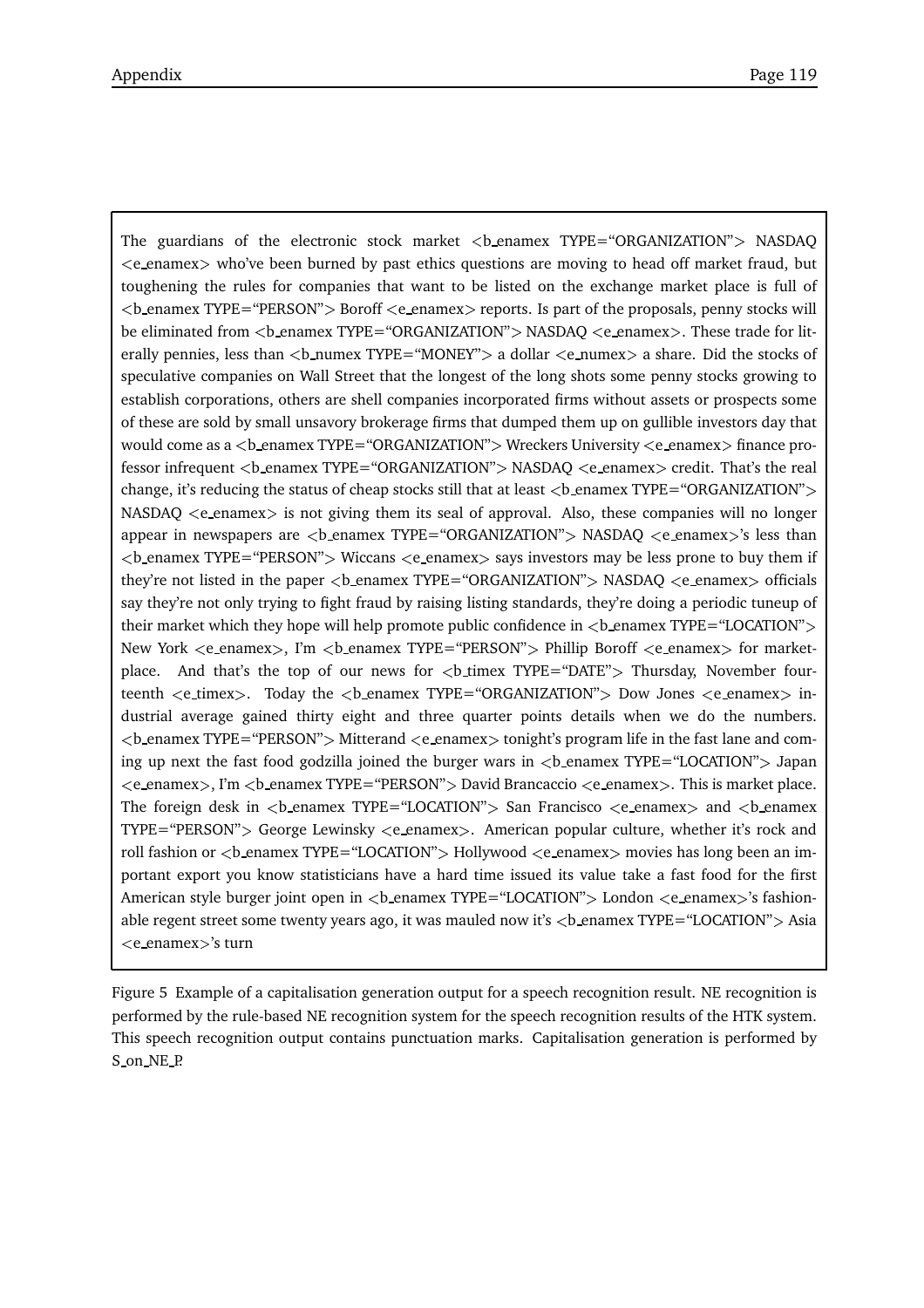# **References**

- [1] 1998 NIST Hub-4 Information Extraction (Named Entity) Broadcast News Benchmark Test Evaluation. Available at ftp://jaguar.ncsl.nist.gov/csr98/h4iene 98 official scores 990107/index.htm.
- [2] Hub-4 IE-NE Evaluation Scoring Program. Available at ftp://jaguar.ncsl.nist.gov/csr98/ hub4e 98 eval disc doc 981214.tar.Z.
- [3] LDC Catalog. Available at http://www.ldc.upenn.edu.
- [4] NIST CTM transcription file format for sclite processing. Available at ftp://jaguar.ncsl. nist.gov/current docs/sctk/doc/infmts.html#ctm fmt name 0.
- [5] NIST Hub-4 IE scoring pipeline package version 0.7. Available at ftp://jaguar.ncsl.nist.gov/ csr98/official-IE-98 scoring.tar.Z.
- [6] The Message Understanding Conference Scoring Software User's Manual. Available at http://online.muc.saic.com/scorer/Manual/manual.html.
- [7] *Proceedings of 4th Message Understanding Conference*. Morgan Kaufmann, 1992.
- [8] *Proceedings of 5th Message Understanding Conference*. Morgan Kaufmann, 1993.
- [9] *The Chicago Manual of Style, 14th Edition*. The University of Chicago Press, 1993.
- [10] Named Entity Task Definition. In *Proceedings of the 6th Message Understanding Conference*, pages 317–332, 1995.
- [11] *Proceedings of 6th Message Understanding Conference*. Morgan Kaufmann, 1995.
- [12] *Proceedings of 7th Message Understanding Conference*. Morgan Kaufmann, 1997. Available at http://www.muc.saic.com/proceedings/muc 7 toc.html.
- [13] A Universal Transcription Format (UTF) Annotation Specification for Evaluation of Spoken Language Technology Corpora. Available at http://www.nist.gov/speech/tests/bnr/hub4 98/utf-1.0-v2.ps, 1998.
- [14] 1999 Information Extraction Entity Recognition Evaluation. Available at http://www.nist. gov/speech/er 99/er 99.htm, 1999.
- [15] J. Aberdeen, J. Burger, D. Day, L. Hirschman, P. Robinson, and M. Vilain. MITRE: Description of the ALEMBIC System Used for MUC-6. In *Proceedings of the 6th Message Understanding Conference*, 1995.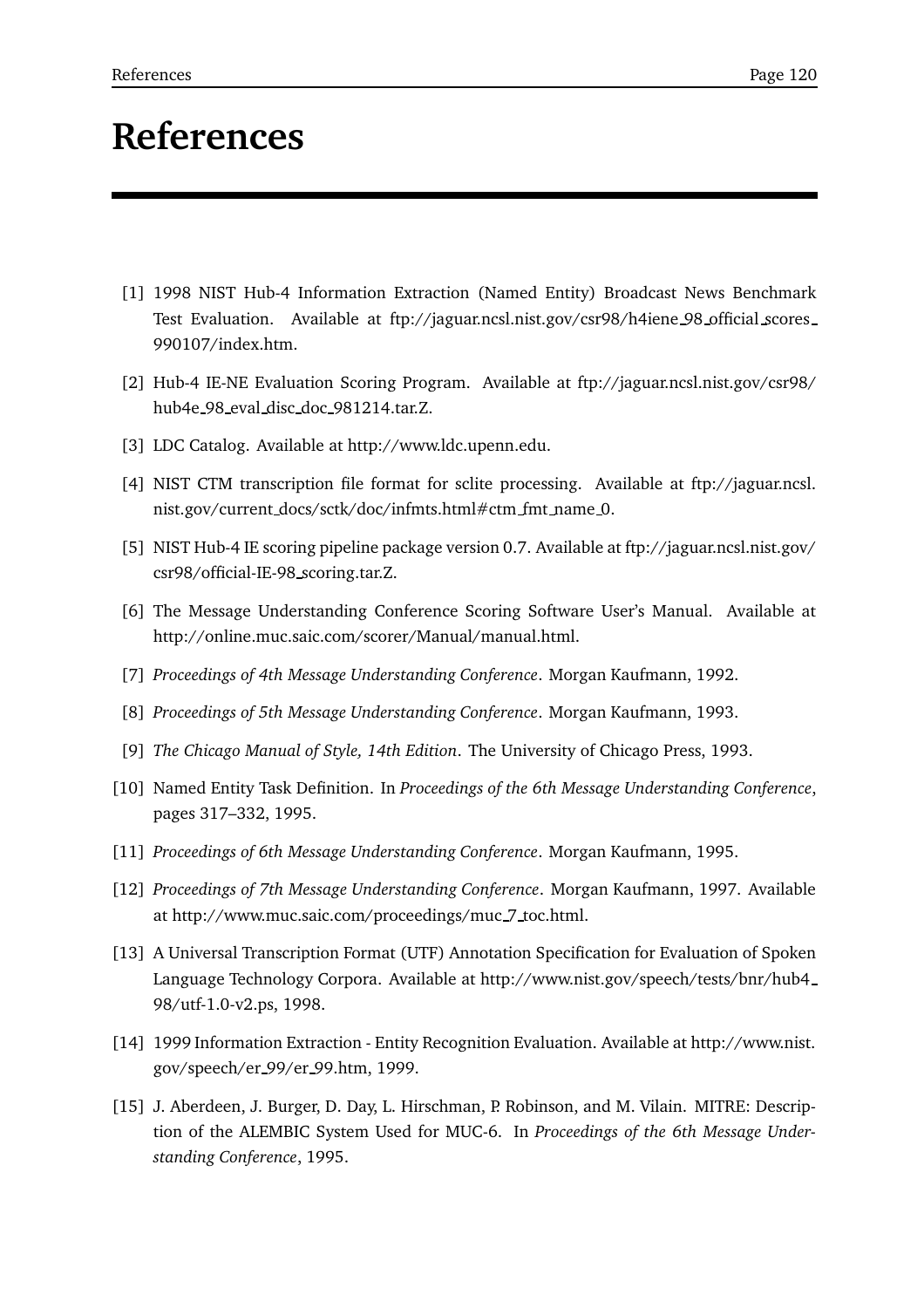- [16] S. Abney. Chunks and Dependencies: Bringing Processing Evidence to Bear on Syntax. *Computational Linguistics and the Foundations of Linguistic Theory*, pages 145–164, 1995.
- [17] S. Abney. Partial Parsing via Finite-state Cascades. In *Proceedings of the European Summer School in Logic, Language and Information*, pages 8–15, 1996.
- [18] J. Allen. *Natural Language Understanding*. The Benjamin/Cummings Publishing Company, 1995.
- [19] D. Appelt, J. Hobbs, J. Bear, D. Israel, M. Kameyama, and M. Tyson. SRI: Description of the JV-FASTUS System Used for MUC-5. In *Proceedings of the 5th Message Understanding Conference*, pages 221–235, 1993.
- [20] D. Appelt, J. Hobbs, J. Bear, D. Israel, and M. Tyson. FASTUS: A Finite-state Processor for Information Extraction from Real-world Text. In *Proceedings of the International Joint Conference on Artificial Intelligence*, pages 1172–1178, 1993.
- [21] D. Appelt and D. Martin. Named Entity Extraction from Speech: Approach and Results Using the TextPro System. In *Proceedings of the DARPA Broadcast News Workshop*, pages 51–54, 1999.
- [22] D. Beeferman, A. Berger, and J. Lafferty. Cyberpunc: A Lightweight Punctuation Annotation System for Speech. In *Proceedings of the IEEE International Conference on Acoustics, Speech and Signal Processing*, pages 689–692, 1998.
- [23] D. Bikel, S. Miller, and R. Schwartz. Nymble: a High-Performance Learning Name-finder. In *Proceedings of the Applied Natural Language Processing*, pages 194–201, 1997.
- [24] W. Black, F. Rinaldi, and D. Mowatt. FACILE: Description of the NE System Used for MUC-7. In *Proceedings of the 7th Message Understanding Conference*, 1997. Available at http://www.muc.saic.com/proceedings/muc 7 toc.html.
- [25] L. Breiman, J. H. Friedman, R. A. Olshen, and C. J. Stone. *Classification and Regression Trees*. Wadsworth and Brooks, 1983.
- [26] E. Brill. *A Corpus-Based Approach to Language Learning*. PhD thesis, University of Pennsylvania, 1993.
- [27] E. Brill. Some Advances in Rule-Based Part of Speech Tagging. In *Proceedings of the 12th National Conference on Artificial Intelligence*, pages 722–727, 1994.
- [28] E. Brill. Unsupervised Learning of Disambiguation Rules for Part of Speech Tagging. In *Proceedings of the Natural Language Processing Using Very Large Corpora*, 1997.
- [29] C. Chen. Speech Recognition with Automatic Punctuation. In *Proceedings of the European Conference on Speech Communication and Technology*, pages 447–450, 1999.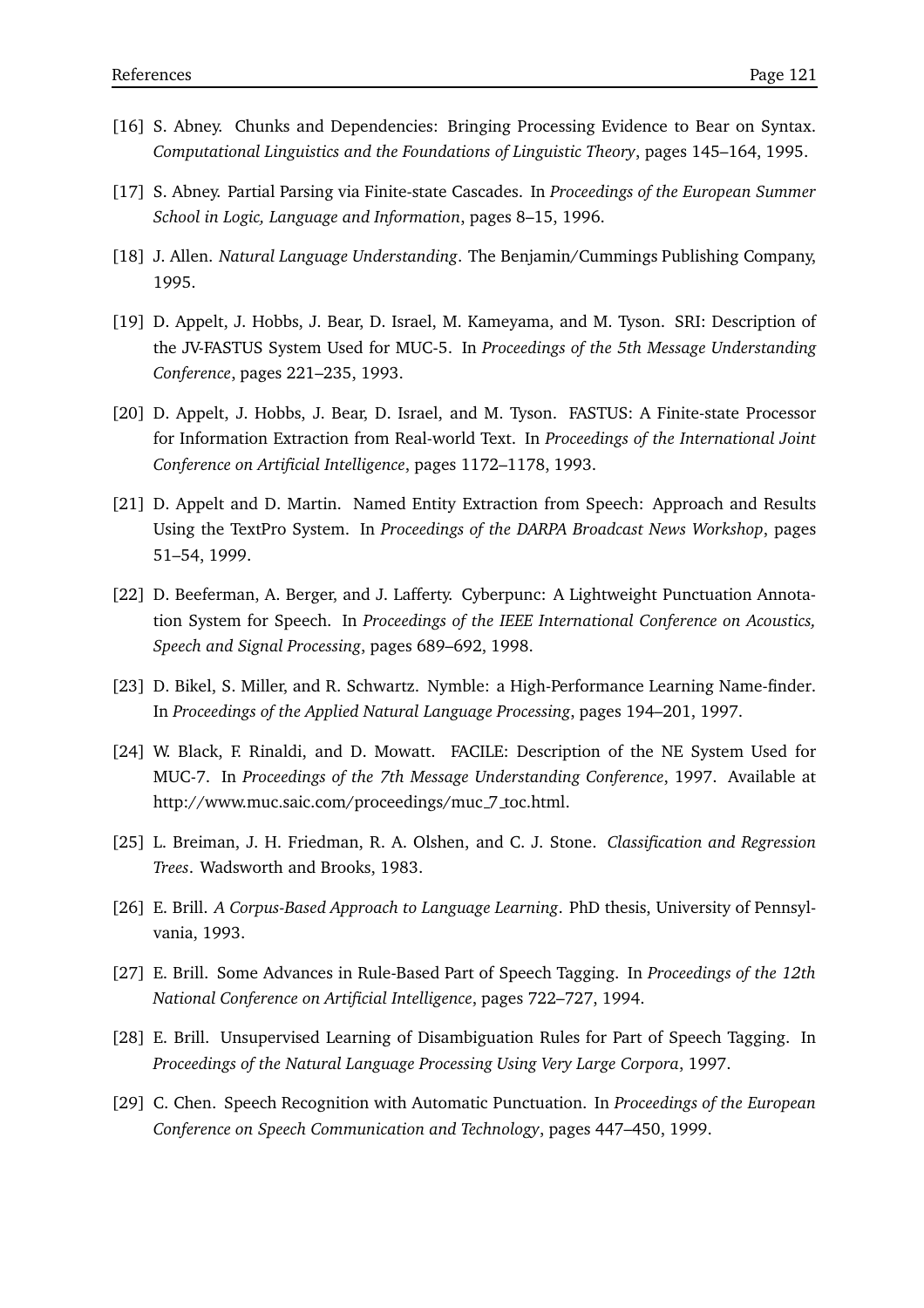- [30] H. Chen, Y. Ding, S. Tsai, and G. Bian. Description of the NTU System Used for MET2. In *Proceedings of the 7th Message Understanding Conference*, 1997. Available at http://www.muc.saic.com/proceedings/muc 7 toc.html.
- [31] N. Chinchor. MUC-7 Named Entity Task Definition (version 3.5). In *Proceedings of the 7th Message Understanding Conference*, 1997. Available at http://www.muc.saic.com/ proceedings/muc 7 toc.html.
- [32] N. Chinchor. Overview of MUC-7/MET-2. In *Proceedings of the 7th Message Understanding Conference*, 1997. Available at http://www.muc.saic.com/proceedings/muc 7 toc.html.
- [33] N. Chinchor, P. Robinson, and E. Brown. Hub-4 IE-NE Task Definition Version 4.8. Available at http://www.nist.gov/speech/hub4 98/h4 iene task def.4.8.ps, 1998.
- [34] K. Church. A Stochastic Parts Program and Noun Phrase Parser for Unrestricted Text. In *Proceeding of the 2nd Conference on Applied Natural Language Processing*, pages 136–143, 1988.
- [35] P. Clarkson and R. Rosenfeld. Statistical Language Modeling Using the CMU-Cambridge Toolkit. In *Proceedings of the European Conference on Speech Communication and Technology*, pages 2207–2710, 1997.
- [36] M. Collins. Three Generative, Lexicalised Models for Statistical Parsing. In *Annual Meeting of the Association for Computational Linguistics*, pages 16–23, 1997.
- [37] M. Collins. *Head-driven Statistical Models for Natural Language Parsing*. PhD thesis, University of Pennsylvania, 1999.
- [38] M. Collins and Y. Singer. Unsupervised Models for Named Entity Classification. In *Proceedings of the Joint SIGDAT Conference on Empirical Methods in Natural Language Processing and Very Large Corpora*, 1999.
- [39] A. Conkie, G. Riccardi, and R. Rose. Prosody Recognition from Speech Utterances Using Acoustic and Linguistic Based Models of Prosodic Events. In *Proceedings of the European Conference on Speech Communication and Technology*, 1999.
- [40] A. Derouault and B. Merialdo. Language Modelling at the Syntactic Level. In *Proceedings of the IEEE International Conference on Acoustics, Speech and Signal Processing*, pages 1373– 1375, 1984.
- [41] E. Dougherty. *Probability and Statistics for the Engineering, Computing and Physical Sciences*. Prentice Hall, 1990.
- [42] E. Ejerhed. Finding Clauses in Unrestricted Text by Finitary and Stochastic Methods. In *Proceedings of the 2nd Conference on Applied Natural Language Processing*, pages 219–227, 1988.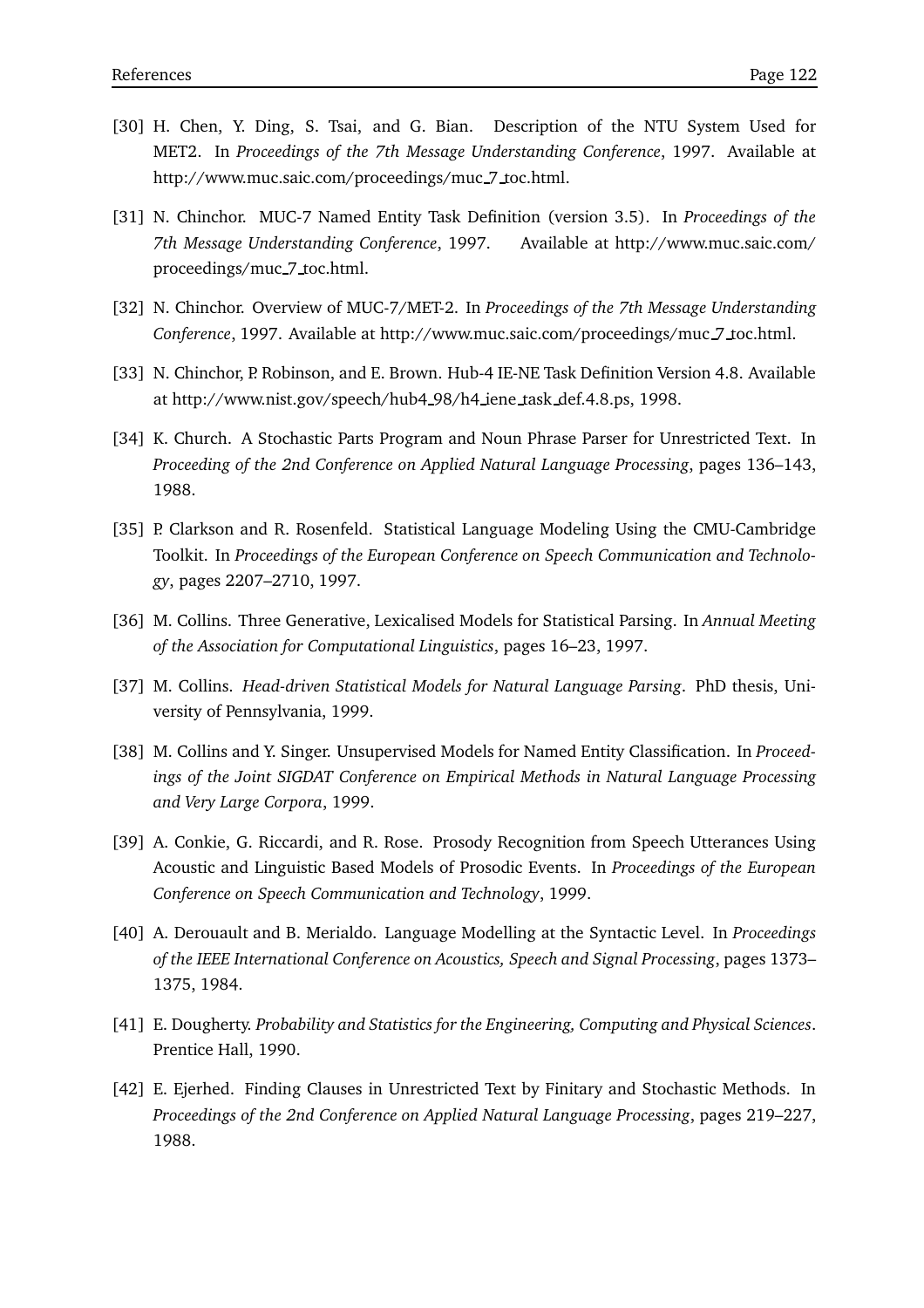- [43] M. Fach. A Comparison Between Syntactic and Prosodic Phrasing. In *Proceedings of the European Conference on Speech Communication and Technology*, 1999.
- [44] J. Fukumoto, F. Masui, M. Shimohata, and M. Sasaki. Oki Electric Industry: Description of the Oki System as Used for MUC-7. In *Proceedings of the 7th Message Understanding Conference*, 1997. Available at http://www.muc.saic.com/proceedings/muc 7 toc.html.
- [45] R. Gaizauskas, T. Wakao, K. Humphreys, H. Cunningham, and Y. Wilks. University of Sheffield: Description of the LaSIE System as used for MUC-6. In *Proceedings of the 6th Message Understanding Conference*, pages 207–220, 1995.
- [46] Y. Gotoh and S. Renals. Information Extraction from Broadcast News. *Philosophical Transactions of the Royal Society of London, Series A: Mathematical, Physical and Engineering Sciences*, 358:1295–1310, 2000.
- [47] Y. Gotoh and S. Renals. Sentence Boundary Detection in Broadcast Speech Transcripts. In *Proceedings of the International Workshop on Automatic Speech Recognition*, pages 228–235, 2000.
- [48] Y. Gotoh, S. Renals, and G. Williams. Named Entity Tagged Language Models. In *Proceedings of the IEEE International Conference on Acoustics, Speech and Signal Processing*, pages 513–516, 1999.
- [49] R. Grishman and B. Sundheim. Design of the MUC-6 Evaluation. In *Proceedings of the 6th Message Understanding Conference*, pages 1–11, 1995.
- [50] D. Hakkani-Tur, G. Tur, A. Stolcke, and E. Shriberg. Combining Words and Prosody for Information Extraction from Speech. In *Proceedings of the European Conference on Speech Communication and Technology*, pages 1991–1994, 1999.
- [51] J. Hirschberg and C. Nakatani. Acoustic Indicators of Topic Segmentation. In *Proceedings of the International Conference on Spoken Language Processing*, 1998.
- [52] K. Humphreys, R. Gaizauskas, S. Azzam, C. Huyck, B. Mitchell, H. Cunningham, and Y. Wilks. University of Sheffield: Description of the LaSIE-II System as Used for MUC-7. In *Proceedings of the 7th Message Understanding Conference*, 1997. Available at http:// www.muc.saic.com/proceedings/muc 7 toc.html.
- [53] C. Huyck. Description of the American University in Cairo's System Used for MUC-7. In *Proceedings of the 7th Message Understanding Conference*, 1997. Available at http://www. muc.saic.com/proceedings/muc 7 toc.html.
- [54] S. Katz. Estimation of Probabilities from Sparse Data for the Language Model Component of a Speech Recogniser. *IEEE Transactions on Acoustics, Speech and Signal Processing*, 35(3):400–401, 1987.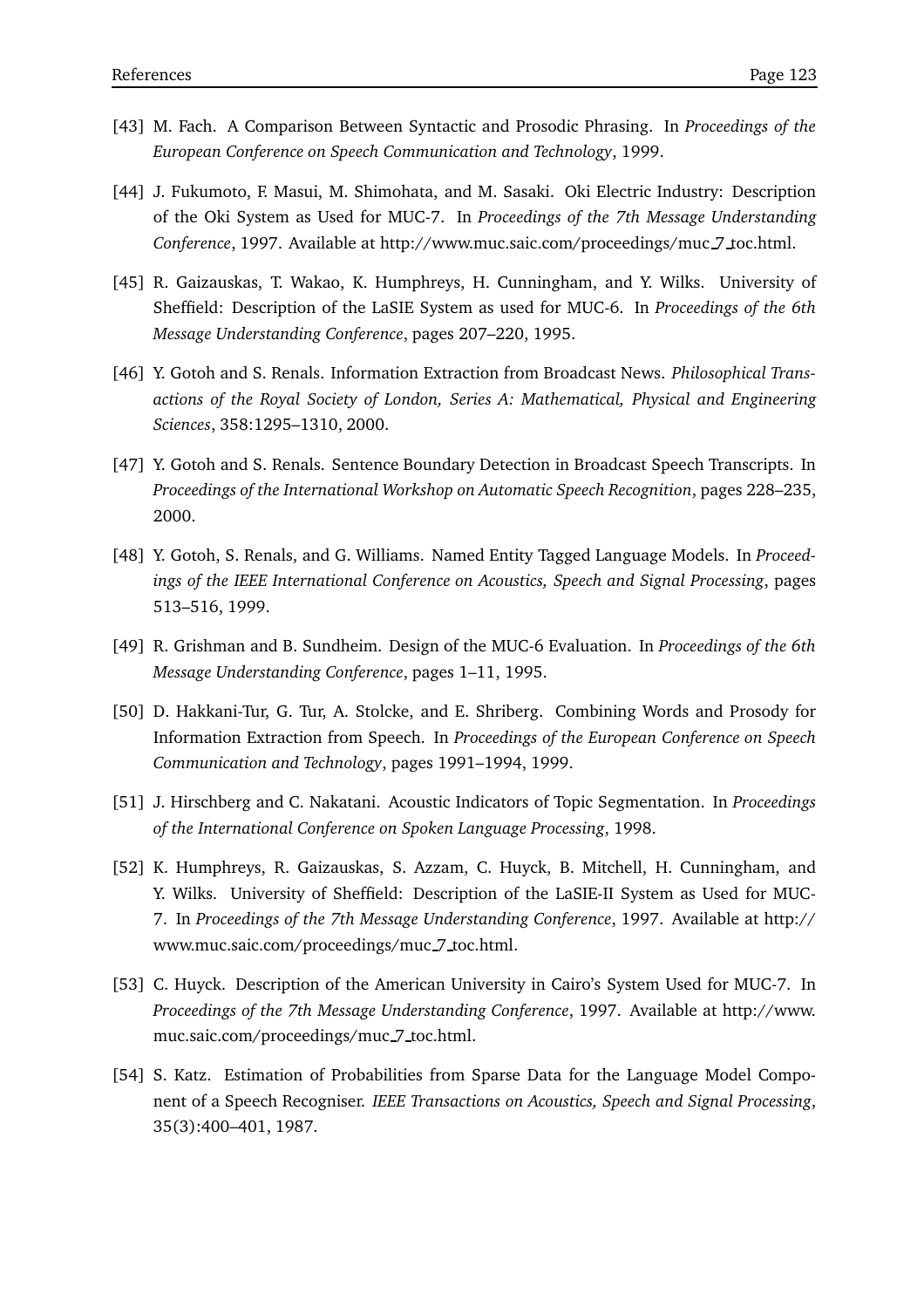- [55] J. Kim and P. C. Woodland. A Rule-based Named Entity Recognition System for Speech Input. In *Proceedings of the International Conference on Spoken Language Processing*, pages 521–524, 2000.
- [56] J. Kim and P. C. Woodland. Rule Based Named Entity Recognition. Technical Report CUED/F-INFENG/TR.385, Cambridge University Engineering Department, 2000.
- [57] J. Kim and P. C. Woodland. The Use of Prosody in a Combined System for Punctuation Generation and Speech Recognition. In *Proceedings of the European Conference on Speech Communication and Technology*, 2001. To appear.
- [58] F. Kubala, R. Schwartz, R. Stone, and R. Weischedel. Named Entity Extraction from Speech. In *Proceedings of the Broadcast News Transcription and Understanding Workshop*, pages 287– 292, 1998.
- [59] C. J. Leggetter and P. C. Woodland. Maximum Likelihood Linear Regression for Speaker Adaptation of Continuous Density Hidden Markov Models. *Computer Speech and Language*, 9:171–185, 1995.
- [60] J. Makhoul, F. Kubala, R. Schwartz, and R. Weischedel. Performance Measures for Information Extraction. In *Proceedings of the DARPA Broadcast News Workshop*, pages 249–252, 1999.
- [61] M. Marcus, B. Santorini, and M. Marcinkiewicz. Building a Large Annotated Corpus of English: the Penn Treebank. *Computational Linguistics*, 19(2):313–330, 1993.
- [62] W. Mendeltall, D. Wackerly, and R. Scheaffer. *Mathematical Statistics with Applications*. Duxbury Press, 1981.
- [63] A. Mikheev. A Knowledge-free Method for Capitalized Word Disambiguation. In *Proceedings of the 37th Annual Meeting of the Association for Computational Linguistics*, pages 159–166, 1999.
- [64] A. Mikheev, C. Grover, and M. Moens. Description of the LTG System Used for MUC-7. In *Proceedings of the 7th Message Understanding Conference*, 1997. Available at http:// www.muc.saic.com/proceedings/muc 7 toc.html.
- [65] A. Mikheev, M. Moens, and C. Grover. Named Entity Recognition without Gazetteers. In *Proceedings of the 9th Conference of the European Chapter of the Association for Computational Linguistics*, pages 1–8, 1999.
- [66] D. Miller, R. Schwartz, R. Weischedel, and R. Stone. Named Entity Extraction from Broadcast News. In *Proceedings of the DARPA Broadcast News Workshop*, pages 37–40, 1999.
- [67] S. Miller, M. Crystal, H. Fox, L. Ramshaw, and R. Schwartz. Algorithms that Learn to Extract Information. BBN: Description of the SIFT System as Used for MUC-7. In *Proceedings of*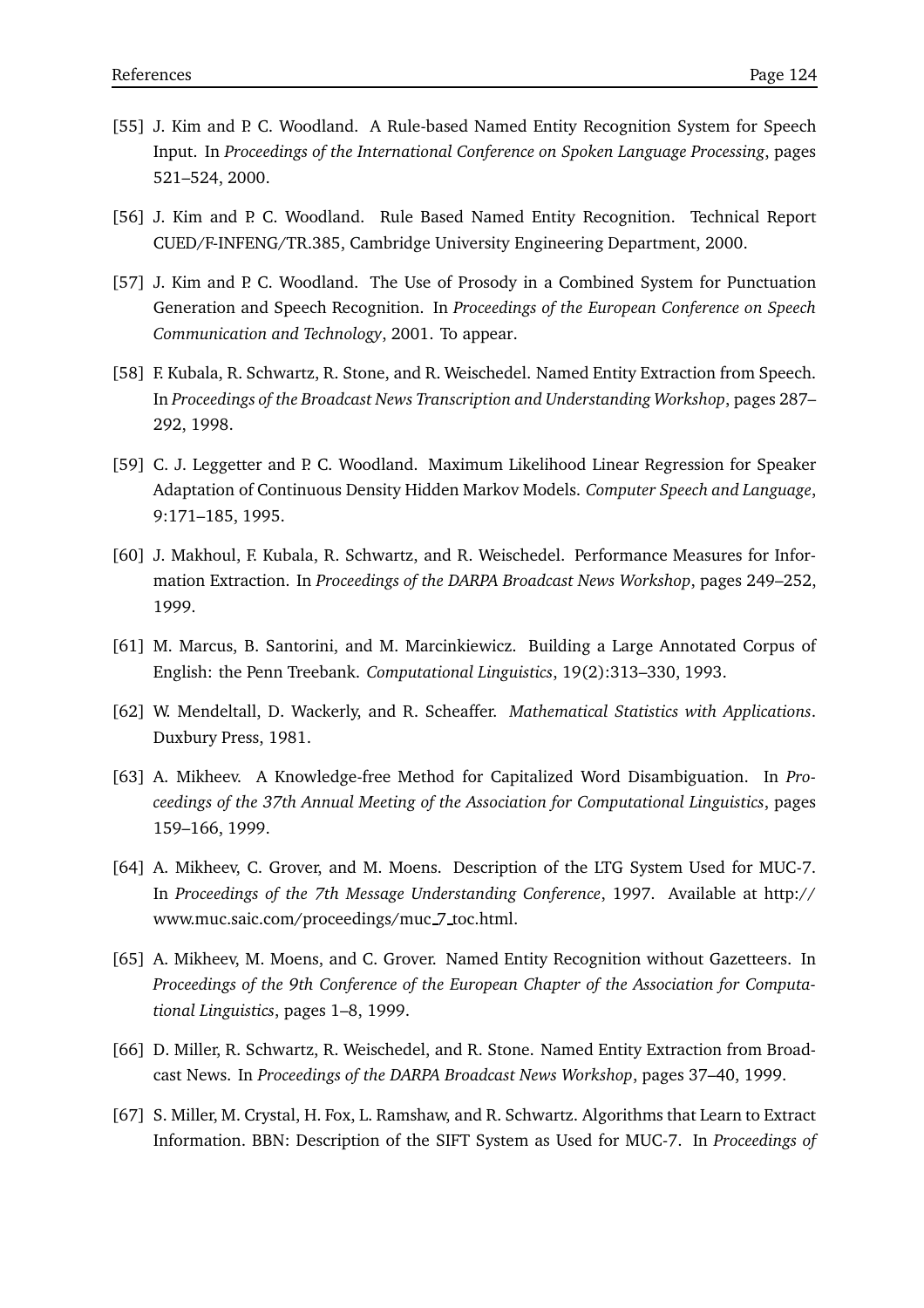*the 7th Message Understanding Conference*, 1997. Available at http://www.muc.saic.com/ proceedings/muc 7 toc.html.

- [68] T. Niesler, E. Whittaker, and P. C. Woodland. Comparison of Part-Of-Speech and Automatically Derived Category-Based Language Models for Speech Recognition. In *Proceedings of the IEEE International Conference on Acoustics, Speech and Signal Processing*, pages 177– 180, 1998.
- [69] J. Odell, P. C. Woodland, and T. Hain. The CUHTK-Entropic 10xRT Broadcast News Transcription System. In *Proceedings of the DARPA Broadcast News Workshop*, pages 271–275, 1999.
- [70] D. Pallett, J. Fiscus, J. Garofolo, A. Martin, and M. Przybocki. 1998 Broadcast News Benchmark Test Results: English and Non-English Word Error Rate Performance Measures. In *Proceedings of the DARPA Broadcast News Workshop*, pages 5–12, 1999.
- [71] D. Palmer, J. Burger, and M. Ostendorf. Information Extraction from Broadcast News Speech Data. In *Proceedings of the DARPA Broadcast News Workshop*, pages 41–46, 1999.
- [72] D. Palmer, M. Ostendorf, and J. Burger. Robust Information Extraction from Automatically Generated Speech Transcriptions. *Speech Communication*, 32:95–110, 2000.
- [73] M. Przybocki, J. Fiscus, J. Garofolo, and D. Pallett. 1998 Hub-4 Information Extraction Evaluation. In *Proceedings of the DARPA Broadcast News Workshop*, pages 13–18, 1999.
- [74] L. Rabiner. A Tutorial on Hidden Markov Models and Selected Application in Speech Recognition. *Proceedings of the IEEE*, 77(2):257–286, 1989.
- [75] L. Rabiner and B. Juang. An Introduction to Hidden Markov Model. *IEEE Acoustics, Speech and Signal Processing Magazine*, 3:4–16, 1986.
- [76] L. Rabiner and B. Juang. *Fundamentals of Speech Recognition*. Prentice Hall, 1993.
- [77] S. Rayson, D. Hachamovitch, A. Kwatinetz, and S. Hirsch. Autocorrecting Text Typed into a Word Processing Document. 1998. U.S. patent 5761689. Available at http://www. delphion.com.
- [78] S. Renals, Y. Gotoh, R. Gaizauskas, and M. Stevenson. Baseline IE-NE Experiments Using the SPRACH/LASIE System. In *Proceedings of the DARPA Broadcast News Workshop*, pages 47–50, 1999.
- [79] H. Shaw. *Punctuate it Right!* Harper-Collins, 1993.
- [80] E. Shriberg, R. Bates, A. Stolcke, P. Taylor, D. Jurafsky, K. Ries, N. Coccaro, R. Martin, M. Meteer, and C. Ess-Dykema. Can Prosody Aid the Automatic Classification of Dialog Acts in Conversational Speech? *Language and Speech*, 41(3-4):439–487, 1998.